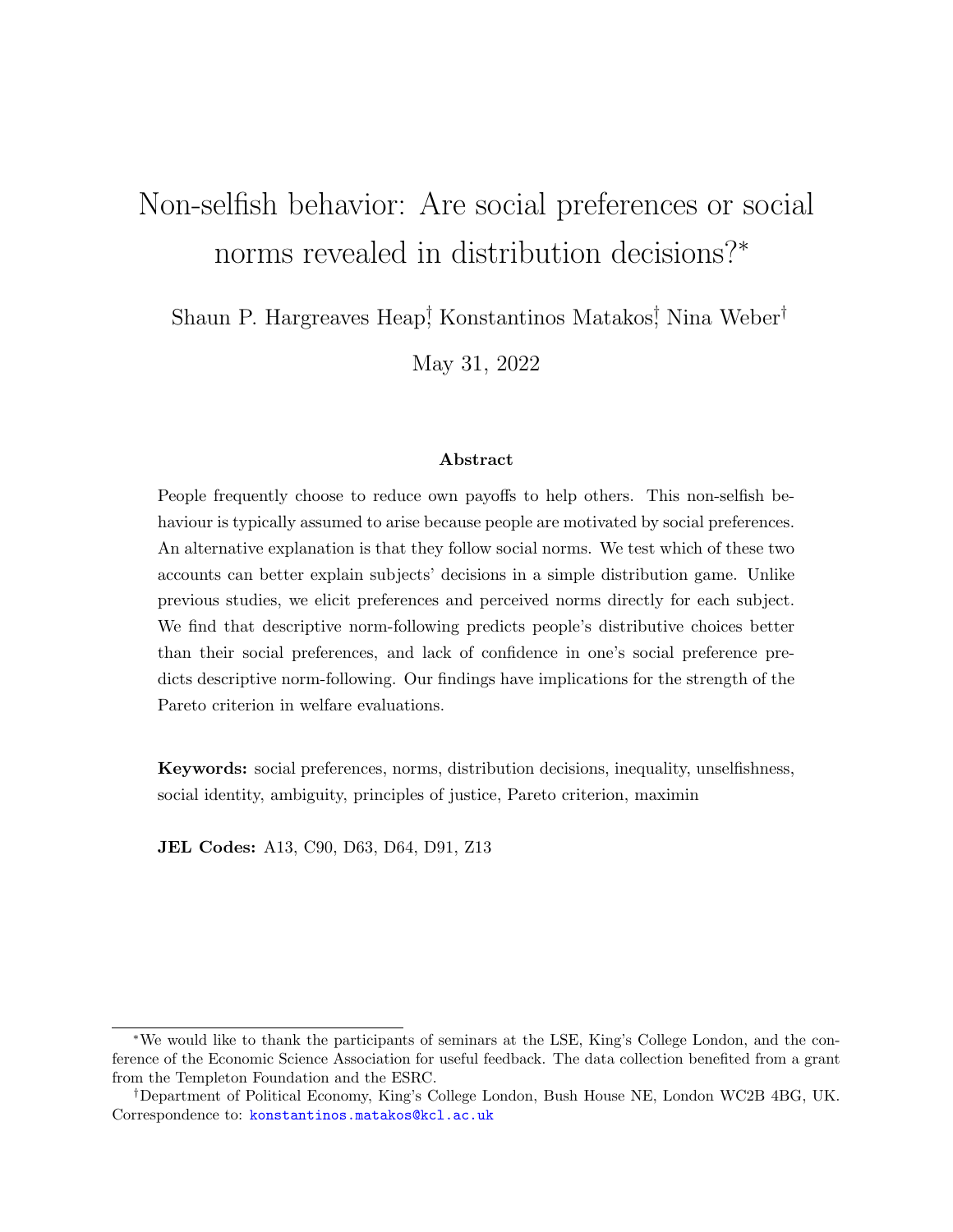# I INTRODUCTION

People frequently behave non-selfishly. For example, people give to charities, make voluntary contributions to public goods and rich people vote for left-wing parties that will redistribute income to the poor (see [Alesina and Giuliano](#page-42-0) [2011;](#page-42-0) [Enke](#page-43-0) [2019;](#page-43-0) [Bregman](#page-42-1) [2020\)](#page-42-1). It is also one of the central insights from a range of experiments on decision making: e.g. in distribution decisions (see [Charness and Rabin](#page-42-2) [2002;](#page-42-2) [Fehr et al.](#page-43-1) [2006;](#page-43-1) [Bolton and Ockenfels](#page-42-3) [2006;](#page-42-3) [Cappelen et al.](#page-42-4) [2013\)](#page-42-4) and in public goods and prisoner dilemma decisions (see [Ledyard](#page-44-0) [1995,](#page-44-0) and the follow-up survey, [Chaudhuri](#page-42-5) [2011\)](#page-42-5). We address two important questions that arise from this evidence on unselfish behavior with an experiment.

First, do people behave unselfishly because they are motivated by social preferences or because they follow social norms? Second, is the character of unselfish behaviour sensitive to the elicitation procedure governing the revelation of unselfishness?

The social preference answer to the first question accommodates unselfish behaviour within the standard rational choice model in economics. It is sometimes given tautologically in the sense that behaviour reveals a social preference when it is unselfish, but this is not the version of the social preference answer that interests us. We are concerned with whether people actually have social preferences they act upon: i.e. do they assess outcomes according to their social preferences so as to make acting on social preferences an accurate psychological account of unselfishness? We ask the question in this form because there is an alternative substantive explanation of unselfish behaviour and it matters for welfare economics which accounts for such behaviour.

The alternative is that people follow social norms: that is, people do what is generally regarded in society as the appropriate or usual behaviour in these circumstances. They are norm-followers, not preference satisfiers in these settings. While norm-following and social preference satisfaction are sometimes used interchangeably in the literature (for instance,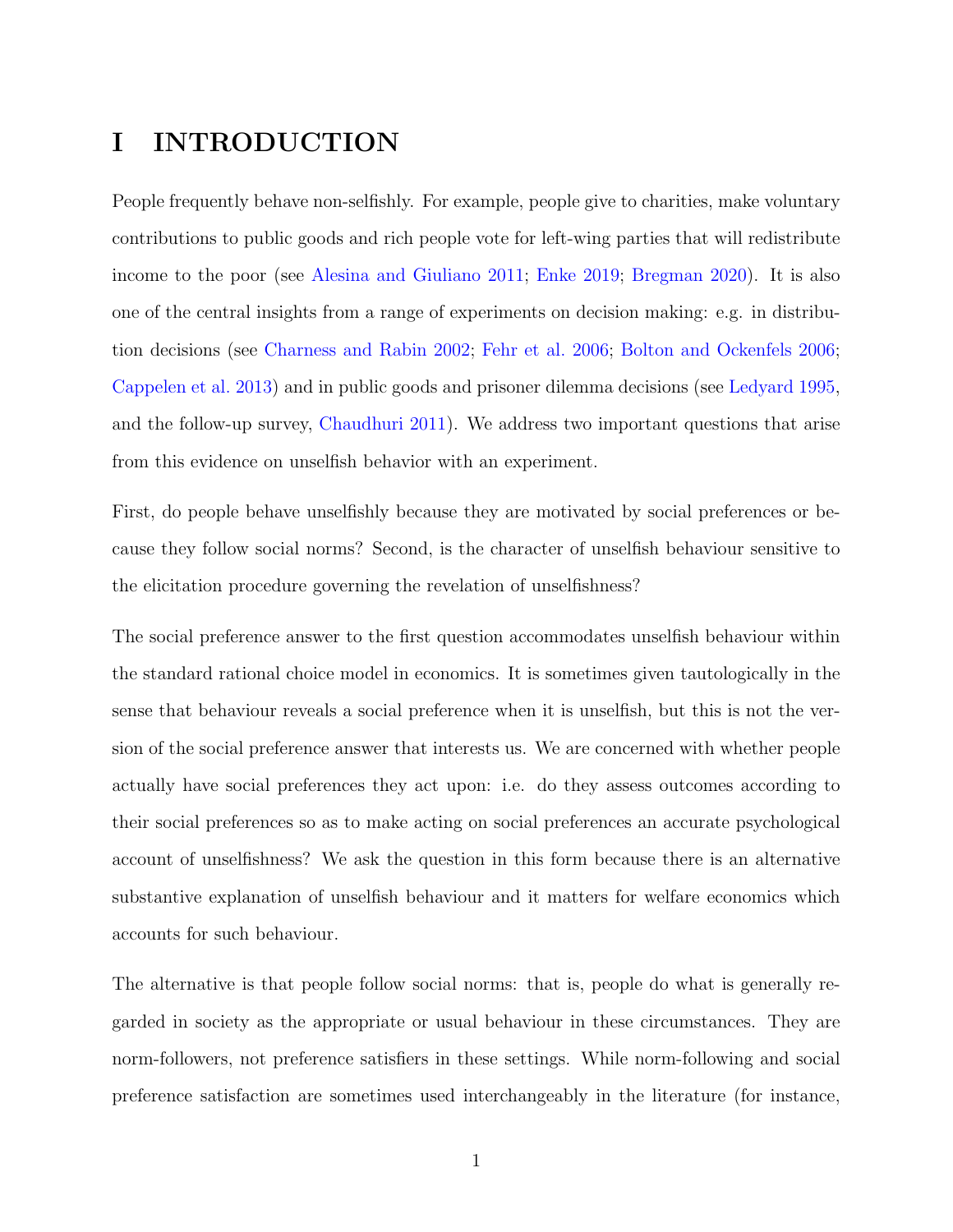people might be said to have a social preference to follow a social norm (see [DellaVigna](#page-43-2) [et al.](#page-43-2) [2020\)](#page-43-2) our goal is to make the two explanations both theoretically distinct and also capable of being distinguished in an empirical test. That is, we want, so to speak, to set up a genuine contest between social preferences and social norms as explanations of unselfish behaviour. It should not simply amount to a matter of semantic choice, otherwise which, or when one rather than the other, better explains behaviour would not really matter in any deep way.

A third possibility, of course, is that people are selfish and are just making mistakes when they behave unselfishly.

The reason why the answer to the question of whether, or when, people, substantively, act unselfishly by following a norm rather than a social preference might matter is because the Pareto criterion is the lynchpin of almost all welfare economics. This criterion, however, can only apply to a world where people do actually act substantively so as to satisfy best their preferences (including social preferences if people have them). If people only acted 'as if' satisfying their preferences (or did not act to satisfy preferences at all), then it does not help when evaluating a policy to know that, in some other world where people did *actually* act to satisfy their preferences, this policy intervention would yield a Pareto improvement. The Pareto insight would apply to that other world where people do act to satisfy their preferences and not to the actual one where people only act 'as if' they were preference satisfiers or are not even 'as if' preference satisfiers at all.<sup>[1](#page-2-0)</sup> Thus, to use the Pareto criterion for generating policy when people act unselfishly, we have to believe they are indeed doing

<span id="page-2-0"></span><sup>&</sup>lt;sup>1</sup>Suppose, for example, state A is Pareto superior to B because Simone's preferences are better satisfied in A than B and no one is made worse off in A than B. The case for implementing A is clear because Simone is better off in A. If, however, Simone only acts 'as if' she had preferences that she sought to satisfy best and it is these 'as if' preferences that are better satisfied in A than B, then we have no way of knowing whether Simone is actually better-off in A than B because we no longer have an account of how Simone's well-being is connected to outcomes in A and B. If she actually had these preferences, we would. That is why it is important to know whether people are actually preferences satisfiers. If she does not actually have these preferences, then we cannot judge whether A is better than B using the Pareto criterion and we need to develop some other framework for generating policy evaluations. More concretely and for the same reason, when cost-benefit analysis is used because it identifies potential Pareto improvements, the potential improvements have to be real and not 'as if' ones.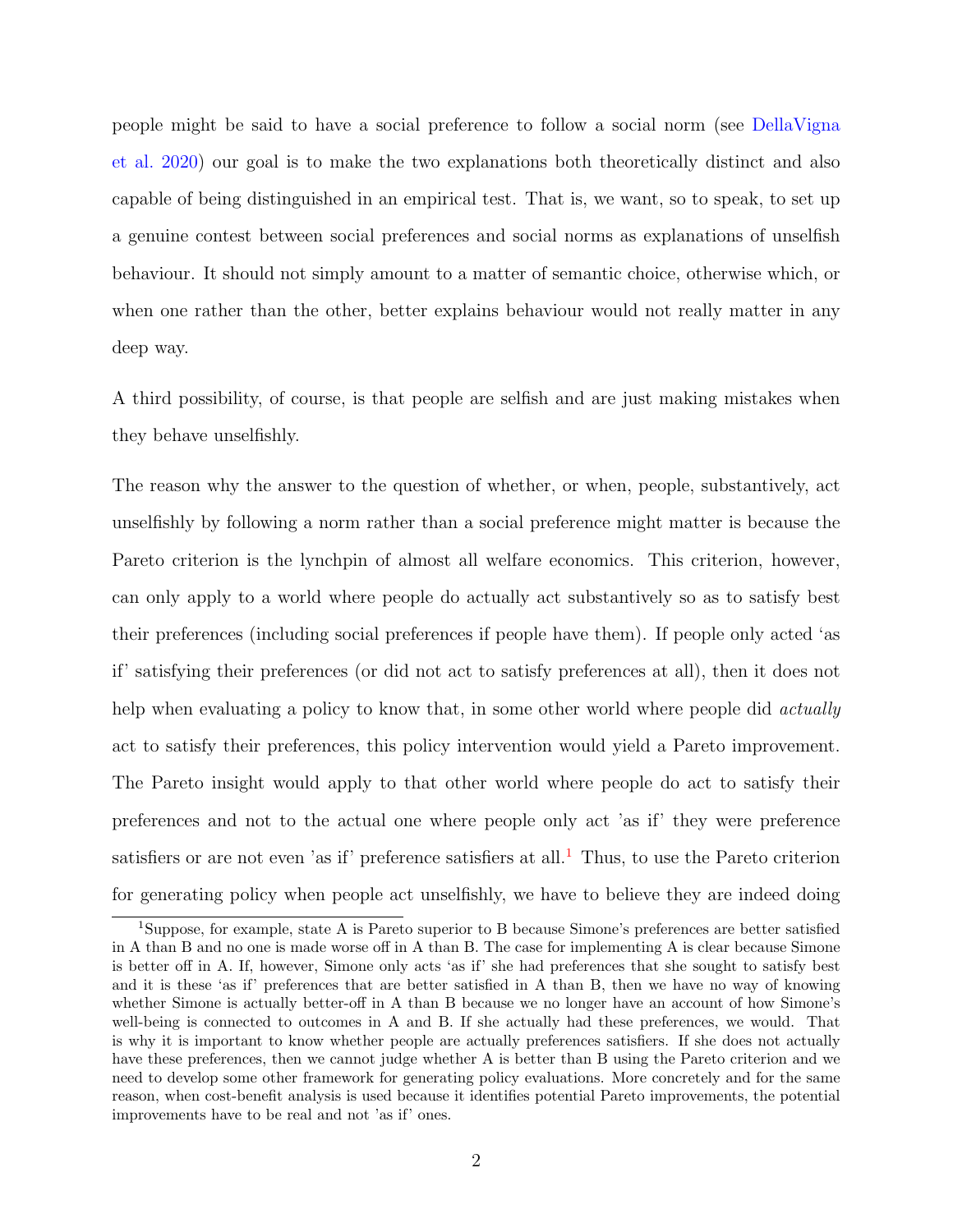so because they have and act on a social preference. If people instead follow norms (as distinct from social preferences) when acting unselfishly, then the Pareto criterion is no longer applicable and some other is required for making welfare judgments.[2](#page-3-0)

The answer to the question of why people act unselfishly may also matter for positive economics, albeit more controversially and in a different way. Consistent behaviour is all that is needed for prediction according to the revealed preference approach. Such consistency can, of course, be interpreted 'as if' people had preferences that they acted to satisfy best. But this is an optional 'as if' interpretation with the revealed preference approach. Although this revealed preference argument is widely accepted among economists, it is controversial among philosophers of social science who worry about the problem of induction (e.g. see [Hollis et al.](#page-44-1) [1994\)](#page-44-1). Their point is, that in the absence of a causal mechanism that explains why people behave in this consistent way, projecting predictively from previous instances of (consistent) behaviour on to future ones relies on the principle of induction and this principle has only a circular or self-referential justification. It does not matter whether the psychological causal account involves preference satisfaction or norm-following for this purpose, but we must have reason to believe in one or the other before prediction based on consistency is causally warranted. We are not concerned here with evaluating the merits of this dispute in the philosophy of social science; we merely note that the explanation of why, substantively, people behave unselfishly may be important not only for normative economics but also for causally warranted prediction in positive economics.

Our second research question arises because three different procedures are often used in the experimental literature to discover the character of people's unselfish motives: an individual makes a distribution decision as a member of the group knowing their position, as a member of the group behind a veil of ignorance regarding their position, and as an impartial spectator. We want to know whether the choice of discovery mechanism makes a difference to the

<span id="page-3-0"></span> $2$ Or in terms of the framework suggested by [Bernheim](#page-42-6) [\(2009\)](#page-42-6), the domain over which one can make such judgments shrinks.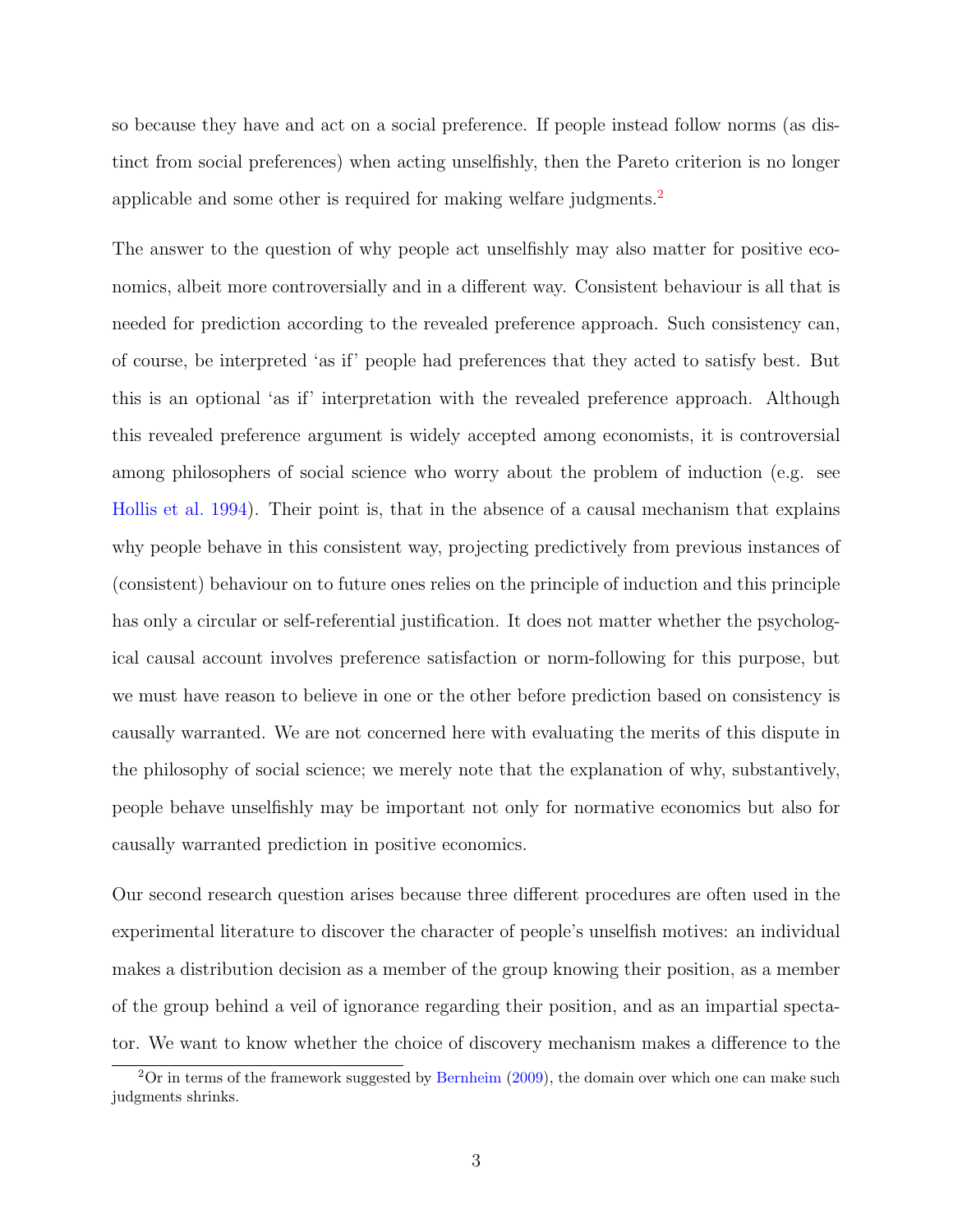character of the unselfish behaviour we observe and to the best psychological explanation of such unselfishness. This obviously matters whenever the specific experimental findings regarding unselfish behaviour feed into and inform economic analysis (e.g. see [Durante et al.](#page-43-3) [2014\)](#page-43-3). We need to know for this purpose that any specific findings on unselfishness are not particular to the procedure used to discover the character of people's unselfish motives.

To answer the 'social preferences versus social norms?' question, our experiment, which was pre-registered at Harvard Dataverse,<sup>[3](#page-4-0)</sup> has subjects make four types of decision regarding the distribution of income in a society. In the first, subjects are told how a particular distribution of income in a group arose and they are asked to select a principle of justice, from a set of four, that they think should govern distribution for that group. We call this the personal principle decision. The idea is that if a person does assess distributional outcomes through a social preference, then these preferences will be underpinned in this context by some personally held principle of justice. This is a key point for our argument. We assume that a personal principle of justice underpins a person's social preferences when social preferences provide a psychological account of why people behave unselfishly. We justify this assumption in part because this connection is made by economists when they categorize the social preferences that are revealed in distribution experiments: they use categories that relate to principles of justice (e.g. see [Charness and Rabin](#page-42-2) [2002;](#page-42-2) [Fehr et al.](#page-43-1) [2006;](#page-43-1) [Bolton and](#page-42-3) [Ockenfels](#page-42-3) [2006;](#page-42-3) [Cappelen et al.](#page-42-4) [2013\)](#page-42-4). In addition, when political philosophers discuss what might inform moral behavior in such distribution decisions, they typically involve principles of justice (e.g. see [Rawls](#page-44-2) [1971\)](#page-44-2).[4](#page-4-1)

<span id="page-4-1"></span><span id="page-4-0"></span><sup>3</sup>The pre-analysis plan was registered at <https://doi.org/10.7910/DVN/DA7JKB>.

<sup>&</sup>lt;sup>4</sup>It is also important that the distribution decision refers to a group of individuals. Had the decision referred to a dictator game, then it might be possible to argue that a more simpler fellow feeling, say of altruism, for another person underpinned the decision to give something to another person. It is more difficult to imagine how such a fellow feeling could explain such decisions when they affect a group of individuals. This is because the issue of how to weigh fellow feeling of this kind across the different individuals must arise in this context and this would seem to require, at least implicitly if not explicitly, a principle of justice to solve. We also make use of text analysis of comments made by the subjects at the end of the experiment when asked to explain the rationale for their decisions. From this it is plain that the currency of their offered explanations is shared or taken from that of our principles of justice.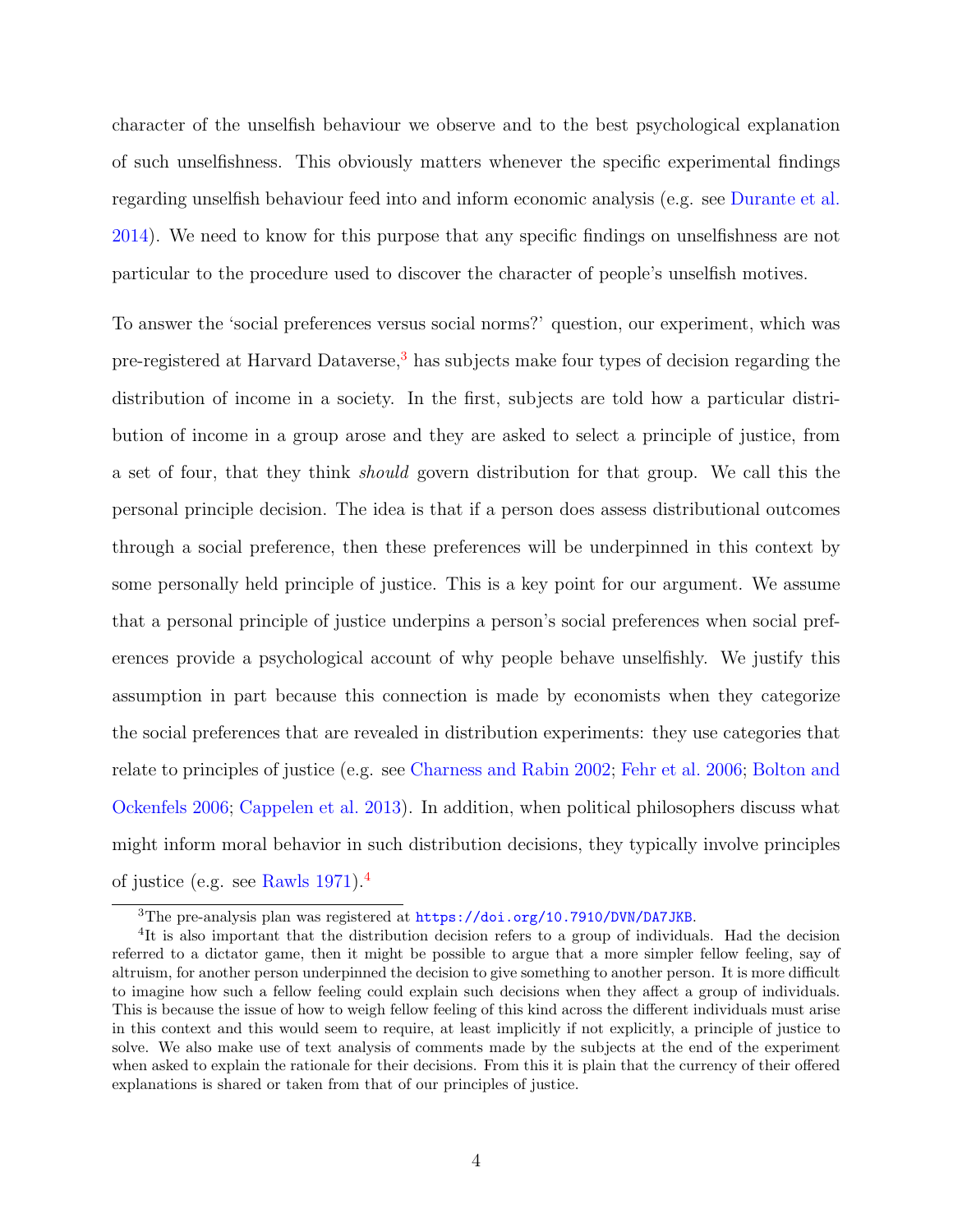The personal principle decision is not incentivised. The remaining three decision are incentivised, with one exception in one of our treatments. We have three treatments that are designed to answer the second question regarding whether the discovery procedure affects the character of unselfishness. They are distinguished by the subjects' relation to the group for whom they are expressing their personal principle decision above and for whom they make later decisions; and this explains why one decision in one treatment cannot be incentivised.

The second decision is an 'injunctive' social norm one. Our subjects are again asked to select a principle from the list of four principles, only this time they are incentivised in all treatments to choose the principle that they think other people will choose who are similarly told that 'you will be rewarded with a bonus payment of 50p if you select the principle chosen by most of the participants'. This is a version of the [Krupka and Weber](#page-44-3) [\(2013\)](#page-44-3) coordination game procedure for eliciting social norms. In this instance, since the principles are framed injunctively in terms of how income should be distributed, the procedure reveals what the subjects perceive to be the 'injunctive' social norm [\(Cialdini et al.](#page-42-7) [1990\)](#page-42-7).

The third decision is a distribution one: subjects choose an actual distribution of income for the group. There are four possible distributions and each instantiates one of the four principles of justice identified in the first two decisions. This decision is incentivised in two of the three discovery treatments because the one of the subjects' distribution decisions will be implemented and subjects belong to the group: they either know what position they occupy or they make the decision behind a veil of ignorance. In the third treatment, the distribution decision is not incentivised because it is made as an impartial spectator of the group.

The final decision reveals the subject's perceived 'descriptive' social norm. Subjects are again asked to select an actual distribution of income for the group, only this time they are incentivised to identify what they perceive to be the distribution chosen by others who are similarly told that 'you will be rewarded with a bonus payment of 50p if you select the distribution chosen by most of the participants.' This is the same [Krupka and Weber](#page-44-3) [\(2013\)](#page-44-3)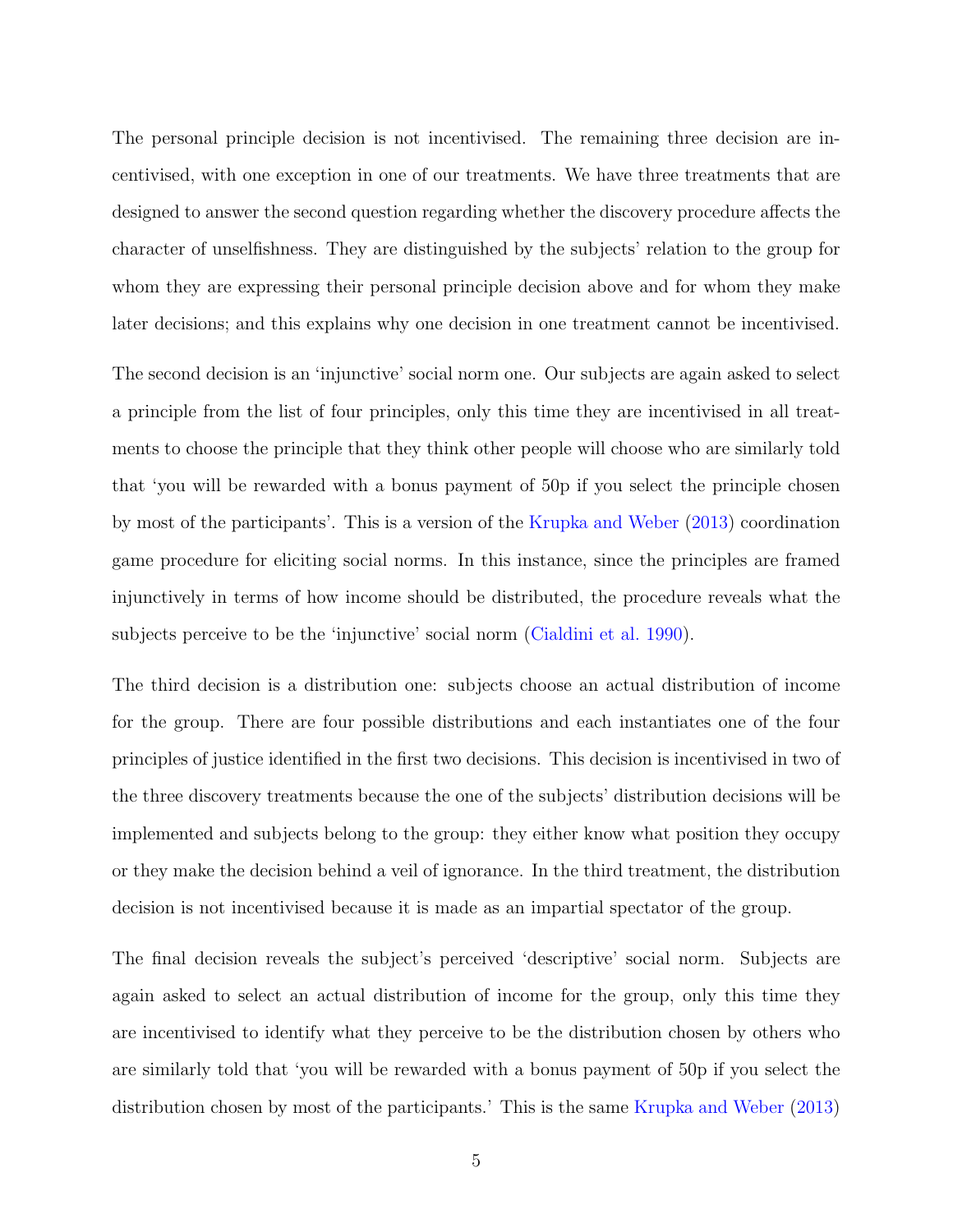coordination device for eliciting a perceived social norm as in the second decision, only this time the object of choice is an actual distribution and so the procedure identifies a 'descriptive' social norm (e.g. see [Cialdini et al.](#page-42-7) [1990\)](#page-42-7).

Our test of whether social preferences or norms of either kind or neither explain unselfish behaviour is simple: does either the subjects' personal principle of justice and/or their perception of a social norm (or neither) *predict* their actual distribution decision.<sup>[5](#page-6-0)</sup> We further test for the influence of the procedure used for discovering the character of people's unselfishness by examining whether the character of unselfishness revealed by this test varies across the three treatments where we change the subject's relation to the group for whom these decisions are being made.

We are not the first to consider whether social norms might influence behavior (e.g. see [Krupka and Weber](#page-44-3) [2013;](#page-44-3) [Kimbrough and Vostroknutov](#page-44-4) [2016\)](#page-44-4) or whether such norms might explain behavior better than social preferences (e.g. see [Ellingsen et al.](#page-43-4) [2012;](#page-43-4) Gächter et al. [2013;](#page-43-5) [Guala et al.](#page-44-5) [2013\)](#page-44-5). But our contribution is distinctive in two important ways. Our test occurs in a context where the norm following and preference satisfying explanations are genuinely different: i.e. the difference is not merely semantic and nor are they potentially complementary accounts. Our test is also more direct. Both features are made possible because we use a distribution decision in the experiment.

The evidence from these earlier studies pitting social preferences against social norms, in contrast, typically comes from trust and public goods games, although not exclusively. The evidence from these games is mixed in its conclusions. It is indirect in the sense that it usually depends on a particular theory of norm following and an assumption that the social preferences, if they exist, are stable across decision problems. With these assumptions, these earlier studies examine whether social preferences or norm following best organizes the data from trust and public goods games. Our approach is more direct (and requires fewer

<span id="page-6-0"></span><sup>5</sup>We make no claim here regarding explanation or causality beyond that of prediction.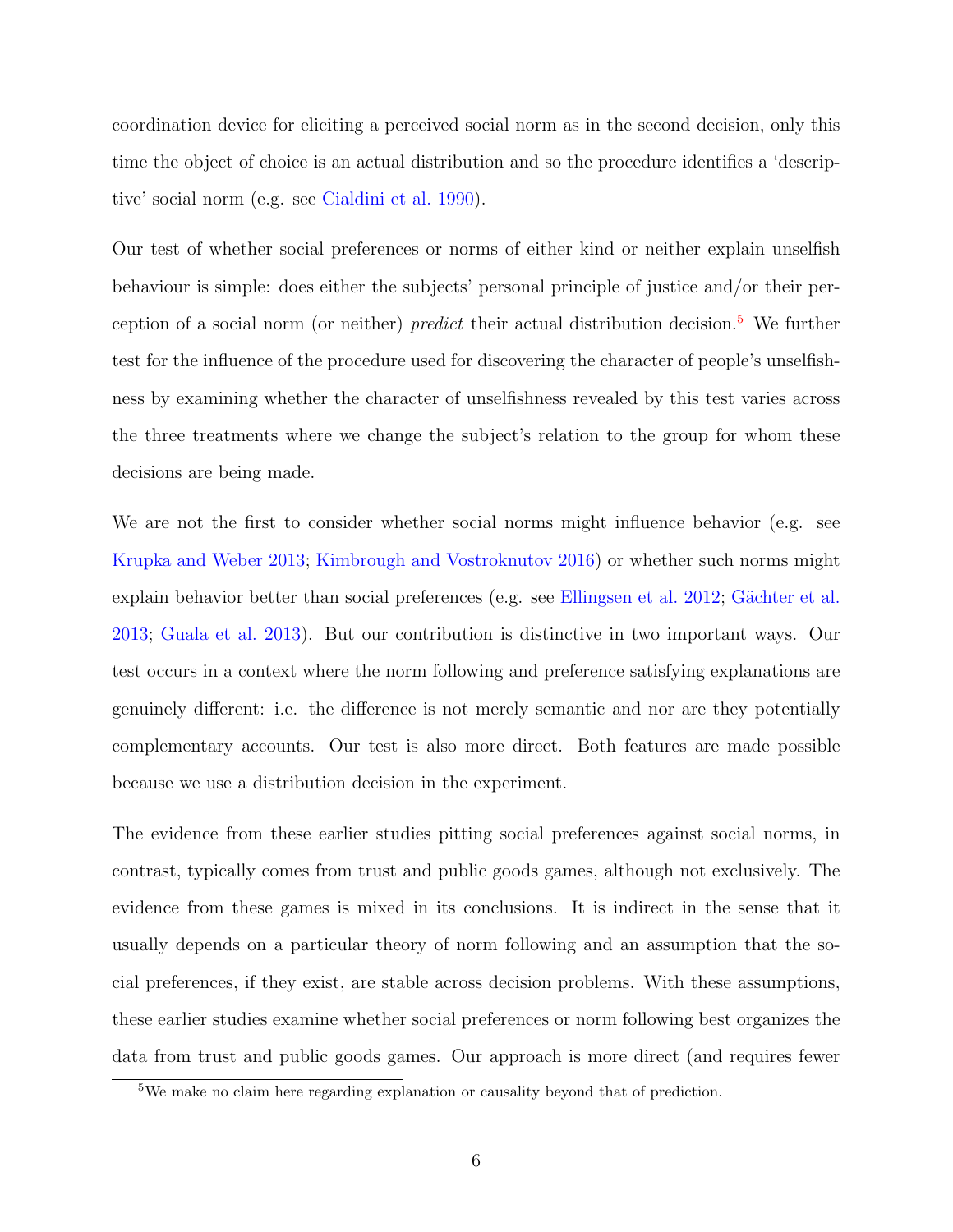background assumptions) because we ask our subjects to identify through the first decision what, in effect, if they were motivated by a social preference, would be its character. This approach would be more difficult to do in trust and public goods games because there are a large number and variety of potential social or moral motives that might be in play as compared with the compact list of principles of justice that we use to identify possible social preferences in the distribution decision.

The other key difference is that these earlier 'social preference versus social norm' studies typically construe norm following as a coordination device when there are multiple Nash equilibria. In this way norm-following is a complement, or aid to preference satisfying behaviour, rather than a challenge. However, while this is one way that norms might guide behaviour, it is not the only one in the wider social sciences. There are more radical models of norm-following, more sociological or anthropological in origin but nevertheless still with an economic pedigree, that are a challenge rather than complement to the preference satisfying model. We are able to test these more radical senses of norm-following because our distribution decision is non-interactive and so there is no scope for norms to act as a coordinating device in an interaction that has multiple Nash equilibria.

[Krupka and Weber](#page-44-3) [\(2013\)](#page-44-3) likewise use a dictator game and consider whether injunctive social norms guide behaviour in these decisions. They find evidence in support of norm guided behaviour. However, they do not have a procedure for eliciting subjects' possible, and conceptually different, social preferences. So, they cannot distinguish between the two substantive accounts of why people might act unselfishly. In contrast, we have an indicator of people's social preferences (i.e. their personal principle) that is distinct from their perception of social norms and we also allow for both types of social norms (the injunctive and the descriptive) as possible alternative influences on unselfish behaviour. If norms predict behaviour better than personal principles, then it is potentially a more fundamental finding. On the first question, we find that norm-following, particularly descriptive norm following, is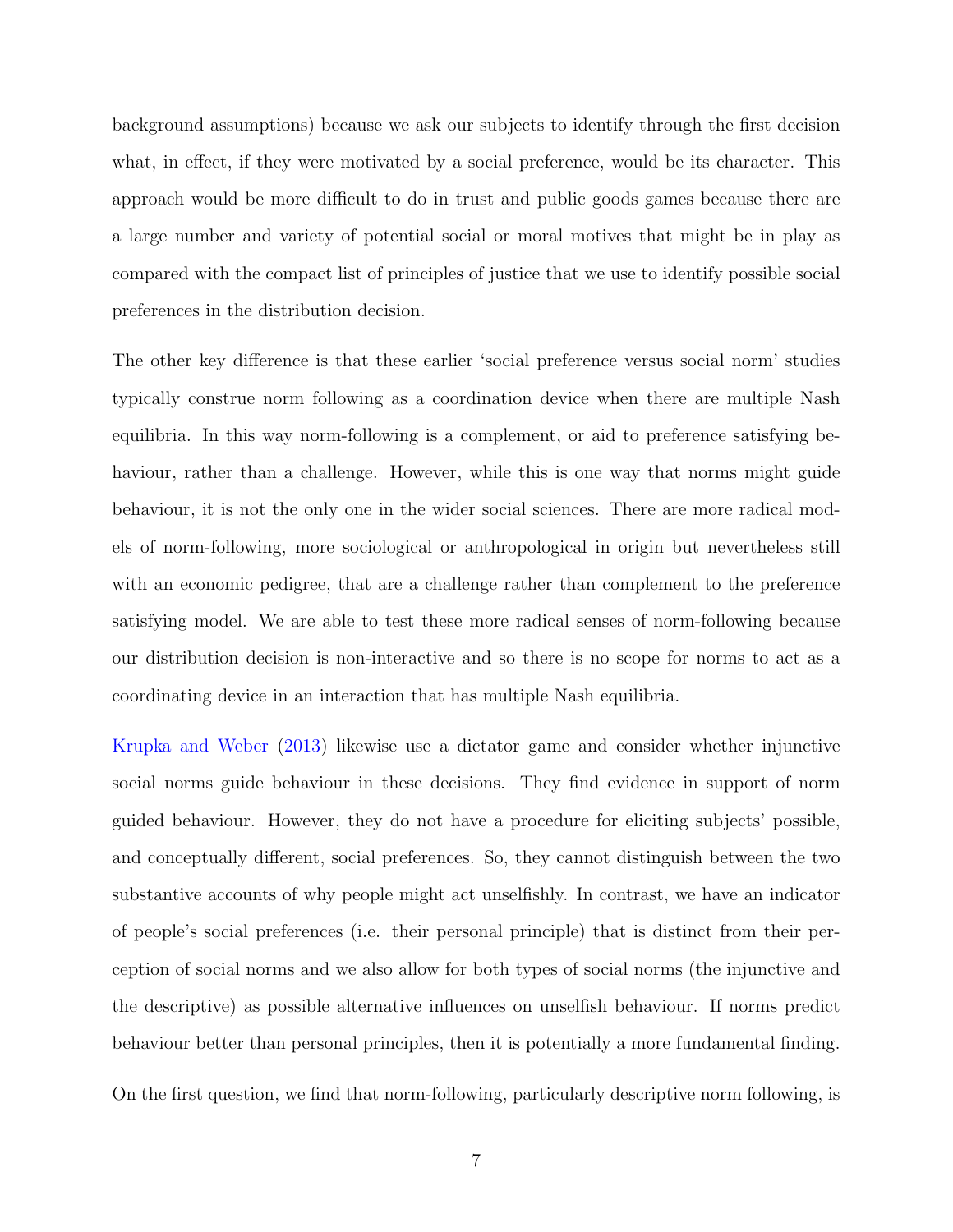better at predicting our subjects' distribution choices than their personal principle of justice (i.e. what we take to be the basis of their social preferences, if they have any). The headline aggregate data is powerfully suggestive in this respect. People adhere to a variety of personal principles: the most common one is a form of 'Meritocracy' in our sample (around 38%) and the least common is Rawls's Maximin principle (c.15%). In marked contrast, our subjects' most commonly perceived descriptive norm is the Maximin distribution (45%) and the least commonly perceived descriptive norm is the Meritocratic one (11%). Critically, for our conclusions, the actual distribution decisions are most often for the Maximin(51%) and least often for the Meritocratic one  $(10\%)$ : i.e. the actual decisions mirror the headline pattern found in subjects' perceived descriptive norms and not that found in their personal principles.

In light of this somewhat surprising finding, at least for economists brought up on the preference satisfying model, we conduct several robustness checks. First, we run a second experiment that inverts the order between the actual distribution decision (the third decision above) and the decision that reveals a person's perception of the descriptive norm (the fourth decision referred to above). We do this to avoid/test for the possibility that the actual distribution choices influence perceptions of the descriptive social norms. This further experiment also allows us to explore the origins of such descriptive norm-guided behaviour.

The second experiment again reveals the primacy of descriptive social norms and it reinforces the social norm account by yielding some plausible insights into why people follow such social norms. In particular, when subjects are confident in their choice of personal principle, they are more likely to follow it in the distribution decision and an individual's strong social identification helps build such confidence. Lower levels of confidence, in contrast, are more likely to lead to selfish or descriptive norm following behaviour. These additional findings are broadly consistent with Adam Smith's account of norm following in the Theory of Moral Sentiments.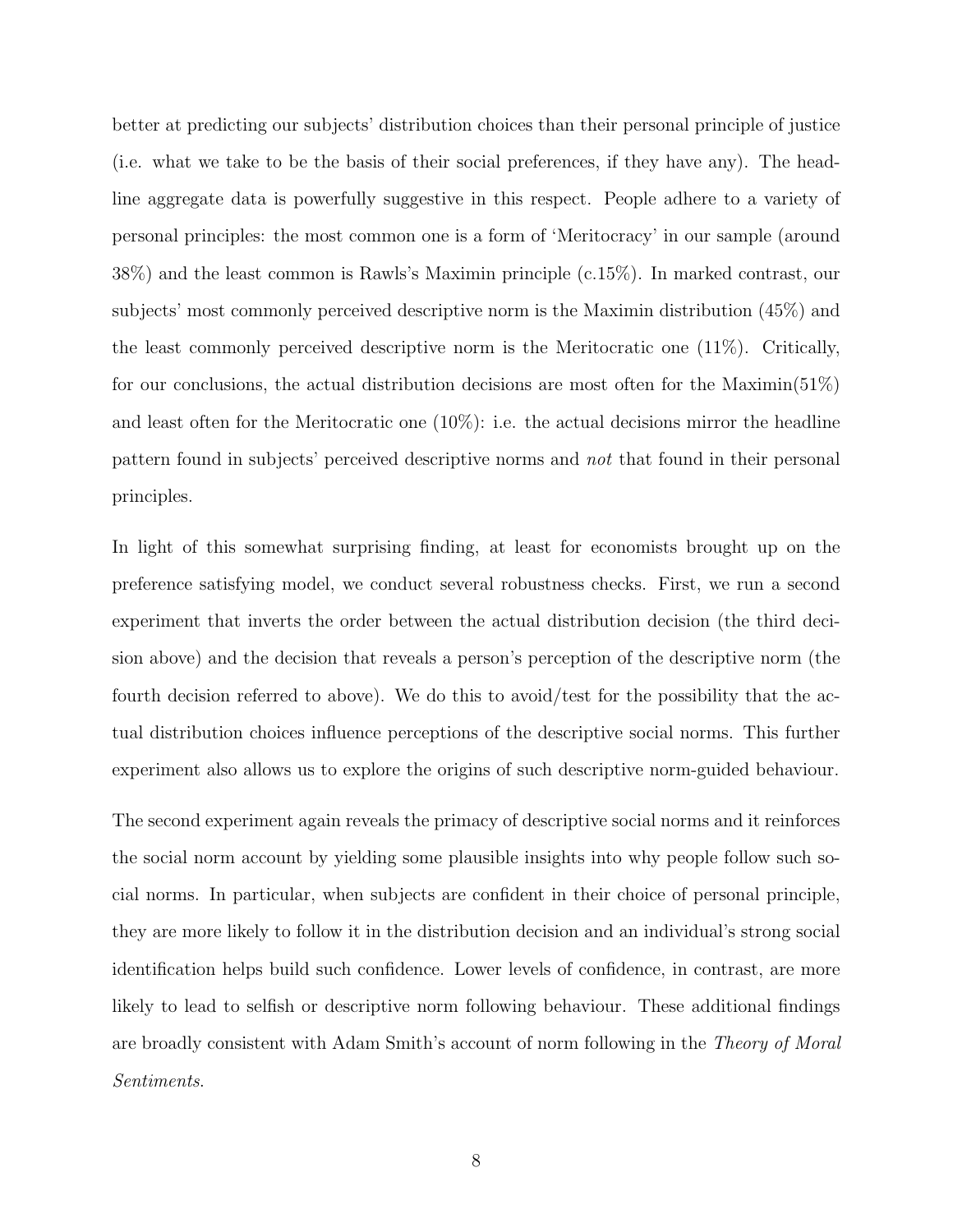In our second and third robustness check, we examine with further surveys two additional possibilities that might have contributed to the weak evidence in favour of social preferences in our experiment. One concerns the possibility that people are guided by more than one personal principle of justice and, in such circumstances, their secondary personal principle might explain the drift to maximin outcomes in the data. The other concerns the possibility that our subjects may not be able to associate a principle of justice with a particular distribution outcome and so could be unable to apply their personal principle when making the distribution decision. Again, we conclude the original result favouring descriptive normfollowing is robust to these considerations. $\frac{6}{ }$  $\frac{6}{ }$  $\frac{6}{ }$ 

On the second research question regarding the unselfishness discovery procedure, we find that none of the expected variation across the different procedures appear in our data. While not expected at the outset, this is not so surprising given our first finding. The differences and debates around the choice of discovery procedure are typically premised on the idea that people are preference satisfiers. This is why the different mechanisms seem likely to produce different results because they either do not or do allow, but in different ways, selfish preferences into decision making as well as social ones; and this is why there is a debate over which should be used. However, if decision making is mainly based on norm-following, then there is no reason to expect these preference-satisfying based differences to arise across the discovery procedures. This is what we find: the character of unselfish behaviour and its apparent explanation does not materially depend on the discovery treatment procedure.

Our main contribution, then, is to test whether social preferences or norm-following best predict unselfish behaviour in a setting where norm-following supplies a distinct alternative model of behaviour to that of preference satisfaction. Our findings are in favour of normfollowing. This has important implications. Our experiment suggests that the use of the Pareto principle in welfare economics has, in general, a weak foundation because whenever

<span id="page-9-0"></span><sup>&</sup>lt;sup>6</sup>We also subject these results to various robustness checks regarding the wording of the principles, see later footnote 7 and appendix section C.7.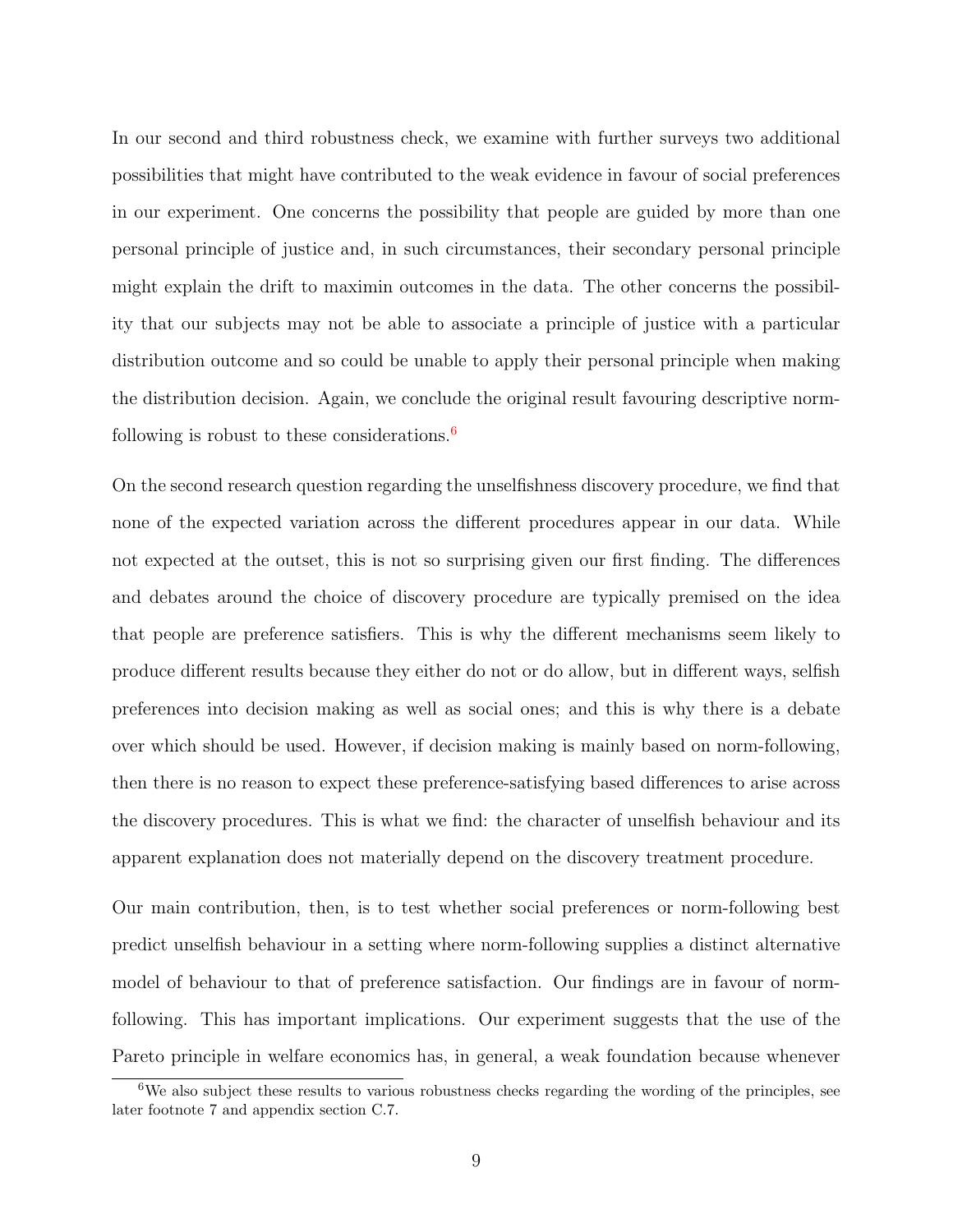people behave unselfishly such behaviour is not well captured by a preference satisfying model. In particular, it cannot be assumed that unselfish behaviour reveals social preferences that can then be entered into a social welfare function for the purposes of developing policy recommendations. Our robustness checks reinforce this general conclusion but also suggest that it is possibly less of a problem in societies where individuals have a strong sense of social identification.[7](#page-10-0)

In the next section, we review the background literature on which we draw to develop our hypotheses. Section [III](#page-20-0) sets out the experimental design and Section [IV](#page-24-0) gives the results. Section [V](#page-32-0) briefly introduces the second robustness check experiment. We discuss the results and conclude the paper in Section [VI.](#page-38-0)

## II LITERATURE AND HYPOTHESES

We have two research questions and two sets of hypotheses which we elaborate below.

### A. Social preferences versus social norms hypotheses

When people act non-selfishly, the rational choice model offers a simple explanation: people have 'social' as well as 'selfish' preferences. We call this the social preference hypothesis (H1). People care not just about how their interests are affected but also how others fare in any outcome. The rational choice model is usefully quiet on the character of preferences and so the incorporation of social preferences presents no threat to the model. All that matters is that behaviour should be consistent in a manner that is representable by a preference ordering (e.g. see [Andreoni and Miller](#page-42-8) [2002\)](#page-42-8). To test this explanation, we frame the hypothesis in terms of being able to predict unselfish behaviour through social preferences.

<span id="page-10-0"></span><sup>&</sup>lt;sup>7</sup>In so far as more homogenous societies engender social identification [\(Alesina and Glaeser](#page-42-9) [2004\)](#page-42-9), then this result leads to the prediction that social preferences are more likely to guide unselfish behavior in homogenous societies than in heterogeneous ones, where social norms are more likely to explain such behaviors.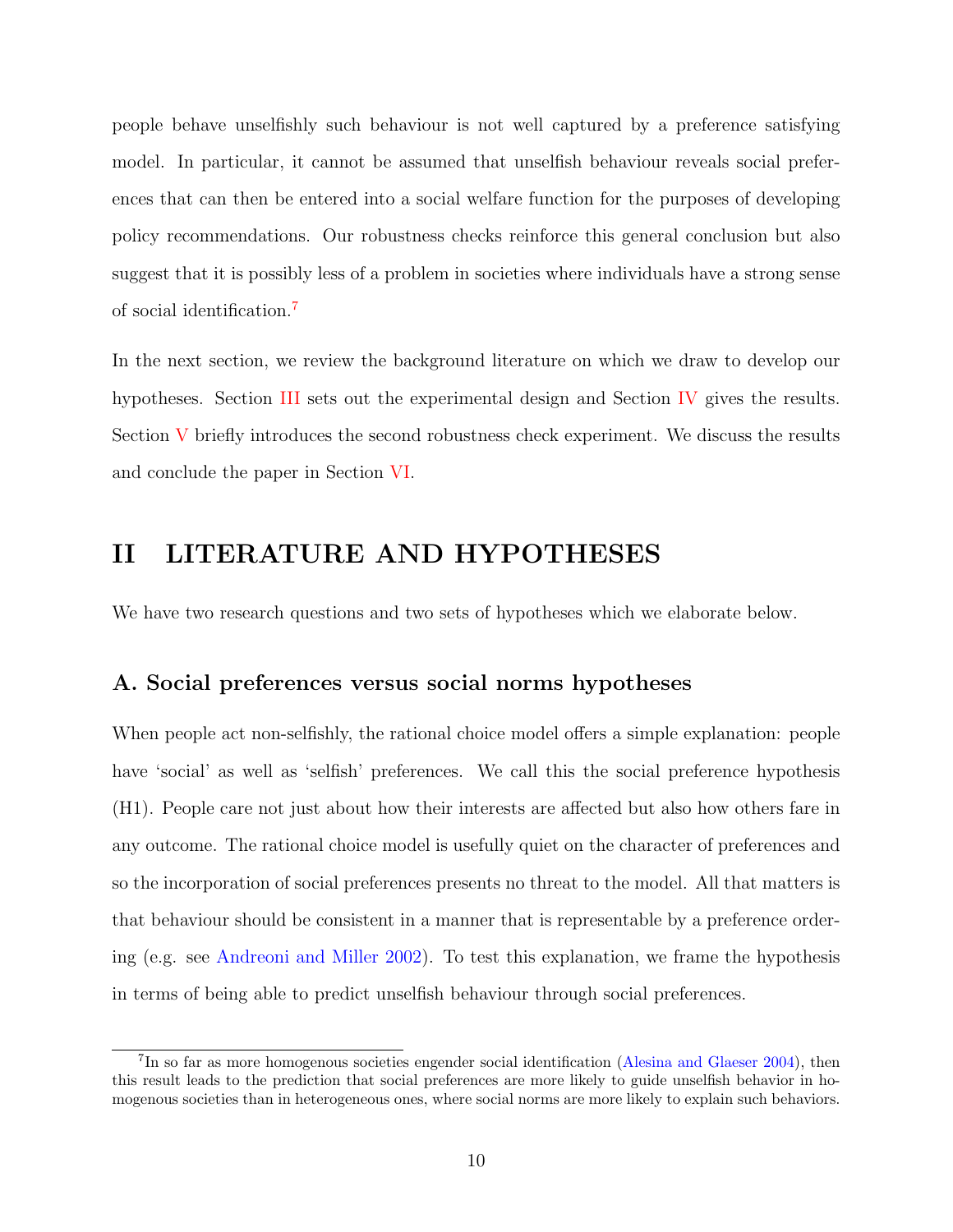#### **H1:** Social preferences predict the character of unselfish behavior.

An alternative possible explanation is that people behave unselfishly because they are guided by a social norm. This can be variously understood. It is a traditionally more sociological way of explaining behavior (e.g. see [Parsons et al.](#page-44-6) [1949;](#page-44-6) [Durkheim](#page-43-6) [2013\)](#page-43-6) and if understood literally it can attract the charge of turning people into cultural or social dopes. To avoid this charge and retain plausibility, individuals have actively to participate in the decision making process in some way (at least at some times). There are several ways in which this has been imagined while allowing for the influence of norm-guided behavior and we distinguish between those that complement and those that challenge the preference satisfying model of behavior.

Those that complement the preference satisfying model either introduce, as just discussed, norms as an informational devices that aid equilibrium selection in games with multiple Nash equilibria (see also [Binmore](#page-42-10) [2010\)](#page-42-10), or they allow that norms might help constitute the social preferences which people act upon. In both cases, individuals still make decisions by acting so as to satisfy best their preferences. We preclude the former by design because there is no interactive decision making in our experiment. We focus, therefore, in this experiment on the latter form of complementarity. [Duesenberry et al.](#page-43-7) [\(1960\)](#page-43-7) famously illustrates the idea that norms help constitute preferences and this idea has recently received increasing attention as result of the introduction of social identification theory into economics (see, respectively, [Tajfel et al.](#page-44-7) [1979,](#page-44-7) [Akerlof and Kranton](#page-42-11) [2000\)](#page-42-11).[8](#page-11-0)

In social identification theory, it is argued that people gain a sense of identity by behaving in a way that corresponds to the norms of their group. This gives them a sense of identity because their group's norms differ from those of other groups. Thus, to act in accord with the norm is to create a new reason for acting in that way: an identity that is positively val-

<span id="page-11-0"></span><sup>8</sup>[Bicchieri](#page-42-12) [\(2005\)](#page-42-12) and [Gintis](#page-43-8) [\(2010\)](#page-43-8) in different ways straddle this distinction between the two complementary routes by having norms both help constitute player utility functions and play a coordinating role. See [Paternotte and Grose](#page-44-8) [\(2013\)](#page-44-8) for a review of these differences.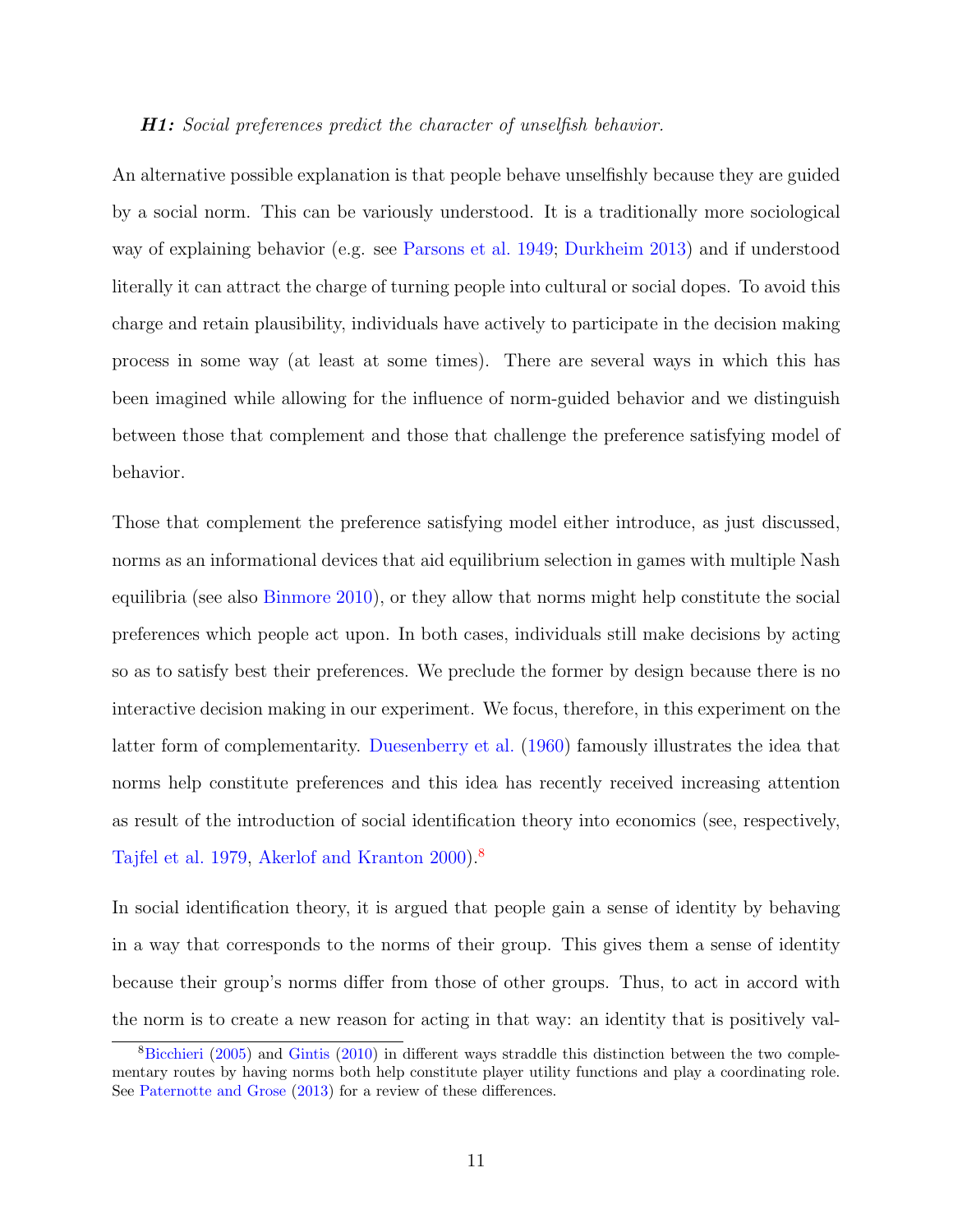ued. [Akerlof and Kranton](#page-42-11) [\(2000\)](#page-42-11) represent this idea through a 'new' argument in a person's utility function. Since this social identity is positively valued, we associate it with being guided by injunctive social norms. Thus, the injunctive norms of one's group help constitute a person's preferences (i.e. their utility function), but they still act so as to satisfy best their preferences (maximize their utility). For such individuals, their social preferences and their group's injunctive norms are essentially one of the same, at least for those who identify strongly with their group. We call this the injunctive norms as social preferences hypothesis, H2; and although it allows a role for social norms, it effectively makes the competition between social preference and social norm redundant because they are one of the same.

**H2:** Injunctive social norms constitute social preferences and so predict the character of unselfish behaviour.

In contrast, there are two ways in which being guided by a norm both involves individual volition and also marks a clear departure from preference satisfying behaviour altogether. Both turn on a different epistemic predicament: an existential one. Individuals face this predicament when they do not have well defined preferences to act upon; and so they turn to norms as a source of information/guide on what to do.

In one case, individuals do not have a relevant preference. For instance, the outcomes associated with an individual's possible actions might be so novel (because they involve some new people, or products, or old ones in new situations) that individuals cannot evaluate them; and in these circumstances, they treat other people's behaviour as social information regarding how to value them. They take their cue, in other words, for what is valuable from what others do and so conform to their behaviour (i.e. the descriptive social norm). This type of conformism may have evolutionary as well as sociological origins (see [Apesteguia et al.](#page-42-13) [2007,](#page-42-13) and [Alger and Weibull](#page-42-14) [2013\)](#page-42-14) and there is some experimental evidence in its support (see [Fatas et al.](#page-43-9) [2018\)](#page-43-9). We call this the descriptive norm as conformism hypothesis (H3a) and such norm guided behaviour is distinct from preference satisfying behaviour because it arises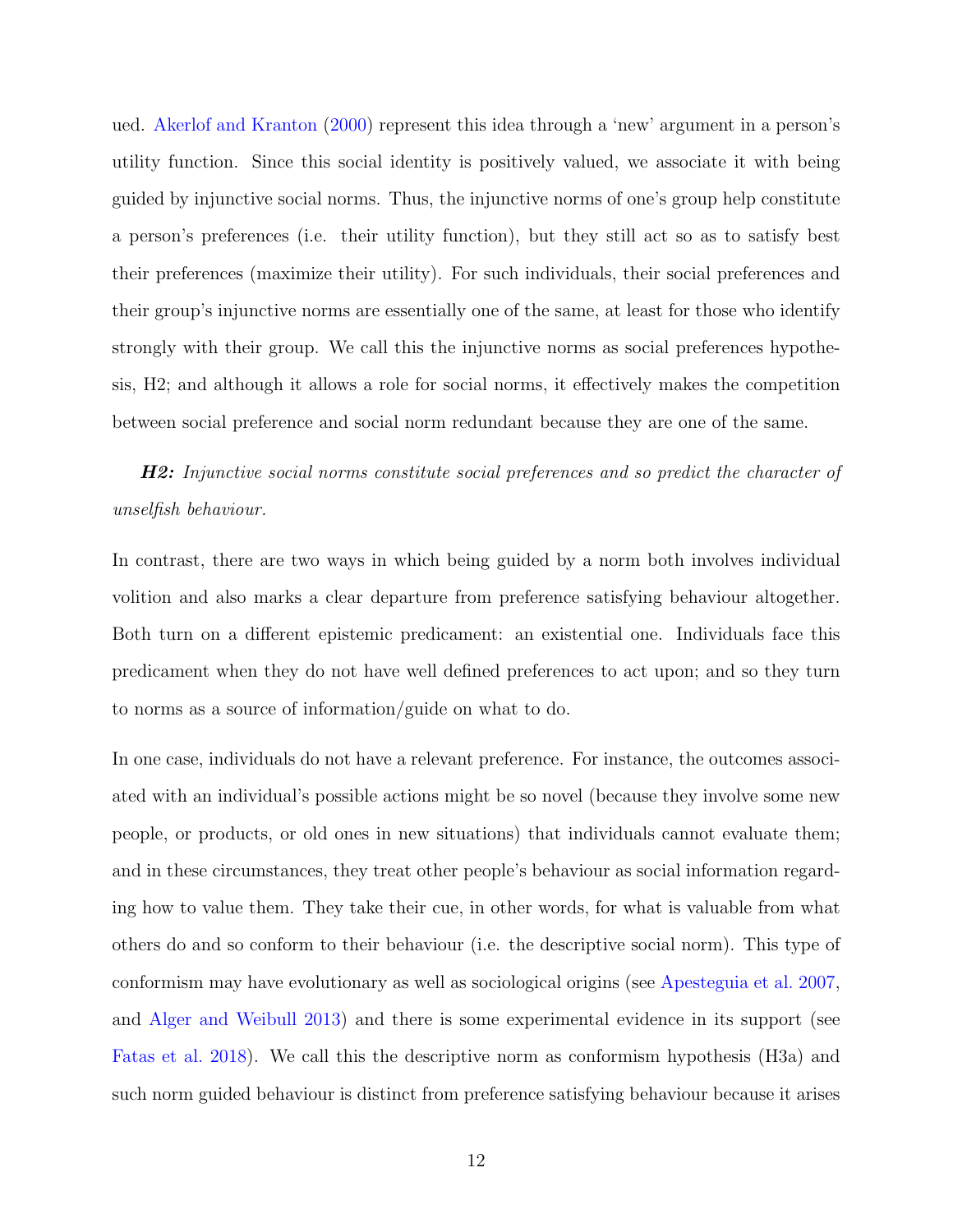when individuals do not have the relevant preferences to guide them. We note in passing that such norm guided behaviour need not always relate to unselfish behaviour but is more likely to in settings involving other people.

The second version of this existential epistemic predicament has an eminent economics pedigree: it is set out by Adam Smith in his Theory of Moral Sentiments. People in this instance have preferences (unlike the above) but face a problem of acting in good faith upon them when social preferences (or personal principles that underpin them) conflict with what selfishness commends. This problem arises when the interpretation of what is required by a social preference/personal principle involves some discretion and, when the social preference is in some degree opposed to a person's selfish preference. In such circumstances, a person will know that their own interpretation of the social preference could be self-serving (i.e. a 'bad' faith interpretation). To avoid this suspicion and so experience a genuine or authentic pleasure of satisfying in some degree one's social preferences (in 'good' faith, as it were), there has to be some standard external to the individual for the interpretation of how to act on a social preference authentically. This is what social norms supply and why they are followed. Or as Smith puts it: 'our continual observations upon the conduct of others, insensibly lead us to form to ourselves certain general rules concerning what is fit and proper either to be done or to be avoided.' [\(Smith](#page-44-9) [1759,](#page-44-9) Part III, ch iv).

We call this the norms as 'good' faith or authenticity devices hypothesis (H3b) and it has the same implication as H3a regarding what predicts the character of unselfish behaviour, hence H3 below covers both H3a and H3b. We note that with H3b a norm is used to accommodate social as well as selfish preferences. Thus, H3b norm guided behaviour is again distinct from individual preference satisfying behaviour both because it is an accommodation with their selfishness and, importantly, because the person's social preference need not be the same as whatever underpins the behaviour of others and it is the latter that actually provides the normative guide to action.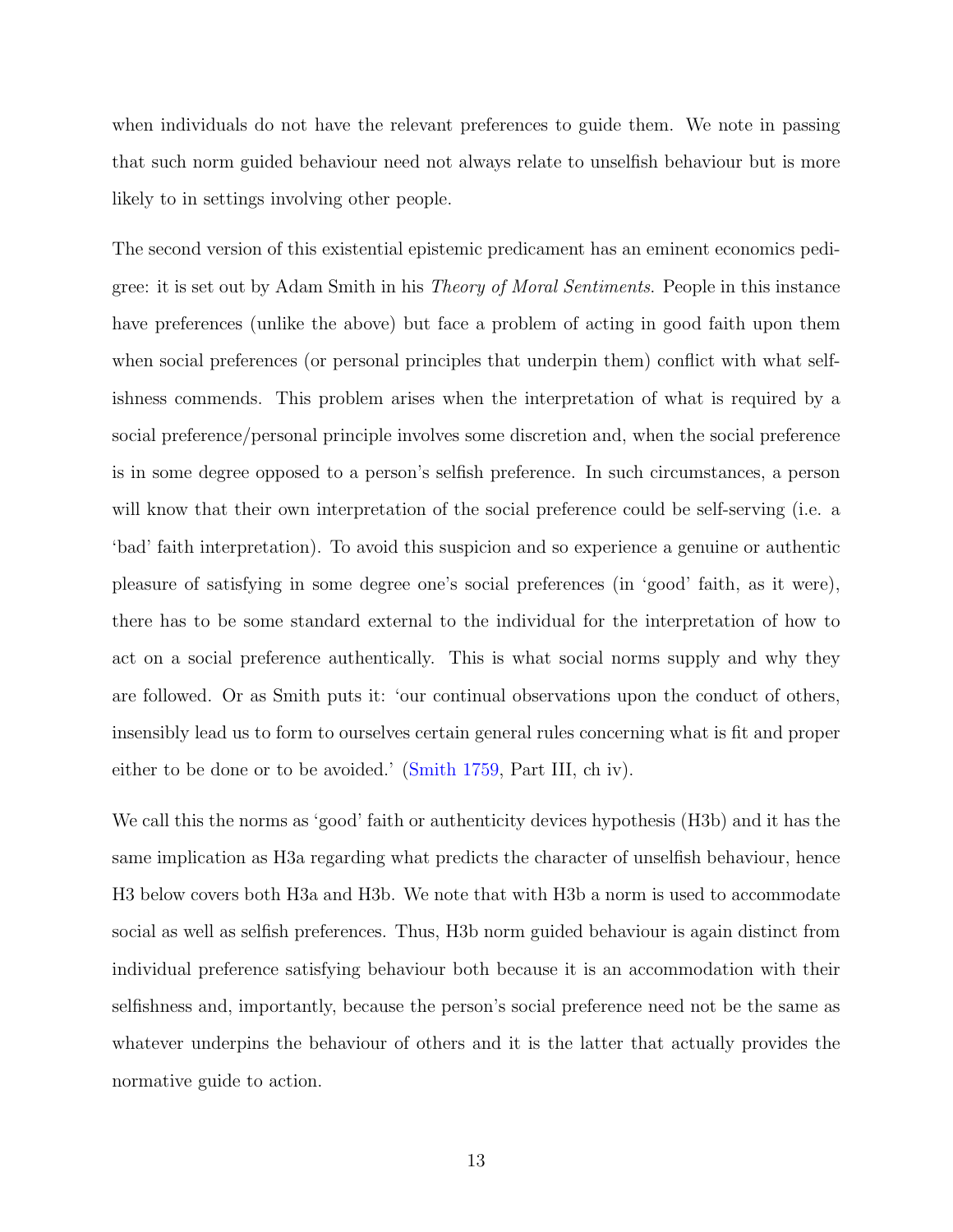#### H3: Descriptive social norms predict the character of unselfish behaviour.

It may be tempting to imagine that these existential, epistemic based, norm guided behaviours can nevertheless still be subsumed under the preference satisfying model by allowing for individuals to have a preference, say, respectively, for conforming to a social norm and/or authenticity. Thus, it is these authenticity/conformity preferences that explain why behaviour is guided by the relevant norms and so there need be no break with the preference satisfying model of action to cover these kinds of behaviours. The difficulty with this common strategy of deflection is that it is liable stretches what is an elastic concept of preference satisfaction too much in this case. For instance, a preference for conformism in these circumstances amounts to having a preference for following what others do. At best this is following other people's preferences and not your own and, when all do this, behaviour has no anchor in anyone's preferences at all. Each is simply following what others do.

Likewise, acting on a preference for authenticity in the Adam Smith version of norm guided behaviour creates a similar problem. A preference for authenticity is, in effect, in these circumstances a preference not to be guided by one's own preferences. This is self-contradictory in a way that threatens to make the idea of acting on preferences meaningless. Preference satisfaction has to be a falsifiable if it is to be meaningful concept and so there must be some limit to the possible preferences that can be added to the model so as to account for behaviour. Otherwise, whenever a behaviour occurs that cannot be understood from the existing list of preferences, one can simply add a new preference for that behaviour (whatever it is) and the model becomes effectively unfalsifiable. To be falsifiable there has to be some constraint on this type of addition to the list of preferences: there must be limits on what might count as a preference and a natural candidate for exclusion from such a list of possible preferences, is a 'preference not to act on one's preferences' because it involves an internal contradiction.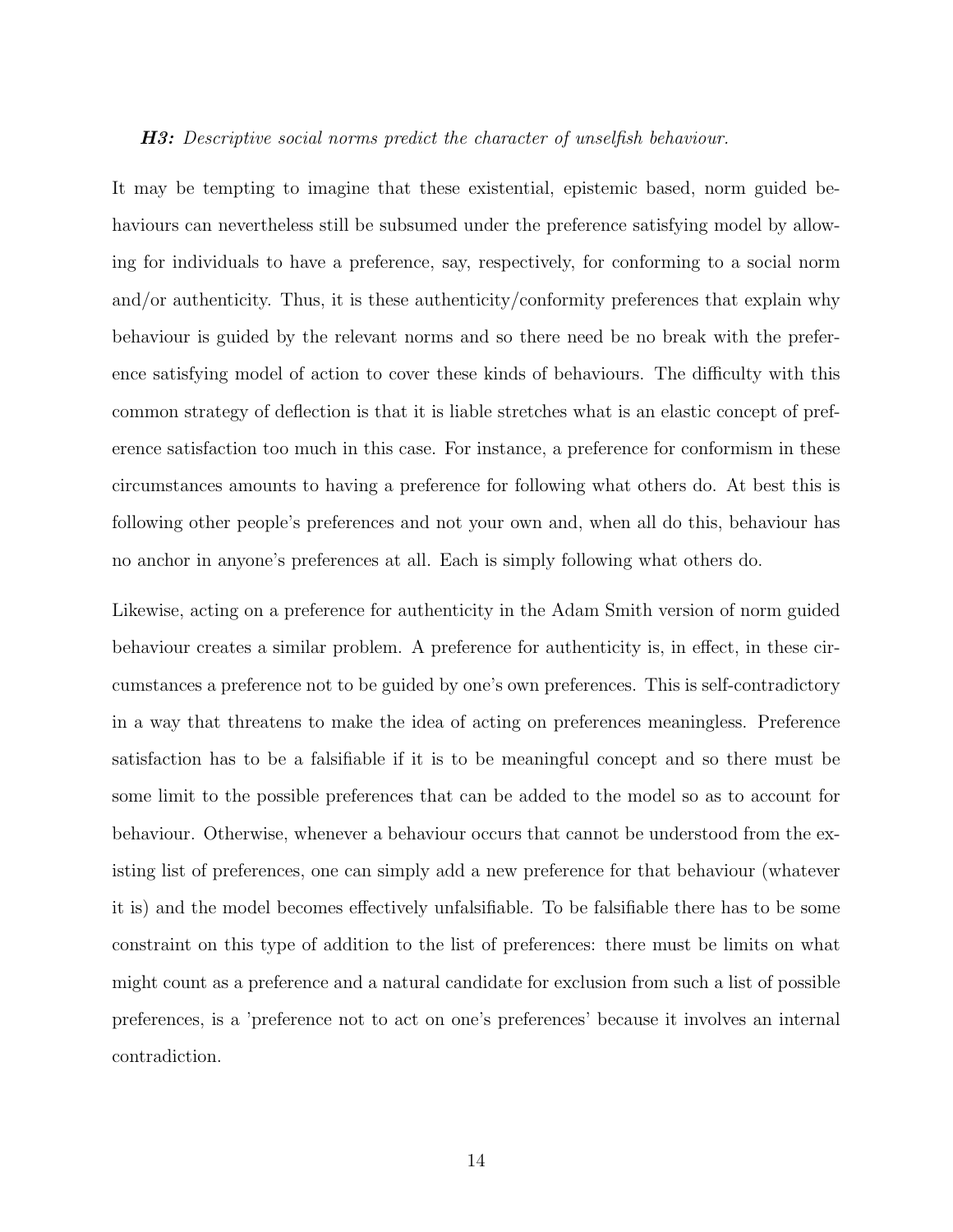### B. Identification of social preferences through principles of justice

We have already argued that the distribution decision for a group of individuals, unlike public goods and trust games, usefully constrains the moral foundations for pro-social behaviour to principles of justice. This is what has been assumed by experimentalists in the past as they categorize social preferences and it is what is suggested in political philosophy. We therefore ask our subjects, as a method for revealing the character of their social preferences, to select a principle of justice that they believe ought to apply to a group of people. Our choice of principles of justice for this purpose comes from that practice among experimentalists and the discussions in political philosophy. On this basis we identify 4 broad principles.

The first has its origins in Marxian political philosophy. Marx famously proposed that, ideally, distribution would follow the dictum 'from each according to his ability, to each according to his need'. In the absence of knowledge about differences in need, this translates into a familiar left-political preference for equality; or, to put this round the other way, an aversion to inequality. An aversion for inequality has been formulated by [Fehr and Schmidt](#page-43-10) [\(1999\)](#page-43-10) and [Bolton and Ockenfels](#page-42-15) [\(2000\)](#page-42-15) and there is considerable experimental evidence that is consistent with such an aversion guiding in various degrees individual distribution decisions (e.g. see [Charness and Rabin](#page-42-2) [2002,](#page-42-2) [Fehr et al.](#page-43-1) [2006,](#page-43-1) and [Bolton and Ockenfels](#page-42-3) [2006\)](#page-42-3). We represent this principle with the following statement in the experiment.

### Inequalities should be minimized.

The second principle comes from [Rawls](#page-44-2) [\(1971\)](#page-44-2). His second principle of justice is the so-called 'difference principle' and it recommends that once equal freedoms have been guaranteed (the first principle), we should prefer societies that produce the best outcome for those who are worst off: i.e. the Maximin principle. Given the central place of Rawls in liberal political theory, this is an obvious candidate principle. However, it is worth noting that while there is some experimental evidence that is consistent with Maximin preferences over distribution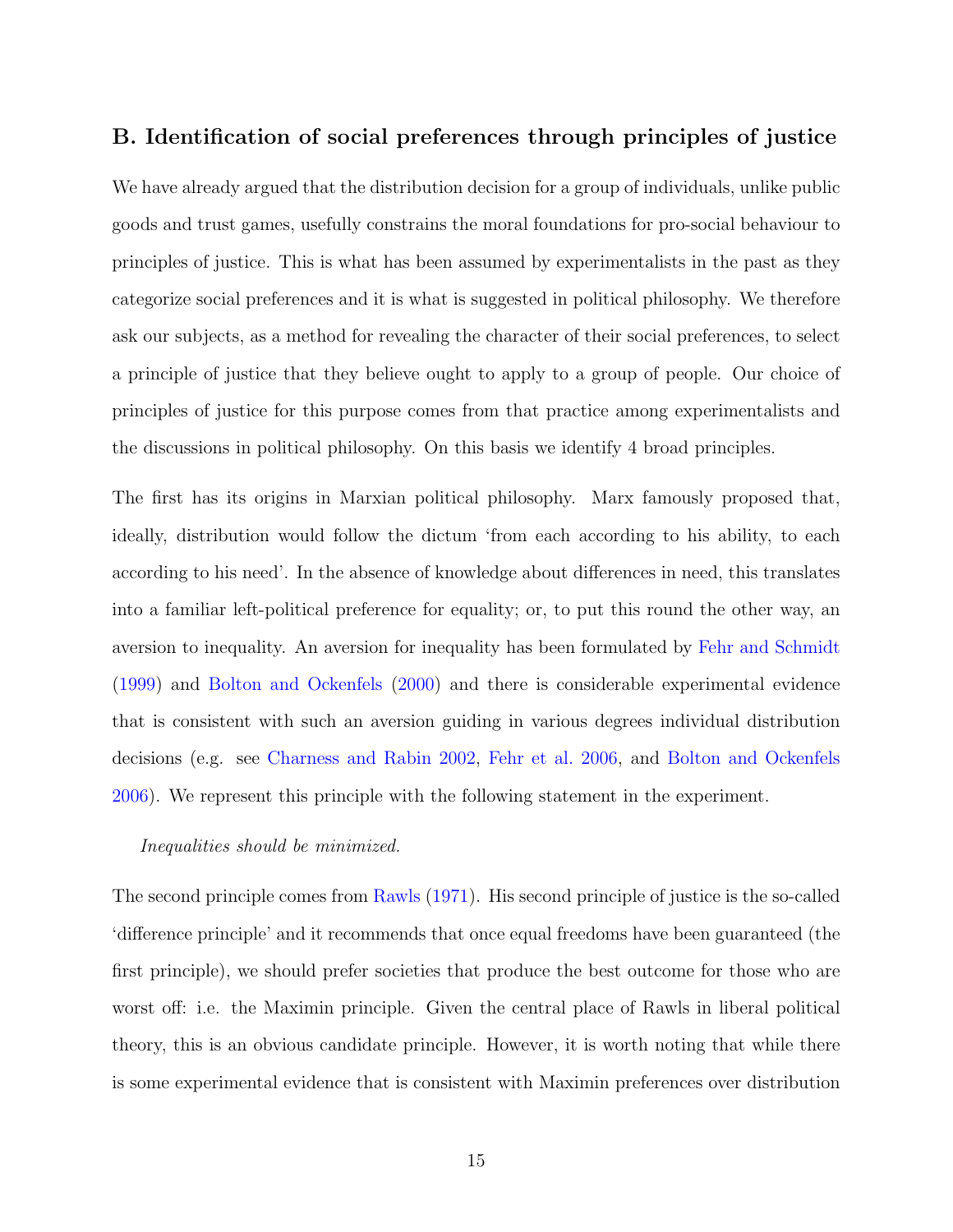decisions (see [Charness and Rabin](#page-42-2) [2002,](#page-42-2) [Engelmann and Strobel](#page-43-11) [2004,](#page-43-11) and [Fisman et al.](#page-43-12) [2020\)](#page-43-12), the evidence is probably not as strong as that of inequality aversion (e.g see [Fehr](#page-43-1) [et al.](#page-43-1) [2006\)](#page-43-1). The statement of this principle in the experiment is:

Inequalities are only justifiable if they improve the position of the least well-off group in society.

The third principle is from the philosophy of utilitarianism and the suggestion that societies should be arranged to produce the 'greatest happiness for the greatest number'. In the absence of specific knowledge about how income translates into happiness for different people, this becomes a preference for arrangements that produce the highest average income level. This, for example, is the implication of Harsanyi's [\(1980\)](#page-44-10) derivation of utilitarianism from the same veil of ignorance procedure as Rawls when individuals are expected utility maximisers (and not deciding using maximin). The arrangement that produces the highest average income is also associated with exhausting all potential Pareto improvements (when allowing for compensation schemes) and so reflects a concern for efficiency. There is again considerable experimental evidence that is consistent with such efficiency or utilitarian preferences explaining behaviour in distribution decisions (especially among economics students, see [Engelmann and Strobel](#page-43-11) [2004,](#page-43-11) and [Fehr et al.](#page-43-1) [2006\)](#page-43-1). The statement used for this principle in the experiment is:

#### Income should be distributed to maximize the average income in society.

Our final principle is meritocratic: that is, people should be rewarded according to their ability and talents. This is a version of a desert theory of justice and in our particular context it is also what Nozick's libertarian political philosophy [\(Nozick](#page-44-11) [1974\)](#page-44-11) would commend: i.e. that we respect the outcomes that come from the free exercise of individual choice. Again, there is experimental evidence that distributional choices are in part guided by a meritocratic concern. For example, [Cappelen et al.](#page-42-4) [\(2013\)](#page-42-4) find that people are less inclined to redistribute when the inequalities emerge from individual choices than when they emerge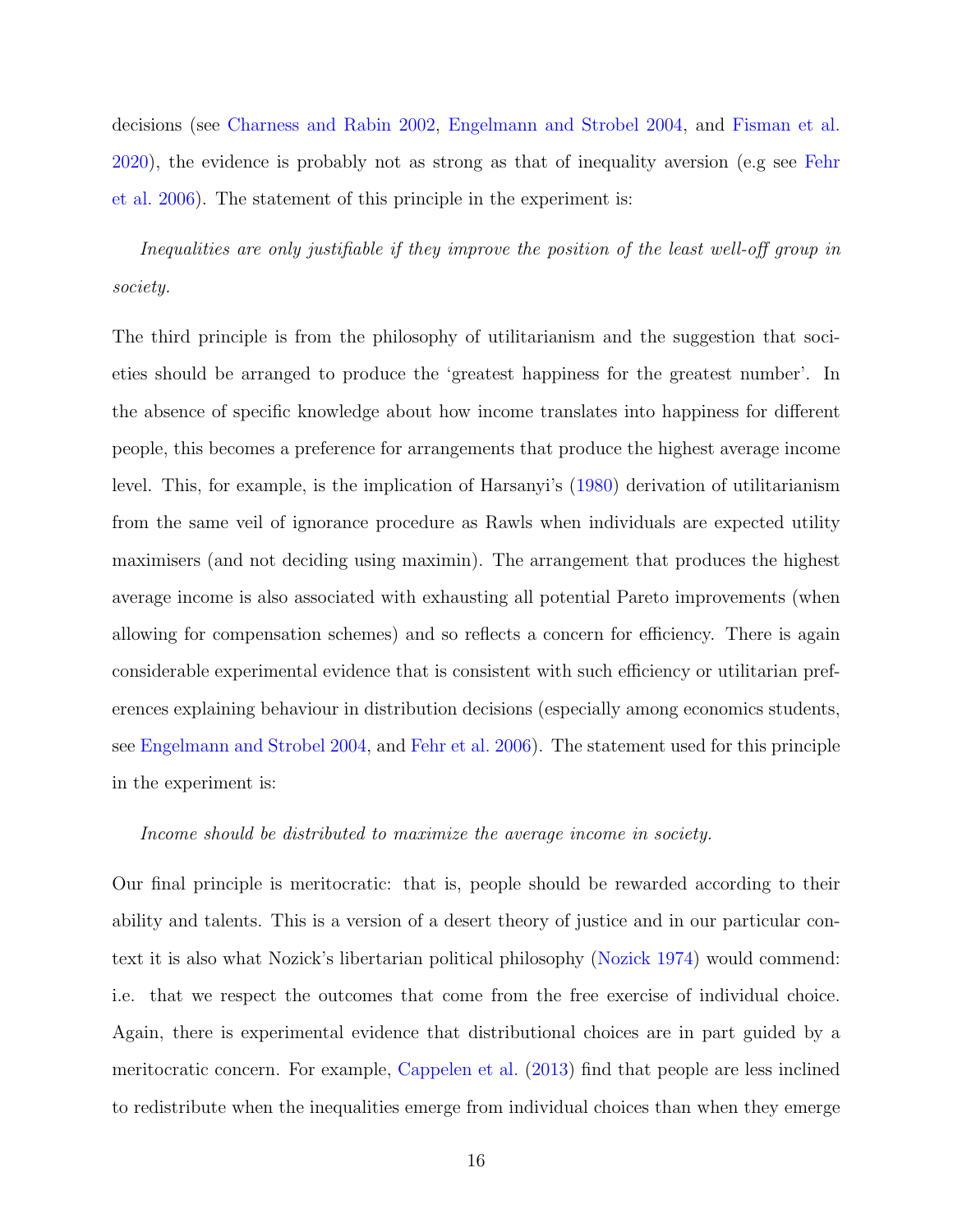as a matter of luck. Meritocracy is phrased in the experiment as follows:

Individual income should be based exclusively on his/her ability and talents.

We conduct a post-experiment check, discussed in section  $V$ , on whether these types of ideas are used by our subjects to explain how they selected a distribution outcome in an open commentary box at the end of the experiment.

### C. Elicitation mechanisms hypotheses

Three elicitation mechanisms for the revelation of social preferences are often used in the literature (e.g. see [Durante et al.](#page-43-3) [2014](#page-43-3) who, like us, uses versions of all three). The debate over which is to be preferred is typically premised on the social preference model of behaviour (i.e. H1 and/or possibly H2 holds). This is because the elicitation mechanisms differ according to whether or how selfish preferences also enter into decision making. Thus, they may or may not reveal social preferences or some combination of social and selfish ones. It is these differences that are the basis for hypotheses H4 and H5. In this way, since the hypotheses are premised on the social preference interpretation of unselfish behaviour, in so far as we do not find support for them, then this may also be taken as evidence against the social preference model.

The first mechanism, the Impartial Spectator, used notably by [Cappelen et al.](#page-42-4) [\(2013\)](#page-42-4), so distances any selfish preferences from an individual's distribution decision that the decision can only reveal their social preferences. Subjects are asked to make decisions for a group of people and the decisions will not affect their own pay-offs because they are not members of the group.

In the second procedure, subjects make the decisions for a group of people that, this time, they belong to, but they make the decision behind a Veil of Ignorance. As they belong to this group, they will be affected by the distribution decision, but they do not know when mak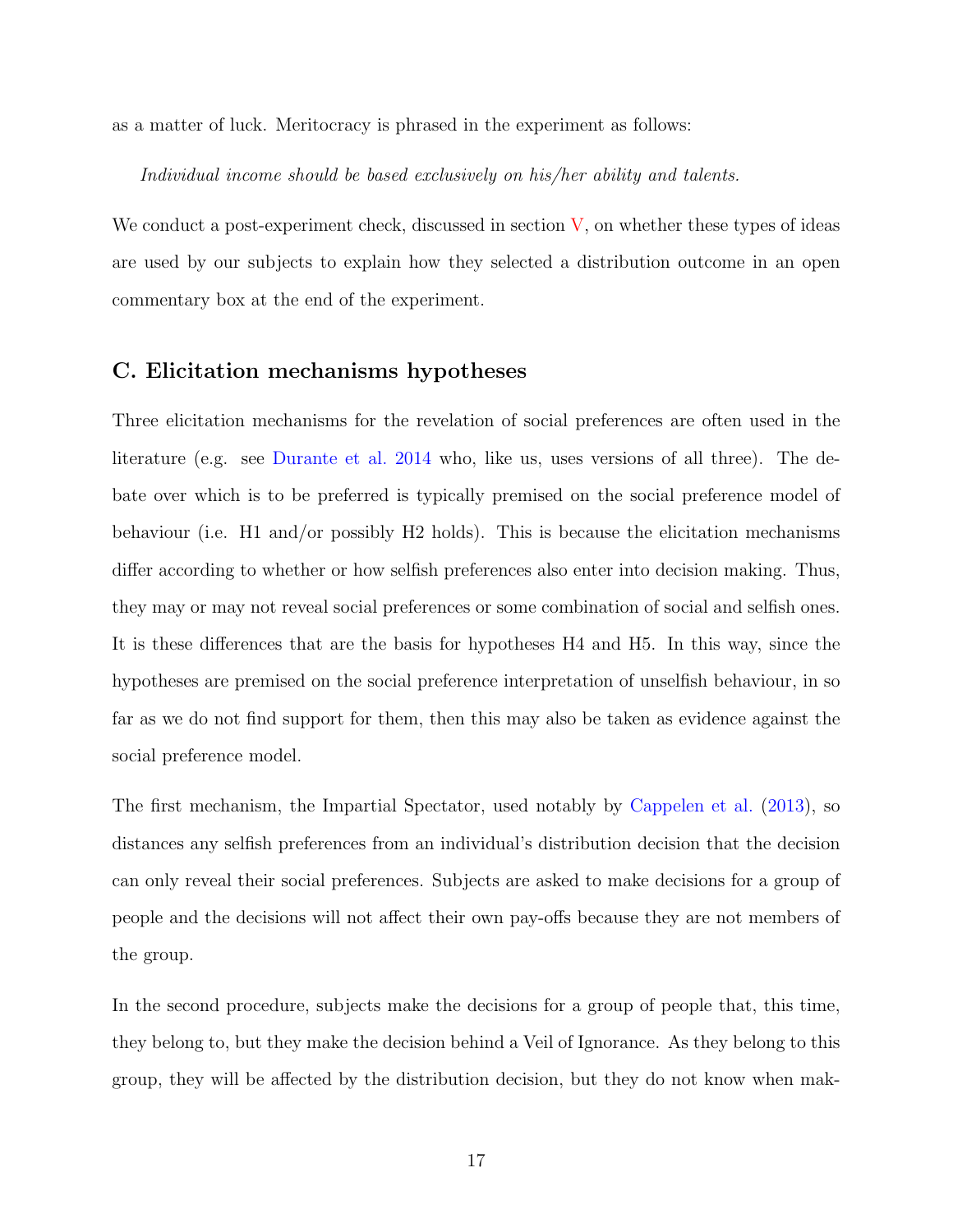ing the decision what position they will occupy under any particular distributional choice. As compared with the Impartial Spectator procedure, this gives the subjects a stake, if an obscure or uncertain one, in the outcomes of a decision. There are two possible ways of interpreting the decisions made with this procedure. One is that they reveal a person's social preferences because selfish interests are rendered obscure by the Veil of Ignorance. The other, and this is what [Rawls](#page-44-2) [\(1971\)](#page-44-2) originally argued, holds that the procedure reveals what justice requires and that those with 'moral' personalities will then be guided by this. In other words, the mechanism does not reveal a person's social preferences, it shows how to act justly in a society where selfish and other-regarding interests are not aligned. Thus, the Rawlsian procedure, on this view, recommends a rule to guide action. This is a rule form of rationality and is actually one step towards the norm-following model of action. If, in addition, for example, such a rule is shared for the epistemic reasons suggested by Adam Smith, then it would, in effect, be like Adam Smith's version of norm-following behavior.

Independently of which interpretation of the veil of ignorance is to be preferred, it has been argued that this procedure will deliver a particular substantive distribution decision. Rawls argues that individuals facing this uncertainty will use the Maximin rule and so select the Maximin distribution. [Harsanyi](#page-44-12) [\(1955,](#page-44-12) [1980\)](#page-44-10), in contrast, argues that individuals face the uncertainty as expected utility maximisers and so choose the Utilitarian/Efficient distribution. Thus, we expect the veil of ignorance procedure to skew our subjects' distribution decisions to one or other of these outcomes. Since there is no reason to suppose that Impartial Spectator's social preferences are exclusively developed through the Veil procedure, we do not expect to find that our subjects, when acting as impartial spectators, will be similarly skewed towards these two distribution outcomes. H4 follows.

H4: Individual decisions in Veil of Ignorance distributions decisions will be skewed towards either Maximin or Utilitarian/Efficiency as compared with Impartial Spectator.

Our third elicitation procedure removes the Veil of Ignorance. Subjects belong to the group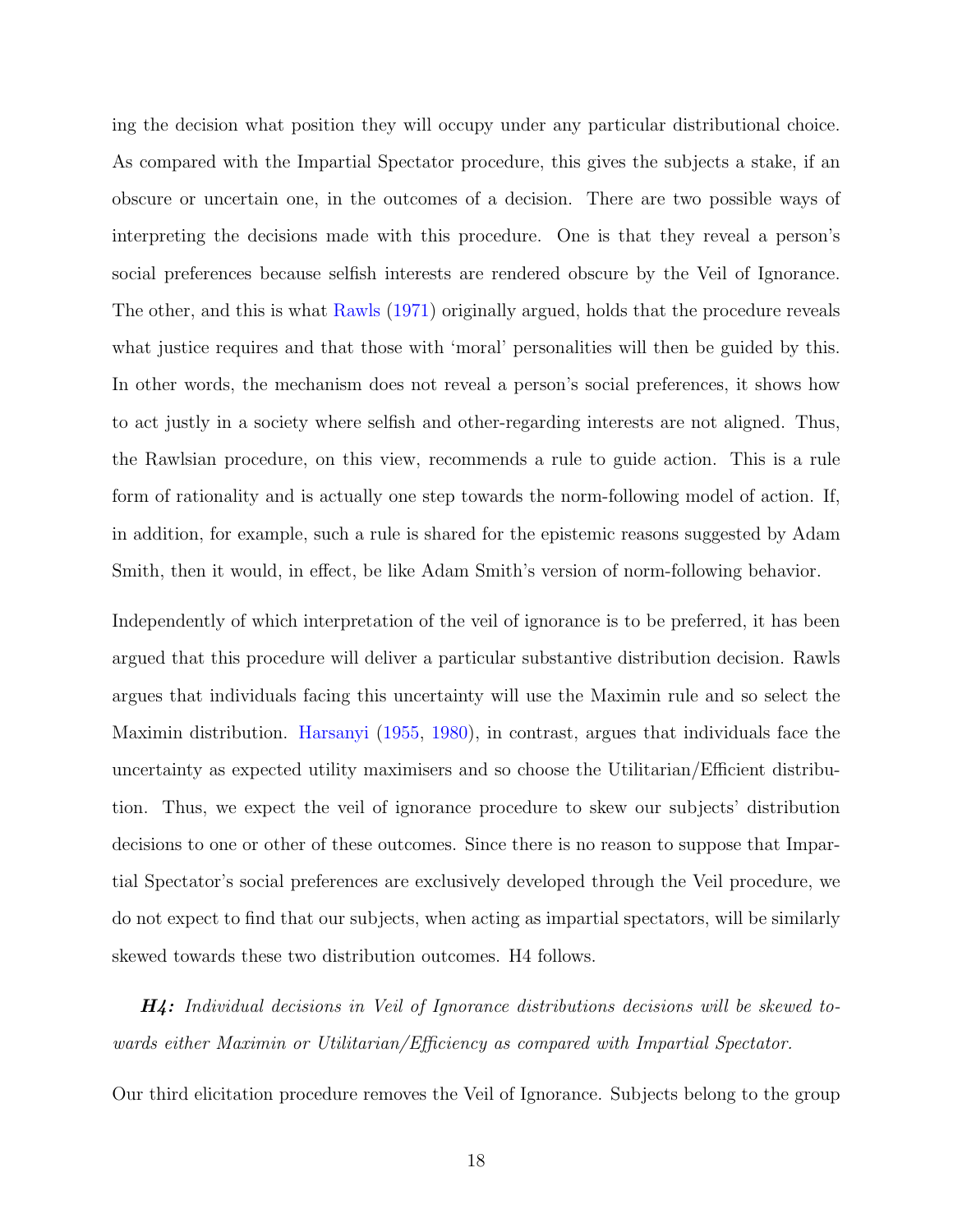and know what position they will occupy in the income distribution when they decide on both their personal principle and the distribution of income. Thus, individual distribution decisions reveal some combination of selfish and social preferences. H5 follows and again it is premised on H1.

H5: Selfishness helps predict the distribution decisions with the Non-Veil of Ignorance procedure.

The combination of motives under this procedure is unfortunate if the purpose is to discover the character of social preferences alone, but the procedure has the advantage of incentivizing subjects clearly. It may be attractive for this reason and so it becomes important to know whether the contamination from introducing selfish motives is significant (i.e. whether H5 holds).

Our final elicitation hypothesis relates to whether the procedure may affect the propensity to reveal behaviour that is more or less consistent with the social preference or norm-following account of unselfish behaviour. Since the elicitation mechanism is a known context from the outset of the experiment for both the principle of justice decision and distribution decision, there is no obvious reason for supposing that we will observe any difference in the frequency of personal principle-distribution consistency across the elucidation mechanism treatments. For example, in the non-Veil of Ignorance mechanism, selfishness is as likely to be a consideration in the choice of principle as in the distribution decision, thus in so far as selfish and social preferences explain decisions then we expect principle-distribution consistency.

The efficacy of the [Krupka and Weber](#page-44-3) [\(2013\)](#page-44-3) procedure should likewise be the same across elicitation mechanisms, but it is possible that norm-following in the distribution decision might vary. For instance, since the Veil of Ignorance can be interpreted as a rule generating device, it might encourage rule following and precisely because the non-Veil of Ignorance requires an individual to consider how to combine selfish and social preferences, it may too encourage thinking in terms of rules for Adam Smith-like reasons in ways that the Impartial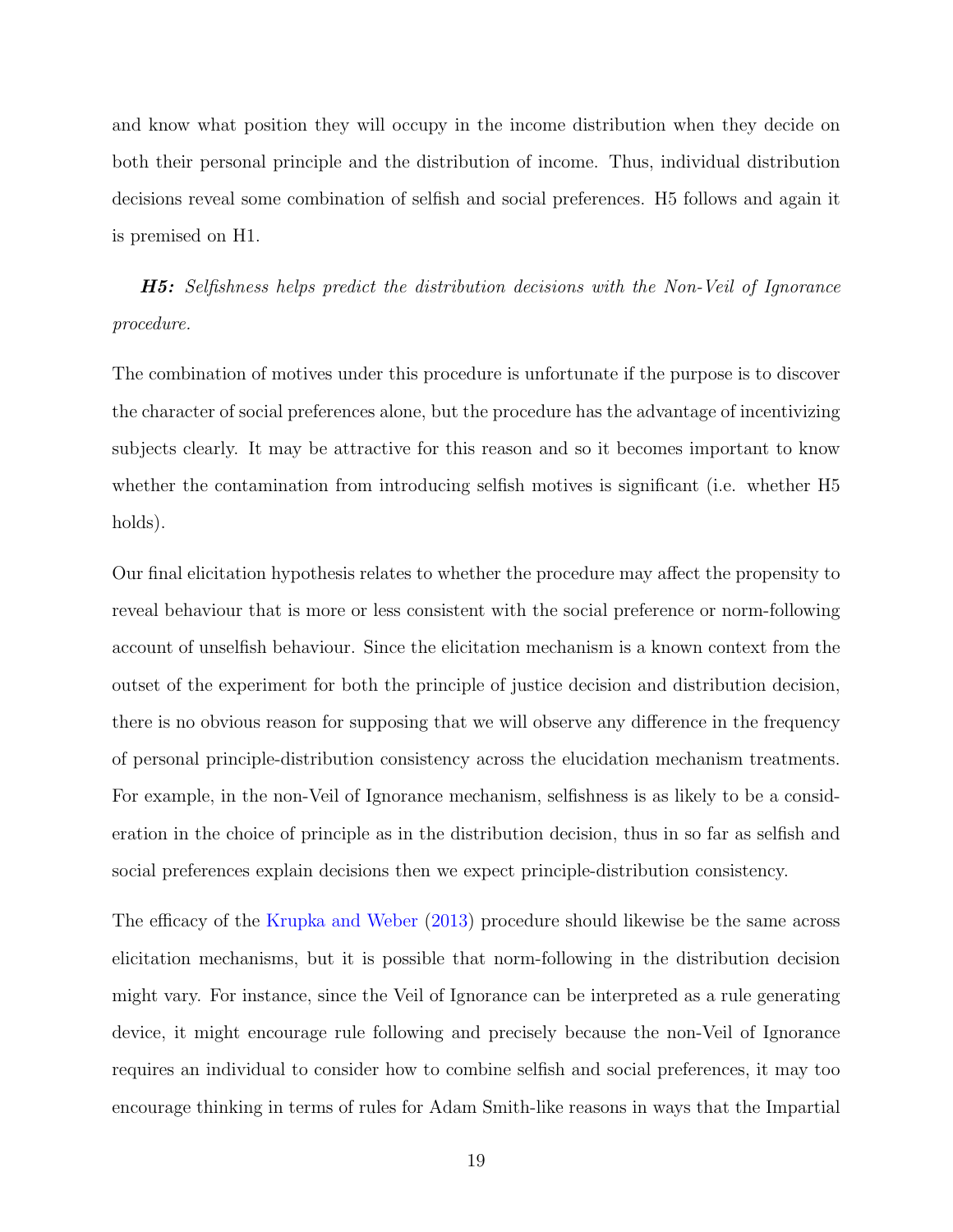Spectator need not. However, in neither of these cases does the mechanism encourage the thought that rules need be shared and so become norms. Thus, we see no obvious reason why the distribution-norm consistency should vary across the elicitation procedures. H6 follows.

<span id="page-20-0"></span>H6: The frequency of social preference-distribution consistency and perceived social norm-distribution consistency does not differ across elucidation procedures.

# III EXPERIMENT DETAILS

Subjects are told, by way of background, that a group of people are asked to do a quiz and their answers generate income. Their performance is ranked from the bottom 20% of performers to the top 20% in Table 1, where we give the average income generated for a person in each 20% performance band.

| <i>Performance Level</i> | <i>Average Income</i> |
|--------------------------|-----------------------|
| Bottom 20% of performers | £20                   |
| 2nd $20\%$               | £30                   |
| 3rd $20\%$               | £40                   |
| 4th 20%                  | £70                   |
| 5th 20\%                 | £110                  |

Table 1: Average Income per Quintile

### Decision 1: Choice of Principle.

Subjects are asked which of four statements best describes how they think income should be distributed in this group of people. The statements have already been given (in II.B above) and are randomly ordered in the experiment.<sup>[9](#page-20-1)</sup>

It is important that they are asked about which principle best describes how income should

<span id="page-20-1"></span><sup>9</sup>We report the results of a robustness check using an alternative wording for the maximin and inequality aversion principles in section C.7. of the appendix. Our results are robust to this test. The exact wording of the alternative statements can be found in appendix section A.3.8.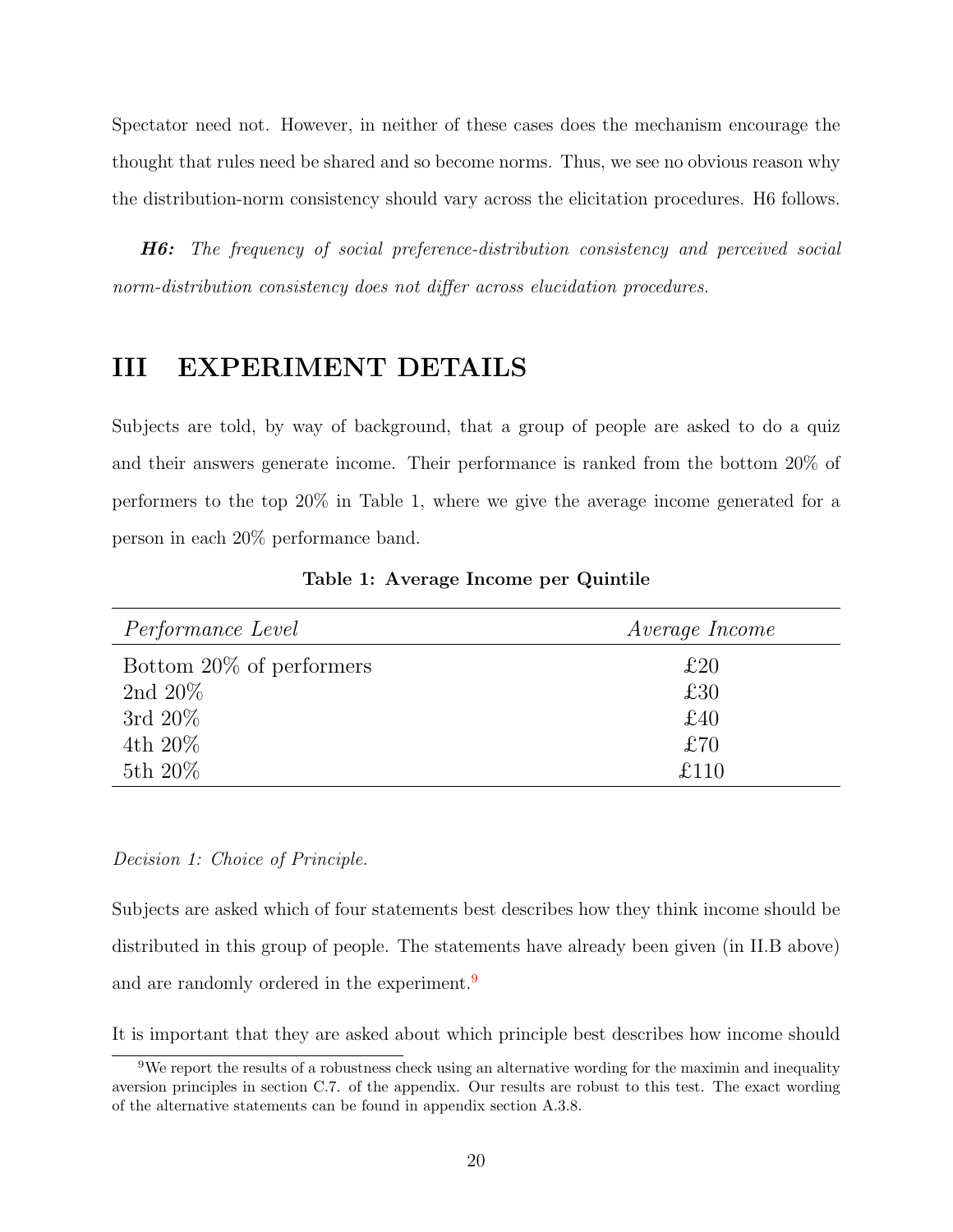be distributed in this group after they know the status quo distribution and how it arose. This is because the attractiveness of a principle may depend on the situation to which it might be applied. For instance, even those who are averse to inequality may not be so concerned to minimize income differences when they are already small; and another principle may become more important. This decision together with Decision 3 allows us to test H1.

### Decision 2: Elicitation of Social Norm regarding Principle.

All the participants of the study are now asked to select a principle from this list above and they are told that 'you will be rewarded with a bonus payment of 50p if you select the principle chosen by most of the participants'. This is similar to a beauty contest with multiple equilibria where no one equilibrium is favoured. If subjects choose a particular principle, it follows that this principle is the perceived injunctive social norm, as there is no strictly rational, in a rational choice sense, reason to choose one over the others. This is a version of the [Krupka and Weber](#page-44-3) [\(2013\)](#page-44-3) mechanism for eliciting social norms. The only difference is that we apply this to the same population of subjects who make Decision 1; whereas Krupka and Weber use another subject pool.<sup>[10](#page-21-0)</sup> The specific purpose of this aspect of the design is to allow the test of H2 by comparing the answers with those in Decision 1 and Decision 3.

#### Decision 3: Choice of distribution.

Subjects are now informed that the income generated by the quiz in this group of people can be distributed in 4 possible ways and they are asked to decide on the distribution. This decision is incentivized in two of the three elicitation treatments because the subjects know that it, together with their likely quiz performance, will affect their final payoff. The options are given in Table 2 for the income level for each person in each quintile, and again the order

<span id="page-21-0"></span><sup>10</sup>For our purpose, it is more sensible to elicit the social norms from the same subject pool as make the distribution decision since norms may vary with subject pools and we wish to know whether our subjects are guided if at all by their perceived social norms and not some other group's. In the robustness check experiment (Robustness Check 3) where we invert decisions 3 and 4, we find a similar distribution of perceived social norms, but in a further subject pool in Robustness Check 2 in the online appendix A.3.4., there are some differences.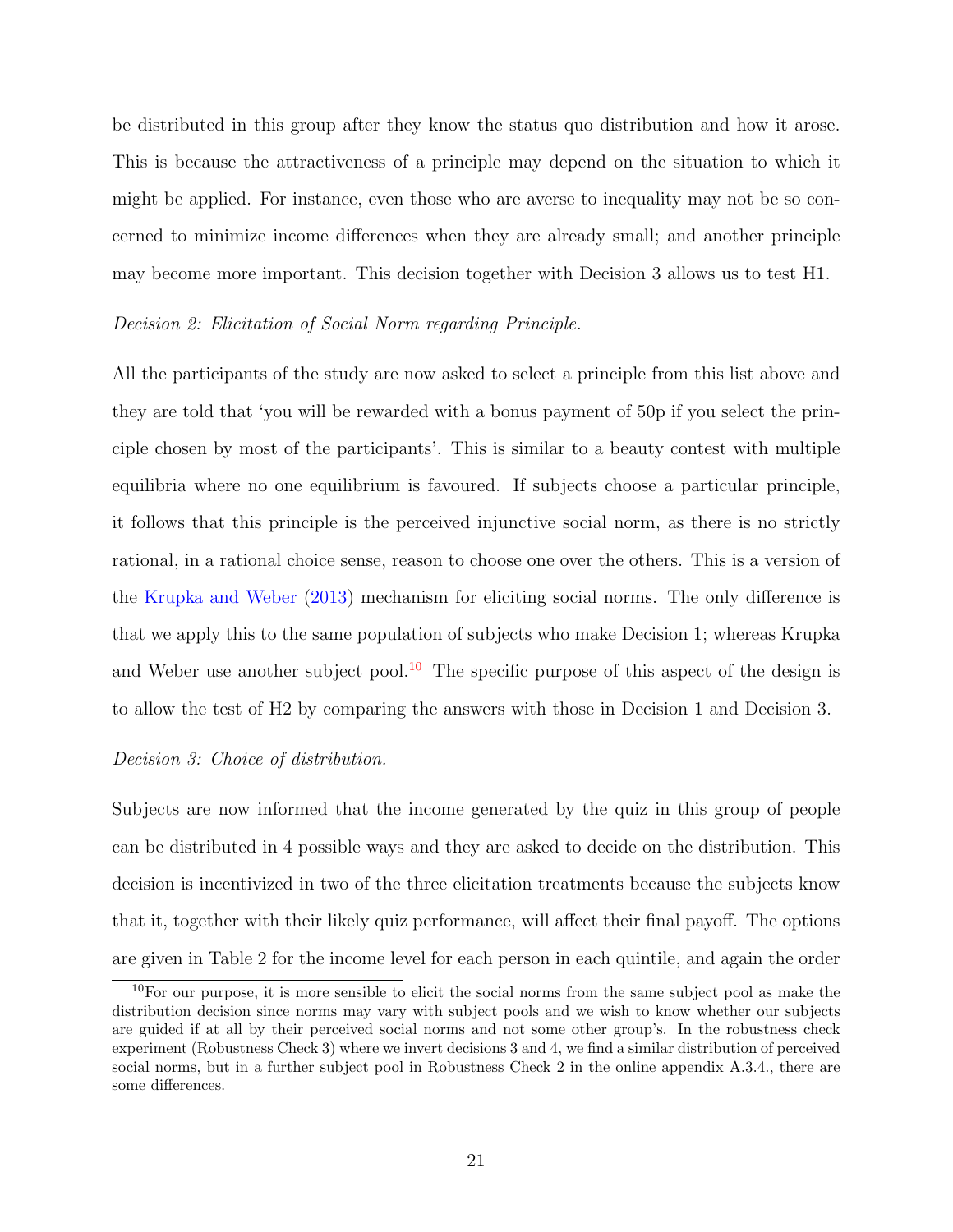is randomly generated. We also give the total for a representative sample of 5 individuals, one from each quintile, to bring out that one is more efficient.<sup>[11](#page-22-0)</sup> The first distribution yields

|                      | Average Income         |         |             |                |  |
|----------------------|------------------------|---------|-------------|----------------|--|
| Performance<br>Level | Inequality<br>Aversion | Maximin | Meritocracy | Utilitarianism |  |
| Bottom $20\%$        | £30                    | £40     | £20         | £20            |  |
| 2nd $20\%$           | £60                    | £40     | £30         | £30            |  |
| 3rd $20\%$           | £60                    | £50     | £40         | £50            |  |
| 4th $20\%$           | $\pounds 60$           | £60     | £70         | £70            |  |
| 5th $20\%$           | £60                    | £80     | £110        | £110           |  |
| Total                | £270                   | f270    | £270        | £280           |  |

Table 2: Distribution Options

Notes: The exact wording and presentation of the distributions to respondents can be found in online appendix E.

the smallest average difference between incomes and we associate this outcome with the version of the Inequality Aversion principle that says inequality should be minimized. The second distribution is more unequal in the sense that it has a higher average difference in incomes, but it has a higher average income for the lowest quintile. This is the Maximin outcome. The third distribution is the one based on quiz performance and we associate this outcome with the Meritocratic principle of rewarding according to ability and talent. The fourth distribution is more efficient because it is the same as the initial quiz distribution except that the middle quintile earn  $\pounds 10$  more. So, we associate this with the Utilitarian principle of maximizing the average income. Of course, the distributions are not actually labelled with their corresponding principle in the experiment.

### Decision 4: Elicitation of Social Norm regarding Distribution.

This replicates Decision 2 but is now directed at the actual distribution (and not the principle): i.e. 'you will be rewarded with a bonus payment of 50p if you select the distribution

<span id="page-22-0"></span><sup>11</sup>We also run a robustness check where we report the average income, rather than the total income, for each distribution option. The results can be found in online appendix, C.2. The different wording has no effect on subjects' choices.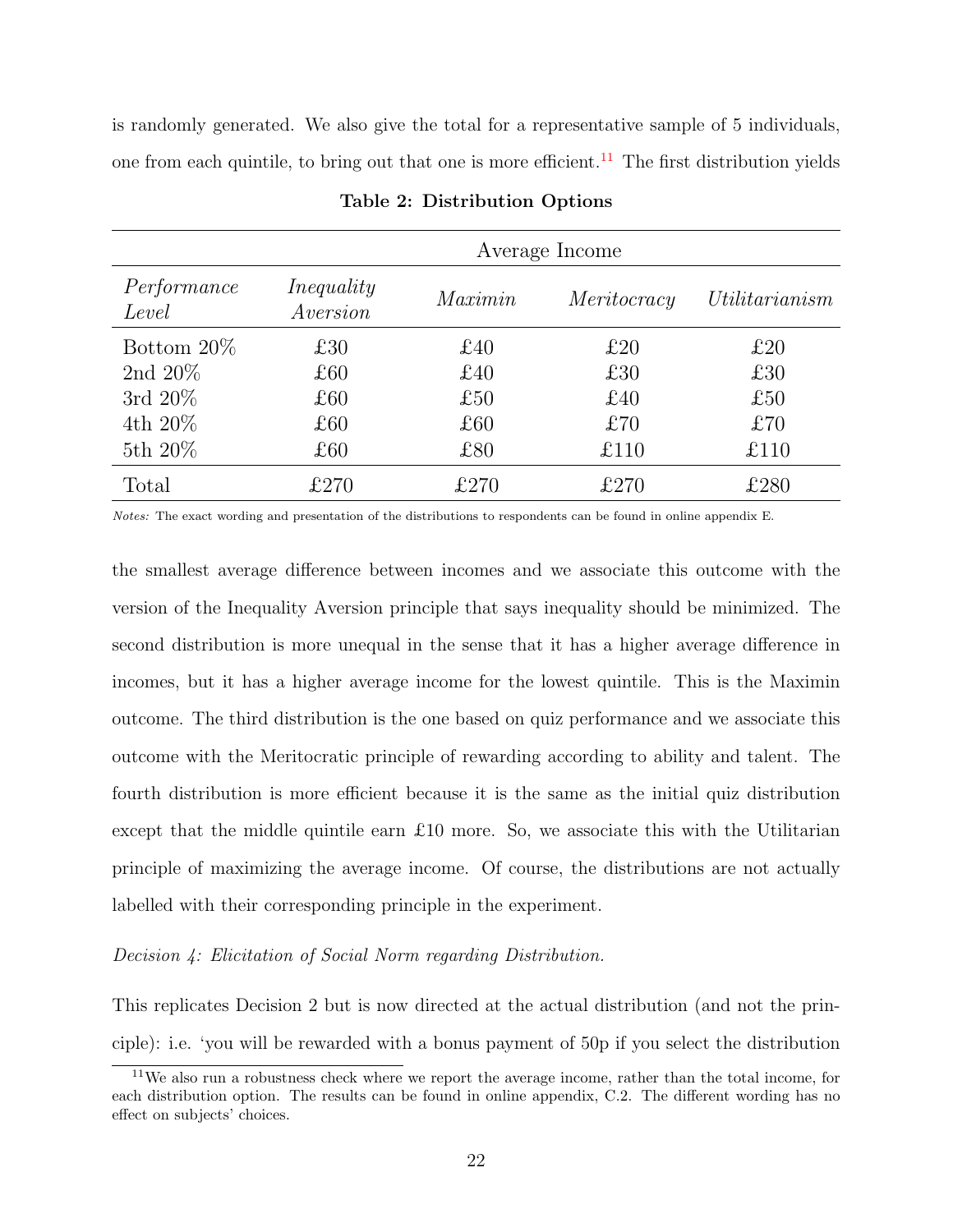chosen by most of the participants.' The purpose of this decision is to identify a possible descriptive social norm regarding distribution decisions that is entirely distinct from personal principle/social preference when testing H3.[12](#page-23-0)

### Treatments.

The treatments are distinguished by the relationship that the subjects have to the group of people that has done the quiz and for whom the subjects are making decisions.

In the Impartial Spectator (Treatment 1), the subjects are asked to decide on the principle and distribution for that group and they are explicitly told that they are not a part of this group.

In the Veil of Ignorance (Treatment 2), the subjects are told they belong to this group ('you will participate in the above mentioned quiz' and this will 'affect your bonus payment', you decide for 'your group'), but they do not know their quintile position or what the quiz consists of. They do know, however, that they will do a version of the quiz later and that their choices in the distribution decision together with the quintile position that comes from how well they did on the quiz will affect their final payment.

In the non-Veil of Ignorance (Treatment 3), the subjects are told in the same way as Treatment 2 that they belong to the group of people doing the quiz, but, in contrast to Treatment 2 and before they make any decisions, they are, in addition, asked to answer a sample of quiz questions. Their answers are used to give the subject a prediction of their likely quintile position in the actual quiz. So, subjects in Treatment 3 both know they are making decisions for their group and their likely own actual income under each distribution.

The experiment was conducted online in November and December of 2019 using Prolific Academic. There were 2,408 subjects from the UK, US and Europe and they earned on

<span id="page-23-0"></span><sup>&</sup>lt;sup>12</sup>We also run a robustness check where we ask respondents to make decisions 3 4 prior to decisions 1 2 to test whether the order affects choices, preference following, or norm following. The results are reported in section B.1. and C.8. of the appendix. The reversed order does not affect our main results or the choices subjects make in any noticeable way.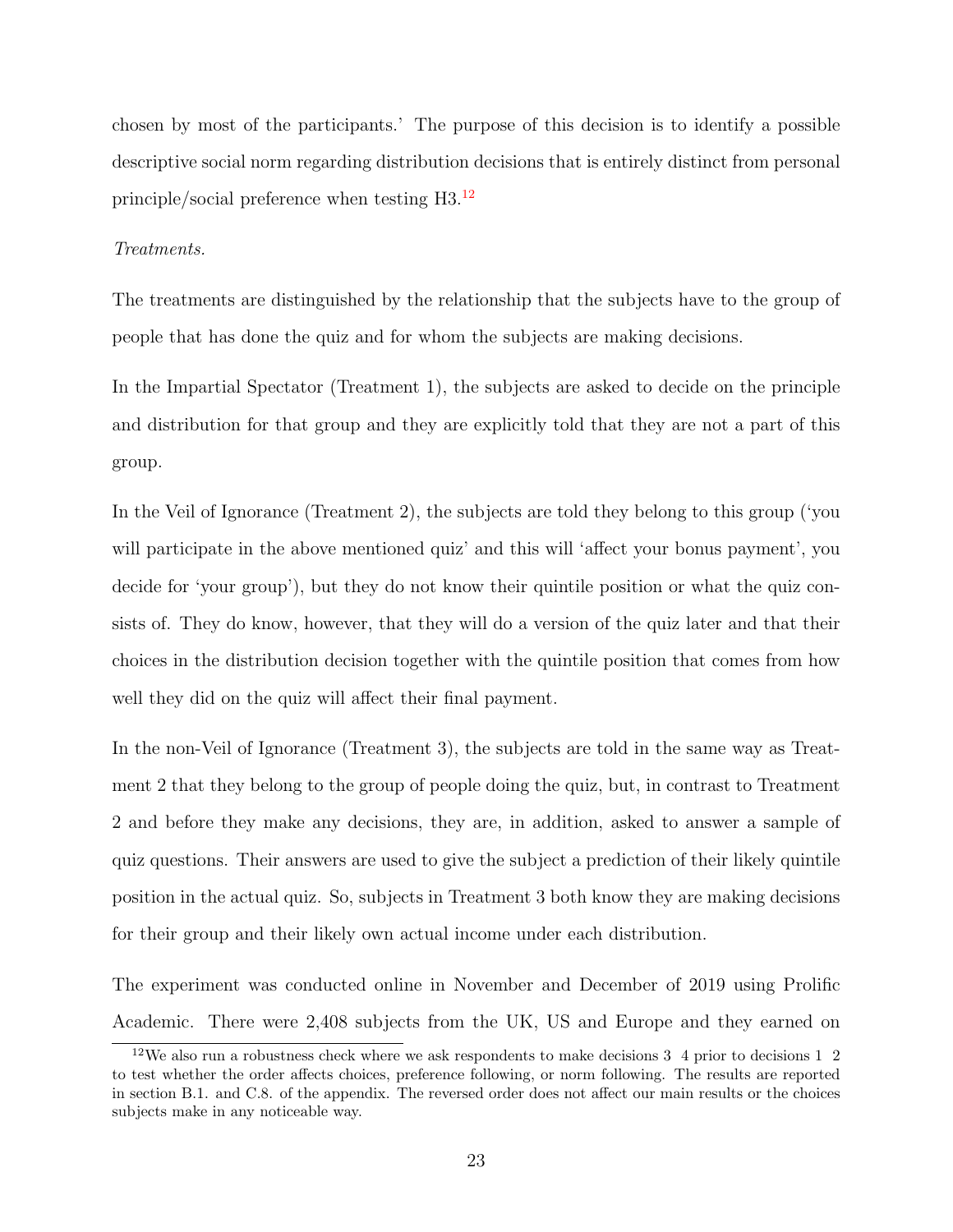<span id="page-24-0"></span>average £1.55. The participation time was on average 8 minutes and 17 seconds.<sup>[13](#page-24-1)</sup>

## IV RESULTS

Figure [1](#page-25-0) gives the frequency of principle choices (decision 1), perceived injunctive social norms (decision 2), distribution choices (decision 3) and perceived descriptive social norms (decision 4), in the aggregate for all three treatments. It is apparent a) that frequency of personal principle choice is very similar to that of perceived injunctive norms, b) neither predicts the frequency of the actual distribution decisions well and c) the frequency of the actual distribution decisions is very similar to that of the perceived descriptive social norms. In short, in the aggregate, the perceived descriptive social norms predict actual distribution decisions better than either personal principles or perceived injunctive social norms. Table [3](#page-26-0) shows the aggregate data in a different way. It plots the frequency with which individuals who select a particular principle or identify a particular perceived distribution norm actually choose among the distribution options. The drift to the Maximin distribution for each chosen principle is evident in the first part of the table. For all subjects, except for those who chose the meritocratic principle, maximin is the most frequently chosen distribution. Indeed, except for those who chose the maximin principle, the principle choice only predicts the distribution choices of 16-19% of subjects. For comparison, suppose a person chose their preferred principle and then randomly selected the distribution: i.e. the principle choice has no influence on the distribution decision. It follows holding principle 'x' would nevertheless 'correctly' predict distribution choices 25% of the time with such random behaviour. This means that for people who choose the Inequality Aversion, Meritocracy and Utilitarian principles in our experiment, their actual chosen distribution outcome are no better predicted than they would be had those distribution outcome decisions actually been random. The same comparison of the congruence between perceived descriptive social norm and distri-

<span id="page-24-1"></span><sup>&</sup>lt;sup>13</sup>Details of the sample composition and individual waves of the experiment can be found in online appendix A.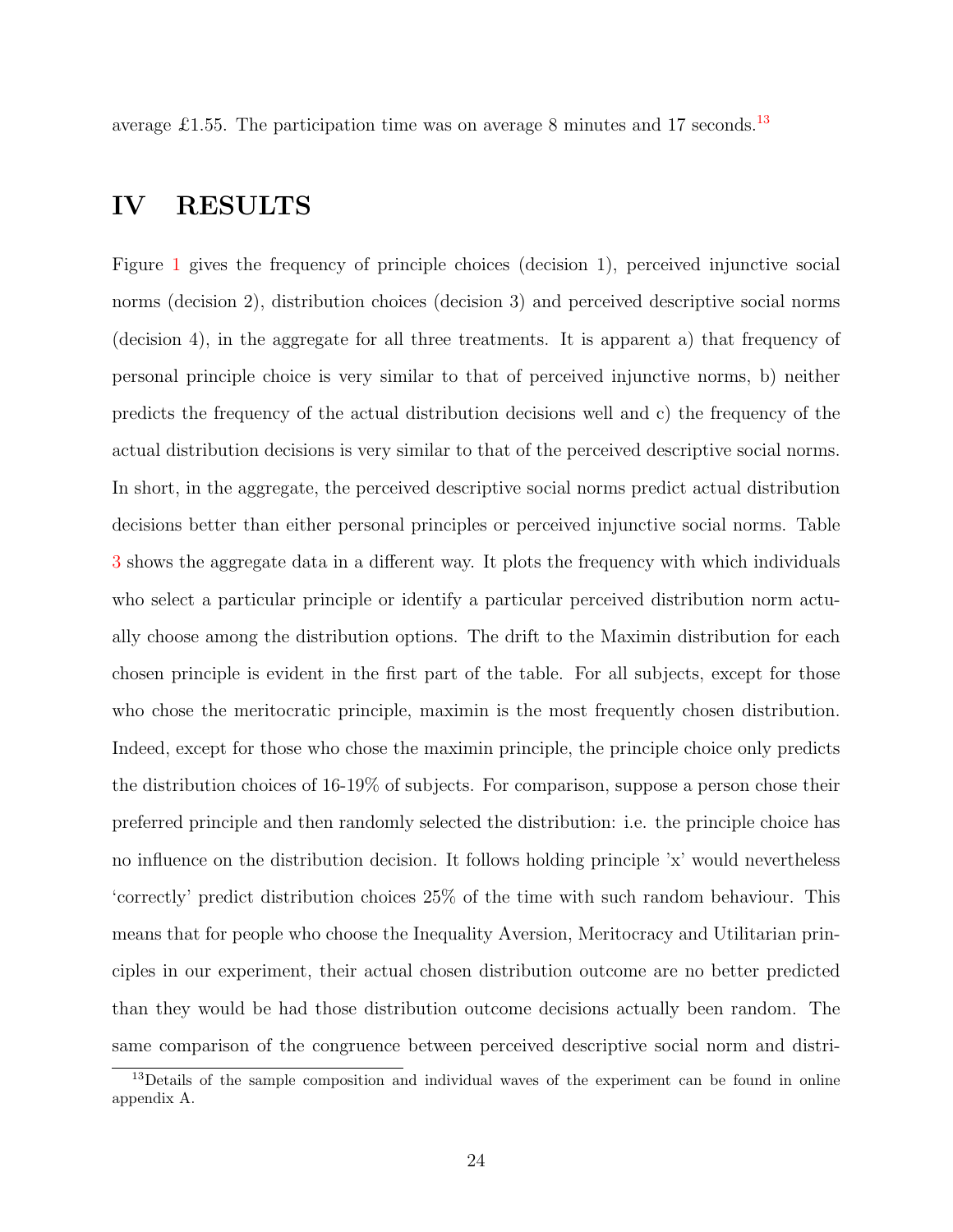

<span id="page-25-0"></span>Figure 1: Frequency distribution of principle, distribution choice, and perceived norms

bution decision is stark. For all subjects in Table 3, descriptive social norms can explain a significantly larger percentage of distribution choices. Even for those who did not choose the maximin distribution, perceived social norms explain the distribution choices of 35-53% of subjects—significantly better than would be the case if subsequent decisions were random.<sup>[14](#page-25-1)</sup>

This contrasting assessment of the aggregate data is reinforced by simple correlation coefficients between distribution choices and personal principles  $(=0.87)$  and between distribution choices and descriptive norms  $(= 0.99)$ . We turn now to the individual level evidence. Table 4 reports, for each choice of a particular distribution, whether, in addition to a series of other possible explanatory variables (like age, gender, etc, and treatment dummies where appropriate), it helps in predicting that choice to know either that a person's chosen principle, perceived injunctive social norm, or perceived descriptive social norm was consistent with

<span id="page-25-1"></span><sup>&</sup>lt;sup>14</sup>Indeed, for each social norm the proportion of consistent actual distribution choices would have been very unlikely to have arisen by chance had distribution choices been random (p=0.000).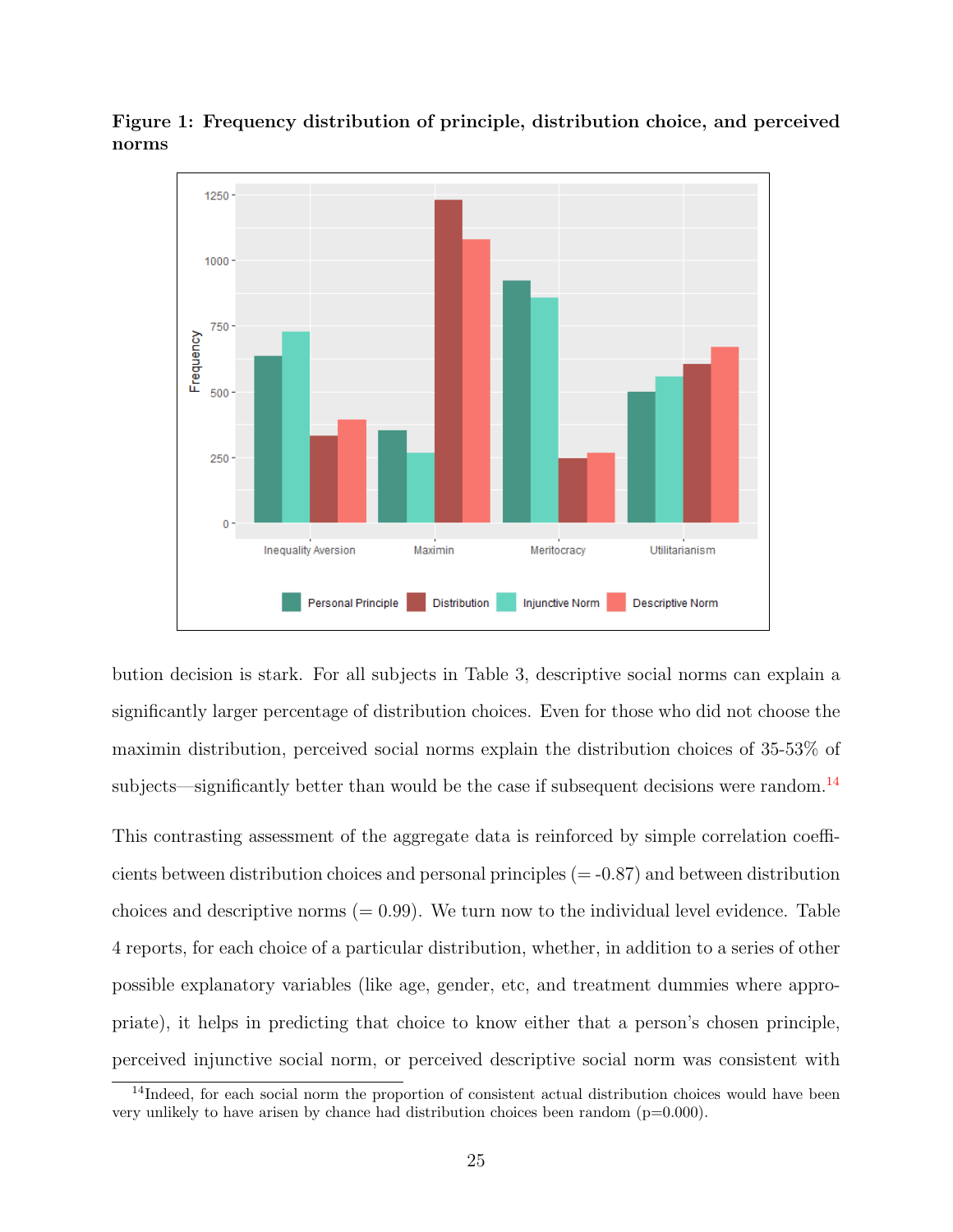<span id="page-26-0"></span>

|                            | <b>Chosen Distribution</b> |         |             |                |  |
|----------------------------|----------------------------|---------|-------------|----------------|--|
| Personal Principle         | Inequality<br>Aversion     | Maximin | Meritocracy | Utilitarianism |  |
| Inequality Aversion        | 18.90%                     | 62.52%  | 5.83%       | 12.76%         |  |
| Maximin                    | 11.43%                     | 68.86%  | $6.00\%$    | 13.71%         |  |
| Meritocracy                | $6.60\%$                   | 34.42\% | 16.56%      | 42.42%         |  |
| Utilitarianism             | 21.84%                     | 55.11\% | $6.61\%$    | 16.43%         |  |
| <i>Injunctive Norm</i>     |                            |         |             |                |  |
| Inequality Aversion        | $16.23\%$                  | 59.70%  | 7.43\%      | 16.64\%        |  |
| Maximin                    | 10.90%                     | 63.53%  | $6.39\%$    | 19.17%         |  |
| Meritocracy                | 7.93\%                     | 40.02\% | 15.17%      | 36.87%         |  |
| Utilitarianism             | 20.61%                     | 51.08\% | 7.71%       | 20.61%         |  |
| Descriptive Norm           |                            |         |             |                |  |
| <b>Inequality Aversion</b> | 47.46\%                    | 33.50\% | 5.58%       | 13.45\%        |  |
| Maximin                    | 8.33\%                     | 76.60%  | 3.79%       | 11.29%         |  |
| Meritocracy                | $9.06\%$                   | 29.06\% | 35.09%      | 26.79%         |  |
| Utilitarianism             | $4.34\%$                   | 29.04\% | 13.17%      | 53.44%         |  |

Table 3: Personal Principle and Norms by chosen Distribution

that choice. Thus, in the first column, the dependent variable is a dummy taking a value 1 when the individual chose the inequality averse distribution (otherwise 0). In separate regressions we then either introduce as dummy explanatory variable equal to 1 when that individual chose the inequality averse principle (0 otherwise), when that person's perceived injunctive social norm is inequality averse (and 0 otherwise), or when that person's perceived descriptive social norm is inequality averse (and 0 otherwise). We run separate regressions in Table [4](#page-27-0) to gauge whether personal principles, perceived injunctive social norms, or perceived descriptive social norms by themselves do a better job predicting actual distribution choices. In table A5 in the appendix we reproduce this analysis using a single regression equation for each distribution choice and introduce all three dummies. We do both because with H2, it may be difficult to distinguish the influence of personal principles from injunctive social norms. In the second part of both tables we examine the Non Veil of Ignorance treatment in isolation because we can now introduce an additional explanatory variable dummy: whether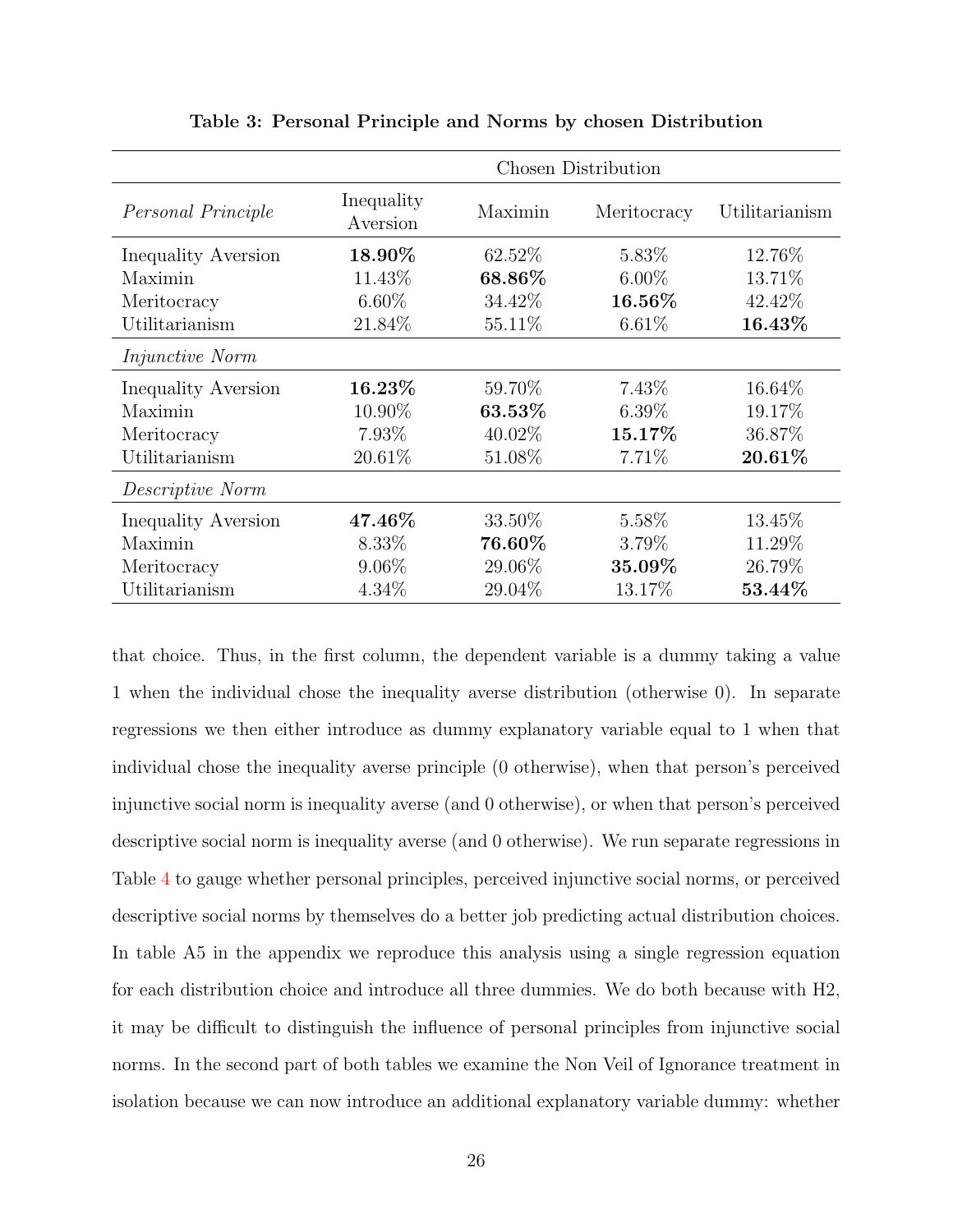|                       | All Treatments<br>Non-Veil of Ignorance Treatment |                        |             |                        |                     |            |             |                |
|-----------------------|---------------------------------------------------|------------------------|-------------|------------------------|---------------------|------------|-------------|----------------|
|                       |                                                   | Choice of Distribution |             | Choice of Distribution |                     |            |             |                |
|                       | Inequality Aversion                               | Maximin                | Meritocracy | Utilitarianism         | Inequality Aversion | Maximin    | Meritocracy | Utilitarianism |
| Personal Principle    | $0.580***$                                        | $0.839***$             | $1.064***$  | $-0.564***$            | 0.368               | $0.469**$  | $0.746***$  | $-0.079$       |
|                       | (0.134)                                           | (0.128)                | (0.147)     | (0.137)                | (0.226)             | (0.221)    | (0.265)     | (0.217)        |
| Injunctive Norm       | $0.338**$                                         | $0.638***$             | $0.755***$  | $-0.335***$            | $0.436*$            | 0.067      | $0.763***$  | $-0.423**$     |
|                       | (0.132)                                           | (0.142)                | (0.142)     | (0.124)                | (0.226)             | (0.249)    | (0.254)     | (0.213)        |
| Descriptive Norm      | $2.528***$                                        | $2.093***$             | $2.064***$  | $2.036***$             | $2.416***$          | $2.243***$ | $1.684***$  | $2.020***$     |
|                       | (0.141)                                           | (0.100)                | (0.164)     | (0.111)                | (0.240)             | (0.180)    | (0.291)     | (0.196)        |
| Selfishness           |                                                   |                        |             |                        | 0.100               | $-0.321**$ | $0.467*$    | 0.117          |
|                       |                                                   |                        |             |                        | (0.214)             | (0.154)    | (0.252)     | (0.173)        |
| Individual Controls   |                                                   |                        |             |                        |                     |            |             |                |
| Session Fixed Effects |                                                   |                        |             |                        |                     |            |             |                |
| Observations          | 2,219                                             | 2,219                  | 2,219       | 2,219                  | 733                 | 733        | 733         | 733            |

### Table 4: Logistic regressions of distributive choices for all treatments

<span id="page-27-0"></span>Notes: Estimates come from individual logistic regressions. Personal Principle, Injunctive Norm, and Descriptive Norm are binary variables equal to 1 if the subject's respective choice of principle or norm matched the distribution choice. Selfishness is <sup>a</sup> binary variable equal to 1 if the subject chose the distribution that maximises the payoffof the quintile they were <sup>p</sup>laced in based on their example quiz answers. Robust standard errors are presented in parentheses. \*\*\* <sup>p</sup><sup>&</sup>lt;0.01, \*\* <sup>p</sup><sup>&</sup>lt;0.05 , \* <sup>p</sup><0.1.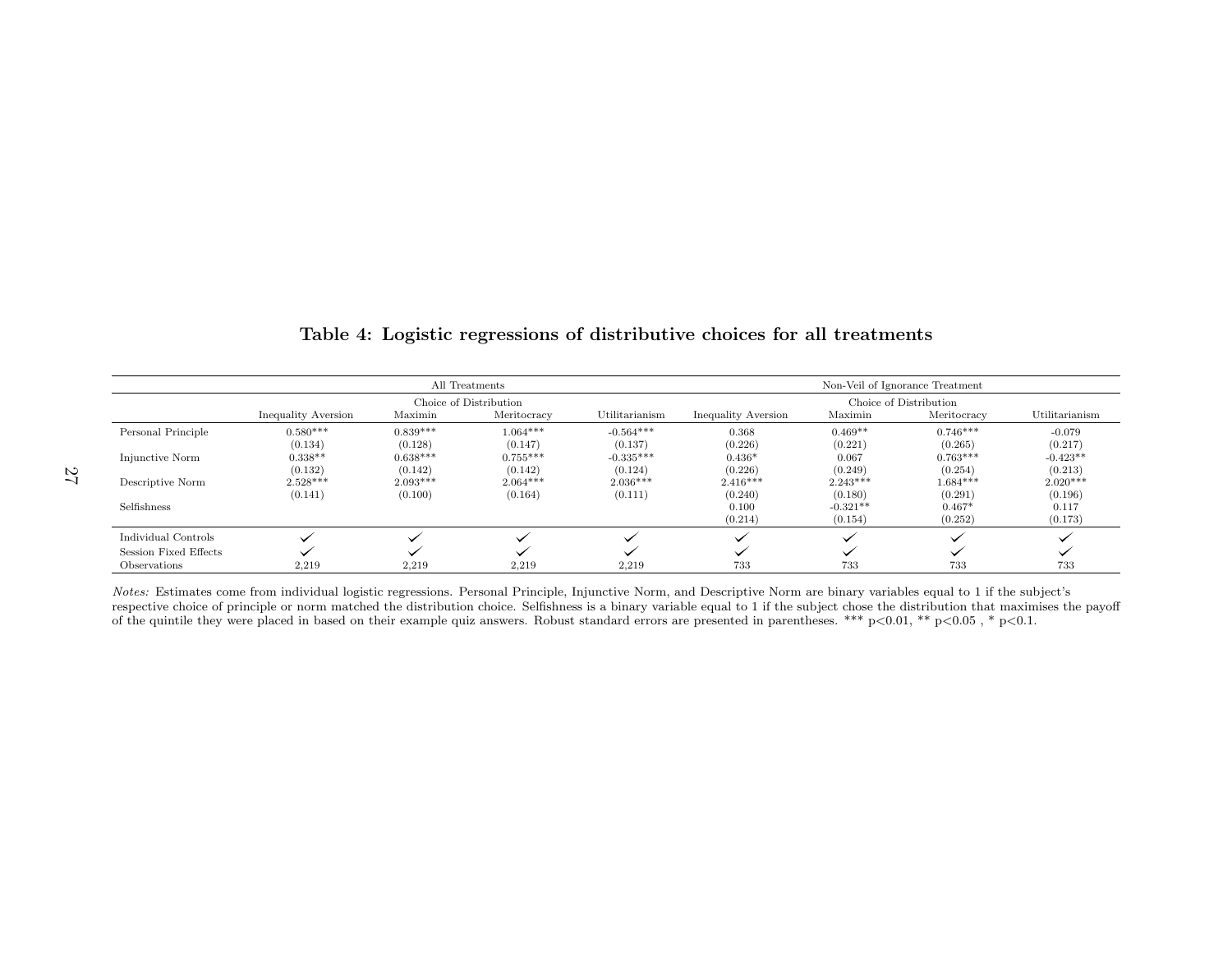the choice coincides with selfishness. For the separate regressions across all treatments, it always helps when predicting individual distribution decisions to know either their personal principle or their perceived injunctive social norm or their perceived descriptive social norm. However, two considerations point to the primacy of the perceived descriptive social norms in this predictive task.

First, the coefficient on the personal principle and on injunctive social norm is negative for the utilitarian distribution decision. In other words, for this distribution it helps to know whether the person holds that personal principle or perceived injunctive social norm because this means that person is less likely to choose the utilitarian distribution! In contrast, the coefficient on the perceived descriptive social norm is always significant and positive: that is, if the person perceives that the descriptive social norm is X, this helps positively predict their choice of distribution X. Second, the coefficient on the perceived descriptive social norm is always significantly larger than that on either the personal principle or the perceived injunctive social norm dummies.

This conclusion is powerfully reinforced in the regressions on the Non Veil of Ignorance treatment alone in the second part of Table [4.](#page-27-0) A person's perceived descriptive social norm always helps positively predict their distribution choice whereas, at best, the personal principle and the perceived injunctive social norm only help predict in the correct direction in half the distribution decisions. Selfishness, likewise, is generally a poor predictor.

Table A5 in the appendix contains the same message. This also means, to take up the latent third possible horse in the race to predict unselfish behaviour: deviations from selfishness are not simply random errors. Instead, these deviations are predicted by personal principles and injunctive social norms and, especially, by a person's perceived descriptive social norm. Results 1, 2, 3 and 4 follow.

Result 1 (weakly supporting H1): Individual personal principles help positively to predict individual distribution choices, except in the case of Utilitarian choices, across all treatments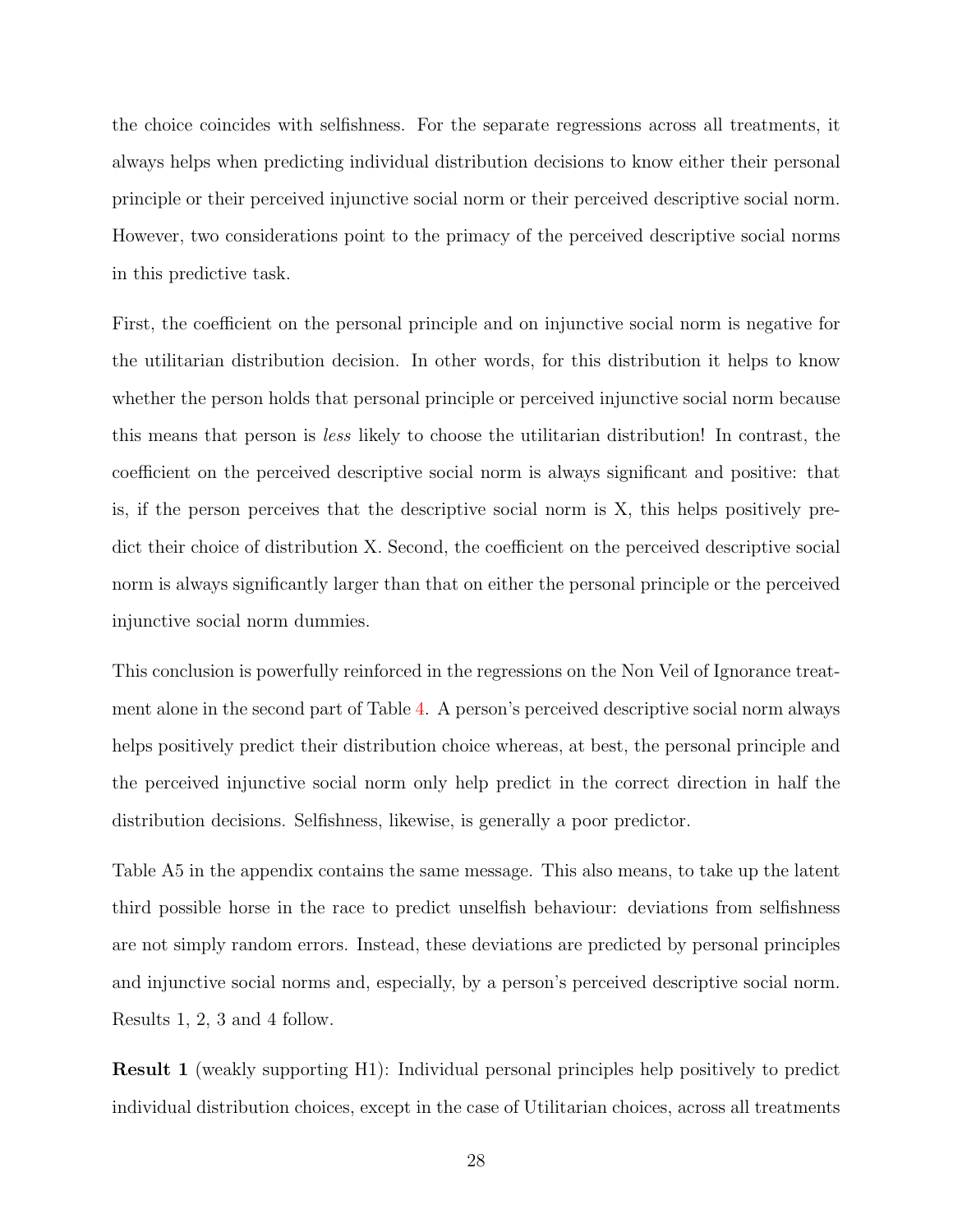but less so in the Non Veil of Ignorance treatment. There is no evidence, however, in the aggregate data that personal principles help predict distribution choices.

Result 2 (weakly supporting H2): Individual perceived injunctive social norms help positively to predict individual distribution choices, except in the case of Utilitarian choices, across all treatments, but less so in the Non Veil of Ignorance treatment. There is no evidence, however, in the aggregate data that perceived injunctive social norms help predict distribution choices.

Result 3 (supporting H3): Perceived descriptive social norms help predict the choice of distribution in both aggregate and individual level data across all treatments and in the Veil of Ignorance treatment.

Result 4 (supporting H3 over H1 and H2): Perceived descriptive social norms have a stronger predictive effect on distribution choices than either personal principles or perceived injunctive social norms in the aggregate and individual level data.

<span id="page-29-0"></span>Turning to the part of H2 that makes injunctive social norms help constitute of personal

|                       | Social preference   |             |             |                |
|-----------------------|---------------------|-------------|-------------|----------------|
|                       | Inequality Aversion | Maximin     | Meritocracy | Utilitarianism |
| Injunctive Norm       | $1.781***$          | $2.160***$  | $1.703***$  | $1.849***$     |
|                       | (0.108)             | (0.152)     | (0.100)     | (0.116)        |
| Constant              | $-1.652***$         | $-2.346***$ | $-0.460$    | $-3.023***$    |
|                       | (0.415)             | (0.553)     | (0.368)     | (0.437)        |
| Controls              | $\checkmark$        |             |             |                |
| Country Fixed Effects | $\checkmark$        |             |             |                |
| Session Fixed Effects |                     |             |             |                |
| Observations          | 2,219               | 2,219       | 2,219       | 2,219          |
| Pseudo R-squared      | 0.134               | 0.124       | 0.143       | 0.124          |

Table 5: Logistic regressions of personal principles for all treatments

Notes: Estimates come from a logistic regression. Injunctive Norm is a binary variable equal to 1 if the subject's perceived social norm in the principle choice matched the chosen principle. Robust standard errors are presented in parentheses. \*  $p<0.01$ , \*\*  $p<0.05$ , \*  $p<0.1$ .

principles, there is some evidence that is consistent with this part of the hypothesis in the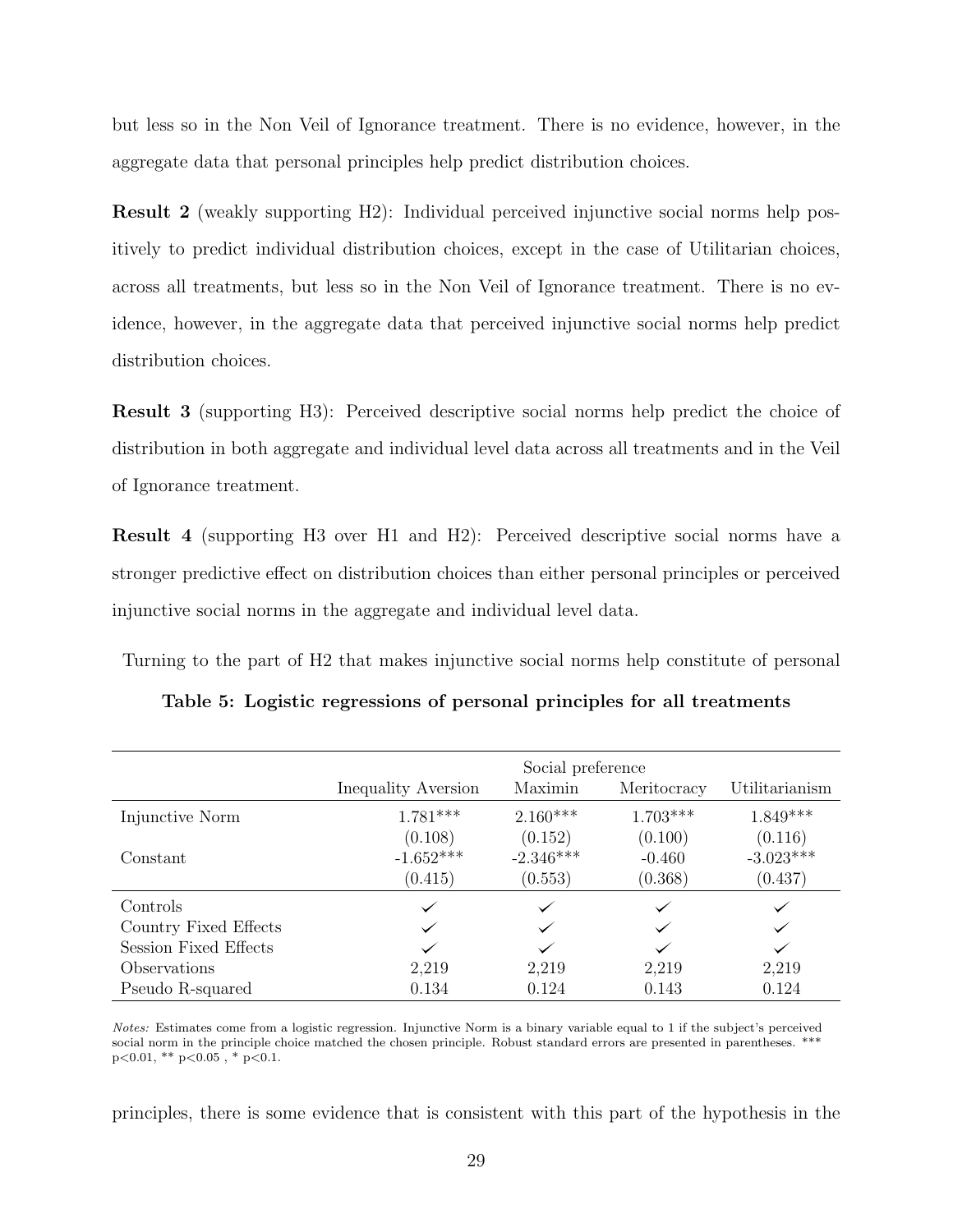sense that both move together in the aggregate. In particular in the aggregate, we find that 55% of our subjects choose a principle that is the same as their perceived injunctive social norm (i.e. the frequency is much greater than would be expected through chance if the decisions were independent of each other). Table [5](#page-29-0) examines the individual level data by reporting on a regression where a person's perceived injunctive social norm is used as a predictor of principle choice. We find that knowing a person's perceived injunctive social norm helps predict their personal principle for all principles.

Result 5 (supporting H2): There is evidence that perceived injunctive social norms help predict personal principles at the individual and at the aggregate level.

We turn now to the elicitation mechanism hypotheses and whether the distribution decisions differ across the treatments. Figure [2](#page-31-0) gives the aggregate frequency of distribution choices by treatment. There is a significant difference in chosen distributions by treatments (Chisquared of 18.63,  $p=0.05$ ; however, this is driven by Inequality Aversion as the significance disappears when we exclude this choice from the analysis (Chi-square of 2.89,  $p=0.58$ ). Inequality Aversion is significantly less frequent under the Impartial Spectator than Veil and non-Veil procedures. This is what is also revealed by the treatment dummies, not reported but in table A5 of the online appendix, in the individual level regression analysis of table [4.](#page-27-0)

Result 6 (against H4): Distribution decisions are not skewed towards Maximin or Utilitarian/Efficient in Veil of Ignorance as compared with Impartial Spectator. The only skew is towards Inequality Aversion in the Veil of Ignorance as compared with the Impartial Spectator.

Turning to H5 and the expected influence of selfishness on decisions, Table [4](#page-27-0) reveals some influence from selfishness on decision making in the non-Veil treatment. However, it is not uniform in its effect in the sense of pushing decisions in the direction of selfishness. While the fact that a Meritocratic choice is in the person's selfish interest helps predict the choice of Meritocracy, the reverse is the case in Maximin choices: when Maximin is in the selfish in-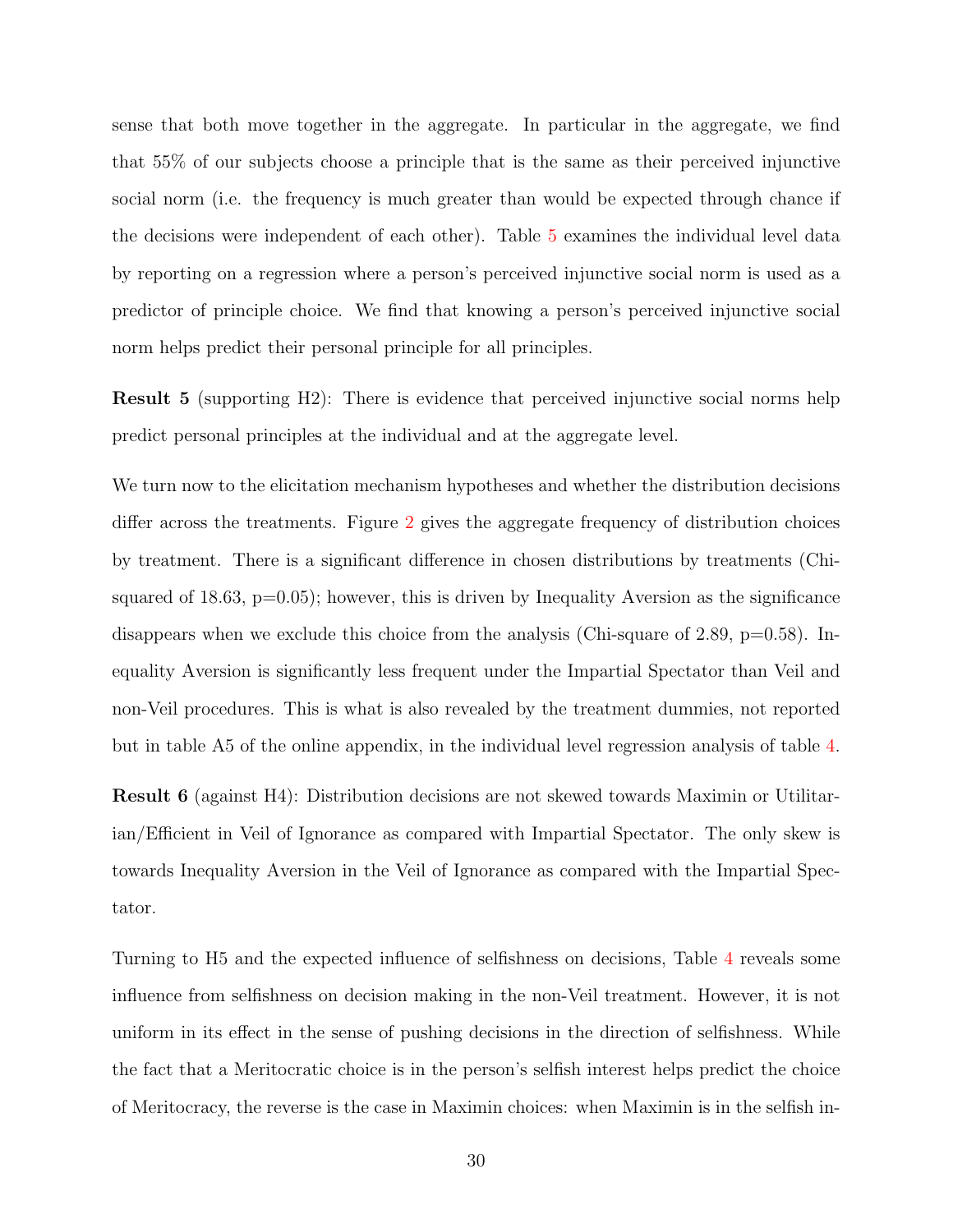<span id="page-31-0"></span>

Figure 2: Distribution choice by Treatment

terest, the person is less likely to select Maximin. Furthermore, the one significant aggregate difference in Figure [2](#page-31-0) between the non-Veil treatment and the Impartial Spectator, where selfishness can play no role, is in the frequency of Inequality Aversion choices and yet the individual regressions in Table [4](#page-27-0) do not suggest that selfishness influences the probability of selecting Inequality Aversion in the non-Veil treatment.

Result 7 (against H5): Selfishness does not consistently help predict distribution decisions in non-Veil of Ignorance treatment.

Tables [6](#page-32-1) gives the proportion of personal principle followers and the proportion of perceived descriptive and injunctive social norm followers by treatment. There are no significant differences in these frequencies across the three treatments (Chi-squared for preference following is 1.12, p=0.57 and for descriptive norm following 1.85, p=0.40). Furthermore, we know from the individual level regression in Table [4](#page-27-0) that none of the treatment dummies are significant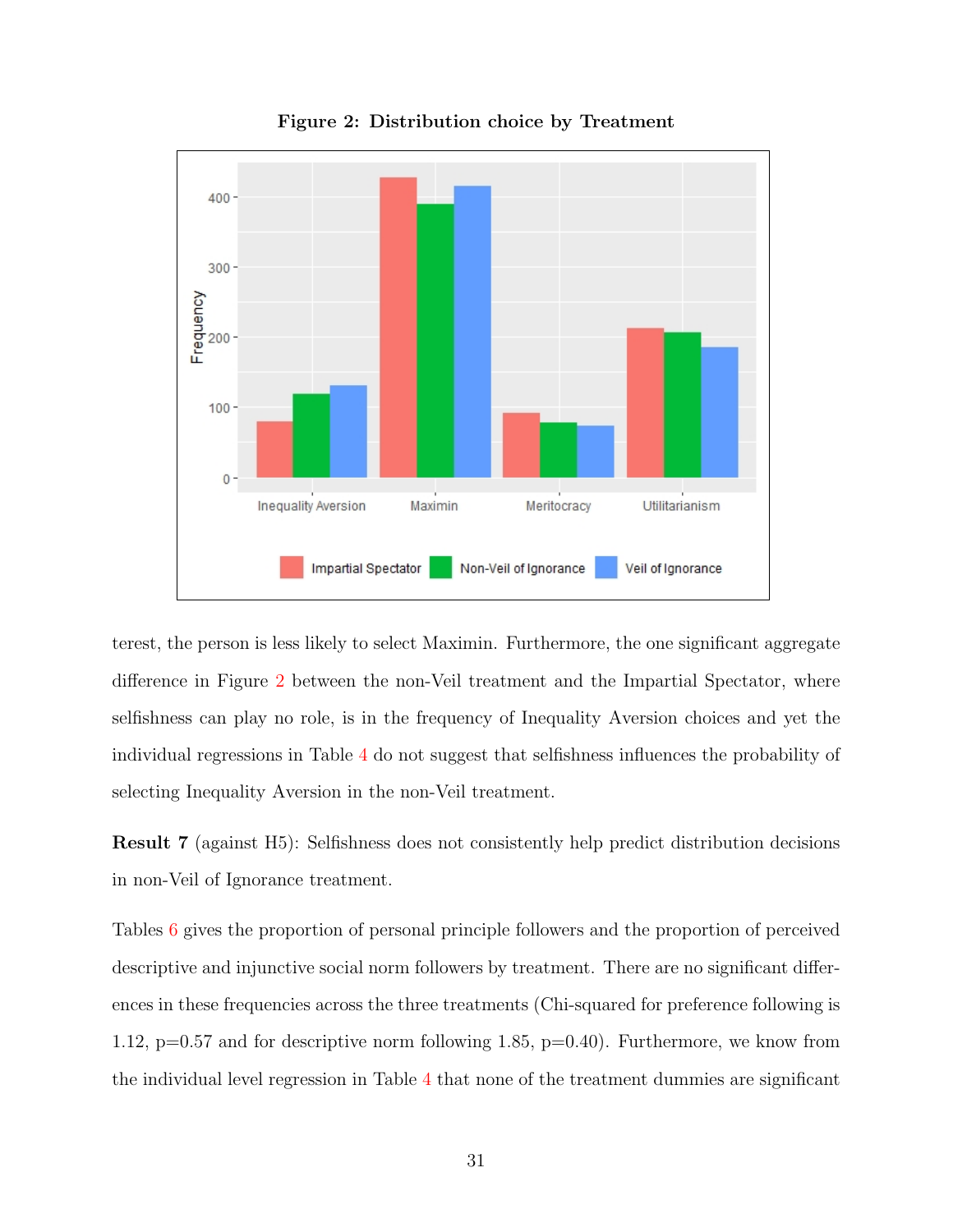<span id="page-32-1"></span>except for those who choose the inequality averse distribution.<sup>[15](#page-32-2)</sup>

|                                  |                        | Treatments           |                          |
|----------------------------------|------------------------|----------------------|--------------------------|
| Personal Principle following     | Impartial<br>Spectator | Veil of<br>Ignorance | Non-Veil of<br>Ignorance |
| Inequality Aversion              | 18.78%                 | $20.51\%$            | 17.62\%                  |
| Maximin                          | 76.24\%                | 70.21\%              | 60.19%                   |
| Meritocracy                      | 19.21\%                | 15.33%               | 14.53%                   |
| Utilitarianism                   | 12.59%                 | 13.33%               | 23.60\%                  |
| <i>Injunctive Norm following</i> |                        |                      |                          |
| Inequality Aversion              | 14.94%                 | 16.27\%              | 17.52\%                  |
| Maximin                          | 69.05%                 | 69.31\%              | 50.62\%                  |
| Meritocracy                      | 16.41\%                | 13.75%               | 14.93%                   |
| Utilitarianism                   | 20.38%                 | 20.75%               | 20.63%                   |
| Descriptive Norm following       |                        |                      |                          |
| Inequality Aversion              | 42.45%                 | 50.66\%              | 47.79%                   |
| Maximin                          | 75.85%                 | 77.90\%              | 76.08%                   |
| Meritocracy                      | 33.65%                 | 43.84\%              | 29.55%                   |
| Utilitarianism                   | 52.27%                 | 53.30%               | 54.75%                   |

### Table 6: Principle- and Norm-following by Treatments

Result 8 (in support of H6): There are no significant differences in the frequency of personal principle-distribution consistency or descriptive norm following-distribution consistency across the treatments.

# <span id="page-32-0"></span>V ROBUSTNESS CHECKS

Since these results run strikingly counter to the conventional approach of explaining unselfish behaviour by the presence of social preferences in a preference satisfying model of behaviour, we decided to conduct a further robustness check experiment. We did this in

<span id="page-32-2"></span><sup>&</sup>lt;sup>15</sup>There is one further treatment difference that, although not germane to our hypotheses, is worth reporting. In Table [5](#page-29-0) we find treatment effects in the likelihood that a particular principle will be chosen: ceteris paribus, the meritocratic principle is more likely to be selected in the impartial spectator treatment, while maximin and utilitarianism are more likely to be selected under the Veil of Ignorance.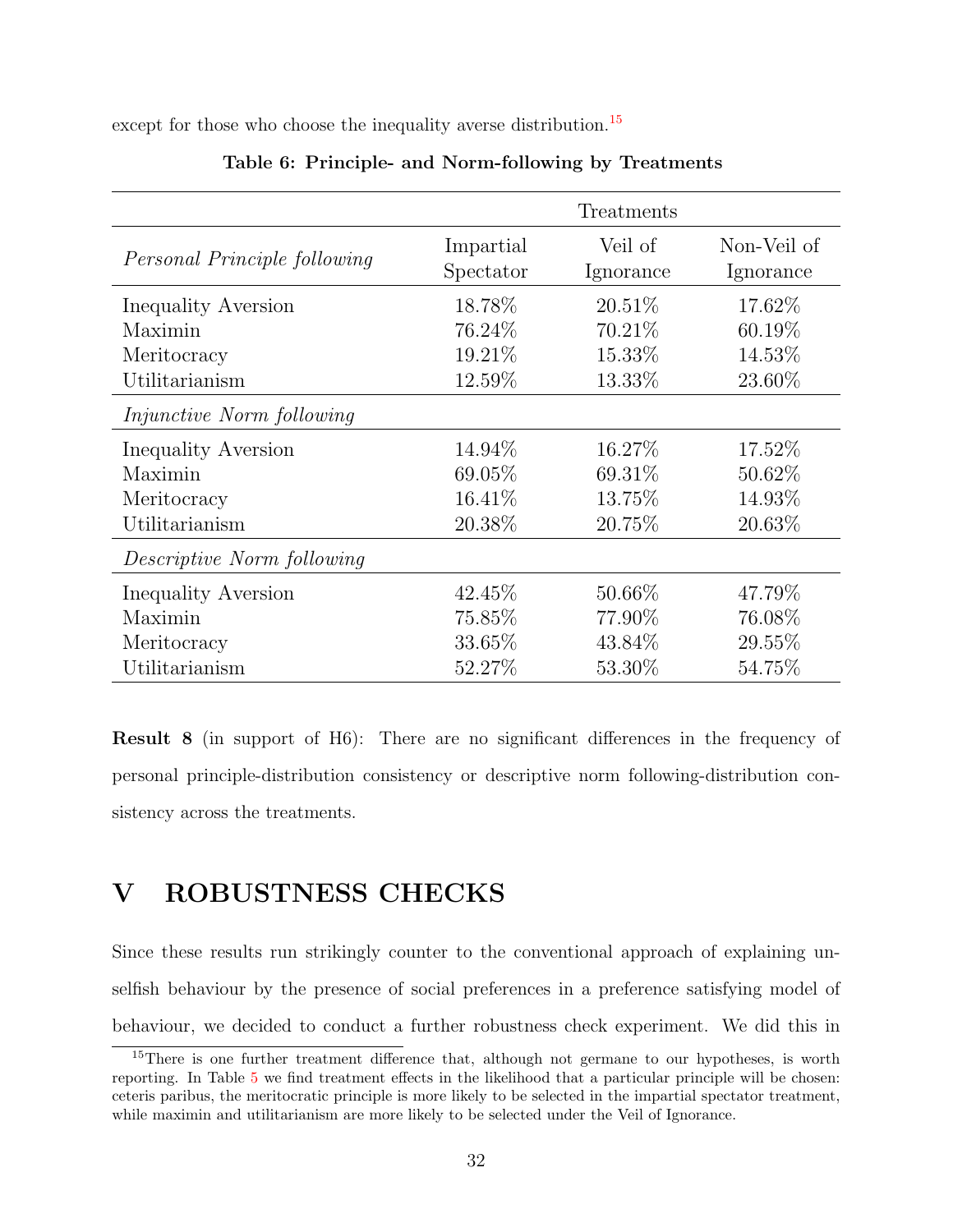two ways. Our immediate concern was to test for the possibility that, by asking subjects to identify their perceived descriptive social norm immediately after they made the actual distribution decision, we might have rendered the distribution choice especially salient to the subjects when eliciting their descriptive social norm. Thus, we inverted decision 3 and 4 in our robustness check experiment to produce the following order of decisions: subjects first identified their preferred principle and then their perceived injunctive social norm. Decision 1 and 2 therefore remained in the same order as in the main experiment. We then asked subjects to identify their perceived descriptive norm (decision 4) before making their distribution choice (decision 3). We find the same patterns as in our main results. In fact, they are a bit stronger in favour of descriptive norm-following (see online appendix B.1). The second check on robustness came from exploring what distinguished descriptive norm-followers from those who acted according to their personal principle or selfishly. In the robustness experiment, we asked subjects after they had chosen their distribution principle to assess on a Likert scale how confident they were in their choice. In so far, as they were not confident in this choice, we expect, on the basis of H3, that they would be more likely to follow a descriptive norm since lack of confidence plausibly reflects the kind of existential epistemic predicament that triggers norm-following. In the concluding demographic questions, we also included questions that were designed to elicit the subjects' social identification with groups, their ambiguity aversion and their tolerance of deception. Our conjecture was that if H3b explained norm-following more than H3a, then ambiguity aversion would help predict normfollowing. Likewise, a low tolerance of deception is sometimes argued to predict an inability to self-deceive and so would likely predict norm following if H3b explained this phenomenon (e.g. see [Trivers](#page-44-13) [2011\)](#page-44-13). Finally, we conjectured from social identification theory that those who identified with groups most strongly would be more likely to make confident choices of their personal distribution principles.

As can be seen in the first plot of Figure 3, we found that those who followed their personal principles in the distribution choice expressed a higher level of confidence compared to all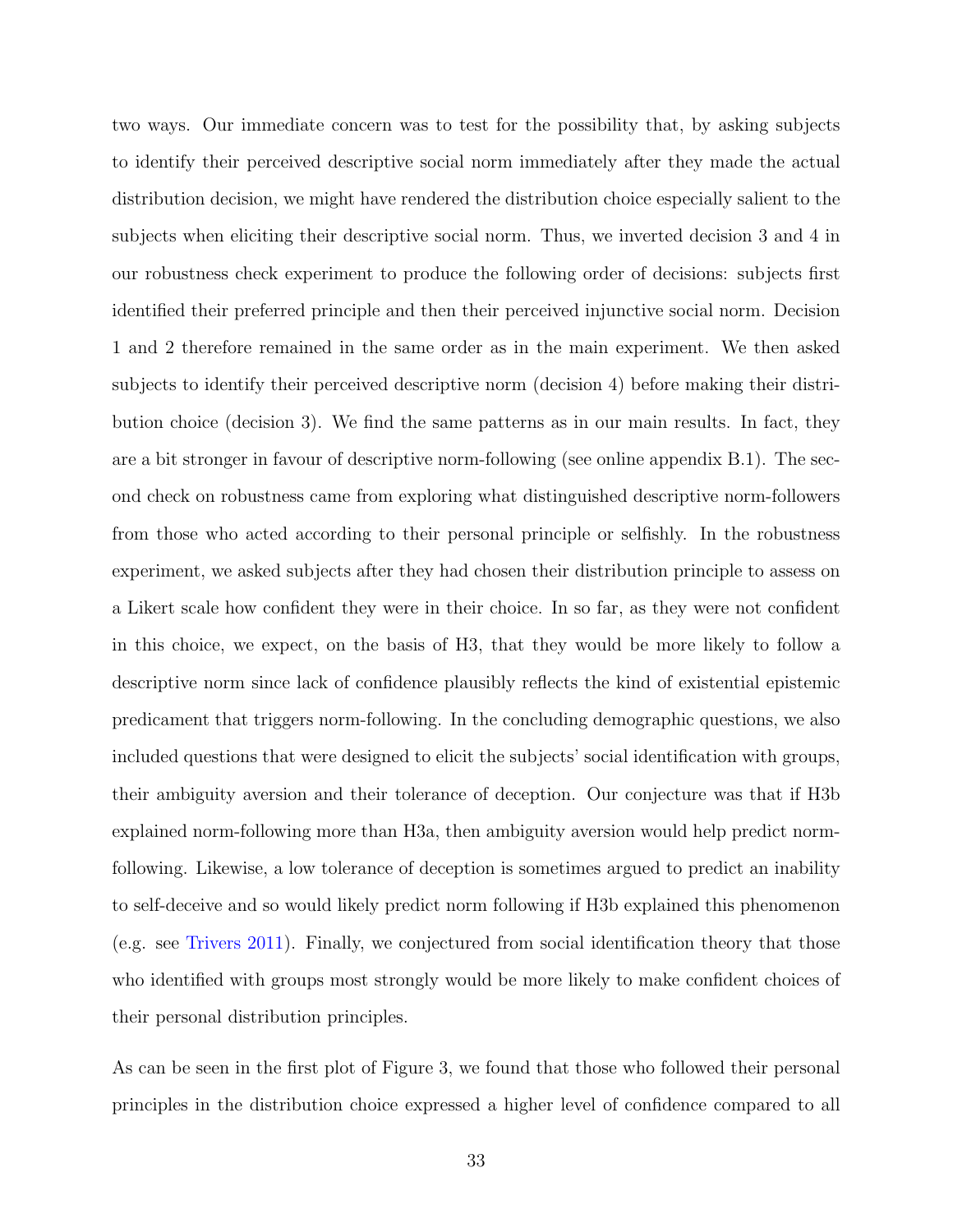

Figure 3: Individual Characteristics by Subject Group

Notes: Figures are based on logistic regressions. The outcome variable of the left coefficient plot is equal to 1 if the subject followed their social preference in the distribution choice and 0 otherwise. The outcome variable of the coefficient plot on the right is equal to 1 if the subject followed their perceived social norm and 0 otherwise. Ambiguity ranges from 0 to 7 (with a higher value indicating more ambiguity seeking preferences) and is a standardized scale based on the ambiguity preference survey module developed by Cavatorta and Schröder [\(2019\)](#page-42-16). Confidence is measured as the subject's response to the question "On a scale from 1 to 10, please rate how confident you are in the choice you just made." which was asked directly after subjects chose a principle. A higher value indicates more confidence. Identity ranges from 1 to 4 with a higher value indicating a higher level of identity. This variable was measured using the module developed by [Kuo and Margalit](#page-44-14) [\(2012\)](#page-44-14).

other subjects. In other words, a subject's level of confidence helps predict whether their distribution choices are consistent with a) their justice principle selection (when confidence is high), b) selfishness (when low) and c) descriptive norm-following (when low). Thus, confidence tends to split the population into personal principle guided subjects on the one hand when confidence is high and either selfish or descriptive norm-followers on the other hand when confidence is low. This is consistent with H3a and H3b in the sense that confidence distinguished personal principle guided subjects from those who follow norms. We also found that ambiguity aversion helps predict the likelihood of a subject being a descriptive norm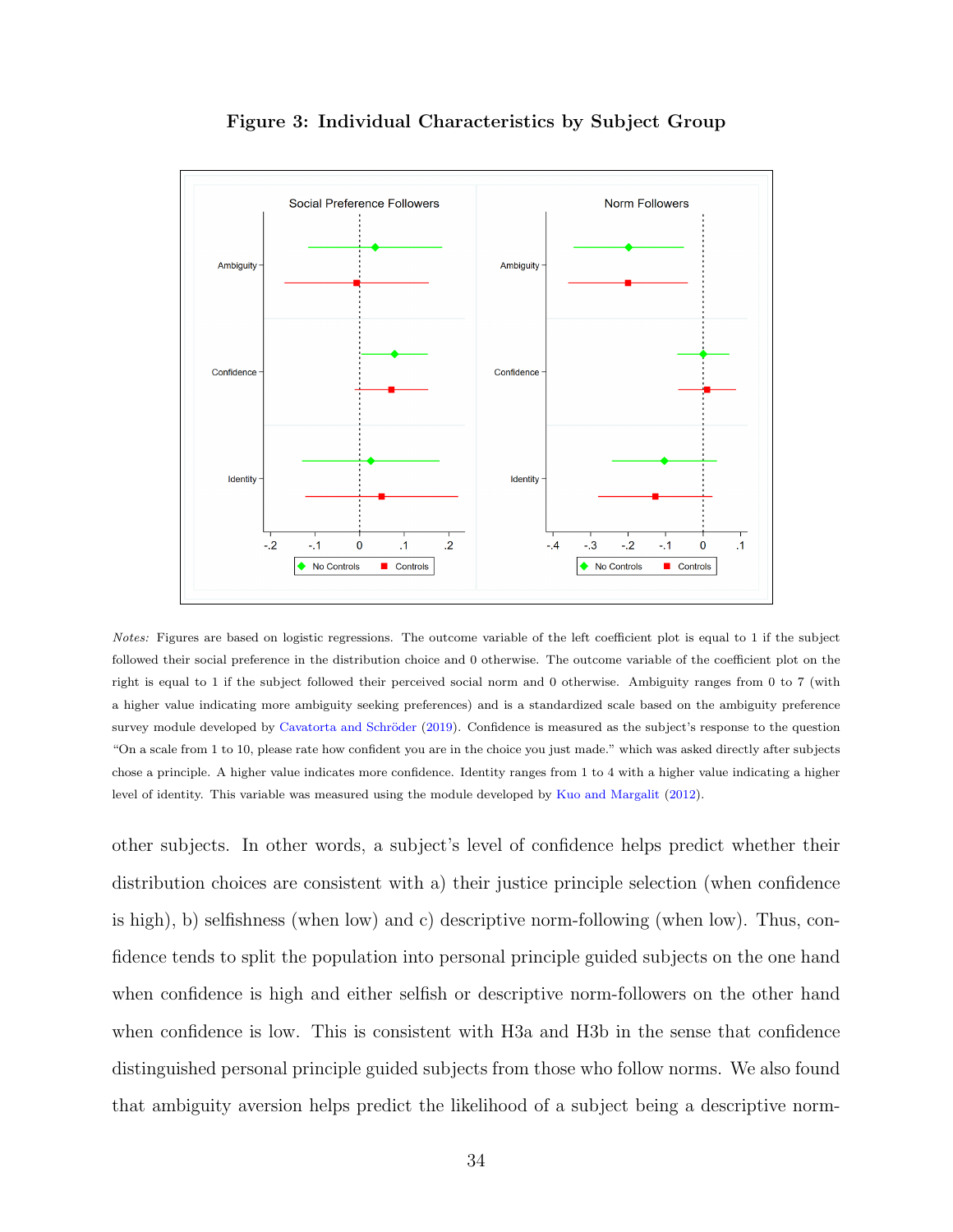follower in their distribution choices. This can be seen in the second plot of Figure 3 and suggests that H3b plays a significant role in explaining descriptive norm-following. Finally, we find that social identification helps predict confidence. Thus, there is some evidence that strong social identification helps explain why individuals act on personal principles (and of course, this is also consistent with Result 5 where we find that injunctive social norms, which might plausibly come from social identification, help predict individual personal principles). The full details of the second experiment and these further results can be found in the online appendix A.3.5 and C.4.

Both aspects of the robustness check provided by the second experiment, therefore, reinforce the conclusion that descriptive norm-following plays a more significant role in explaining unselfish behavior than does the preference satisfying model with people acting on a social preference (which, in this instance, we take to be a personal justice principle).

Our final set of robustness checks relates to the key assumption that we make with respect to individuals using principles of justice when thinking about how to make distribution decisions. In particular, this is crucial in making the connection between individual's chosen principle of justice and their likely social preferences. At the end of the experiment, we asked our subjects in an open commentary box to explain how they decided on their distribution option. Table [7](#page-36-0) lists the most frequently used terms by chosen distribution.

The most used words differ substantially for each distribution choice and, importantly, match the wording of our principle options. This is particularly striking when comparing the terms used to justify the inequality averse and maximin distributions with the meritocratic and utilitarian distributions. In short, the currency that people use to explain their decisions is the same as that of the principles of justice, even though, as we have seen they are not typically guided by such principles.

Another possible qualification to our conclusion might be that our subjects are guided by more than one justice principle and it is possible that a different secondary principle of justice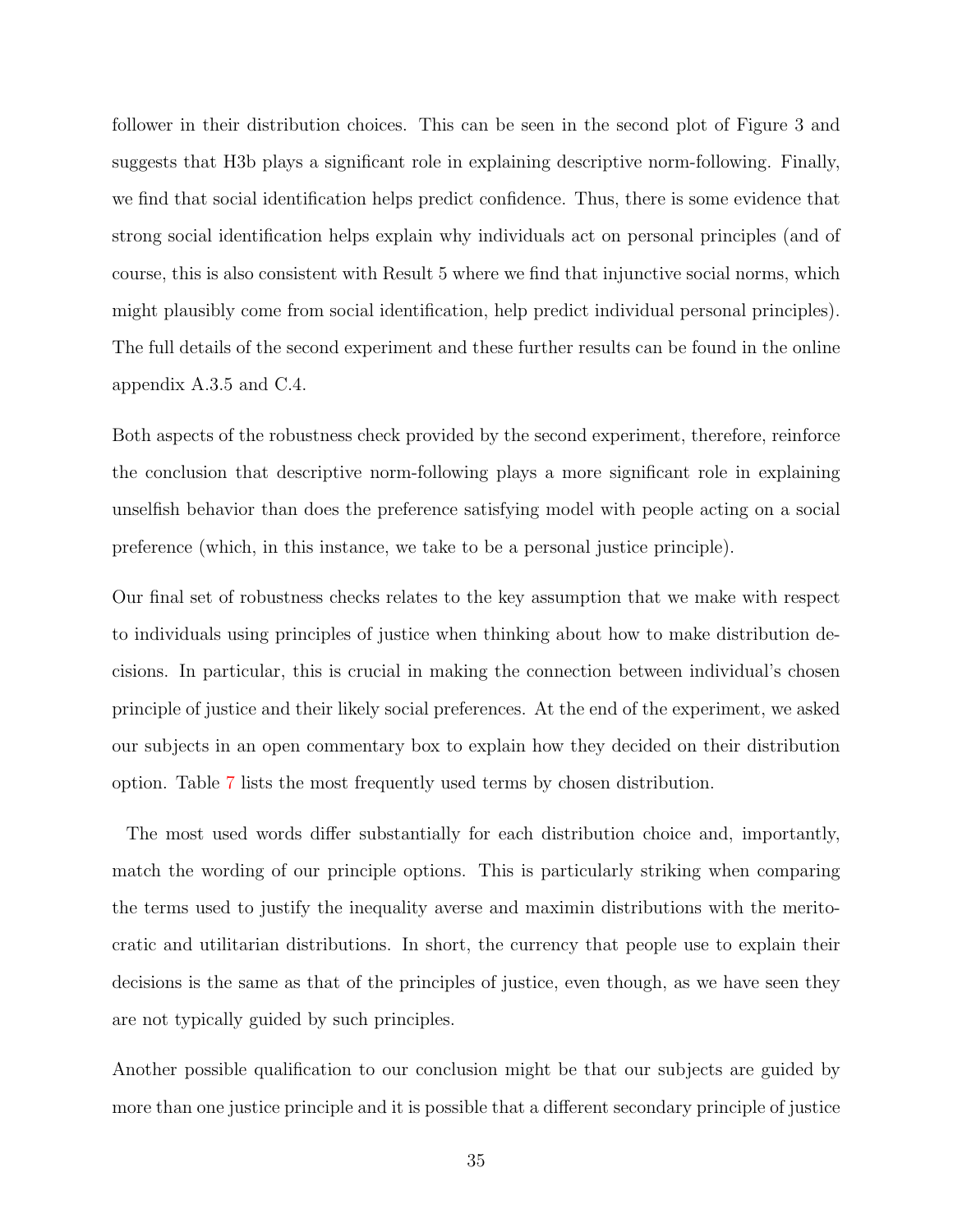| <b>Inequality Aversion</b> |                        |                |          |                     | Maximin                |           |          |  |
|----------------------------|------------------------|----------------|----------|---------------------|------------------------|-----------|----------|--|
|                            | <b>Total Frequency</b> | Documents      | Relative |                     | <b>Total Frequency</b> | Documents | Relative |  |
| Equal distribution         | 5                      | 5              | 0.011    | Hard work           | 13                     | 13        | 0.011    |  |
| Income inequality          | 4                      | 4              | 0.009    | Equal distribution  | 12                     | 12        | 0.010    |  |
| Basic income               | 3                      | 3              | 0.007    | Fair distribution   | 10                     | 10        | 0.008    |  |
| Equal amount               | 3                      | $\overline{2}$ | 0.004    | Greater good        | 8                      | 8         | 0.006    |  |
| Distribute wealth          | 3                      | 3              | 0.007    | Income inequality   | 8                      | 8         | 0.006    |  |
| Shared equally             | $\overline{2}$         | $\overline{2}$ | 0.004    | Many people         |                        | 5         | 0.004    |  |
| Best choice                | $\overline{2}$         | $\overline{2}$ | 0.004    | make sure           | 7                      | 7         | 0.006    |  |
| Fair distribution          | $\overline{2}$         | $\overline{2}$ | 0.004    | Income distribution | 7                      | 7         | 0.006    |  |
| Observations               | 447                    | 447            | 447      |                     | 1,231                  | 1.231     | 1,231    |  |
|                            |                        | Meritocracy    |          |                     | Utilitarianism         |           |          |  |
|                            | Total Frequency        | Documents      | Relative |                     | <b>Total Frequency</b> | Documents | Relative |  |
| Work hard                  | 5                      | 5              | 0.018    | Work hard           | 12                     | 9         | 0.015    |  |
| Felt right                 | 3                      | 3              | 0.011    | Work harder         | 6                      | 5         | 0.008    |  |
| Work harder                | 3                      | 3              | 0.011    | Hard work           | 6                      | 6         | 0.010    |  |
| worked harder              | $\overline{2}$         | $\overline{2}$ | 0.007    | Paid based          | 4                      | 4         | 0.007    |  |
| Hard work                  | $\overline{2}$         | $\overline{2}$ | 0.007    | Seemed fair         | 4                      | 4         | 0.007    |  |
| Next group                 | $\overline{2}$         |                | 0.004    | Felt right          | 3                      | 3         | 0.005    |  |
| Make sure                  | $\overline{2}$         | $\overline{2}$ | 0.007    | Worked hard         | 3                      | 3         | 0.005    |  |
| $\,\mathrm{Second}\,$ game |                        | 1              | 0.004    | Worth taking        | 3                      | 3         | 0.005    |  |
| Observations               | 271                    | 271            | 271      |                     | 603                    | 603       | 603      |  |

#### Table 7: Terms most Frequently used to Justify chosen Distribution

Notes: The table reports the most frequently used terms used by respondents to justify their chosen distribution. Total frequency reports the number of times a term was used overall within the subgroup of respondents who chose a particular distribution. Documents reports the number of responses of individual respondents in which a term was used at least once. Relative reports the proportion of responses within the distribution-dependent subgroup that refer to the given term.

was triggered when the actual distribution choices were presented in Decision 3. We ran a further survey of 200 subjects where we asked them after they had identified the principle of justice they thought should be applied (Decision 1) if they had a secondary justice principle, and if so, what it was. Just over half (56%) had a secondary principle and of those who did, maximin was again the least chosen (secondary) principle (see appendix C.5.1). Less than 9% of the 200 subjects identified Maximin as their secondary principle and so the possible contribution of a secondary principle in explaining the wholesale shift to Maximin in the distribution Decision 3 is at best relatively modest even if all these 9% had been guided by their secondary principle alone. Recall in the original experiment 14% identified Maximin as their principle and 50% chose the Maximin distribution.: even another 9% leaves a big gap.

A final possible qualification that we considered was that, although each principle in decision 1 does identify one of the four distribution outcomes, subjects might have made an execution error when translating their personal principle into an actual distribution decision.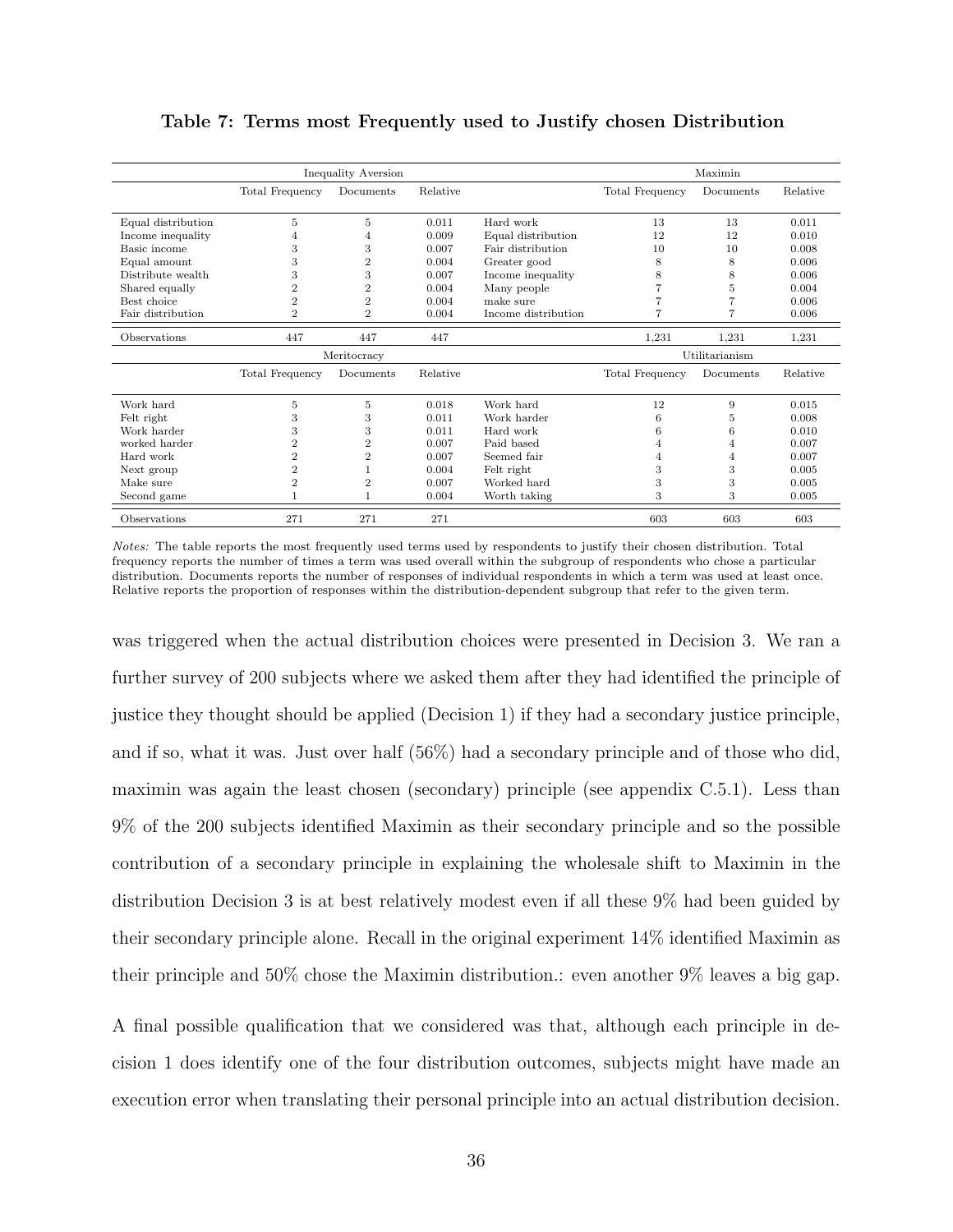Random 'trembling' would, however, introduce 'noise' and weaken the principle-distribution consistency (as it might any norm-distribution consistency); it would not explain why the distribution decisions are actually skewed to the Maximin distribution. For this to occur there has to be some reason for supposing that 'errors' are easier to make in the Maximin direction because Maximin is 'closer' to each of the principles than is any of the others. We test for this possibility by asking another survey of 200 subjects to choose a principle (i.e. Decision 1) and then we ask them to identify the distribution (in Decision 3) that they associate with their chosen principle. Those who incorrectly identify their chosen principle's distribution do on average err noticeably in the direction of two distribution outcomes: 44% go to Utilitarianism and 41% go to Maximin. Most (82%) of the trembles to Maximin were accounted for by those who identified their chosen principle as Inequality Aversion, so we re-ran the individual regression in Table [4](#page-27-0) excluding all the subjects who chose the Inequality Aversion principle in Decision 1. The perceived descriptive social norm is still a more important predictor of these remaining subjects' distribution choices than is their chosen principle (see appendix C.6.2). So, while 'skewed' trembling might explain why those who chose Inequality Aversion migrated to the Maximin distribution, it does not explain why this occurs for subjects that select the other principles (and they are the majority in our sample). Indeed, the errors among the subjects choosing Meritocracy (our modal principle choice) were skewed away from Maximin (only 8% of their mistakes went to Maximin).[16](#page-37-0)

In other words, after a variety of robustness checks, our key result still holds: on balance our subjects shift to the Maximin distribution outcome most likely because they typically identify and are guided by a Maximin descriptive social norm.

Of course, one further explanation of this result may seem possible and so should be touched upon. The questions asked in decisions 3 and 4 both concern the choice of an actual dis-

<span id="page-37-0"></span><sup>&</sup>lt;sup>16</sup>It is perhaps also worth noting that the trembling rate was over  $50\%$ : that is only  $45\%$  correctly identified the distribution outcome associated with their chosen principle. Again, this suggests that the majority of our subjects were not used to thinking in terms of principles of justice; and if this is the case, it would be difficult for the majority of our subjects to be said to have social preferences that they consult when decision making in this instance.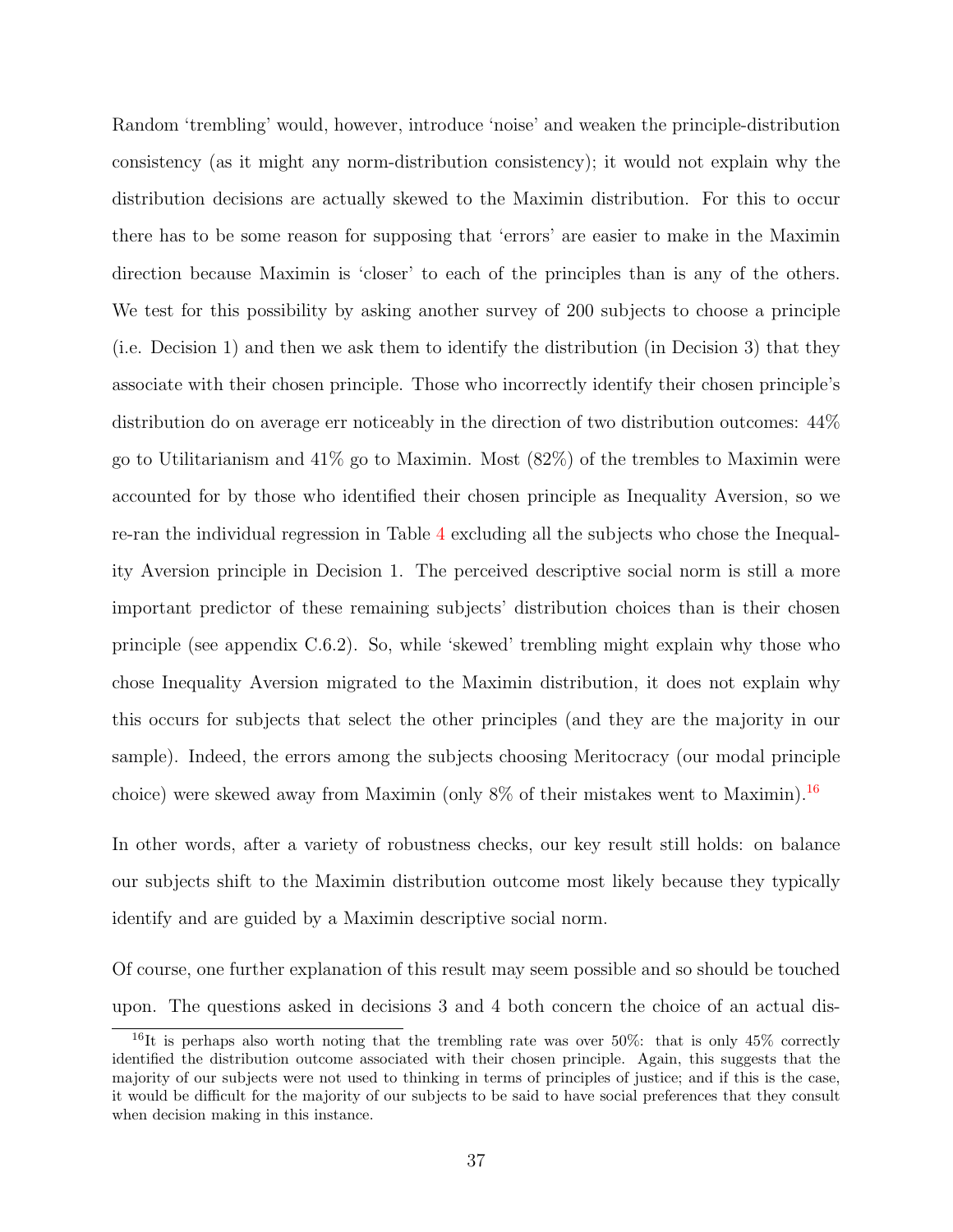tribution of income, whereas question 1 refers to the choice of a justice principle. Perhaps, therefore, it is not so surprising that decision 4 better predicts decision 3 than does decision 1, given the shared object of decisions in 3 and 4. However, a descriptive norm cannot be defined in a way that is different to that of actual choices and unless social preferences are to be revealed tautologically (and so unfalsifiably) by actual decisions, social preferences cannot be identified through actual choices. Thus, this difference in the object of decision is built-into the very competition between the two accounts of why people might behave unselfishly. It is not some artefact of our experimental design; it is integral to a serious test. Indeed, the fact, that decision 3 refers to actual distributions and so does decision 4 on perceived descriptive social norms, does not mean that the one should help predict the other. But they do in our experiment. Nor, incidentally, does the fact, that decision 1 deals in a choice of justice principles as does decision 2 on the perceived injunctive norms, mean that injunctive norms should predict personal principles. But they do. In short, the influence of social norms seems not to be limited to that of the descriptive kind, powerful as they appear to be.

# VI DISCUSSION AND CONCLUSION

There are several respects in which the behaviour of our subjects is reassuringly consistent with other experimental findings. For example, we find in table A5 in the appendix that being trained in economics is a powerful predictor of choosing the Utilitarian/Efficient distribution but not any of the other distributions; and we know, for example, from [Fehr et al.](#page-43-0) [\(2006\)](#page-43-0) that economics students are more inclined to be influenced by efficiency considerations than non-economics students in such distribution decisions. Likewise, it is known that US subjects hold more meritocratic beliefs than European subjects (see [Alesina and Glaeser](#page-42-0) [2004\)](#page-42-0) and we too find that the only predictable difference from nationality is that being a US citizen increases the probability of selecting the Meritocratic distribution. Location on the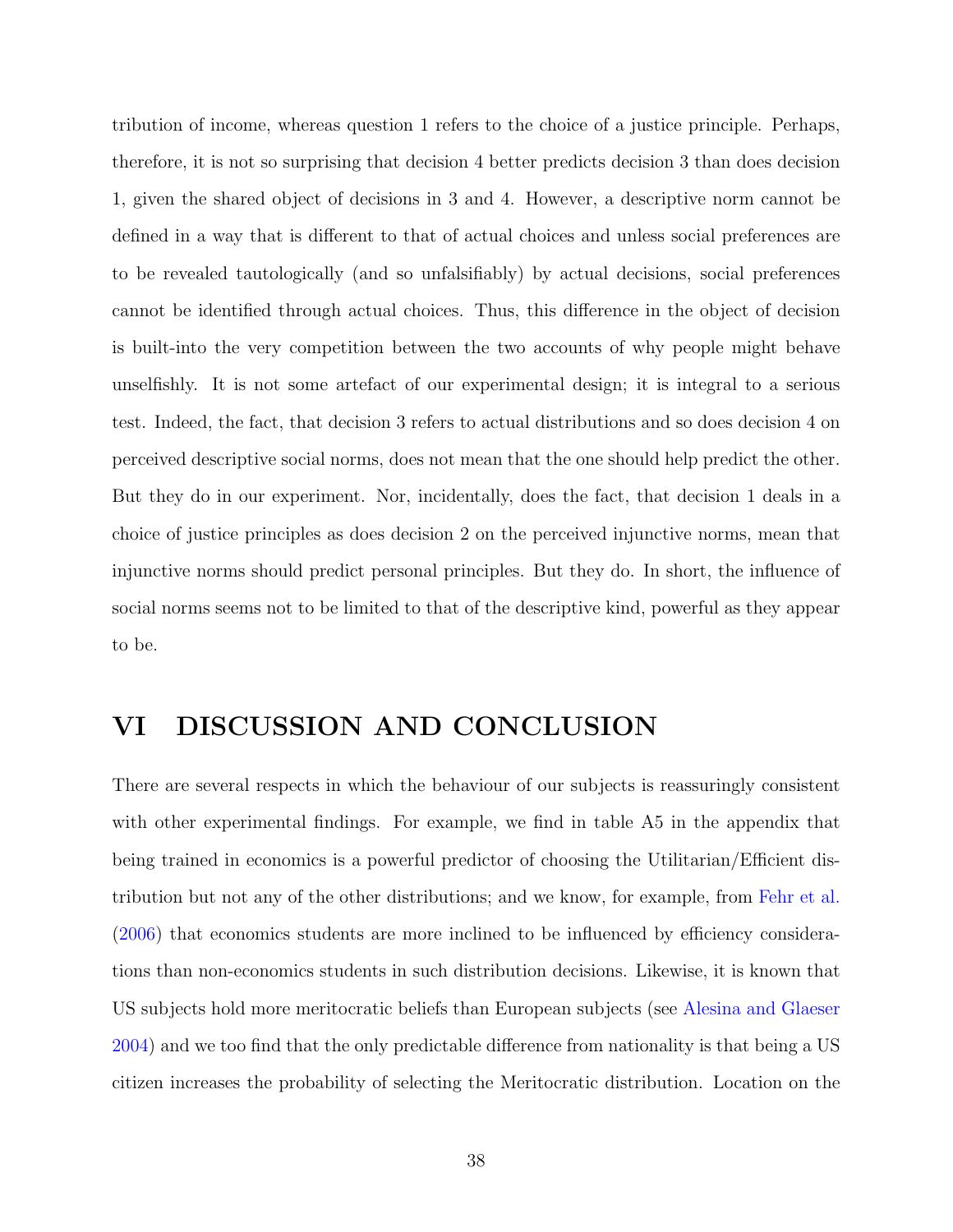right of a typical left-right political question regarding the role of government in the economy helps predict the Utilitarian/efficient distribution; whereas being on the left helps predict Maximin. This is in line with the common finding that a left-leaning political orientation is associated with a preference for more redistribution (see [Alesina and Giuliano](#page-42-1) [2011\)](#page-42-1). Again, being risk averse helps predict Maximin, as would be expected. Finally, our evidence on the influence of social norms is also consistent with what has been found in other studies where norm following has been used to predict behaviour (e.g. [Krupka and Weber](#page-44-0) [2013;](#page-44-0) [Kimbrough](#page-44-1) [and Vostroknutov](#page-44-1) [2016\)](#page-44-1).

Our key contribution is to put preference satisfaction in competition with norm-following as a psychological account of unselfish behavior. We find evidence for both in the individual level data (Result 1, 2 and 3). But descriptive social norms have a quantitatively bigger effect than social preferences (and injunctive social norms) in this individual level data and while descriptive social norms are useful predictors in the aggregate data, there is no evidence in the aggregate data for the influence of social preferences (or injunctive social norms). So, although, in practice, it is not 'either/or', the evidence is stronger for descriptive norm-following (Results 4). To be specific, knowing whether someone is a descriptive normfollower is always more than twice as important as knowing their preferred justice principle in predicting their distribution decision in our experiment. Furthermore, to round out the evidence on the possible influence of social norms, we find some evidence that injunctive social norms help constitute social preferences (Result 5). Thus, some part of the influence that we associate with social preferences may ultimately also follow from that influence of injunctive social norms.

On the choice of elicitation mechanism, we find that it makes surprisingly little difference to the observed distribution choices. For example, the Veil of Ignorance does not, as would be expected, produce a significantly higher fraction of Maximin choices than the Impartial Spectator. Nor does selfishness appear consistently to help explain choices in the non-Veil of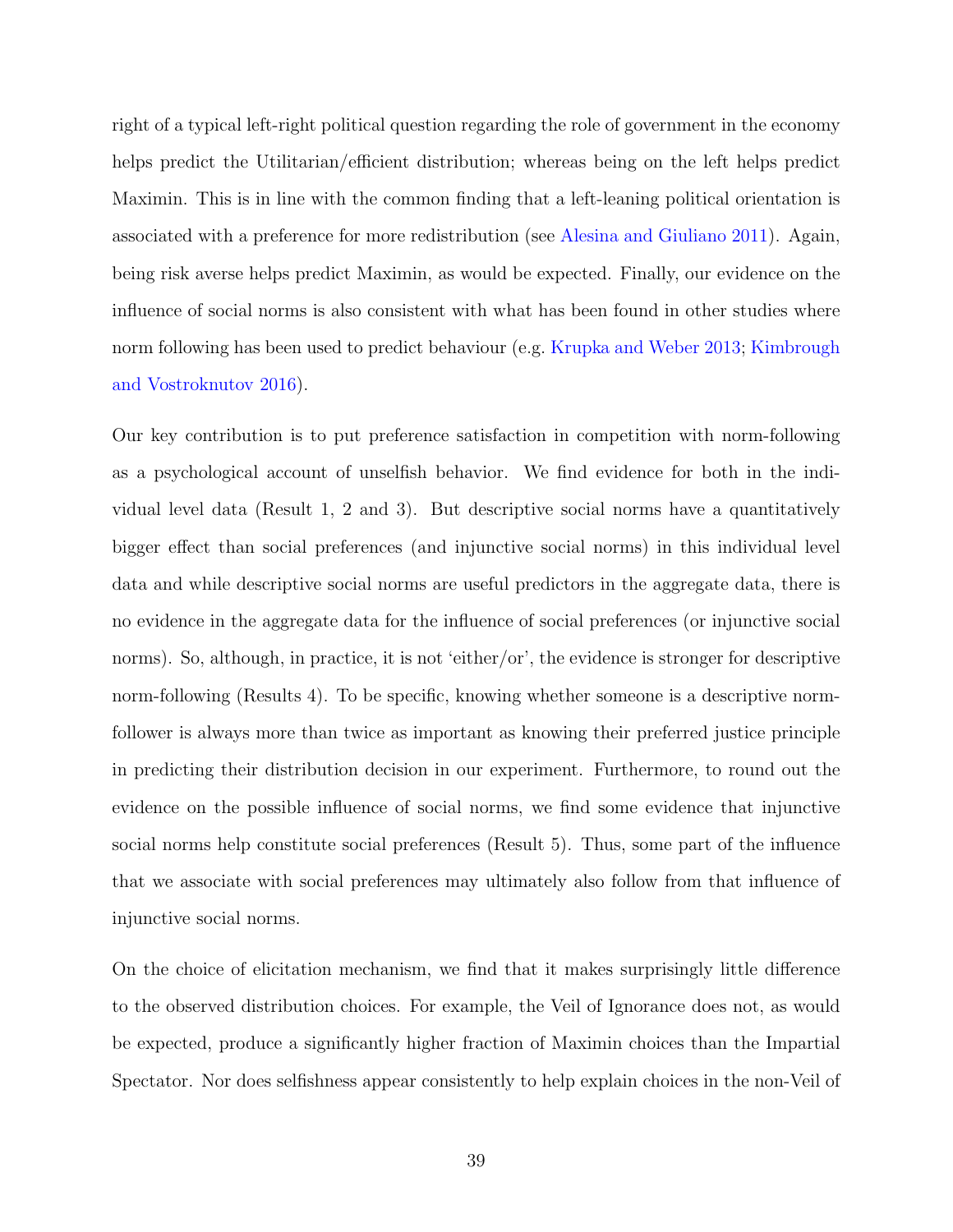Ignorance treatment. Finally, there is no evidence that the choice of elicitation mechanism affects our first question: the relative consistency between distribution choices and social preferences on the one hand and social norms on the other. These conclusions with respect to the elicitation mechanism are broadly consistent with the first finding on the relative importance of descriptive social norms as compared with social preferences. This is because the hypotheses regarding the elicitation mechanisms are built around the social preferences model and the way that each potentially combines selfish and social preferences in different ways. However, if distribution decisions are generally better explained by descriptive normfollowing behaviour, then there is not the same reason for supposing that the elicitation procedures will differ systematically in the manner suggested by H4 and H5. Indeed, H6 and Result 7 suggest that the elicitation procedure does not affect the finding that descriptive norms contribute more to distribution decisions than social preferences.

These results are important in four respects.

First, they suggest that the use of the Pareto principle in welfare economics has a weak foundation whenever people behave unselfishly because such unselfish behaviour is not well captured by a preference satisfying model in our experiment. In particular, it cannot be assumed that unselfish behaviour reveals social preferences which can then be entered into a social welfare function for the purposes of developing policy recommendations.

Second, this, in turn, means that the foundations of welfare economics need reworking to take account of descriptive norm-following. This is non-trivial because we have an experiment where the influence of social preferences is carefully distinguished from that of social norms. The support for H3 on descriptive norms is in favour of a kind of norm-following which cannot be reduced or re-described as a kind of social preference guided behaviour. This need not be deeply antithetical to the preference satisfying model because there are, for example, evolutionary explanations of norms that cast them as shared behaviours that enhance individual fitness. Nevertheless, it poses a significant challenge for welfare economics.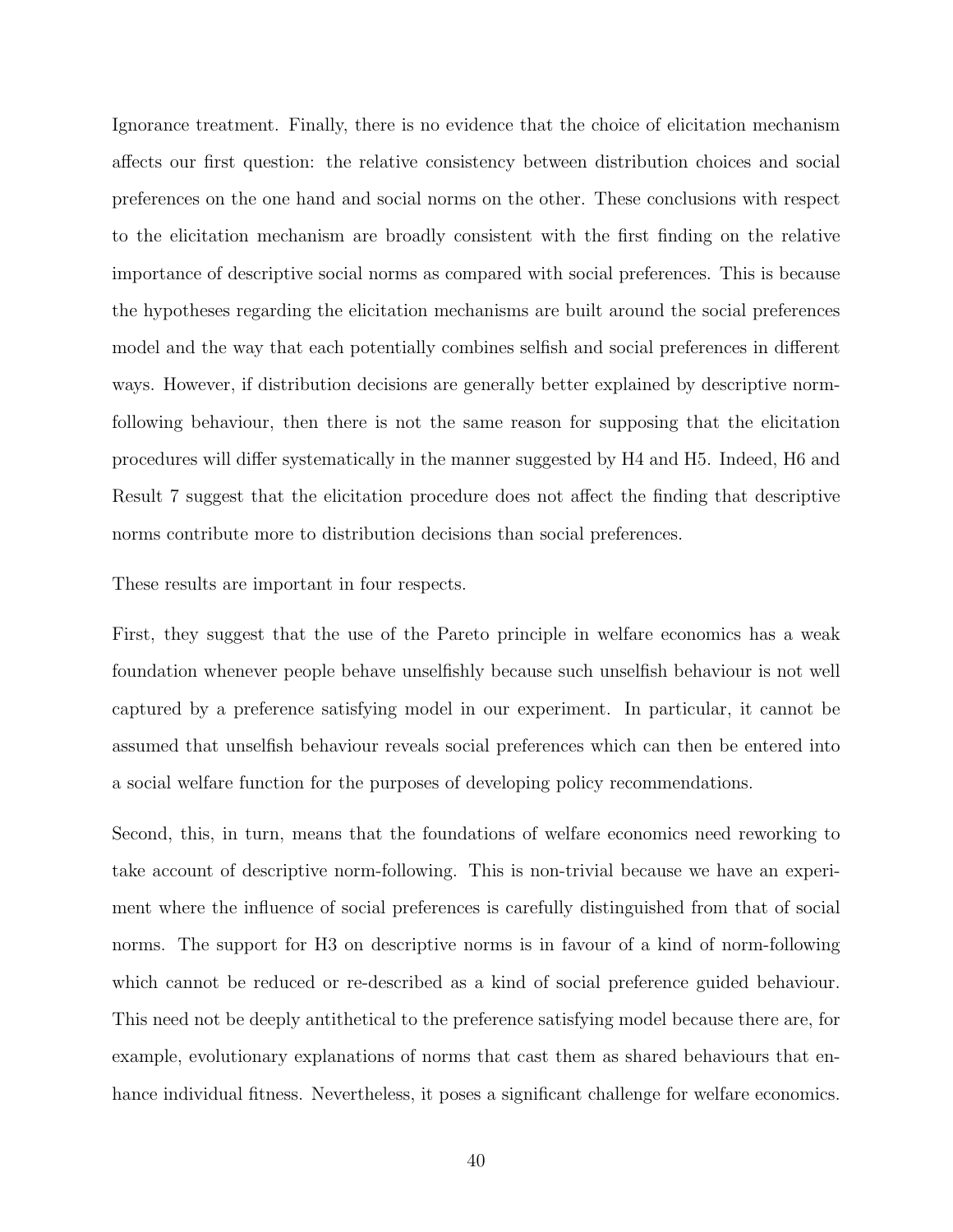Third, we have some insights into why people might be guided by descriptive norms rather than social preferences. There is evidence that it arises from an epistemic problem with respect to what preferences to act upon. Those who lack confidence in their chosen principle and who are ambiguity averse are inclined to follow their perceived descriptive norm. Interestingly, those who have high confidence and so are more likely to be guided by their social preferences also tend to have high levels of social identification.

Finally, it may be possible to draw some useful substantive insights with respect to the character of unselfish behaviour from this experiment. Some care is required because we only have four actual distributions and had the option set been different, then there might have been different choices. Furthermore, the character of the unselfish behaviour that is revealed may depend on the initial distribution of income that we have assumed. Nevertheless, the average EU actual top 20%/bottom 20% ratio for disposable income is very close to the 5.5 we have assumed (see [Eurostat](#page-43-1) [2018\)](#page-43-1). So, in this respect, the decision problem in our experiment captures something close to the current post tax relativities and may be relevant to the contemporary discussion regarding how further intervention might be required to alter the income distribution. For example, both the IMF [\(Ostry et al.](#page-44-2) [2014\)](#page-44-2) and OECD [\(OECD](#page-44-3) [2015\)](#page-44-3) have argued that a move to greater equality would in current circumstances help to boost productivity growth. In this context, our experiment suggests that the majority reveal support for policies that improved the position of the bottom  $20\%$ .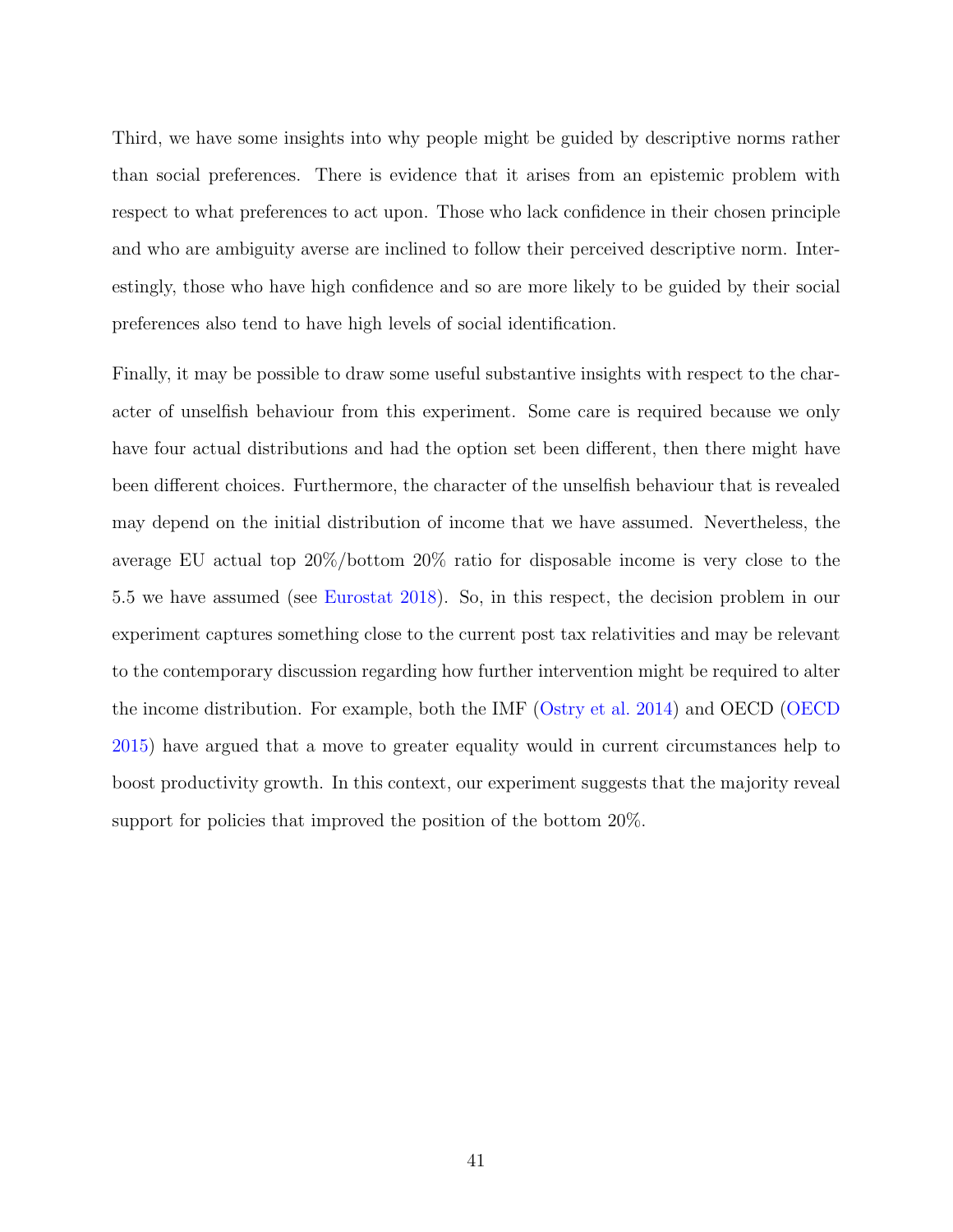# REFERENCES

- AKERLOF, G. A. AND R. E. KRANTON (2000): "Economics and identity," The quarterly journal of economics, 115, 715–753.
- <span id="page-42-1"></span>Alesina, A. and P. Giuliano (2011): "Preferences for redistribution," in Handbook of social economics, Elsevier, vol. 1, 93–131.
- <span id="page-42-0"></span>Alesina, A. and E. L. Glaeser (2004): Fighting poverty in the US and Europe: A world of difference, Oxford University Press.
- ALGER, I. AND J. W. WEIBULL (2013): "Homo moralis—preference evolution under incomplete information and assortative matching," Econometrica, 81, 2269–2302.
- Andreoni, J. and J. Miller (2002): "Giving according to GARP: An experimental test of the consistency of preferences for altruism," Econometrica, 70, 737–753.
- Apesteguia, J., S. Huck, and J. Oechssler (2007): "Imitation—theory and experimental evidence," Journal of Economic Theory, 136, 217–235.
- BERNHEIM, B. D. (2009): "Behavioral welfare economics," *Journal of the European Eco*nomic Association, 7, 267–319.
- BICCHIERI, C. (2005): The grammar of society: The nature and dynamics of social norms, Cambridge University Press.
- BINMORE, K. (2010): "Social norms or social preferences?" Mind & Society, 9, 139–157.
- BOLTON, G. E. AND A. OCKENFELS (2000): "ERC: A theory of equity, reciprocity, and competition," American economic review, 90, 166–193.
- (2006): "Inequality aversion, efficiency, and maximin preferences in simple distribution experiments: comment," American Economic Review, 96, 1906–1911.
- BREGMAN, R. (2020): *Humankind: A hopeful history*, London: Bloomsbury.
- Cappelen, A. W., J. Konow, E. Ø. Sørensen, and B. Tungodden (2013): "Just luck: An experimental study of risk-taking and fairness," American Economic Review, 103, 1398–1413.
- <span id="page-42-2"></span>CAVATORTA, E. AND D. SCHRÖDER (2019): "Measuring ambiguity preferences: A new ambiguity preference survey module," Journal of Risk and Uncertainty, 58, 71–100.
- Charness, G. and M. Rabin (2002): "Understanding social preferences with simple tests," The Quarterly Journal of Economics, 117, 817–869.
- CHAUDHURI, A. (2011): "Sustaining cooperation in laboratory public goods experiments: a selective survey of the literature," Experimental economics, 14, 47–83.
- Cialdini, R. B., R. R. Reno, and C. A. Kallgren (1990): "A focus theory of normative conduct: Recycling the concept of norms to reduce littering in public places." Journal of personality and social psychology, 58, 1015.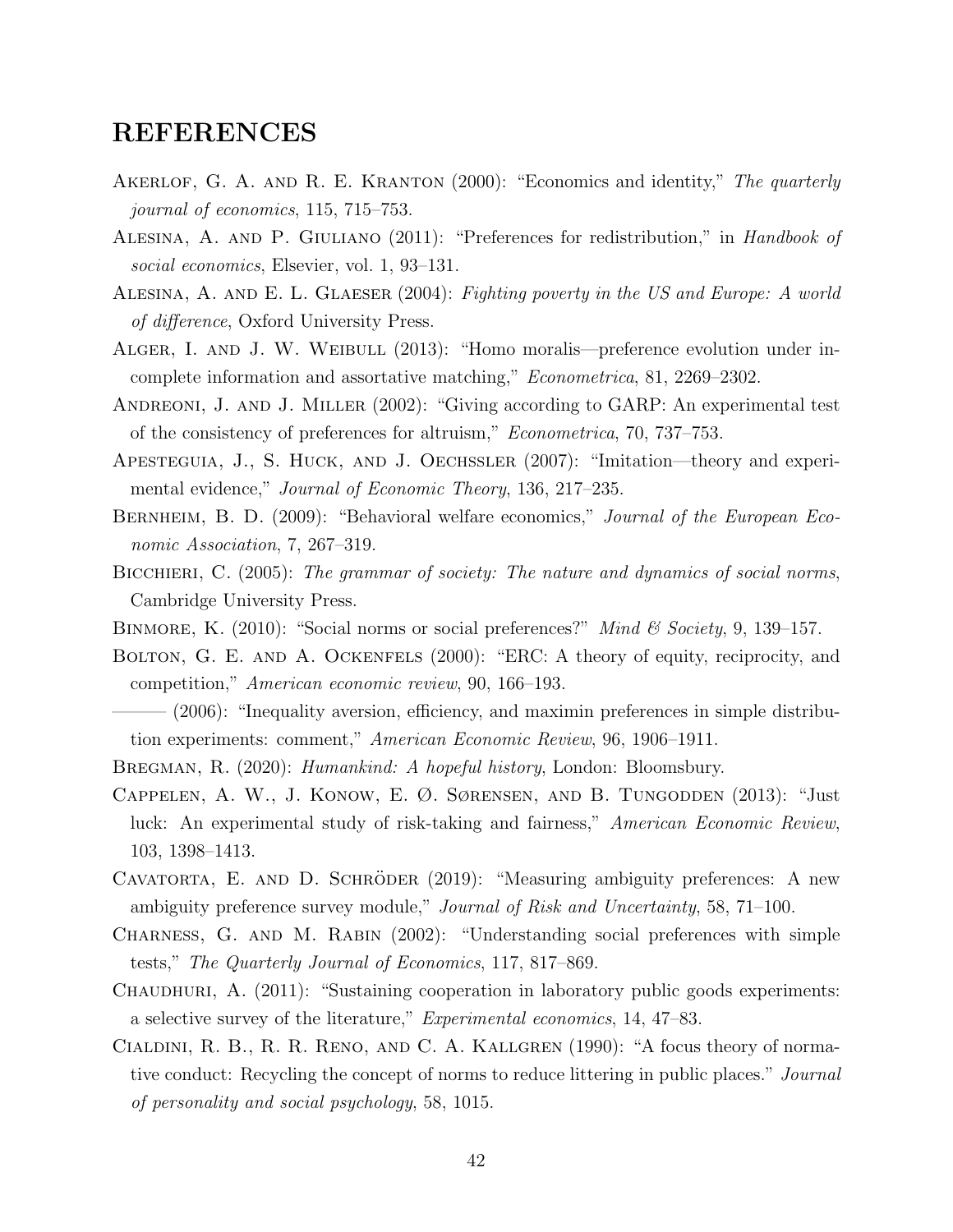- DELLAVIGNA, S., J. A. LIST, U. MALMENDIER, AND G. RAO (2020): "Estimating social preferences and gift exchange with a piece-rate design," CEPR Discussion Paper No. DP14931.
- DUESENBERRY, J. ET AL. (1960): "Comment on "An economic analysis of fertility"," Demographic and economic change in developed countries, 231–34.
- DURANTE, R., L. PUTTERMAN, AND J. VAN DER WEELE (2014): "Preferences for redistribution and perception of fairness: An experimental study," Journal of the European Economic Association, 12, 1059–1086.
- DURKHEIM, E. (2013): *Durkheim: The division of labour in society*, Macmillan International Higher Education.
- Ellingsen, T., M. Johannesson, J. Mollerstrom, and S. Munkhammar (2012): "Social framing effects: Preferences or beliefs?" Games and Economic Behavior, 76, 117– 130.
- ENGELMANN, D. AND M. STROBEL (2004): "Inequality aversion, efficiency, and maximin preferences in simple distribution experiments," American economic review, 94, 857–869.
- ENKE, B. (2019): "Kinship, cooperation, and the evolution of moral systems," The Quarterly Journal of Economics, 134, 953–1019.
- <span id="page-43-1"></span>EUROSTAT (2018): "Income Inequality in the EU," Accessed: 20/03/2020, [https://ec.](https://ec.europa.eu/eurostat/web/products-eurostat-news/-/EDN-20180426-1) [europa.eu/eurostat/web/products-eurostat-news/-/EDN-20180426-1](https://ec.europa.eu/eurostat/web/products-eurostat-news/-/EDN-20180426-1).
- <span id="page-43-2"></span>Eyal, P., R. David, G. Andrew, E. Zak, and D. Ekaterina (2021): "Data quality of platforms and panels for online behavioral research," Behavior Research Methods, 1–20.
- Fatas, E., S. P. H. Heap, and D. R. Arjona (2018): "Preference conformism: An experiment," European Economic Review, 105, 71–82.
- <span id="page-43-0"></span>FEHR, E., M. NAEF, AND K. M. SCHMIDT (2006): "Inequality aversion, efficiency, and maximin preferences in simple distribution experiments: Comment," American Economic Review, 96, 1912–1917.
- FEHR, E. AND K. M. SCHMIDT (1999): "A theory of fairness, competition, and cooperation," The quarterly journal of economics, 114, 817–868.
- FISMAN, R., I. KUZIEMKO, AND S. VANNUTELLI (2020): "Distributional preferences in larger groups: Keeping up with the Joneses and keeping track of the tails," Journal of the European Economic Association (forthcoming).
- GÄCHTER, S., D. NOSENZO, AND M. SEFTON  $(2013)$ : "Peer effects in pro-social behavior: Social norms or social preferences?" Journal of the European Economic Association, 11, 548–573.
- GINTIS, H. (2010): "Social norms as choreography," *politics, philosophy & economics*, 9, 251–264.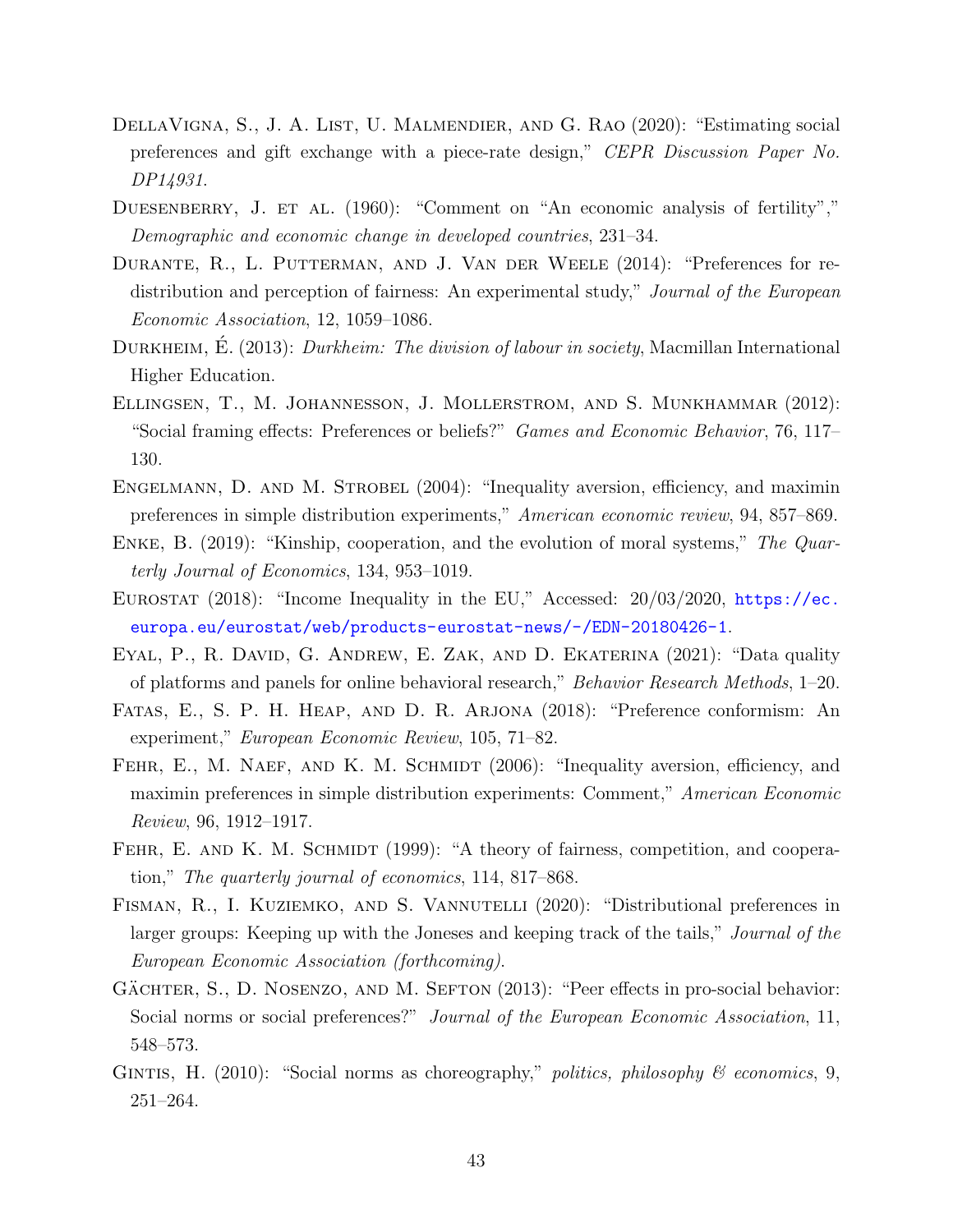- Guala, F., L. Mittone, and M. Ploner (2013): "Group membership, team preferences, and expectations," Journal of Economic Behavior & Organization, 86, 183–190.
- Harsanyi, J. C. (1955): "Cardinal welfare, individualistic ethics, and interpersonal comparisons of utility," Journal of political economy, 63, 309–321.
- $-(1980)$ : "Can the maximin principle serve as a basis for morality? A critique of John Rawls's theory," in *Essays on ethics, social behavior, and scientific explanation*, Springer, 37–63.
- HOLLIS, M. ET AL. (1994): The philosophy of social science: An introduction, Cambridge University Press.
- <span id="page-44-1"></span>KIMBROUGH, E. O. AND A. VOSTROKNUTOV (2016): "Norms make preferences social," Journal of the European Economic Association, 14, 608–638.
- <span id="page-44-0"></span>Krupka, E. L. and R. A. Weber (2013): "Identifying social norms using coordination games: Why does dictator game sharing vary?" Journal of the European Economic Association, 11, 495–524.
- <span id="page-44-5"></span>KUO, A. AND Y. MARGALIT (2012): "Measuring individual identity: Experimental evidence," Comparative Politics, 44, 459–479.
- LEDYARD, O. (1995): "Public goods: some experimental results," Handbook of experimental economics, 1.
- <span id="page-44-3"></span>Nozick, R. (1974): Anarchy, state, and utopia, vol. 5038, New York: Basic Books.
- OECD (2015): "Growth and income inequality: trends and policy implications," OECD Economics Department Policy Notes.
- <span id="page-44-2"></span>OSTRY, M. J. D., M. A. BERG, AND M. C. G. TSANGARIDES (2014): Redistribution, inequality, and growth, International Monetary Fund.
- PARSONS, T. ET AL. (1949): The structure of social action, vol. 491, Free press New York.
- PATERNOTTE, C. AND J. GROSE (2013): "Social norms and game theory: Harmony or discord?" The British journal for the philosophy of science, 64, 551–587.
- <span id="page-44-4"></span>PEER, E., L. BRANDIMARTE, S. SAMAT, AND A. ACQUISTI (2017): "Beyond the Turk: Alternative platforms for crowdsourcing behavioral research," Journal of Experimental Social Psychology, 70, 153–163.
- RAWLS, J. (1971): A theory of justice, Harvard university press.
- SMITH, A.  $(1759)$ : "The theory of moral sentiments, ed," A. Millar, A. Kincaid & J. Bell. AM Kelley.(Originally published in 1759).
- Tajfel, H., J. C. Turner, W. G. Austin, and S. Worchel (1979): "An integrative theory of intergroup conflict," Organizational identity: A reader, 56, 65.
- TRIVERS, R. (2011): The folly of fools: The logic of deceit and self-deception in human life, Basic Books (AZ).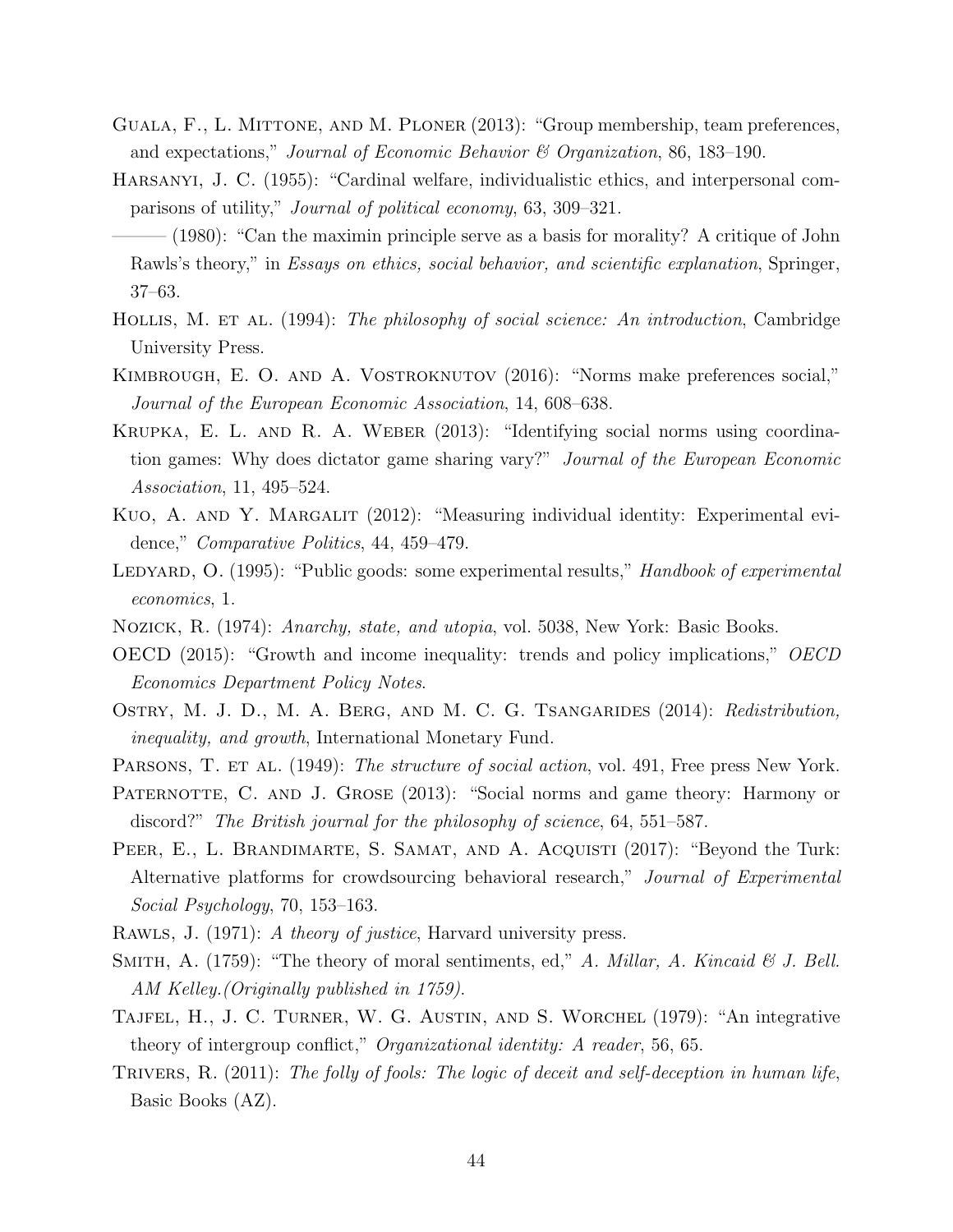# A MATERIALS AND METHODS

# A.1 Overview

We conducted our online experiment using Qualtrics for the design of the study and Prolific Academic for the recruitment of participants. Prolific Academic is a web-based panel with about 300,000 participants as of October 2021. Participants on Prolific have been found to pay significantly more attention and provide responses of higher quality than those registered on mTurk [\(Peer et al.](#page-44-4) [2017;](#page-44-4) [Eyal et al.](#page-43-2) [2021\)](#page-43-2).

Our main experiment was conducted on the 14th of November and the 9th of December 2019. The average completion time was 8 minutes and 17 seconds and respondents earned on average £1.55 for their participation. The full survey instrument that we used is available in Section E of this appendix. The data and code used for the analysis will be made available online at Harvard's Dataverse for replication purposes upon acceptance for publication.

# A.2 Sampling and Survey Implementation

We conducted a total of two main waves of the experiment, as well as seven additional waves for robustness checks. Table A1 provides an overview of all waves.

We focused our online experiment on participants from the US, UK and the following Western European countries: Belgium, Denmark, Finland, France, Germany, Italy, Luxembourg, Netherlands, Norway, Sweden and Spain. Table A2 lists the number of respondents from each geographical area by individual wave. To ensure that we reached respondents from all geographical areas, all waves were ran in the late afternoon GMT time. Our samples are not representative of individual countries. Descriptive statistics of the sample composition can be found in section B.

|                       | Date       | Sample Size | Avg. Time             | Returned | Timed Out |
|-----------------------|------------|-------------|-----------------------|----------|-----------|
| First Wave            | 14/11/2019 | 1,205       | $8.11 \text{mins}$    | 27       | 16        |
| Second Wage           | 09/12/2019 | 1,203       | $7.45 \mathrm{mins}$  | 32       | 25        |
| Average Income Test   | 30/03/2020 | 294         | $14.05 \text{mins}$   | 59       | 15        |
| Social Norm Test      | 30/03/2020 | 302         | $11.00 \text{mins}$   | 36       | 3         |
| Motivation Test       | 21/04/2020 | 1,003       | $15.08 \mathrm{mins}$ | 67       | 37        |
| Second Principle Test | 19/11/2020 | 201         | $3.48 \mathrm{mins}$  | 4        | 2         |
| Distribution Test     | 25/11/2020 | 200         | $4.37 \text{mins}$    | 5        |           |
| Wording Test          | 08/10/2021 | 222         | $4.14 \text{mins}$    | 12       |           |
| Order Test            | 08/10/2021 | 218         | $9.52 \text{mins}$    | 21       |           |

Table A1: Overview of individual waves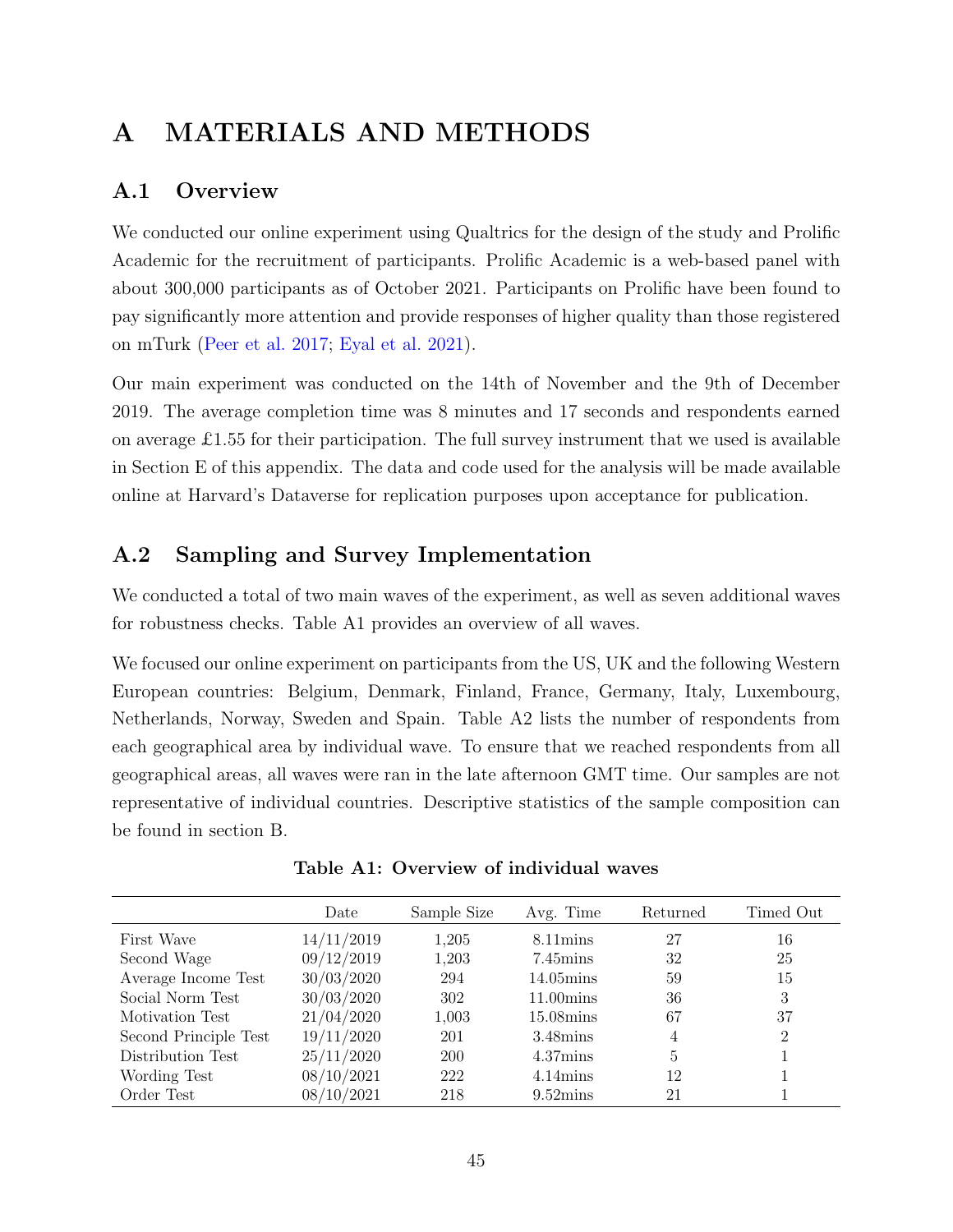|                       | United<br>Kingdom | United States | Western<br>Europe | Total Sample<br><b>Size</b> |
|-----------------------|-------------------|---------------|-------------------|-----------------------------|
| First Wave            | 768               | 165           | 272               | 1,205                       |
| Second Wave           | 623               | 280           | 300               | 1,203                       |
| Average Income Test   | 153               | 65            | 76                | 294                         |
| Social Norm Test      | 180               | 48            | 72                | 302                         |
| Motivation Test       | 561               | 48            | 392               | 1,003                       |
| Second Principle Test | 18                | 120           | 63                | 201                         |
| Distribution Test     | 84                | 9             | 107               | 200                         |
| Wording Test          | 89                | 38            | 95                | 222                         |
| Order Test            | 76                | 42            | 100               | 218                         |

Table A2: Sample composition of individual waves

## A.3 Survey Structure

### A.3.1 Basic Set up

### Introduction

Subjects are asked for their consent to participate in the study and reminded to read the questions very carefully and answer honestly.

### Experimental Part

Using Qualtrics' Randomizer, subjects are randomly and evenly allocated to one of three treatments for the following four decisions.

Decision 1. Identify guiding principle of justice.

Decision 2. Incentivised guess of what decision most people made in Decision 1.

Decision 3. Select distribution.

Decision 4. Incentivised guess of what decision most people made in Decision 3.

### Quiz

## Demographic Questions

### A.3.2 Treatments

Different institutional mechanisms for eliciting justice principles and making distribution decisions (each encoding a different idea over how best to identify what is just).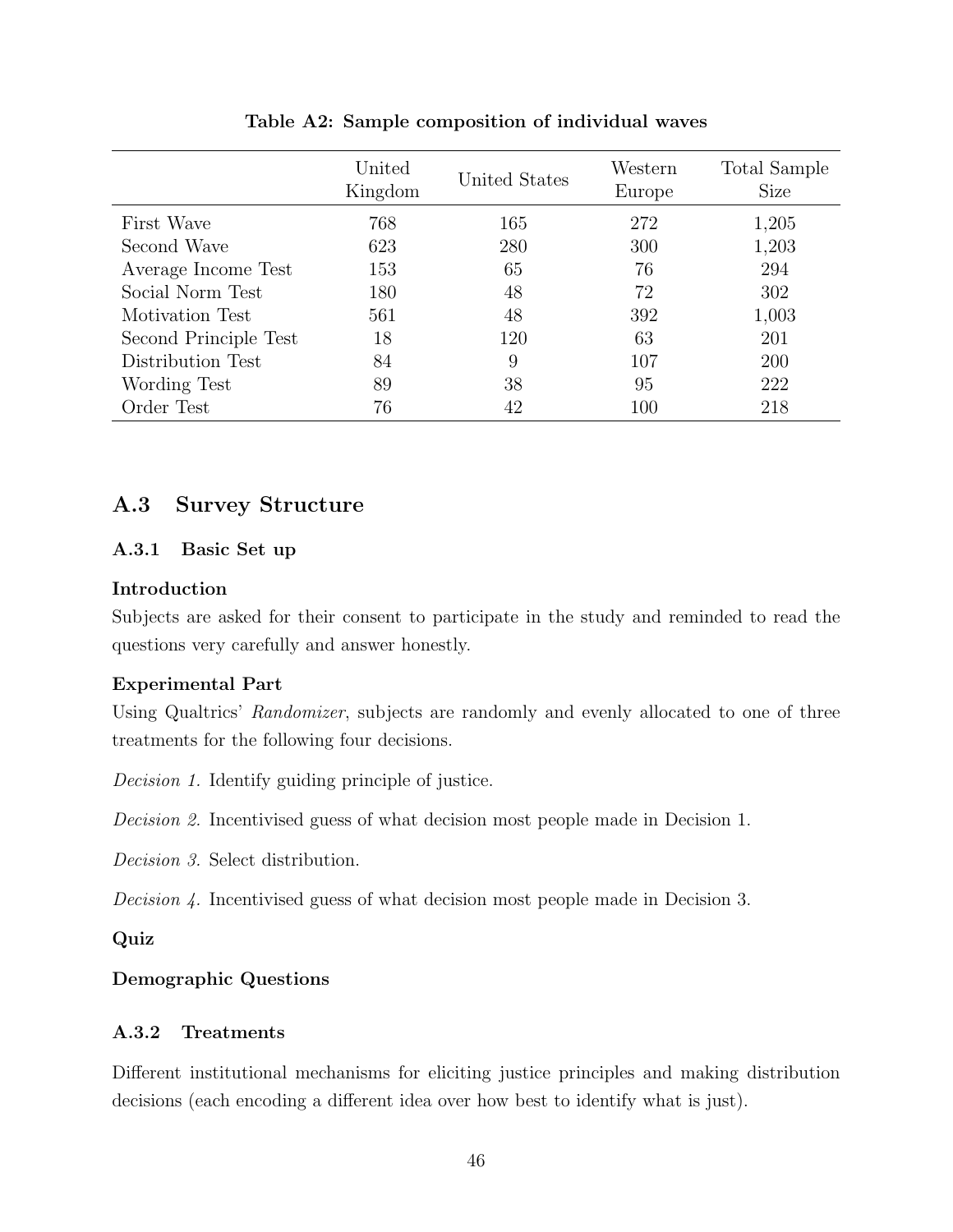Treatment 1: Impartial Spectator. Decision 1-4 undertaken as an impartial spectator.

**Treatment 2:** Veil of Ignorance. Decision 1-4 undertaken behind a veil of ignorance.

**Treatment 3:** Non-veil of Ignorance. Decision 1-4 undertaken knowing one's own likely position in the distribution.

### A.3.3 Robustness Check 1: Average Income Test

In the main two waves of the experiment we referred to "Total" income per distribution choice. We therefore conducted a robustness check where we replaced "Total" with "Average" in all displays of our distribution options.

### A.3.4 Robustness Check 2: Social Norm Test

The [Krupka and Weber](#page-44-0) [\(2013\)](#page-44-0) method uses a separate subject pool to elicit the social norm for a particular decision problem. Our main experiment uses the same subject pool for norm elicitation and so we conducted an additional norm elicitation experiment with a separate subject pool. This experiment only consisted of decision 4 of the experimental part outlined in section A.3.1.

### A.3.5 Robustness Check 3: Motivation Test

Our main robustness check was designed to test the motivations behind norm following and included the following elements in addition to the main experiment:

- Ambiguity preference elicitation. We followed the method developed by [Cavatorta](#page-42-2) and Schröder [\(2019\)](#page-42-2) to measure subjects' ambiguity preferences.
- Confidence in principle. After subjects made decision 1, they were asked to rate their confidence in the chosen principle: On a scale from 1 to 10, please rate how confident you are in the choice you just made.
- Identity elicitation. Following [Kuo and Margalit](#page-44-5) [\(2012\)](#page-44-5) we asked respondents the following two additional questions in the demographics section:
	- 1. Some people describe themselves by their nationality, their ethnicity, their race, their religion, or their occupation. How about you? Do you identify first and foremost by:
		- Your nationality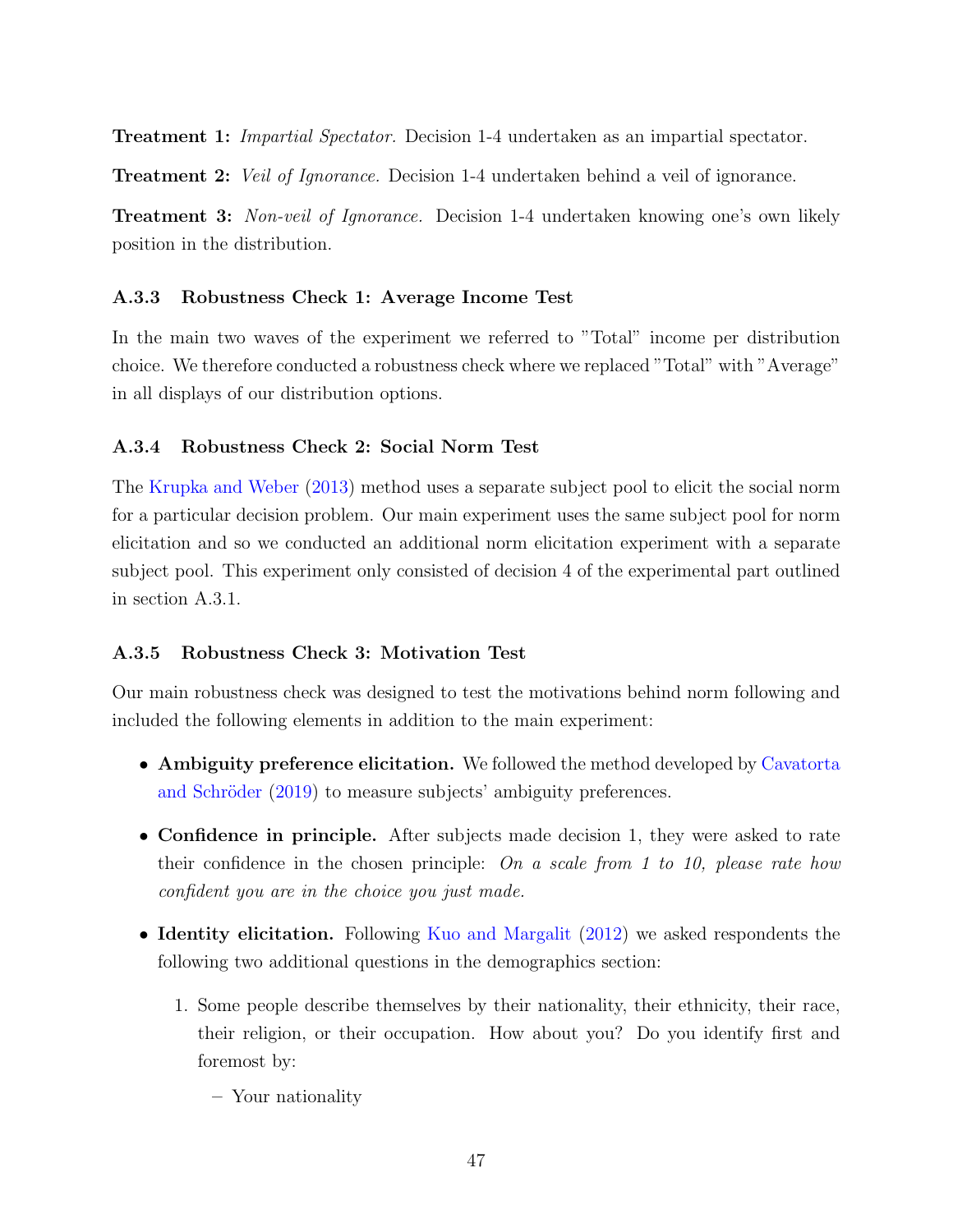- Your ethnicity
- Your race
- Your religion
- Your occupation
- Other (Please specify)
- 2. Consider your response to the previous question. How strong would you say your attachment is to the identity you chose? Would you say your attachment is:
	- Not strong at all
	- Slightly strong
	- Somewhat strong
	- Very strong
- Self-deception elicitation. To elicit subjects' level of self-deception we asked the following two additional questions in the demographics section:
	- 1. It has been argued that there will always be occasions when the kindest thing to do is lie. But, on the other hand, if people lie, then who can you believe? Do you agree it is okay to lie sometimes?
		- Scale ranges from 1 (Strongly agree) to 7 (Strongly disagree)
	- 2. There is a big debate in psychology over whether deception in experiments should be permitted. What do you think?
		- Scale ranges from 1 (Never) to 7 (Whenever it helps science)

We further reversed the order of decision 3 and 4 in this robustness check to test whether people simply chose the same distribution option in decision 4 that they chose in decision 3, for example, to appear consistent. The results in section C.4.3 confirm that this was not the case. This robustness check also only included the impartial spectator treatment as we did not find significant treatment effects in our main waves.

#### A.3.6 Robustness Check 4: Second Principle Test

To test for the possibility that our subjects have two principles that they take into consideration when making the distribution choice we conducted a further robustness check asking subjects first, whether they had another principle they agreed with and second, which of the other principles it is.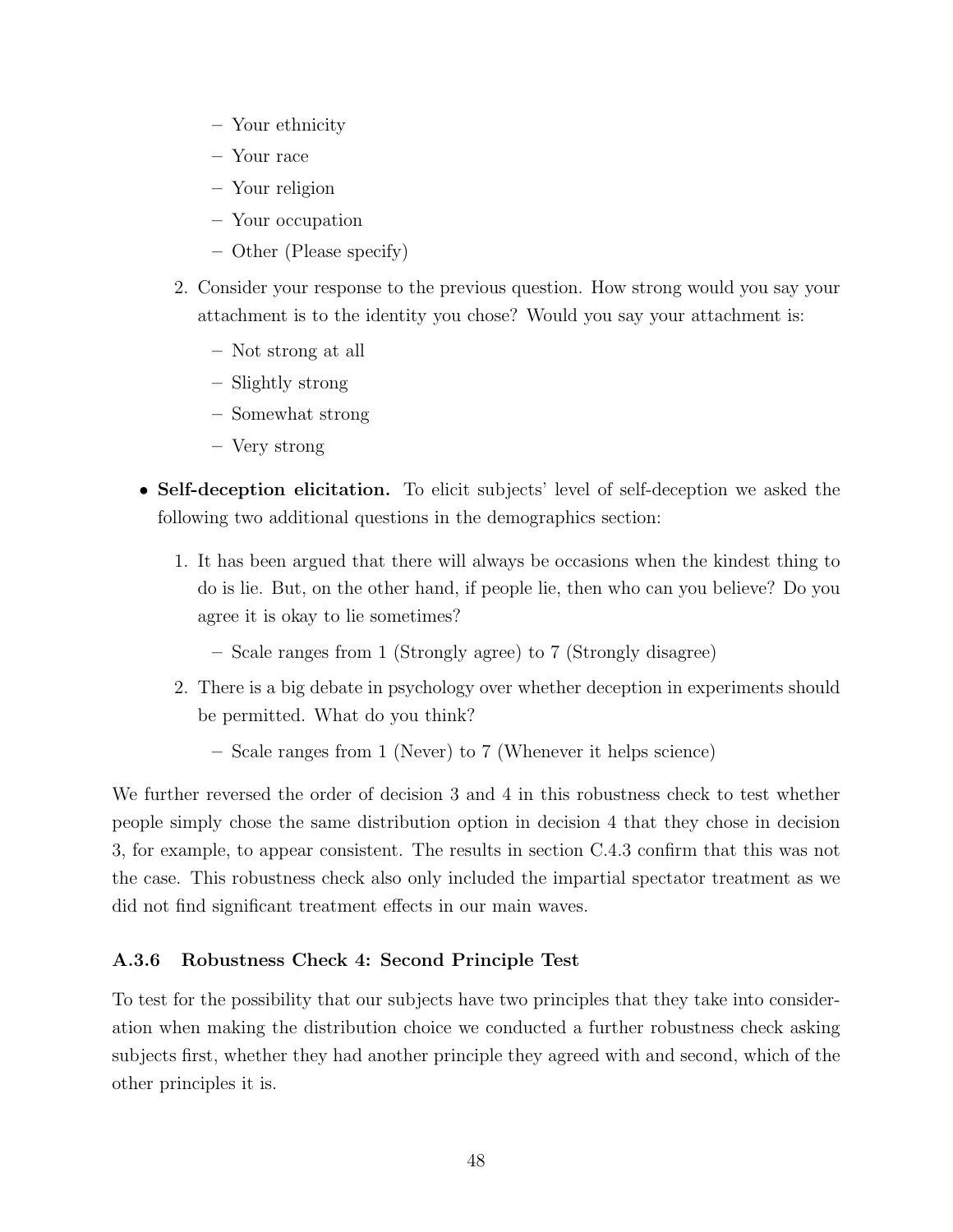### A.3.7 Robustness Check 5: Distribution Test

To ensure that subjects understood which distribution option corresponded to which justice principle we conducted a robustness check asking subjects to identify the distribution corresponding to their chosen principle. This decision was incentivised. If subjects correctly identified the corresponding distribution they received a bonus payment of 50p.

### A.3.8 Robustness Check 6: Wording Test

As pointed out by one referee, the wording of our principle statements is not structured in an entirely consistent manner which could have affected subjects' likelihood to choose one principle over another. To test for this possibility, we conducted a robustness check with an alternative wording of the inequality aversion and maximin statements. We also repeated the distribution test introduced in robustness check 5 to check whether subjects are more or less likely to correctly identify the distribution corresponding to their chosen principle given this alternative wording. The wording used in this test is as follows:

Maximin: Income should be distributed to improve the position of the least well-off group in society.

Inequality Aversion: Income should be distributed to reduce inequality by minimizing average differences in income.

### A.3.9 Robustness Check 7: Order Test

While we already reversed the order of decisions 3 and 4 in robustness check 2, we added a seventh robustness check to reverse the order of decisions  $1 \& 2$  and  $3 \& 4$ . This allows us to test whether making the distribution decision first affects either the chosen distribution and principle, preference consistency, or norm-following.

# B ADDITIONAL DESCRIPTIVE RESULTS

Table A3 reports summary statistics of all waves of the study. Our sample is clearly skewed towards younger respondents on low income. Over 50% of our sample has an annual income below £20,000. Except for the Average Income Test, our sample is also predominantly female.

Table A4 reports descriptive variables by assigned treatment for our main experiment consisting of the first and second wave of the experiment. Most demographics are well-balanced between the treatment groups; however, the proportion of economics students is significantly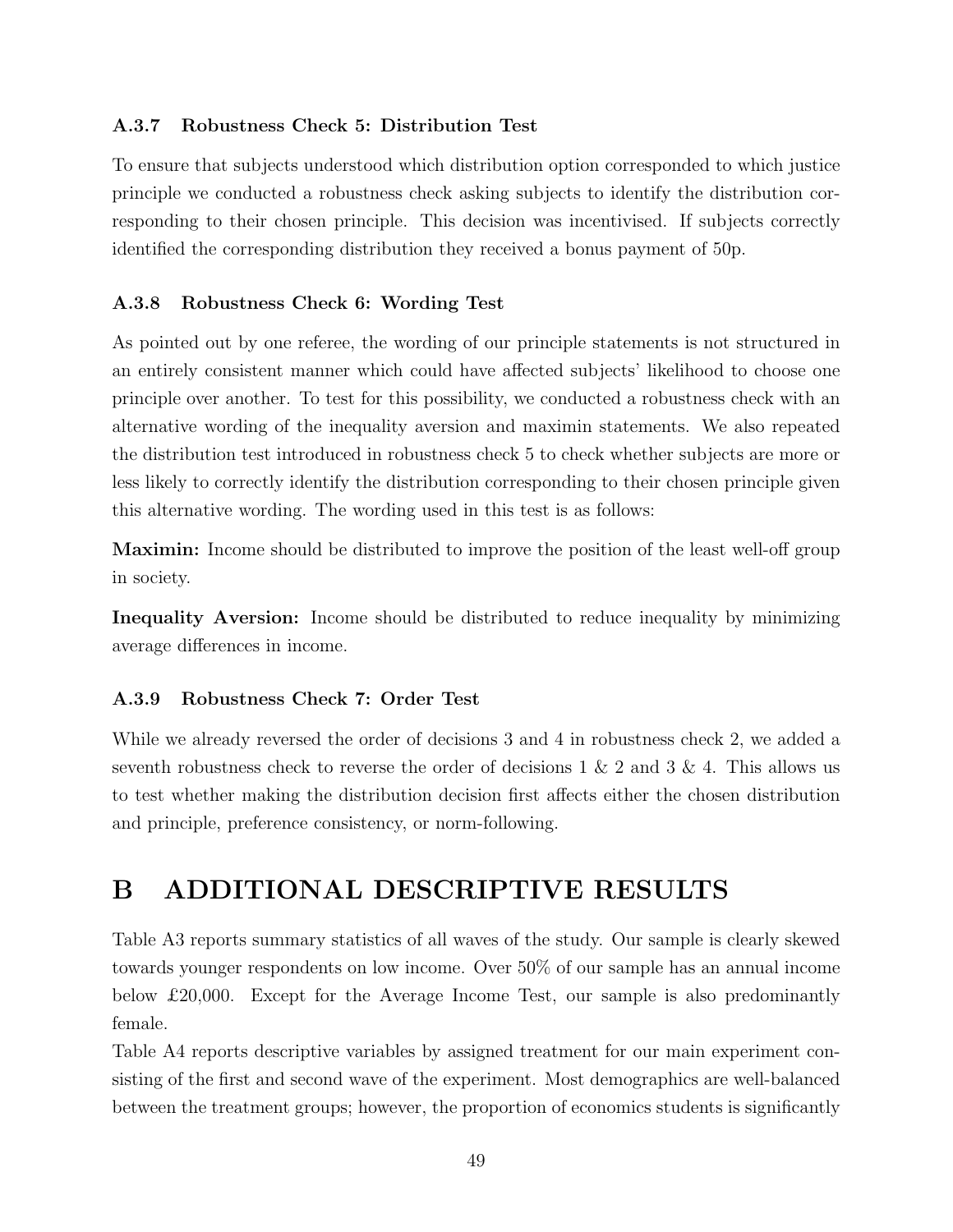|                      | Main<br>Experiment | Average<br>Income Test | Social Norm<br><b>Test</b> | Motivation<br><b>Test</b> | Second<br>Principle<br><b>Test</b> | Distribution<br>Test | Wording Test | Order Test |
|----------------------|--------------------|------------------------|----------------------------|---------------------------|------------------------------------|----------------------|--------------|------------|
| Demographics $(\%)$  |                    |                        |                            |                           |                                    |                      |              |            |
| Female               | 60.10              | 49.32                  | 56.61                      | 60.10                     | 47.96                              | 52.53                | 55.07        | 48.10      |
| Age                  |                    |                        |                            |                           |                                    |                      |              |            |
| 18-20                | 9.58               | 13.65                  | 14.67                      | 14.34                     | 15.58                              | 18.09                | 10.96        | 14.49      |
| 21-29                | 35.47              | 41.98                  | 36.00                      | 43.03                     | 48.24                              | 47.74                | 40.64        | 42.99      |
| 30-39                | 28.85              | 24.91                  | 24.33                      | 25.68                     | 21.11                              | 19.10                | 28.31        | 26.64      |
| $40 - 49$            | 13.61              | 12.63                  | 13.00                      | 10.63                     | 8.54                               | 10.55                | 14.16        | 11.21      |
| 50-59                | 8.45               | 4.78                   | 9.00                       | 5.12                      | 5.53                               | 2.01                 | 3.65         | 2.34       |
| $60+$                | 4.04               | 2.05                   | 3.00                       | 1.20                      | 1.01                               | 2.51                 | 2.28         | 2.34       |
| Students             | 24.92              | 27.55                  | 29.33                      | 31.70                     | 38.31                              | 34.50                | 33.78        | 35.94      |
| Economics            | 21.47              | 29.33                  | 21.67                      | 21.38                     | 27.00                              | 26.00                | 21.62        | 27.19      |
| Income               |                    |                        |                            |                           |                                    |                      |              |            |
| Under $£20,000$      | 51.69              | 50.36                  | 51.60                      | 53.76                     | 58.15                              | 46.84                | 36.63        | 38.05      |
| £20,000 to £34,999   | 25.74              | 23.36                  | 25.98                      | 27.21                     | 23.37                              | 30.38                | 33.17        | 31.22      |
| £35,000 to £44,999   | 11.69              | 11.68                  | 10.32                      | 12.17                     | 11.96                              | 17.72                | 13.86        | 15.12      |
| £50,000 to £74,999   | 6.65               | 7.66                   | 7.12                       | 4.87                      | 3.80                               | 2.53                 | 9.41         | 9.76       |
| £75,000 to £99,999   | 2.05               | 2.19                   | 2.85                       | 1.00                      | 1.09                               | 2.53                 | 4.46         | 3.90       |
| Over £100,000        | 2.19               | 4.74                   | 2.14                       | 1.00                      | 1.63                               | 0.00                 | 2.48         | 1.95       |
| Sample               |                    |                        |                            |                           |                                    |                      |              |            |
| United Kingdom       | 57.77              | 52.04                  | 60.00                      | 56.04                     | 8.96                               | 42.00                | 40.09        | 34.86      |
| <b>United States</b> | 18.48              | 22.11                  | 16.00                      | 4.80                      | 59.70                              | 4.50                 | 17.12        | 19.27      |
| Europe               | 23.75              | 25.85                  | 24.00                      | 39.16                     | 31.34                              | 53.50                | 42.79        | 45.87      |
| Observations         | 2.408              | 294                    | 302                        | 1.003                     | 201                                | 200                  | 222          | 218        |

Table A3: Summary Statistics of Demographics by Wave

different across treatment groups. Given that this variable does not appear to influence choices in the main variables of interest, this does not appear to be a problem for inference.

The table further reports that quiz performance is significantly higher in the Non-Veil of Ignorance treatment. This is likely to be the case as respondents in this treatment answered two sample quiz questions prior to making their distributive decisions and were therefore better prepared for the actual quiz than respondents in the other two treatments. This significant difference however equally does not affect our main variables of interest.

# B.1 Distribution of Main Variables

Figures A1 and A2 report the distribution of respondents' personal principle, injunctive social norm, descriptive social norm, and chosen distribution for the average income and motivation test, respectively. Both distributions show a strikingly similar pattern. Meritocracy is the most chosen personal principle, yet Maximin is by far the most chosen distribution and perceived descriptive social norm. In both distributions it is also evident that distribution choices are more closely aligned with perceived descriptive social norms than personal principles.

Figures A3 and A4 report the distribution of respondents' personal principle, injunctive social norm, descriptive social norm, and chosen distribution for the wording and order tests, respectively. Here, Maximin is again the most chosen distribution and Meritocracy the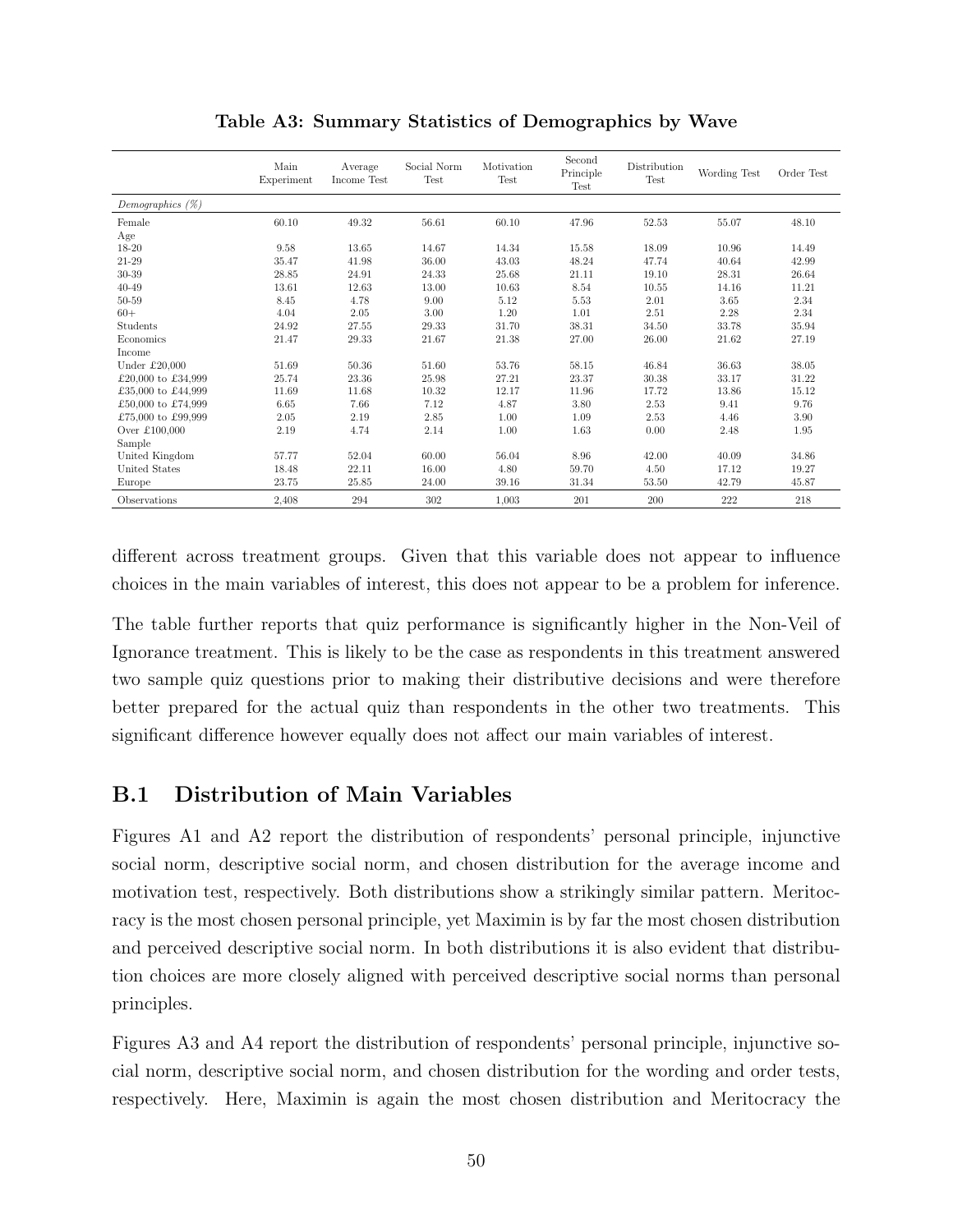|                      | Impartial<br>Spectator | Non-Veil of<br>Ignorance | Veil of<br>Ignorance |
|----------------------|------------------------|--------------------------|----------------------|
| Mean values          |                        |                          |                      |
| Female               | 59.60                  | 61.02                    | 59.70                |
| Age                  | 8.51                   | 9.90                     | 10.34                |
| 18-20                | 38.10                  | 34.14                    | 34.12                |
| 21-29                | 38.10                  | 34.14                    | 34.12                |
| 30-39                | 26.76                  | 30.58                    | 29.27                |
| 40-49                | 13.32                  | 14.47                    | 13.08                |
| 50-59                | 9.00                   | 8.12                     | 8.22                 |
| $60+$                | 4.32                   | 2.79                     | 4.98                 |
| <b>Students</b>      | 24.54                  | 23.61                    | 26.58                |
| Economics            | $18.74**$              | $24.12**$                | 21.61                |
| Income               |                        |                          |                      |
| Under $£20,000$      | 49.80                  | 51.15                    | 54.13                |
| £20,000 to £34,999   | 26.76                  | 23.89                    | 26.53                |
| £35,000 to £44,999   | 13.32                  | 12.15                    | 9.60                 |
| £50,000 to £74,999   | 5.59                   | 8.64                     | 5.73                 |
| £75,000 to £99,999   | 2.40                   | 2.16                     | 1.60                 |
| Over £100,000        | 2.13                   | 2.02                     | 2.40                 |
| Sample               |                        |                          |                      |
| United Kingdom       | 58.32                  | 56.69                    | 58.26                |
| <b>United States</b> | 17.02                  | 19.32                    | 19.13                |
| Europe               | 24.66                  | 23.99                    | 22.61                |
| Left-Right           | 4.03                   | 4.03                     | 4.02                 |
| Risk preference      | 5.58                   | 5.60                     | 5.42                 |
| Quiz performance     | 2.25                   | $2.55***$                | 2.31                 |
| Observations         | 811                    | 792                      | 805                  |

Table A4: Balance across treatment groups

Notes: Table reports the mean values for each variable. Asterisks indicate significant differences in mean values between treatment groups from a chi-squared test of independence. \*\*\* p<0.01, \*\* p<0.05 , \* p<0.1.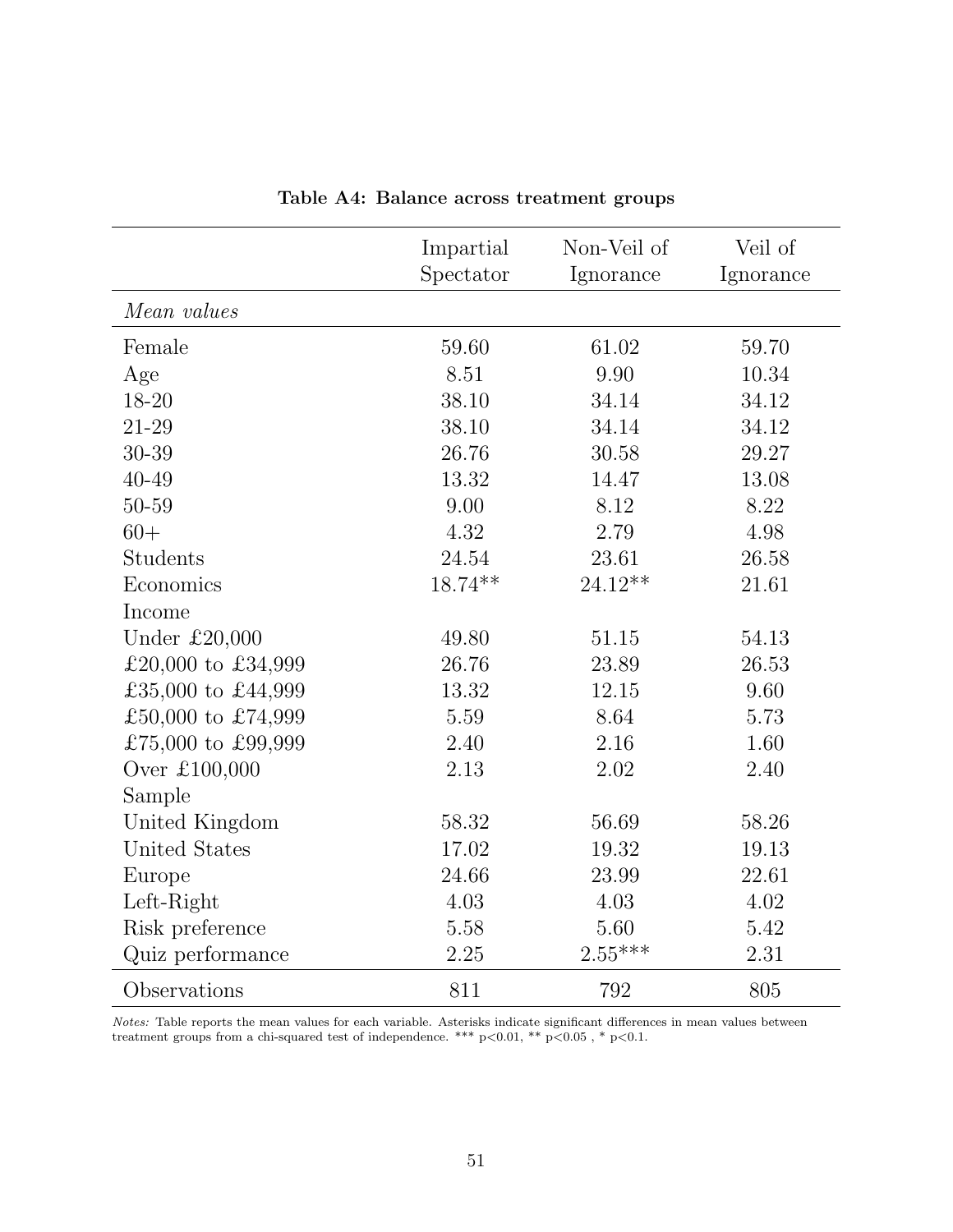modal personal principle in both tests. While Maximin is also the most chosen perceived descriptive social norm in the wording test, this is not the case in the order test. Here, utilitarianism is, in fact, the modal perceived descriptive social norm. Importantly however, the difference between the number of respondents who chose Maximin and those who chose Utilitarianism as their perceived descriptive social norm is only seven out of 218, suggesting that this finding, which is inconsistent compared to all other robustness checks, might be due to sampling.





# C ADDITIONAL RESULTS

## C.1 Main Experiment

Table A5 reports logistic regressions similar to table 4 in the main text; however, each column now corresponds to a regression model including personal principle, perceived descriptive norm, and perceived injunctive norm dummies combined. This allows us to now also report coefficients for our control variables. Our main result, that perceived descriptive norms are the best predictor of distribution choices, holds to this alternative specification. The significance of the injunctive norm coefficients is however reduced compared to the results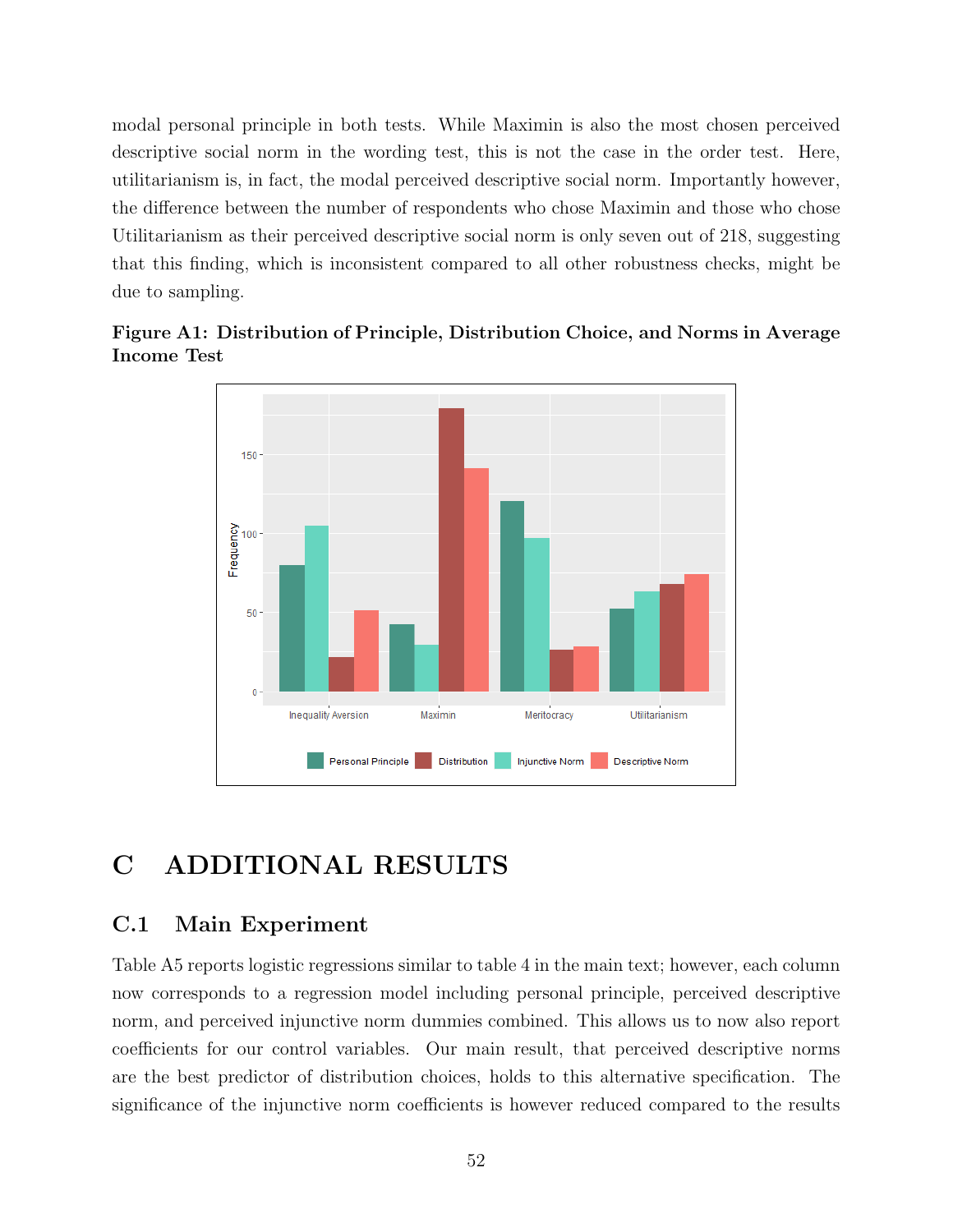

Figure A2: Distribution of Principle, Distribution Choice, and Norms in Motivation Test

reported in table 4. This is likely due to the fact that injunctive norms also help predict personal principle choices leading to multicollinearity in the combined regression models.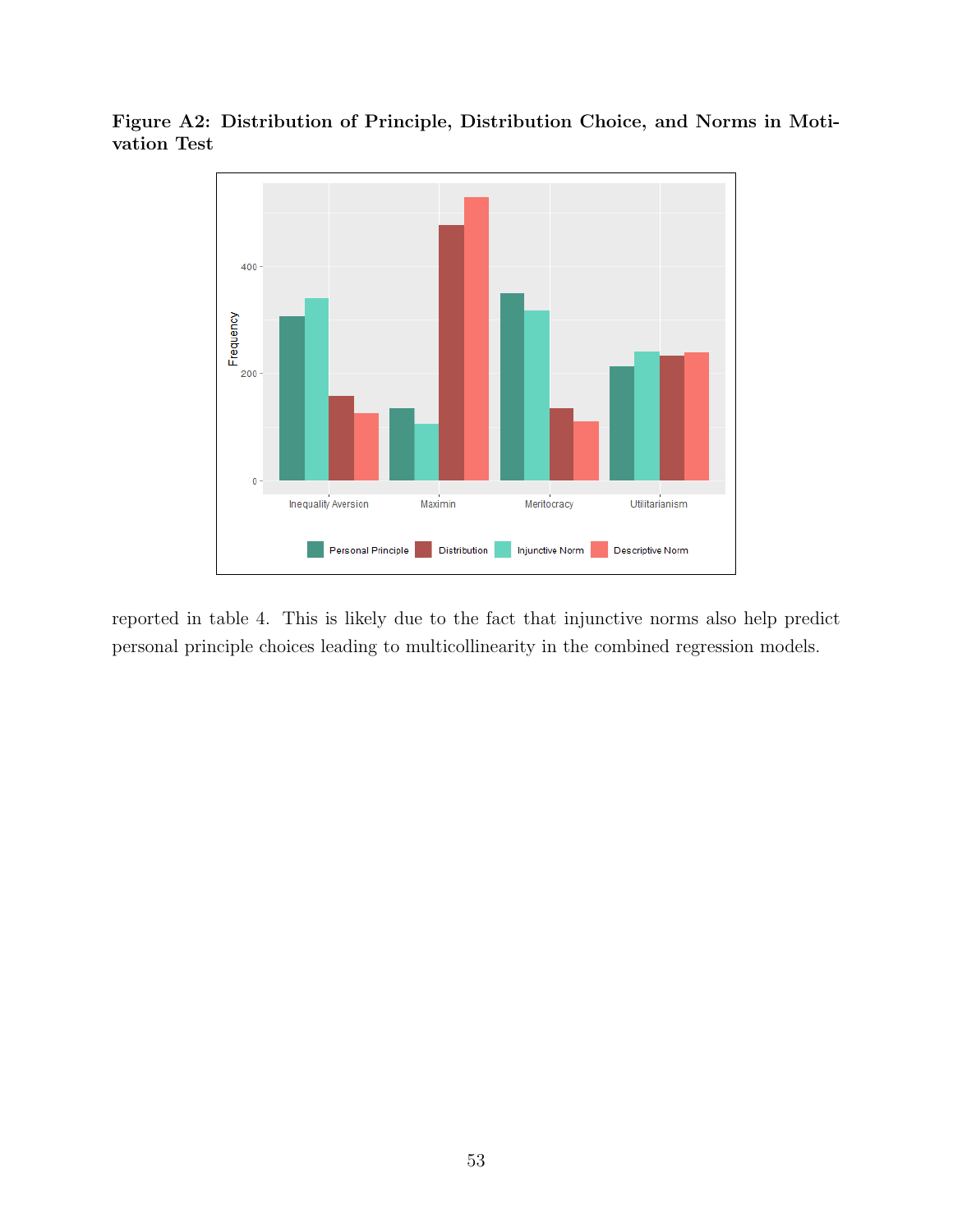Figure A3: Distribution of Principle, Distribution Choice, and Norms in Wording Test



Figure A4: Distribution of Principle, Distribution Choice, and Norms in Order Test

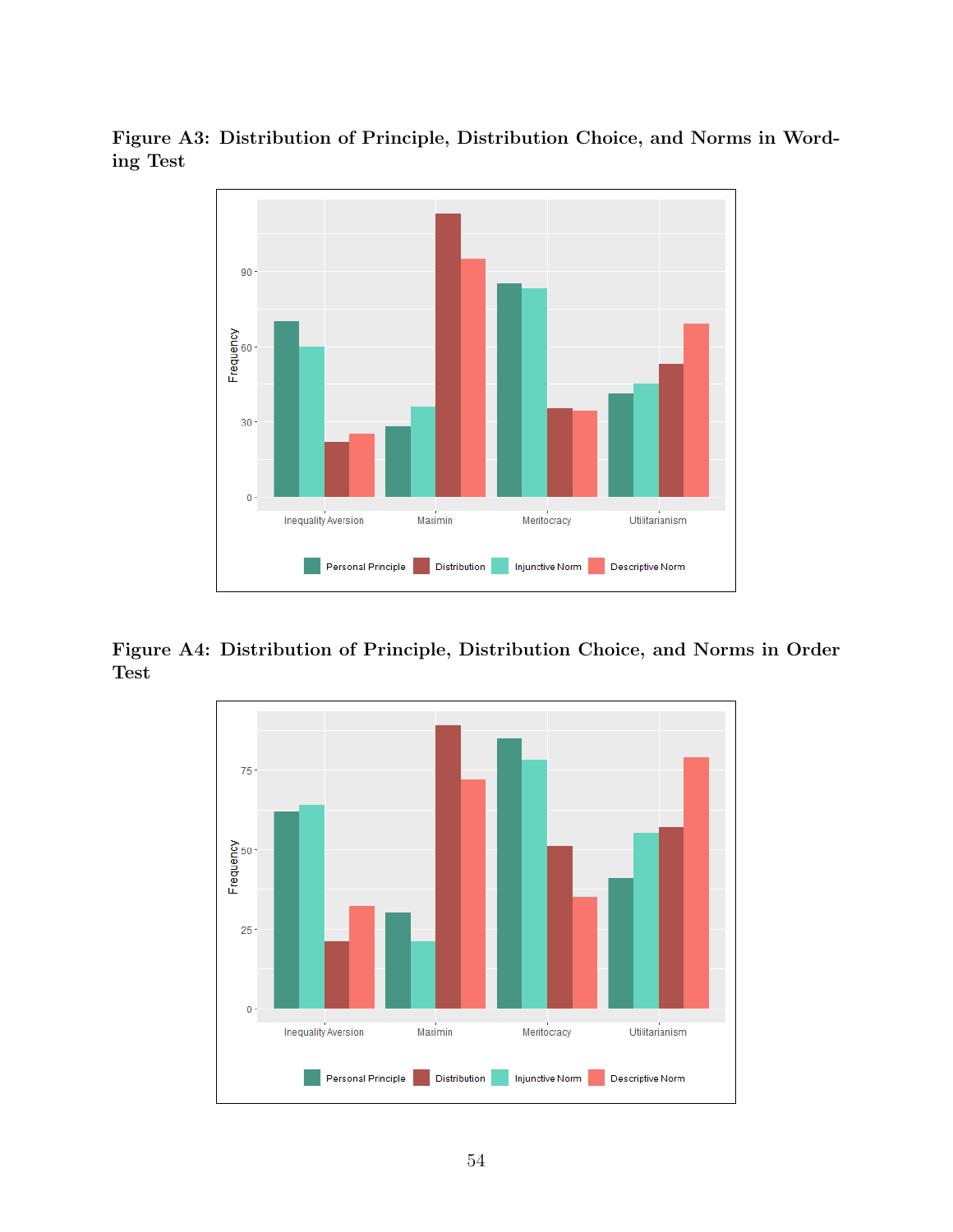|                              |                     |              | All Treatments         |                |                            |              | Non-Veil of Ignorance Treatment |                |
|------------------------------|---------------------|--------------|------------------------|----------------|----------------------------|--------------|---------------------------------|----------------|
|                              |                     |              | Choice of Distribution |                |                            |              | Choice of Distribution          |                |
|                              | Inequality Aversion | Maximin      | Meritocracy            | Utilitarianism | <b>Inequality Aversion</b> | Maximin      | Meritocracy                     | Utilitarianism |
| Personal Principle           | $0.503***$          | $0.774***$   | $0.837***$             | $-0.684***$    | 0.366                      | $0.641**$    | 0.335                           | $-0.066$       |
|                              | (0.167)             | (0.156)      | (0.165)                | (0.159)        | (0.296)                    | (0.286)      | (0.315)                         | (0.254)        |
| Injunctive Norm              | 0.043               | 0.118        | $0.344**$              | 0.106          | 0.225                      | $-0.342$     | $0.564*$                        | $-0.166$       |
|                              | (0.164)             | (0.175)      | (0.161)                | (0.148)        | (0.301)                    | (0.330)      | (0.300)                         | (0.245)        |
| Descriptive Norm             | $2.513***$          | $2.081***$   | $1.965***$             | $2.062***$     | $2.431***$                 | $2.284***$   | $1.617***$                      | $2.004***$     |
|                              | (0.142)             | (0.101)      | (0.167)                | (0.113)        | (0.243)                    | (0.183)      | (0.296)                         | (0.196)        |
| Selfishness                  |                     |              |                        |                | 0.227                      | $-0.490***$  | $0.600**$                       | 0.063          |
|                              |                     |              |                        |                | (0.236)                    | (0.178)      | (0.254)                         | (0.187)        |
| Treatments                   |                     |              |                        |                |                            |              |                                 |                |
| Veil of Ignorance            | $0.611***$          | $-0.062$     | 0.038                  | $-0.202$       |                            |              |                                 |                |
|                              | (0.175)             | (0.120)      | (0.179)                | (0.136)        |                            |              |                                 |                |
| Non-Veil of Ignorance        | $0.538***$          | $-0.156$     | $-0.073$               | $-0.013$       |                            |              |                                 |                |
|                              | (0.178)             | (0.120)      | (0.186)                | (0.137)        |                            |              |                                 |                |
| Sample                       |                     |              |                        |                |                            |              |                                 |                |
| United Kingdom               | $-0.067$            | 0.061        | 0.326                  | $-0.122$       | $-0.237$                   | 0.199        | $-0.088$                        | $-0.002$       |
|                              | (0.185)             | (0.132)      | (0.220)                | (0.144)        | (0.328)                    | (0.247)      | (0.370)                         | (0.238)        |
| United States                | $-0.188$            | $-0.082$     | $0.469*$               | $-0.015$       | $-0.325$                   | $-0.143$     | $0.770*$                        | $-0.132$       |
|                              | (0.247)             | (0.166)      | (0.247)                | (0.175)        | (0.426)                    | (0.308)      | (0.403)                         | (0.300)        |
| Quiz Performance             | $-0.082$            | 0.037        | $-0.121$               | 0.038          | $-0.008$                   | $-0.085$     | 0.081                           | 0.040          |
|                              | (0.069)             | (0.047)      | (0.078)                | (0.055)        | (0.110)                    | (0.083)      | (0.135)                         | (0.095)        |
| Income                       | 0.020               | $-0.021$     | 0.056                  | $-0.011$       | 0.061                      | $-0.026$     | $-0.074$                        | 0.067          |
|                              | (0.070)             | (0.046)      | (0.066)                | (0.052)        | (0.110)                    | (0.080)      | (0.112)                         | (0.086)        |
| Female                       | 0.240               | 0.100        | 0.243                  | $-0.364***$    | $0.563**$                  | $-0.285$     | $0.672**$                       | $-0.412**$     |
|                              | (0.155)             | (0.109)      | (0.173)                | (0.121)        | (0.268)                    | (0.204)      | (0.340)                         | (0.208)        |
| Left-Right                   | 0.087               | $0.248***$   | $-0.094$               | $-0.287***$    | $-0.107$                   | $0.379***$   | $-0.085$                        | $-0.327***$    |
|                              | (0.095)             | (0.067)      | (0.096)                | (0.074)        | (0.159)                    | (0.118)      | (0.173)                         | (0.122)        |
| Age                          | 0.066               | $-0.017$     | 0.021                  | $-0.051$       | 0.125                      | $-0.091$     | $0.280**$                       | $-0.154$       |
|                              | (0.065)             | (0.046)      | (0.071)                | (0.052)        | (0.118)                    | (0.086)      | (0.130)                         | (0.098)        |
| Risk seeking                 | $0.082**$           | $-0.064***$  | 0.012                  | 0.033          | $0.120**$                  | $-0.117***$  | 0.035                           | 0.069          |
|                              | (0.033)             | (0.023)      | (0.033)                | (0.026)        | (0.058)                    | (0.041)      | (0.056)                         | (0.046)        |
| Student                      | $-0.005$            | 0.091        | 0.234                  | $-0.186$       | 0.142                      | 0.113        | $0.852**$                       | $-0.611**$     |
|                              | (0.199)             | (0.138)      | (0.201)                | (0.151)        | (0.342)                    | (0.253)      | (0.350)                         | (0.262)        |
| Economics                    | $-0.181$            | $-0.245*$    | 0.049                  | $0.345**$      | $-0.409$                   | $-0.230$     | 0.098                           | $0.384*$       |
|                              | (0.180)             | (0.129)      | (0.189)                | (0.137)        | (0.294)                    | (0.223)      | (0.318)                         | (0.228)        |
| Constant                     | $-4.037***$         | $-1.707***$  | $-3.104***$            | $-0.373$       | $-3.529***$                | $-1.175*$    | $-4.713***$                     | $-0.329$       |
|                              | (0.550)             | (0.381)      | (0.604)                | (0.426)        | (0.922)                    | (0.650)      | (0.141)                         | (0.746)        |
| <b>Session Fixed Effects</b> | $\checkmark$        | $\checkmark$ | $\checkmark$           | $\checkmark$   |                            |              | $\checkmark$                    |                |
|                              |                     |              |                        |                | $\checkmark$               | $\checkmark$ |                                 | $\checkmark$   |
| Observations                 | 2,219               | 2,219        | 2,219                  | 2,219          | 733                        | 733          | 733                             | 733            |

#### Table A5: Logistic regressions of distributive choices for all treatments - complete models

Notes: Estimates come from <sup>a</sup> logistic regression. Personal Principle, Injunctive Norm, and Descriptive Norm are binary variables equa<sup>l</sup> to <sup>1</sup> if the subject's respective choice of principle or norm matched the distribution choice. Selfishness is <sup>a</sup> binary variable equal to 1 if the subject chose the distribution that maximises the payoff of the quintile they were <sup>p</sup>laced in based on their example quiz answers. The reference category for the treatment variables is the Impartial Spectator treatment. The reference category forthe sample variables is Western Europe. Quiz performance ranges from 0 to 5 depending on how many questions the subject answered correctly. A higher value on the left-right variable indicates <sup>a</sup> more left-wing orientation on economic policy. Risk preferences are self-reported on <sup>a</sup> scale from 0 to 10 with 10 being the most risk-seeking option. Student is <sup>a</sup> binary variable equal to 1 if the subject is currently studying towards <sup>a</sup> degree and Economics is <sup>a</sup> binary variable equal to 1 if the subject has everstudied <sup>a</sup> course on Economics at University. Robust standard errors are presented in parentheses. \*\*\* <sup>p</sup><sup>&</sup>lt;0.01, \*\* <sup>p</sup><sup>&</sup>lt;0.05 , \* <sup>p</sup><0.1.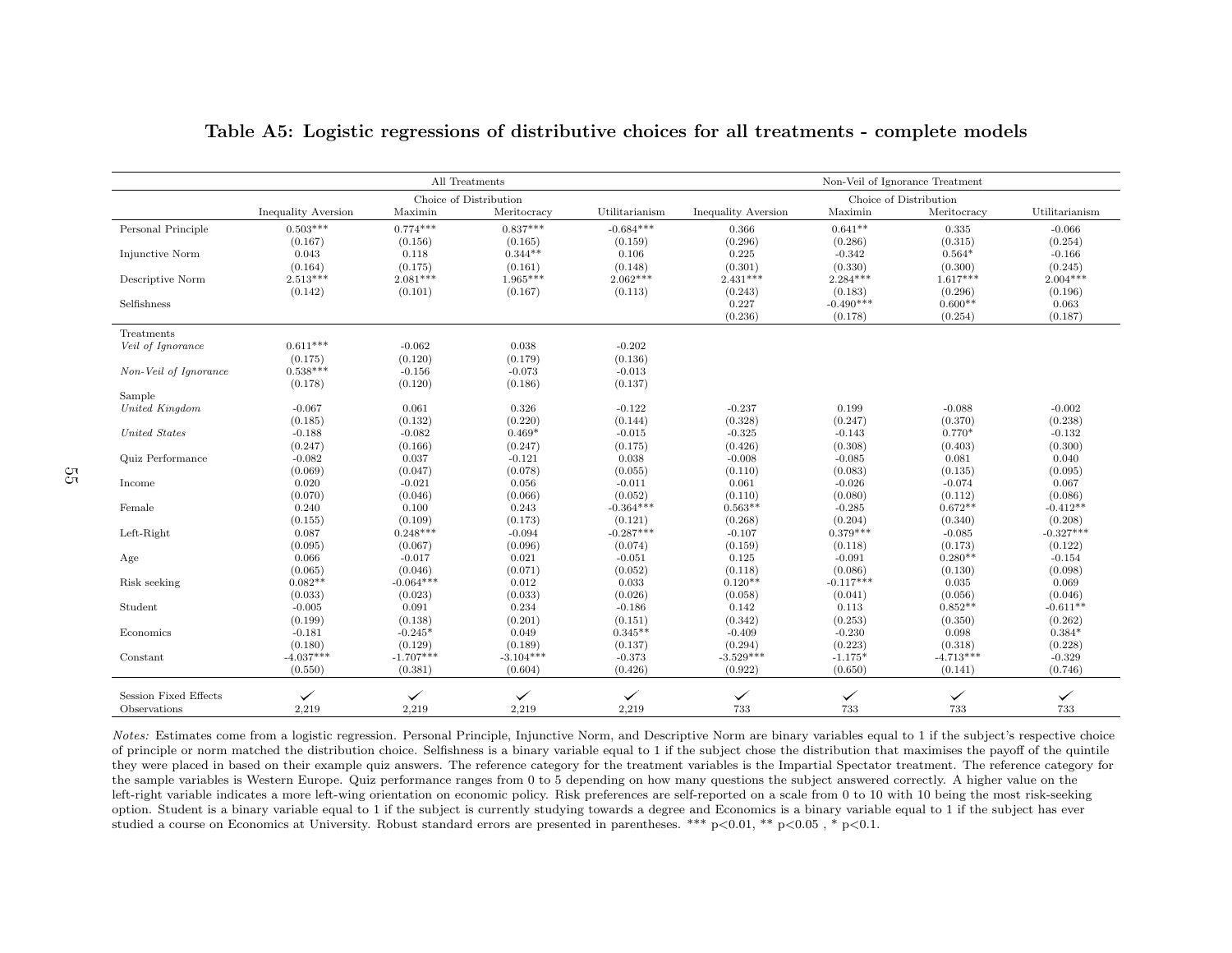# C.2 Average Income Test

### C.2.1 Preference- and Norm-following by chosen Distribution

Table A6 reports the chosen distribution by personal principle, perceived injunctive norm, and perceived descriptive norm for respondents in the Average Income Test. The pattern visible in table A6 is similar to the results of the main experiment: Descriptive social norms are more closely related to distribution choices than personal principles or perceived injunctive norms, except for respondents who chose the Maximin distribution.

|                            | Chosen Distribution    |         |             |                |  |
|----------------------------|------------------------|---------|-------------|----------------|--|
| Personal Principle         | Inequality<br>Aversion | Maximin | Meritocracy | Utilitarianism |  |
| <b>Inequality Aversion</b> | $11.25\%$              | 75.00%  | $5.00\%$    | 8.75%          |  |
| Maximin                    | 7.14%                  | 73.81\% | 2.38\%      | 16.67%         |  |
| Meritocracy                | 4.17%                  | 45.00%  | 14.17%      | 36.67%         |  |
| Utilitarianism             | 7.69%                  | 65.38%  | 7.69%       | 19.23%         |  |
| <i>Injunctive Norm</i>     |                        |         |             |                |  |
| Inequality Aversion        | $8.57\%$               | 67.62\% | $5.71\%$    | 18.10%         |  |
| Maximin                    | $6.90\%$               | 58.62%  | 20.69%      | 13.79%         |  |
| Meritocracy                | 5.15%                  | 52.58%  | 10.31%      | 31.96%         |  |
| Utilitarianism             | 7.94\%                 | 63.49\% | $6.35\%$    | 22.22%         |  |
| Descriptive Norm           |                        |         |             |                |  |
| Inequality Aversion        | 31.37%                 | 56.86%  | 1.96%       | $9.80\%$       |  |
| Maximin                    | 3.55%                  | 78.72%  | 4.96%       | 12.77%         |  |
| Meritocracy                | $0.00\%$               | 35.71\% | 32.14\%     | 32.14%         |  |
| Utilitarianism             | $0.00\%$               | 39.19%  | 12.16\%     | 48.65%         |  |

#### Table A6: Personal Principle and Norms by chosen Distribution

### C.2.2 Main results

Table A7 reports the results of logistic regressions with individual distribution choices as the outcome variables for respondents in the Average Income Test. This test was conducted with only the Impartial Spectator treatment. These regression results are directly comparable to table 4 in the main text. Despite the small sample size of this robustness check, descriptive social norms are a highly significant predictor of distribution choices while personal principles only matter for the distribution choices of respondents who chose the meritocratic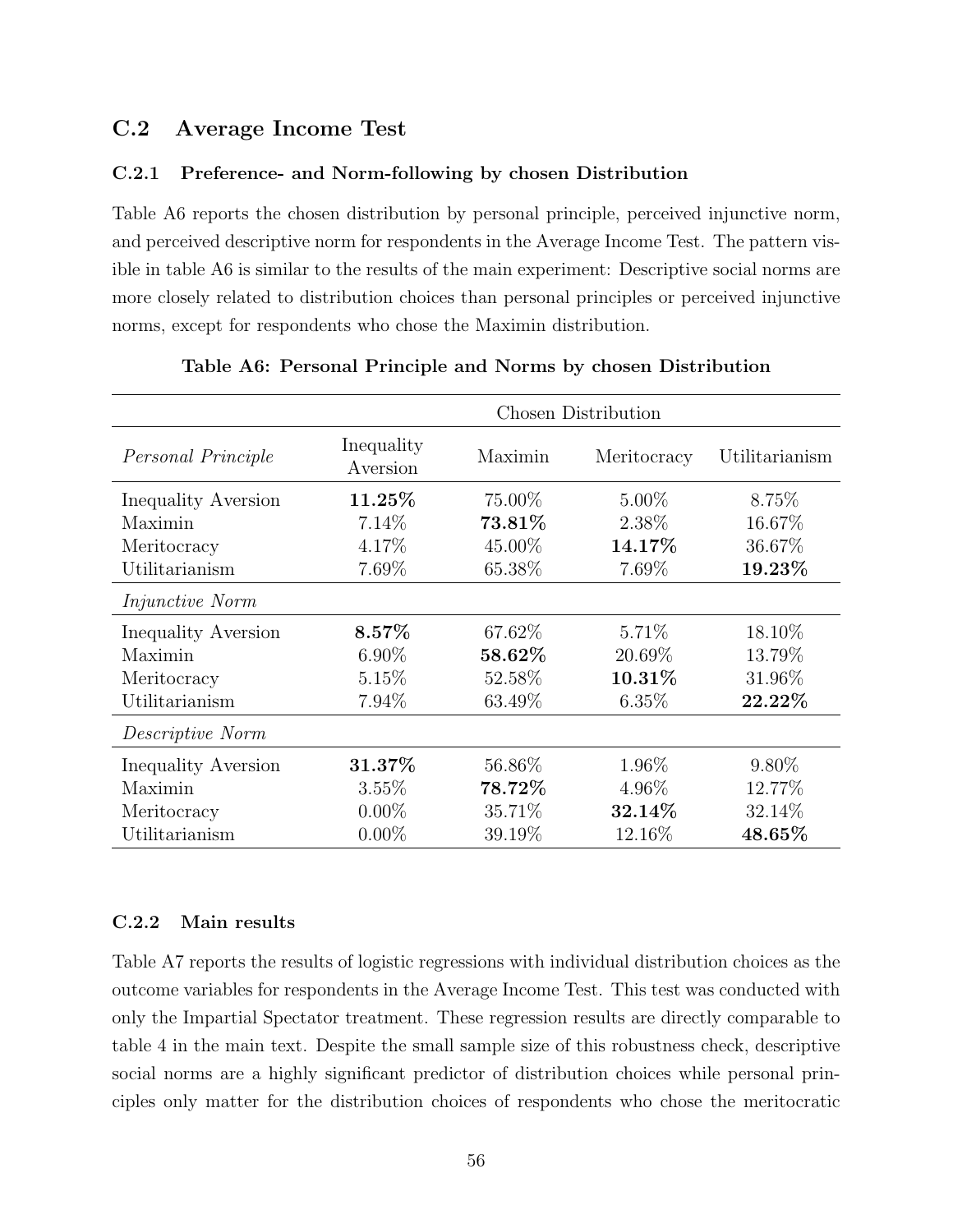|                       | Impartial Spectator Treatment |            |                        |                |  |  |
|-----------------------|-------------------------------|------------|------------------------|----------------|--|--|
|                       |                               |            | Choice of Distribution |                |  |  |
|                       | Inequality Aversion           | Maximin    | Meritocracy            | Utilitarianism |  |  |
| Personal Principle    | 0.485                         | $0.647*$   | $1.278***$             | $-0.333$       |  |  |
|                       | (0.500)                       | (0.382)    | (0.486)                | (0.406)        |  |  |
| Injunctive Norm       | 0.169                         | $-0.030$   | 0.312                  | 0.006          |  |  |
|                       | (0.489)                       | (0.417)    | (0.465)                | (0.352)        |  |  |
| Descriptive Norm      | $3.648***$                    | $1.799***$ | $2.093***$             | $2.039***$     |  |  |
|                       | (0.761)                       | (0.302)    | (0.574)                | (0.325)        |  |  |
| Individual Controls   |                               |            |                        |                |  |  |
| Session Fixed Effects |                               |            |                        |                |  |  |
| Observations          | 271                           | 271        | 271                    | 271            |  |  |

Table A7: Logistic regressions of distributive choices for Average Income Test

Notes: Estimates come from individual logistic regressions. Personal Principle, Injunctive Norm, and Descriptive Norm are binary variables equal to 1 if the subject's respective choice of principle or norm matched the distribution choice. Robust standard errors are presented in parentheses. \*\*\*  $p<0.01$ , \*\*  $p<0.05$ , \*  $p<0.1$ .

distribution. Injunctive social norms do not matter at all for distribution choices in those specifications. The descriptive social norm coefficients are similar in magnitude to those of the main regression results.

## C.3 Social Norm Test

## C.3.1 Distribution of perceived Descriptive Social Norm

Figure A5 reports the frequency of the perceived descriptive social norms of subjects in the Social Norm Test. Unlike in all our other waves, Utilitarianism is the modal choice while Maximin is the second most-frequent choice. As this distribution is strikingly different to all other waves of the experiment, it suggests that the respondents make a substantially different choice when asked to decide on the appropriate social norm for a separate group of subjects (as proposed by [Krupka and Weber](#page-44-0) [2013\)](#page-44-0) than when the decision is made on the same subject group.

# C.4 Motivation Test

## C.4.1 Motivation by Subject Group

Table A8 reports individual characteristics for respondents who followed their personal principle and those who followed their perceived descriptive norm in the distribution choice. While confidence in the chosen principle increases preference-following, more ambiguity aversion (a lower ambiguity preference score) is associated with descriptive norm-following. Interestingly, identifying with one's own race significantly decreases the likelihood of following one's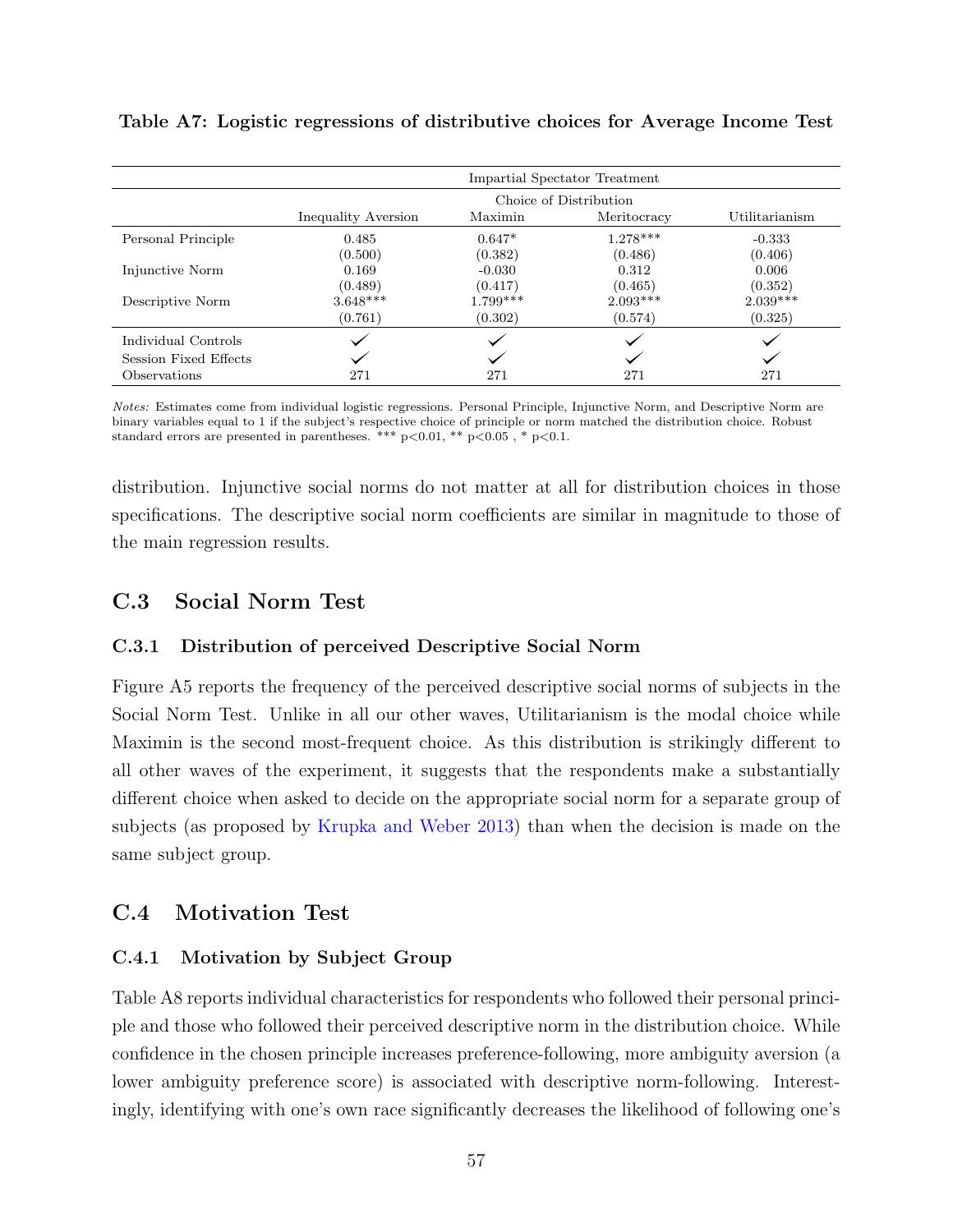

Figure A5: Distribution of perceived Descriptive Social Norm

perceived descriptive norm social norm.

Table A9 reports individual predictors of respondents' confidence in their chosen principle. A stronger social identity is thereby associated with a higher level of confidence in one's chosen principle.

## C.4.2 Preference- and Norm-following by chosen Distribution

Table A10 reports the chosen distribution by personal principle, perceived injunctive norm, and perceived descriptive norm for respondents in the Motivation Test. The pattern visible in table A10 is again similar to the results of the main experiment: Descriptive social norms are more closely related to distribution choices than personal principles, except for respondents who chose the Maximin distribution. The proportion of respondents who chose the distribution that matches their perceived descriptive social norm is somewhat larger than the proportion of respondents in the Average Income Test (see table A6).

## C.4.3 Main results

Table A11 reports the results of logistic regressions with individual distribution choices as the outcome variables for respondents in the Motivation Test. This test was conducted with only the Non-Veil of Ignorance treatment. These regression results are also directly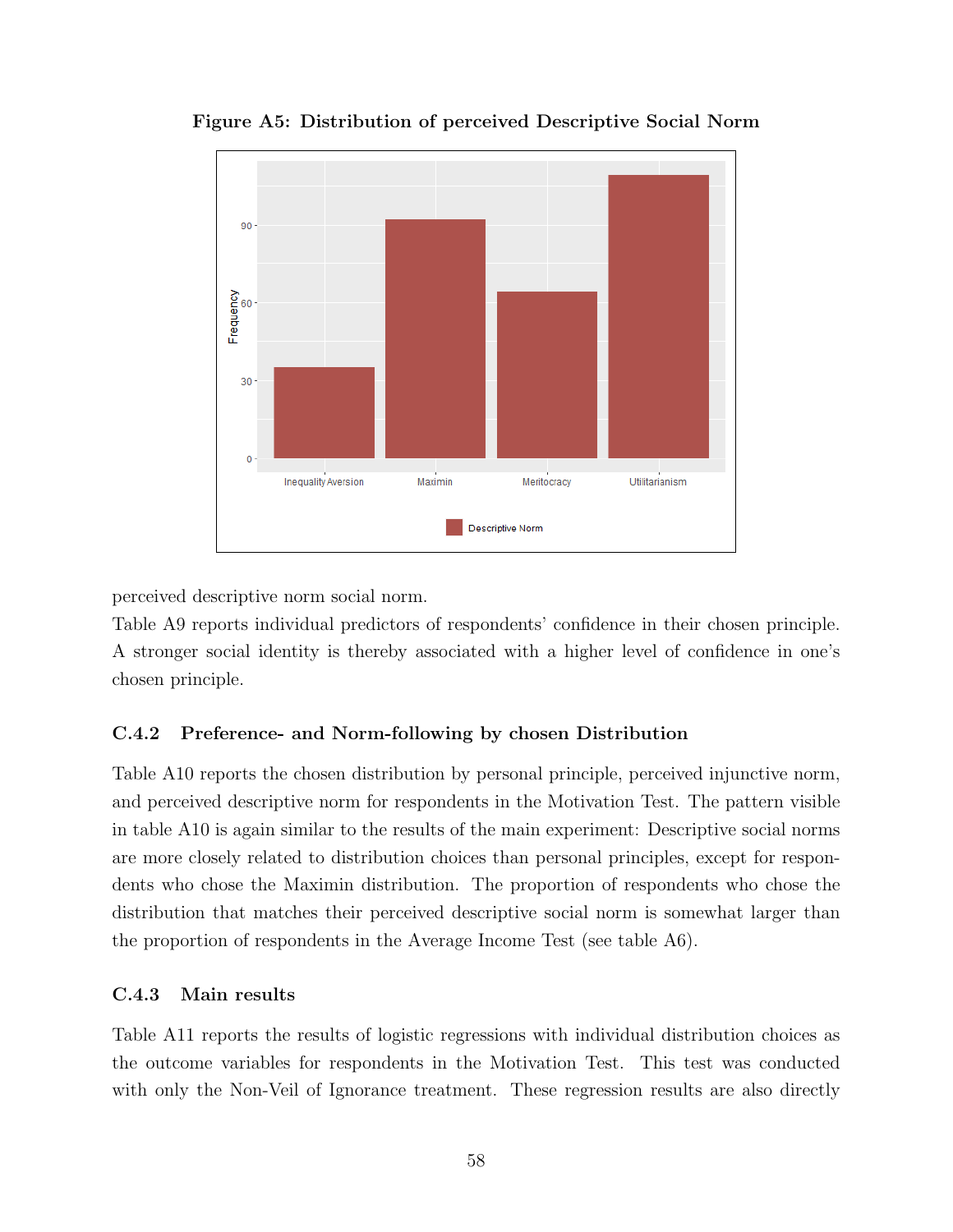|                      | Non-Veil of Ignorance Treatment |                              |                            |              |  |  |  |
|----------------------|---------------------------------|------------------------------|----------------------------|--------------|--|--|--|
|                      | Subject Group                   |                              |                            |              |  |  |  |
|                      |                                 | Personal Principle Followers | Descriptive Norm Followers |              |  |  |  |
| Ambiguity preference | 0.035                           | $-0.007$                     | $-0.198***$                | $-0.200**$   |  |  |  |
|                      | (0.077)                         | (0.083)                      | (0.075)                    | (0.081)      |  |  |  |
| Confidence           | $0.079**$                       | $0.071*$                     | 0.000                      | 0.011        |  |  |  |
|                      | (0.038)                         | (0.042)                      | (0.035)                    | (0.039)      |  |  |  |
| Identity             | 0.025                           | 0.049                        | $-0.103$                   | $-0.127$     |  |  |  |
|                      | (0.079)                         | (0.088)                      | (0.071)                    | (0.078)      |  |  |  |
| Identity group       |                                 |                              |                            |              |  |  |  |
| Ethnicity            | 0.478                           | $0.747*$                     | $-0.677*$                  | $-0.619$     |  |  |  |
|                      | (0.387)                         | (0.428)                      | (0.347)                    | (0.390)      |  |  |  |
| Nationality          | 0.441                           | 0.630                        | $-0.487*$                  | $-0.530*$    |  |  |  |
|                      | (0.301)                         | (0.339)                      | (0.267)                    | (0.288)      |  |  |  |
| Occupation           | 0.367                           | 0.487                        | $-0.479*$                  | $-0.503$     |  |  |  |
|                      | (0.318)                         | (0.356)                      | (0.285)                    | (0.308)      |  |  |  |
| Race                 | 0.339                           | 0.796                        | $-1.352***$                | $-1.269**$   |  |  |  |
|                      | (0.524)                         | (0.564)                      | (0.457)                    | (0.542)      |  |  |  |
| Religion             | 0.580                           | 0.653                        | $-0.035$                   | 0.077        |  |  |  |
|                      | (0.505)                         | (0.548)                      | (0.475)                    | (0.502)      |  |  |  |
| Self-deception 1     | 0.004                           | 0.005                        | $-0.050$                   | $-0.028$     |  |  |  |
|                      | (0.049)                         | (0.053)                      | (0.043)                    | (0.048)      |  |  |  |
| Self-deception 2     | 0.019                           | $-0.020$                     | $-0.023$                   | 0.013        |  |  |  |
|                      | (0.043)                         | (0.046)                      | (0.038)                    | (0.042)      |  |  |  |
| Constant             | $-2.344***$                     | $-2.474***$                  | $2.300***$                 | $2.651***$   |  |  |  |
|                      | (0.619)                         | (0.892)                      | (0.569)                    | (0.798)      |  |  |  |
| Individual Controls  |                                 |                              |                            | $\checkmark$ |  |  |  |
| Observations         | 971                             | 859                          | 971                        | 859          |  |  |  |
| Pseudo R-squared     | 0.006                           | 0.020                        | 0.017                      | 0.041        |  |  |  |

#### Table A8: Logistic regressions of individual characteristics by subject group

Notes: Estimates come from a logistic regression. The outcome variable 'Personal Principle Followers' is equal to 1 if the subject followed their personal principle in the distribution choice and 0 otherwise. The outcome variable "Descriptive Norm Followers" is equal to 1 if the subject followed the perceived descriptive social norm in their distribution choice and 0 otherwise. Ambiguity preference ranges from 0 to 7 (with a higher value indicating more ambiguity seeking preferences) and is a standardized scale based on the ambiguity preference survey module developed by Cavatorta and Schröder [\(2019\)](#page-42-2). Confidence is measured from 1 to 10 and a higher value indicates more confidence in the chosen principle. Identity ranges from 1 to 4 with a higher value indicating a higher level of identity. This variable was measured using the module developed by [Kuo and Margalit](#page-44-5) [\(2012\)](#page-44-5). 'Other' is the reference group for identity group. Self-deception 1 ranges from 1 to 7 with a lower value indicating more self-deception. Self-deception 2 ranges from 1 to 7 with a higher value indicating more tolerance for deception. \*\*\*  $p<0.01$ , \*\*  $p<0.05$ , \*  $p<0.1$ .

comparable to table 4 in the main text. Descriptive social norms are again a highly significant predictor of distribution choices while personal principles only matter for the distribution choices of respondents who chose the Meritocratic or Maximin distribution with much smaller coefficients. As in the main results reported in table 4 in the main text, holding a utilitarian principle or having a perceived utilitarian injunctive norm is again negatively associated with choosing the utilitarian distribution. The descriptive social norm coefficients are similar to those of the main regression results.

As this test included only the Non-Veil of Ignorance treatment we could also include a selfishness variable. Contrary to our main results, selfishness is negatively associated with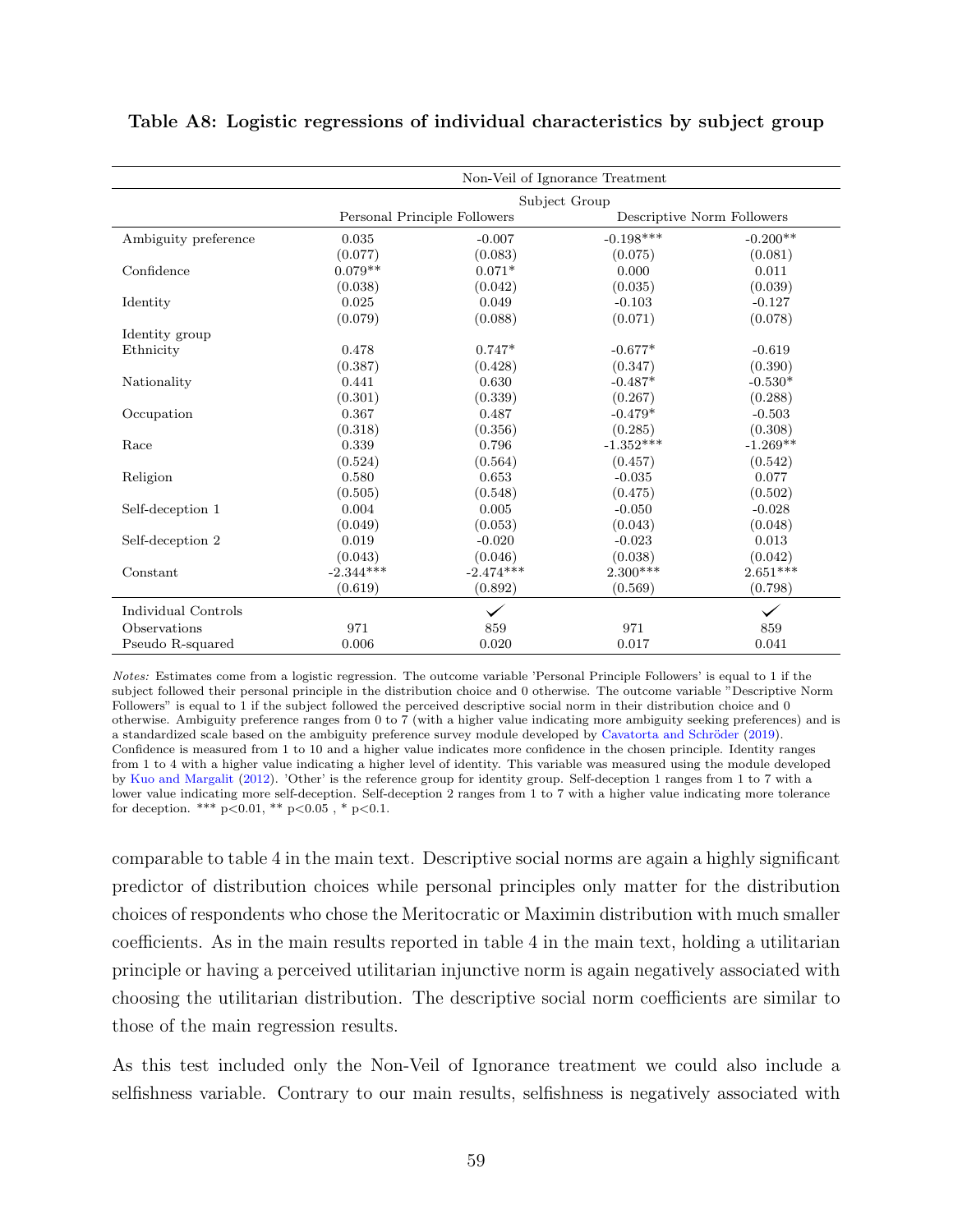|                      | Confidence in Principle |            |  |  |
|----------------------|-------------------------|------------|--|--|
| Ambiguity preference | $-0.001$                | $-0.001$   |  |  |
|                      | (0.003)                 | (0.003)    |  |  |
| Identity             | $0.175**$               | $0.162**$  |  |  |
|                      | (0.070)                 | (0.074)    |  |  |
| Identity group       |                         |            |  |  |
| Ethnicity            | $-0.506$                | $-0.114$   |  |  |
|                      | (0.318)                 | (0.327)    |  |  |
| Nationality          | $-0.451*$               | $-0.256$   |  |  |
|                      | (0.236)                 | (0.257)    |  |  |
| Occupation           | $-0.497*$               | $-0.254$   |  |  |
|                      | (0.260)                 | (0.278)    |  |  |
| Race                 | $-0.219$                | $-0.046$   |  |  |
|                      | (0.422)                 | (0.471)    |  |  |
| Religion             | $-0.684*$               | $-0.178$   |  |  |
|                      | (0.395)                 | (0.407)    |  |  |
| Self-deception 1     | 0.039                   | 0.022      |  |  |
|                      | (0.042)                 | (0.043)    |  |  |
| Self-deception 2     | 0.051                   | 0.020      |  |  |
|                      | (0.035)                 | (0.038)    |  |  |
| Constant             | $6.683***$              | $6.683***$ |  |  |
|                      | (0.815)                 | (0.951)    |  |  |
| Individual Controls  |                         |            |  |  |
| Observations         | 971                     | 859        |  |  |
| Pseudo R-squared     | 0.018                   | 0.083      |  |  |

#### Table A9: Linear Regression of Confidence in Principle

Notes: Estimates come from a linear regression. The outcome variable 'Confidence in Principle' is measured from 1 to 10 and a higher value indicates more confidence in the chosen principle. Ambiguity preference ranges from 0 to 7 (with a higher value indicating more ambiguity seeking preferences) and is a standardized scale based on the ambiguity preference survey module developed by Cavatorta and Schröder [\(2019\)](#page-42-2). Identity ranges from 1 to 4 with a higher value indicating a higher level of identity. This variable was measured using the module developed by [Kuo and Margalit](#page-44-5) [\(2012\)](#page-44-5). 'Other' is the reference group for identity group. Self-deception 1 ranges from 1 to 7 with a lower value indicating more self-deception. Self-deception 2 ranges from 1 to 7 with a higher value indicating more tolerance for deception. \*\*\* p<0.01, \*\* p<0.05 , \* p<0.1.

choosing the meritocratic and utilitarian distribution, yet positively associated with choosing the Maximin distribution. This finding further supports the conclusion that selfishness is not a consistent predictor of behavior in our experiment.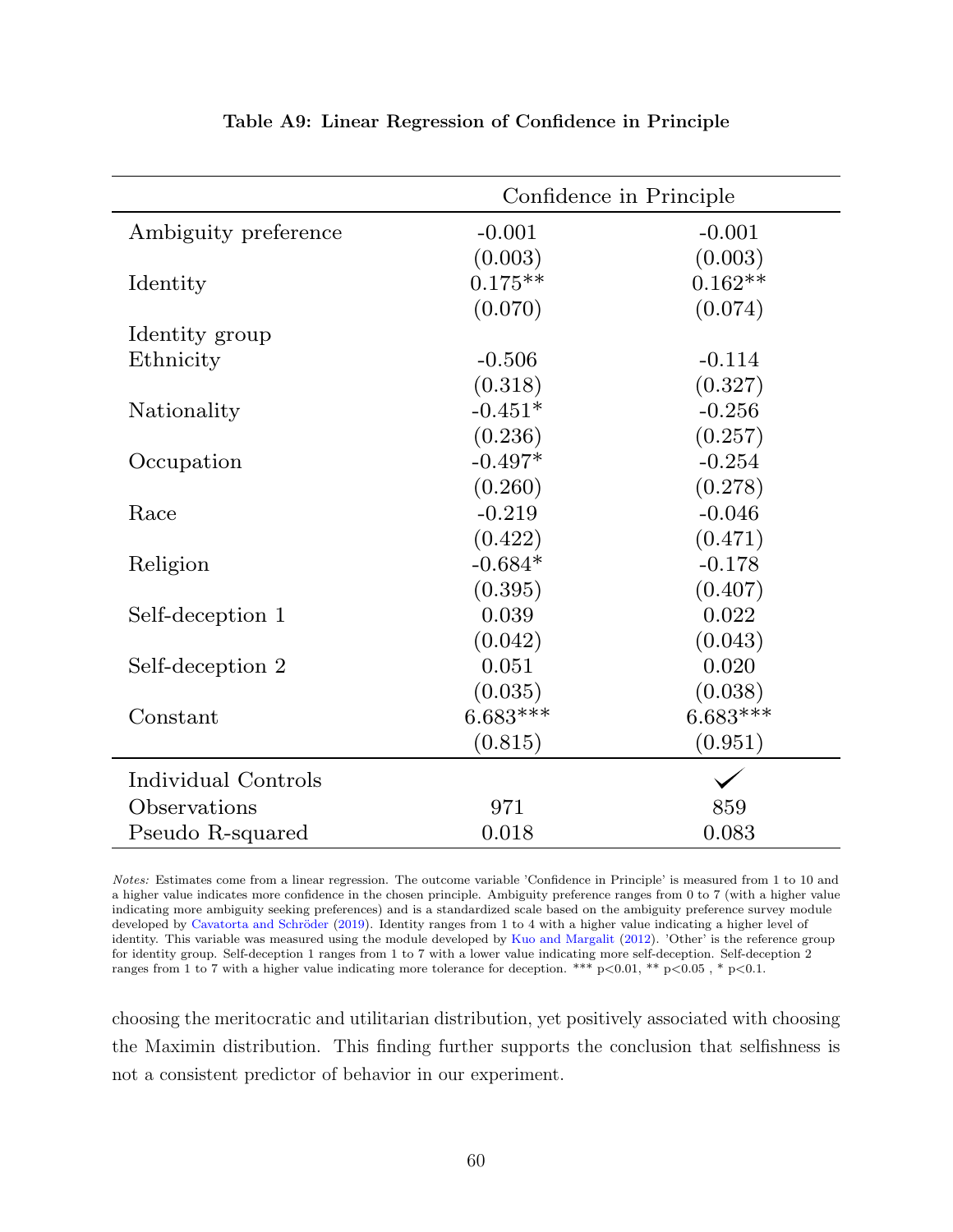|                            | Chosen Distribution    |           |             |                |  |  |
|----------------------------|------------------------|-----------|-------------|----------------|--|--|
| Personal Principle         | Inequality<br>Aversion | Maximin   | Meritocracy | Utilitarianism |  |  |
| Inequality Aversion        | 18.63%                 | 55.23%    | 11.11\%     | 15.03%         |  |  |
| Maximin                    | 11.94%                 | 63.43%    | 5.97%       | 18.66%         |  |  |
| Meritocracy                | 12.61%                 | 30.95%    | 19.48%      | 36.96%         |  |  |
| Utilitarianism             | 18.40%                 | 54.25%    | 11.79%      | 15.57%         |  |  |
| <i>Injunctive Norm</i>     |                        |           |             |                |  |  |
| Inequality Aversion        | 17.65%                 | 54.71%    | 11.18%      | 16.47%         |  |  |
| Maximin                    | 13.33%                 | 55.24\%   | 10.48\%     | 20.95%         |  |  |
| Meritocracy                | $9.49\%$               | 34.49%    | 19.62%      | 36.39%         |  |  |
| Utilitarianism             | 21.67%                 | 51.67%    | $10.00\%$   | 16.67%         |  |  |
| Descriptive Norm           |                        |           |             |                |  |  |
| <b>Inequality Aversion</b> | 58.06%                 | 24.19\%   | $5.65\%$    | 12.10%         |  |  |
| Maximin                    | $10.61\%$              | $73.86\%$ | $6.44\%$    | $9.09\%$       |  |  |
| Meritocracy                | 7.27%                  | 20.00%    | $44.55\%$   | 28.18%         |  |  |
| Utilitarianism             | 8.37%                  | 14.64%    | 18.83%      | 58.16%         |  |  |

### Table A10: Personal Principle and Norms by chosen Distribution

### Table A11: Logistic regressions of distributive choices for Motivation Test

|                       | Non-Veil of Ignorance Treatment |            |                        |                |  |  |  |
|-----------------------|---------------------------------|------------|------------------------|----------------|--|--|--|
|                       |                                 |            | Choice of Distribution |                |  |  |  |
|                       | Inequality Aversion             | Maximin    | Meritocracy            | Utilitarianism |  |  |  |
| Personal Principle    | 0.240                           | $0.643***$ | $0.661***$             | $-0.588***$    |  |  |  |
|                       | (0.194)                         | (0.208)    | (0.202)                | (0.220)        |  |  |  |
| Injunctive Norm       | 0.224                           | 0.306      | $0.712***$             | $-0.436**$     |  |  |  |
|                       | (0.192)                         | (0.223)    | (0.204)                | (0.207)        |  |  |  |
| Descriptive Norm      | $2.408***$                      | $2.649***$ | $1.991***$             | $2.309***$     |  |  |  |
|                       | (0.227)                         | (0.171)    | (0.256)                | (0.190)        |  |  |  |
| Selfishness           | $0.396**$                       | $2.303***$ | $-3.972***$            | $-3.236***$    |  |  |  |
|                       | (0.193)                         | (0.171)    | (0.720)                | (0.372)        |  |  |  |
| Individual Controls   |                                 |            |                        |                |  |  |  |
| Session Fixed Effects |                                 |            |                        |                |  |  |  |
| Observations          | 886                             | 886        | 886                    | 886            |  |  |  |

Notes: Estimates come from individual logistic regressions. Personal Principle, Injunctive Norm, and Descriptive Norm are binary variables equal to 1 if the subject's respective choice of principle or norm matched the distribution choice. Selfishness is a binary variable equal to 1 if the subject chose the distribution that maximises the payoff of the quintile they were placed in based on their example quiz answers. Robust standard errors are presented in parentheses. \*\*\* p<0.01, \*\* p<0.05 , \* p<0.1.

### C.4.4 Preference-following in perceived Social Norm

Table A12 reports individual characteristics for respondents who chose a perceived descriptive social norm which is equivalent to their personal principle. A stronger social identifica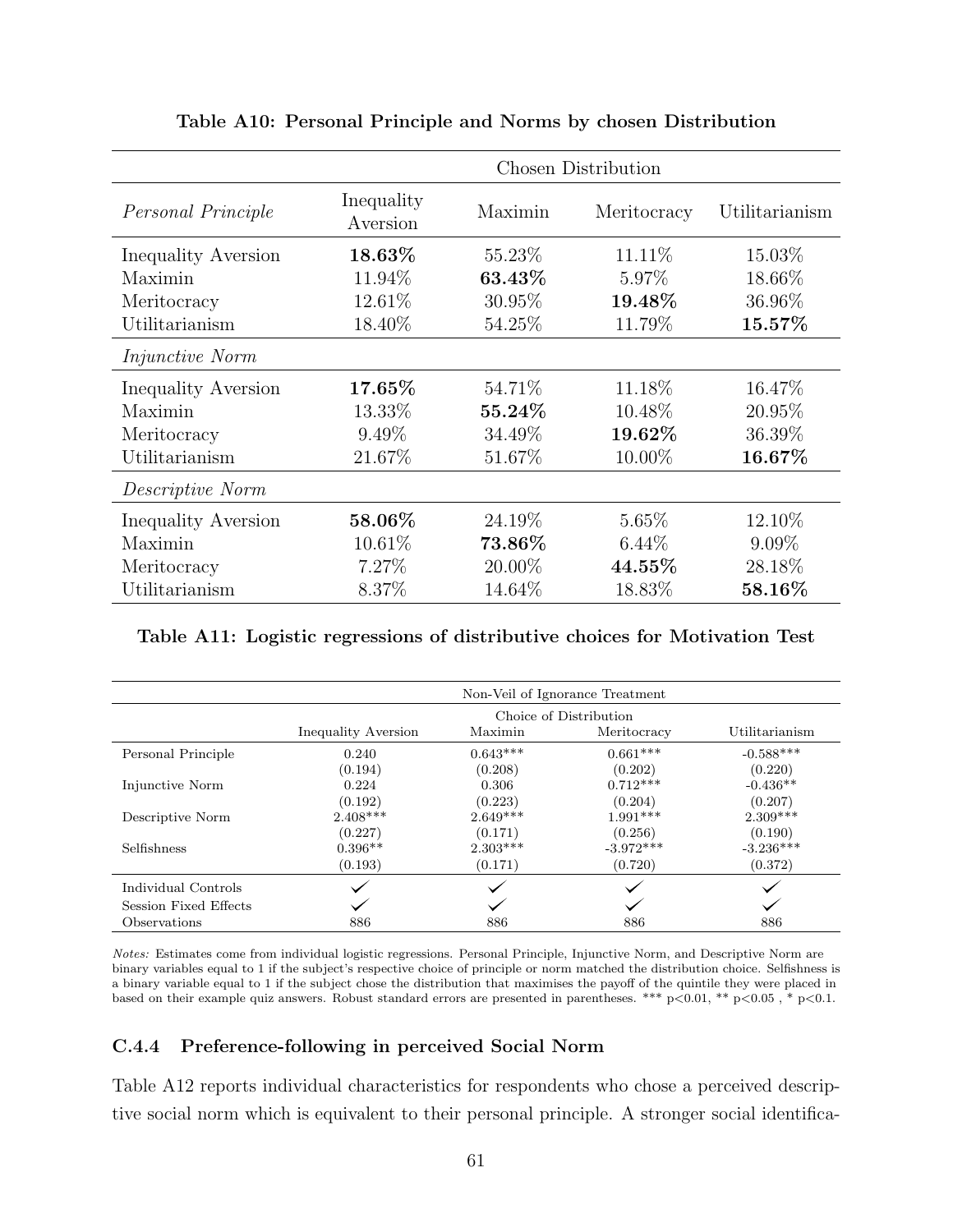tion is a weakly significant predictor of having a personal principle that is equivalent to the perceived descriptive norm.

|                      |             | Principle-followers in perceived Descriptive Norm |
|----------------------|-------------|---------------------------------------------------|
| Ambiguity preference | 0.108       | 0.088                                             |
|                      | (0.084)     | (0.091)                                           |
| Identity             | $0.156*$    | $0.165*$                                          |
|                      | (0.084)     | (0.095)                                           |
| Identity group       |             |                                                   |
| Ethnicity            | 0.402       | $0.697*$                                          |
|                      | (0.365)     | (0.406)                                           |
| Nationality          | $-0.056$    | 0.121                                             |
|                      | (0.282)     | (0.318)                                           |
| Occupation           | $-0.056$    | 0.072                                             |
|                      | 0.305)      | (0.342)                                           |
| Race                 | 0.588       | 0.762                                             |
|                      | (0.479)     | (0.541)                                           |
| Religion             | 0.457       | 0.403                                             |
|                      | (0.480)     | (0.529)                                           |
| Self-deception 1     | $-0.029$    | $-0.036$                                          |
|                      | (0.050)     | (0.055)                                           |
| Self-deception 2     | 0.021       | 0.003                                             |
|                      | (0.045)     | (0.049)                                           |
| Constant             | $-2.558***$ | $-2.257**$                                        |
|                      | (0.619)     | (0.881)                                           |
| Individual Controls  |             |                                                   |
| Observations         | 971         | 859                                               |
| Pseudo R-squared     | 0.017       | 0.027                                             |

Table A12: Logistic Regression of Principle-following in perceived Descriptive Norm

Notes: Estimates come from a linear regression. The outcome variable 'Principle-followers in perceive Descriptive Norm' is equal to 1 if the subject's perceived descriptive social norm is equivalent to their personal principle and 0 otherwise. Ambiguity preference ranges from 0 to 7 (with a higher value indicating more ambiguity seeking preferences) and is a standardized scale based on the ambiguity preference survey module developed by Cavatorta and Schröder [\(2019\)](#page-42-2). Confidence is measured from 1 to 10 and a higher value indicates more confidence in the chosen principle. Identity ranges from 1 to 4 with a higher value indicating a higher level of identity. This variable was measured using the module developed by [Kuo and](#page-44-5) [Margalit](#page-44-5) [\(2012\)](#page-44-5). 'Other' is the reference group for identity group. Self-deception 1 ranges from 1 to 7 with a lower value indicating more self-deception. Self-deception 2 ranges from 1 to 7 with a higher value indicating more tolerance for deception. \*\*\* p<0.01, \*\* p<0.05 , \* p<0.1.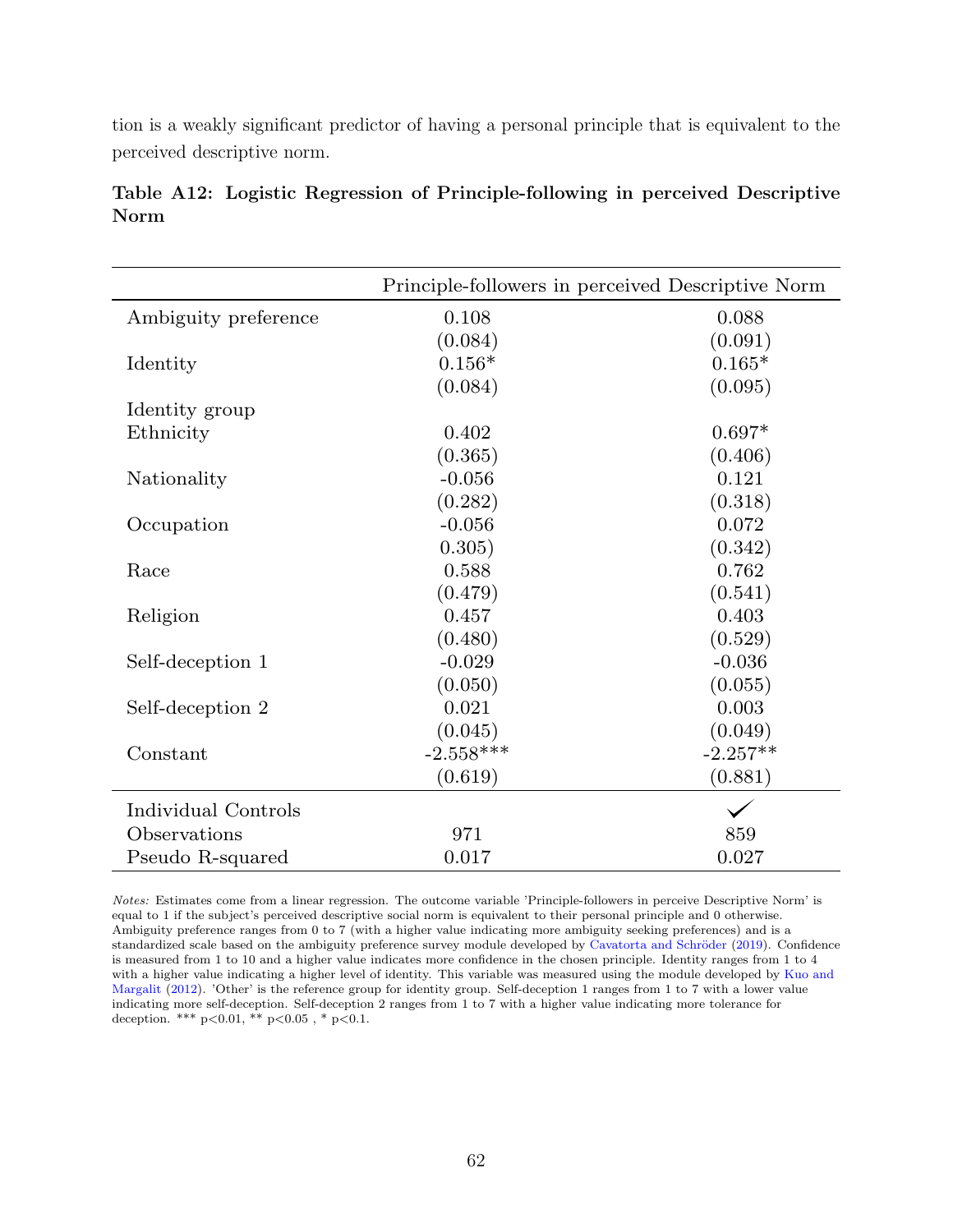# C.5 Second Principle Test

### C.5.1 Second Principle Distribution

Out of the 201 subjects included in the second principle test 113 indicated that they would take a second principle into consideration when deciding on how to distribute income in the group.

Table A13 reports the chosen second principle by first principle. The first thing to note is that Maximin is not the most chosen second choice of any of the first principles. In fact, it is the least chosen second option. We additionally find that subjects are on average significantly  $(p=0.002)$  more confident in their first choice of principle (average of 7.325 on a 10-point scale) as opposed to their second choice (average of 6.673).

|                     | First Principle        |          |             |                |  |
|---------------------|------------------------|----------|-------------|----------------|--|
| Second Principle    | Inequality<br>Aversion | Maximin  | Meritocracy | Utilitarianism |  |
| Inequality Aversion | $0.00\%$               | 58.62\%  | 51.35%      | 70.59%         |  |
| Maximin             | 26.67%                 | $0.00\%$ | 21.62%      | 5.88%          |  |
| Meritocracy         | 33.33%                 | 27.59%   | $0.00\%$    | 23.53%         |  |
| Utilitarianism      | 40.00%                 | 13.79%   | 27.03%      | $0.00\%$       |  |
| Total               | 100\%                  | 100%     | 100%        | 100%           |  |

Table A13: Second Principle Choice by First Principle

# C.6 Distribution Test

### C.6.1 Assumed distribution by chosen principle

Out of the 200 subjects included in the distribution test, 89 correctly identified the distribution associated with their chosen principle. Table A14 reports the distribution subjects assumed to represent the chosen principle by chosen principle. Subjects who chose Maximin as their principle were by far the best at identifying the distribution corresponding to their principle (77.14% correctly identified the distribution). Out of those who chose Meritocracy as their principle (which is the majority of subjects in our main waves), only 8% confused the Maximin distribution with the meritocratic distribution. Most of those subjects thought the utilitarian distribution to be the meritocratic one. This emphasises the robustness of our main result, as meritocrats did not move towards Maximin out of confusion.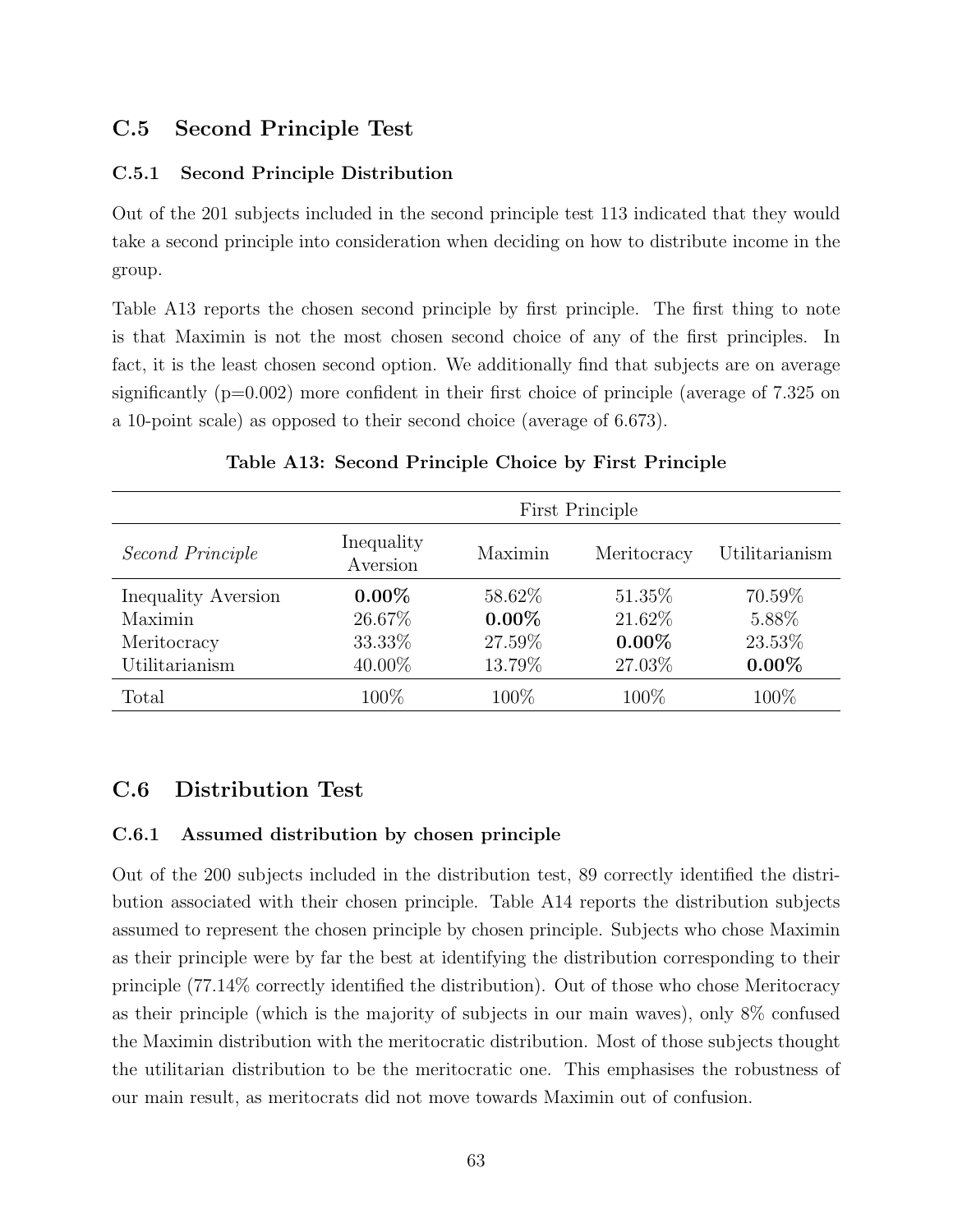# C.6.2 Main analysis excluding subjects with inequality aversion as a first principle

Out of those subjects who chose inequality aversion as their principle, 52.54% confused the Maximin distribution with the inequality averse distribution. Given that this probably explains some of the movement towards Maximin in the distribution choice, we repeated our main analysis excluding those who chose inequality aversion as their principle in table A15. It is evident from the results reported in the table that excluding those with inequality aversion as their principle does not affect our main result - descriptive social norms are still significantly better predictors of distribution choices than personal principles or injunctive social norms. This result holds even when we only look at subjects in the non-veil of ignorance treatment and control for selfishness.

|                     | Chosen Principle       |         |             |                |  |
|---------------------|------------------------|---------|-------------|----------------|--|
| Distribution        | Inequality<br>Aversion | Maximin | Meritocracy | Utilitarianism |  |
| Inequality Aversion | 37.29%                 | 5.71\%  | $4.00\%$    | 22.58%         |  |
| Maximin             | 52.54%                 | 77.14%  | $8.00\%$    | 25.81%         |  |
| Meritocracy         | 3.39%                  | 5.71%   | 33.33%      | 3.23%          |  |
| Utilitarianism      | 6.78%                  | 11.43\% | 54.67%      | 48.39%         |  |
| Total               | 100\%                  | 100%    | 100%        | 100\%          |  |

Table A14: Assumed distribution by chosen principle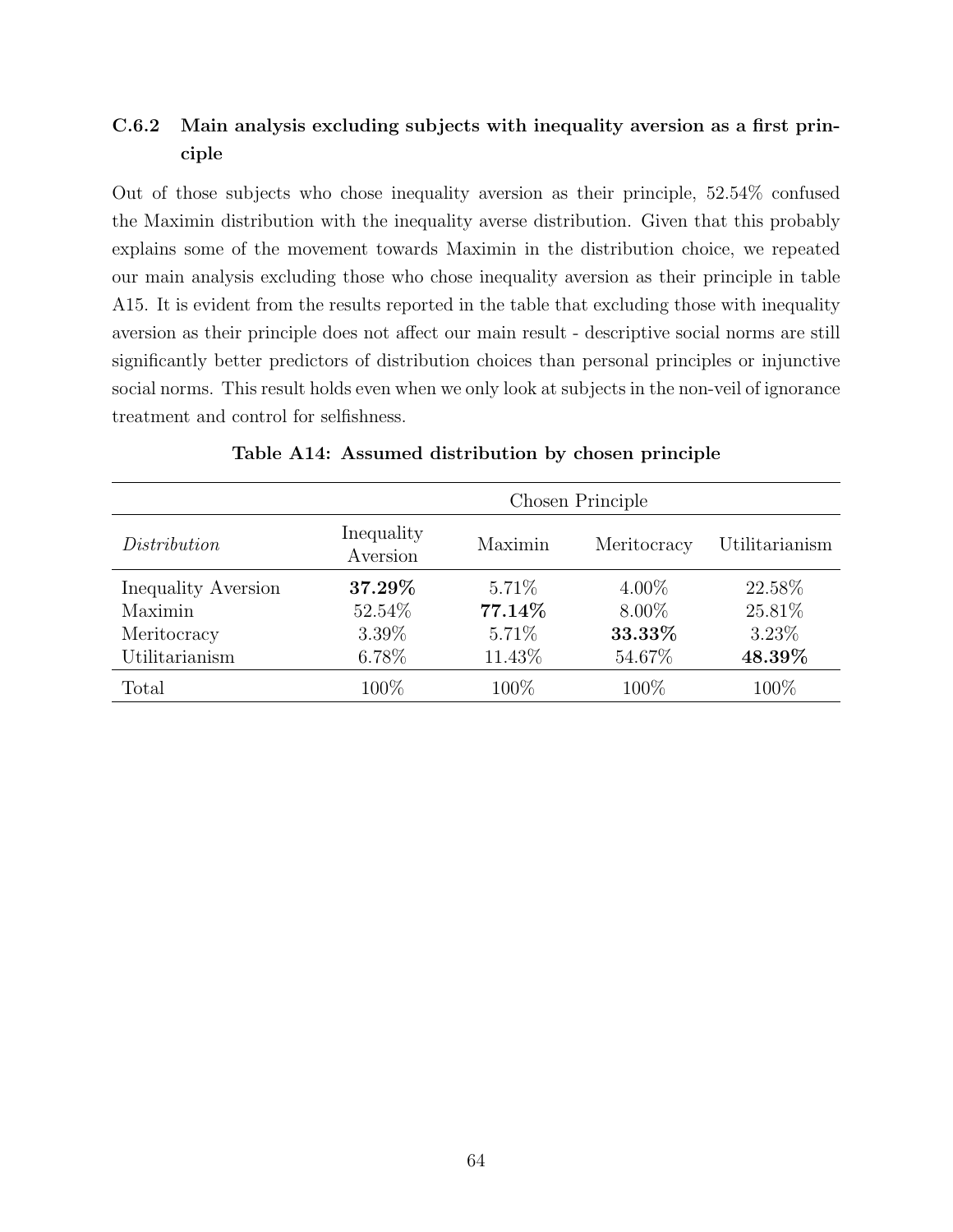|                       |                     |            | All Treatments         |                |                     |            | Non-Veil of Ignorance Treatment |                |
|-----------------------|---------------------|------------|------------------------|----------------|---------------------|------------|---------------------------------|----------------|
|                       |                     |            | Choice of Distribution |                |                     |            | Choice of Distribution          |                |
|                       | Inequality Aversion | Maximin    | Meritocracy            | Utilitarianism | Inequality Aversion | Maximin    | Meritocracy                     | Utilitarianism |
| Personal Principle    |                     | $1.126***$ | $1.018***$             | $-0.897***$    |                     | $0.789***$ | $0.687**$                       | $-0.389*$      |
|                       |                     | (0.134)    | (0.174)                | (0.141)        |                     | (0.231)    | (0.302)                         | (0.227)        |
| Injunctive Norm       | 0.169               | $0.687***$ | $0.718***$             | $-0.533***$    | 0.137               | 0.148      | $0.659**$                       | $-0.763***$    |
|                       | (0.194)             | (0.153)    | (0.156)                | (0.133)        | (0.351)             | (0.264)    | (0.285)                         | (0.237)        |
| Descriptive Norm      | $2.601***$          | $2.158***$ | $1.932***$             | $1.993***$     | $2.614***$          | $2.258***$ | $1.682***$                      | $1.924***$     |
|                       | (0.176)             | (0.117)    | (0.179)                | (0.124)        | (0.303)             | (0.215)    | (0.319)                         | (0.220)        |
| Selfishness           |                     |            |                        |                | 0.301               | $-0.420**$ | 0.371                           | 0.118          |
|                       |                     |            |                        |                | (0.257)             | (0.183)    | (0.267)                         | (0.187)        |
| Individual Controls   |                     |            |                        |                |                     |            |                                 |                |
| Session Fixed Effects |                     |            |                        |                |                     |            |                                 |                |
| Observations          | 1,645               | 1,645      | 1,645                  | 1,645          | 530                 | 530        | 530                             | 530            |

Table A15: Logistic regressions of distributive choices (excluding inequality aversion principle-holders)

Notes: Estimates come from individual logistic regressions. Personal Principle, Injunctive Norm, and Descriptive Norm are binary variables equal to 1 if the subject's respective choice of principle or norm matched the distribution choice. Selfishness is <sup>a</sup> binary variable equal to 1 if the subject chose the distribution that maximises the payoffof the quintile they were placed in based on their example quiz answers. Robust standard errors are presented in parentheses. \*\*\* p<0.01, \*\* p<0.05, \* p<0.1.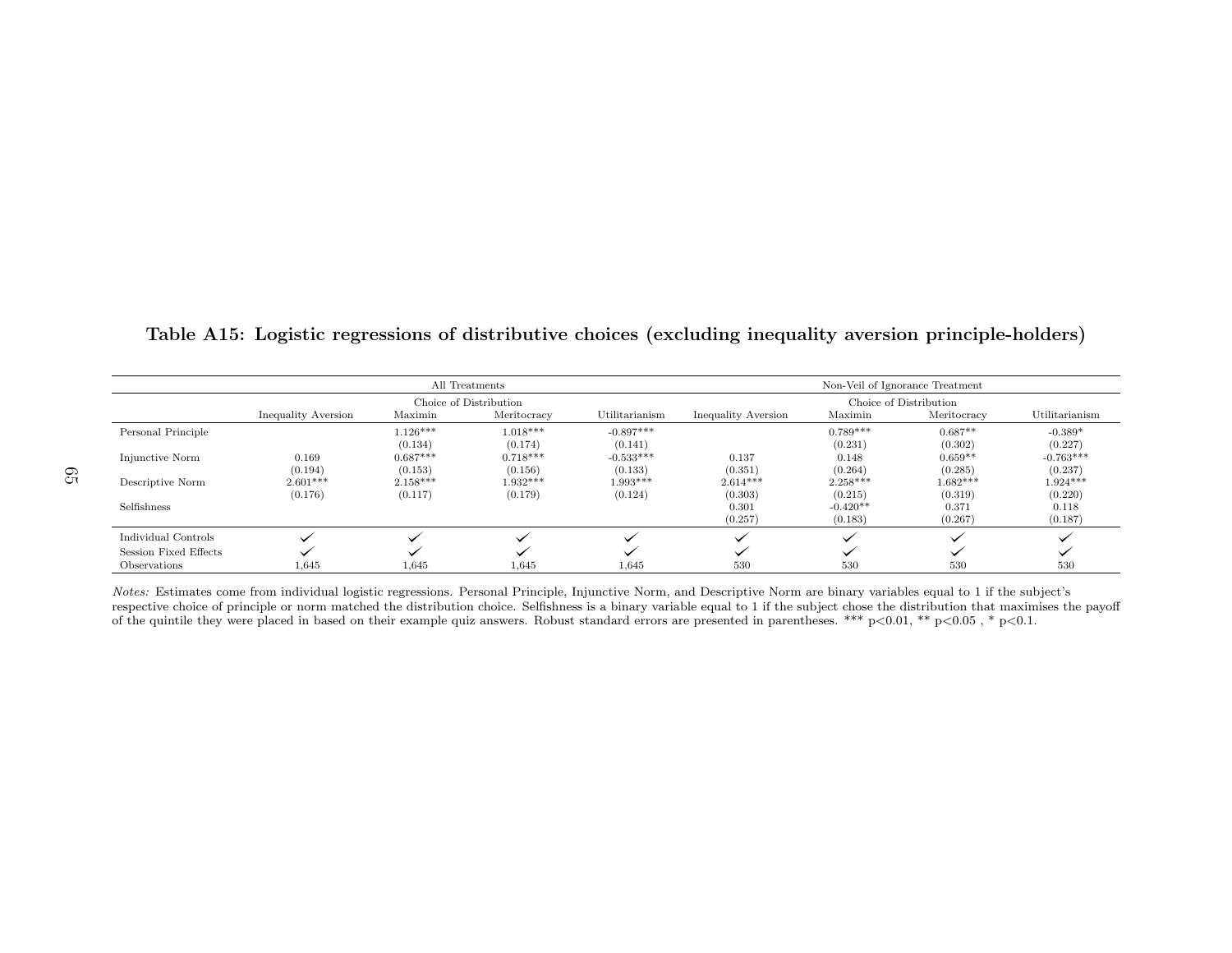### C.7 Wording Test

#### C.7.1 Assumed distribution by chosen principle

Given the alternative wording of the maximin and inequality aversion statements used in our wording test, we first check whether the proportion of subjects correctly identifying the corresponding distribution has changed. Out of the 222 subjects included in the wording test, 88 correctly identified the distribution associated with their chosen principle. This is a significantly smaller proportion than subjects who correctly identified the distribution associated with their chosen principle when we used the original wording (39.64% compared to 44.50%). This finding therefore supports the use of our original statements in our main analysis. Table A16 reports the distribution subjects assumed to represent the chosen principle by chosen principle. The percentages are strikingly similar to those reported in table A14 of this appendix. Importantly, however, the proportion of respondents who correctly identified maximin and inequality aversion, the two principles for which the wording changed, decreased. In fact, the percentage of subjects correctly identifying inequality aversion as the distribution corresponding to their chosen principle decreased from just over 37% to about 29%.

|                     | Chosen Principle       |         |             |                |  |
|---------------------|------------------------|---------|-------------|----------------|--|
| Distribution        | Inequality<br>Aversion | Maximin | Meritocracy | Utilitarianism |  |
| Inequality Aversion | 28.99%                 | 3.57%   | $9.41\%$    | 19.51%         |  |
| Maximin             | 53.62%                 | 75.00%  | 11.76%      | 26.83%         |  |
| Meritocracy         | 10.14\%                | 7.14%   | 31.76%      | $2.44\%$       |  |
| Utilitarianism      | 7.25%                  | 14.29%  | 47.06%      | 51.22%         |  |
| Total               | 100%                   | 100\%   | 100%        | 100%           |  |

Table A16: Assumed distribution by chosen principle - alternative wording

#### C.7.2 Main results

Table A17 reports the results of logistic regressions with individual distribution choices as the outcome variables for respondents in the Wording Test. This test was conducted with only the Impartial Spectator treatment. These regression results are directly comparable to table 4 in the main text. Despite the small sample size of the robustness check and the lower proportion of subjects who correctly identified the distribution corresponding to their principle, the main results are strikingly robust. Descriptive social norms are a consistent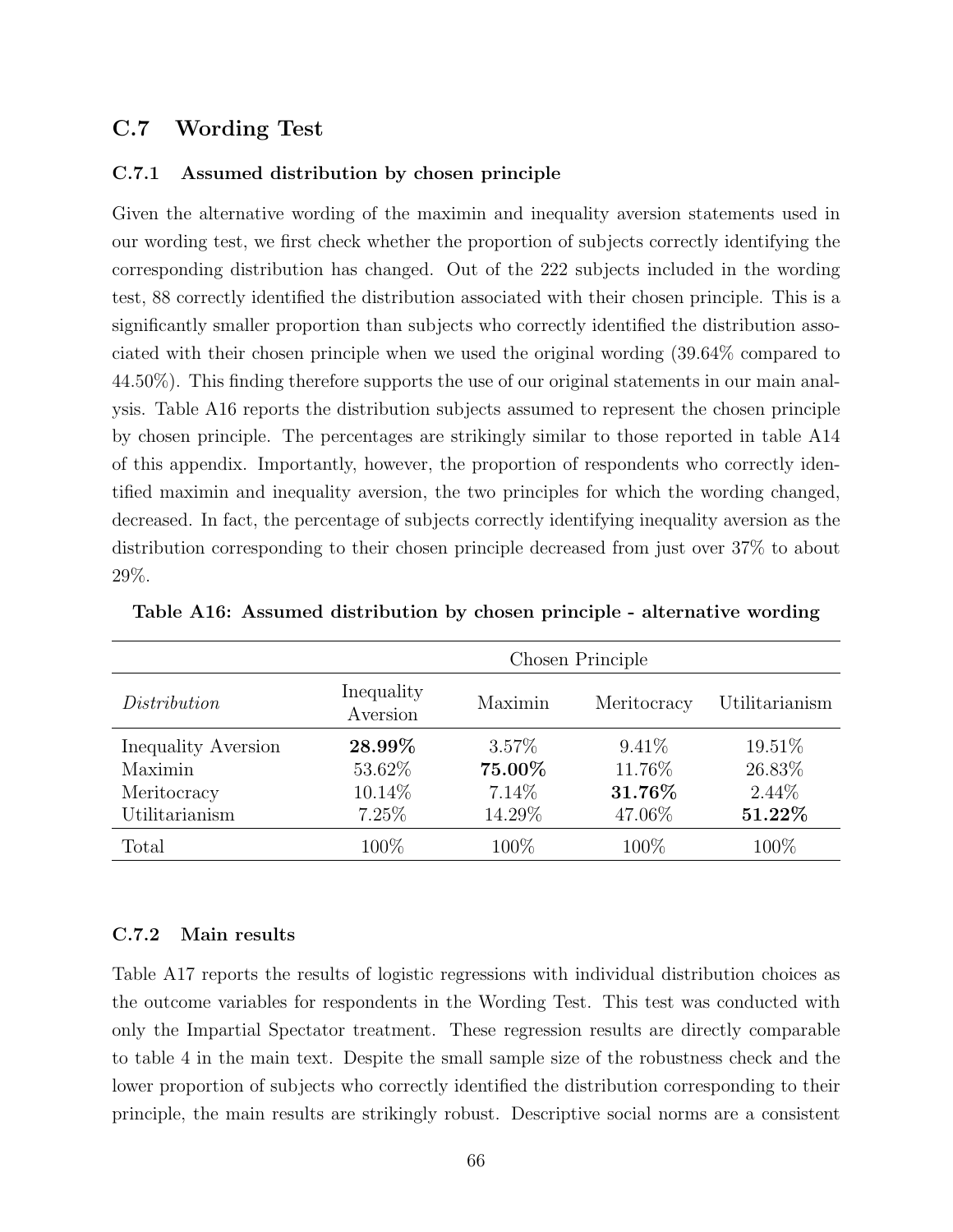and highly significant predictor of distribution choices while personal principles are mostly not. Only those choosing the meritocratic distribution are significantly affected by their personal principle. The descriptive social norm coefficients are again similar to those of the main regression results.

|                       | Impartial Spectator Treatment |            |             |                |  |
|-----------------------|-------------------------------|------------|-------------|----------------|--|
|                       | Choice of Distribution        |            |             |                |  |
|                       | Inequality Aversion           | Maximin    | Meritocracy | Utilitarianism |  |
| Personal Principle    | $-0.248$                      | 0.404      | $1.534***$  | $-0.442$       |  |
|                       | (0.657)                       | (0.455)    | (0.463)     | (0.555)        |  |
| Injunctive Norm       | $1.265**$                     | 0.335      | 0.026       | 0.223          |  |
|                       | (0.572)                       | (0.429)    | (0.477)     | (0.456)        |  |
| Descriptive Norm      | $3.252***$                    | $1.649***$ | $2.851***$  | $1.976***$     |  |
|                       | (0.677)                       | (0.343)    | (0.598)     | (0.399)        |  |
| Individual Controls   |                               |            |             |                |  |
| Session Fixed Effects |                               |            |             |                |  |
| Observations          | 187                           | 187        | 187         | 187            |  |

Table A17: Logistic regressions of distributive choices for Wording Test

Notes: Estimates come from individual logistic regressions. Personal Principle, Injunctive Norm, and Descriptive Norm are binary variables equal to 1 if the subject's respective choice of principle or norm matched the distribution choice. Robust standard errors are presented in parentheses. \*\*\*  $p<0.01$ , \*\*  $p<0.05$ , \*  $p<0.1$ .

## C.8 Order Test

#### C.8.1 Preference- and Norm-following by chosen Distribution

Table A18 reports the chosen distribution by personal principle, perceived injunctive norm, and perceived descriptive norm for respondents in the Order Test. The pattern visible in table A18 is similar to the results of the main experiment: Descriptive social norms are more closely related to distribution choices than personal principles or injunctive norms. The percentage of descriptive norm followers is especially high for Maximin with over 72% of respondents who chose the Maximin distribution following their perceived descriptive norm. Interestingly, given this reversed order of decisions, the percentage of those who chose the inequality averse and utilitarian distributions and follow their perceived descriptive social norm decreased while the opposite is the case for those who chose the meritocratic distribution, compared to the results of our main waves.

#### C.8.2 Main results

Table A19 reports the results of logistic regressions with individual distribution choices as the outcome variables for respondents in the order test. This test was conducted with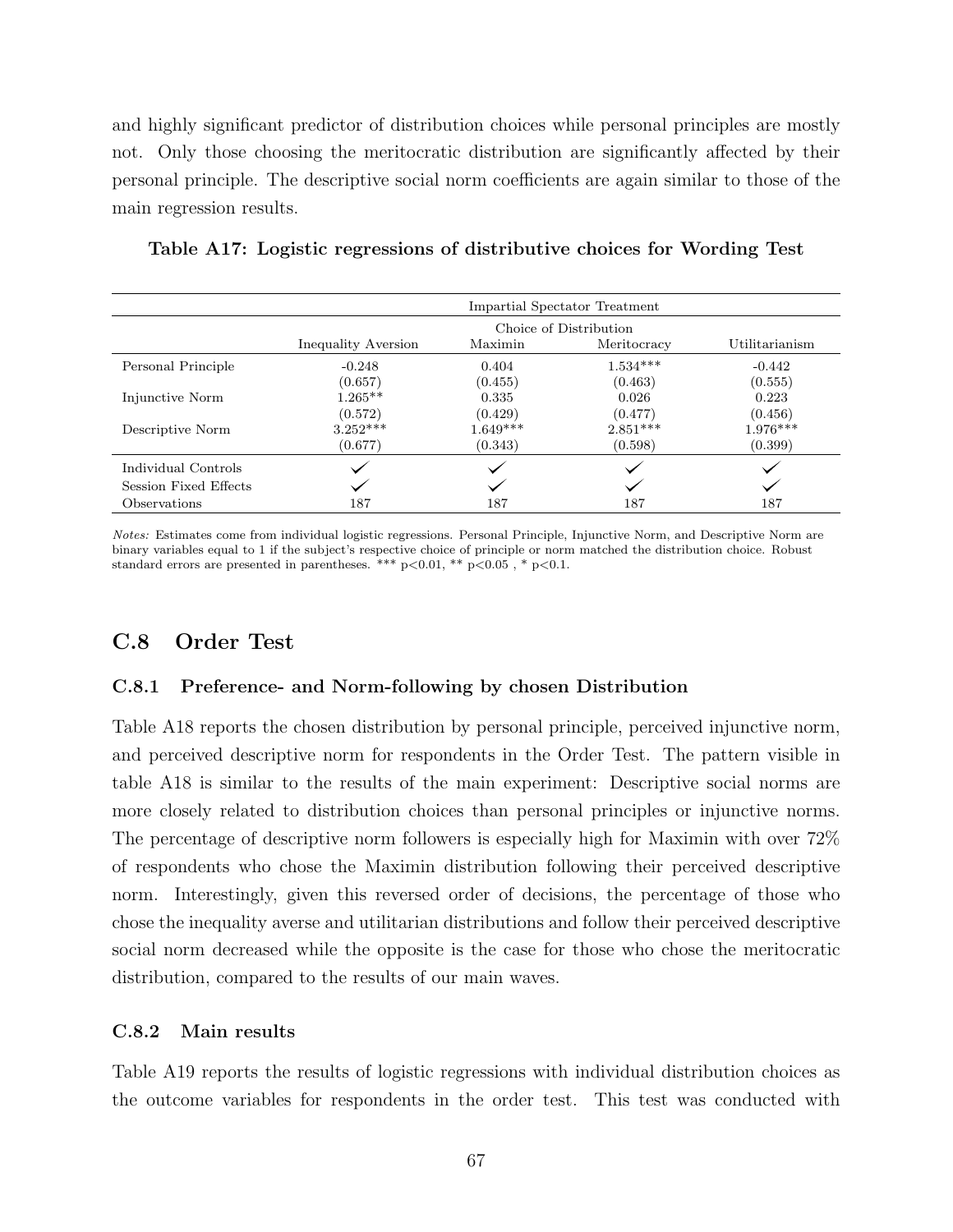|                            | <b>Chosen Distribution</b> |           |             |                |  |
|----------------------------|----------------------------|-----------|-------------|----------------|--|
| Personal Principle         | Inequality<br>Aversion     | Maximin   | Meritocracy | Utilitarianism |  |
| Inequality Aversion        | 16.13%                     | 62.90%    | 11.29%      | 9.68%          |  |
| Maximin                    | 3.33%                      | 53.33%    | 13.33%      | 30.00%         |  |
| Meritocracy                | 5.88%                      | 16.47%    | 42.35%      | 35.29%         |  |
| Utilitarianism             | 12.20%                     | 48.78%    | 9.76%       | 29.27%         |  |
| <i>Injunctive Norm</i>     |                            |           |             |                |  |
| Inequality Aversion        | 14.06%                     | 51.56%    | 25.00%      | 9.38\%         |  |
| Maximin                    | 9.52%                      | 38.10%    | 19.05%      | 33.33%         |  |
| Meritocracy                | $6.41\%$                   | 33.33%    | 29.49%      | 30.77%         |  |
| Utilitarianism             | $9.09\%$                   | $40.00\%$ | 14.55%      | 36.36%         |  |
| Descriptive Norm           |                            |           |             |                |  |
| <b>Inequality Aversion</b> | $40.63\%$                  | 28.13\%   | 12.50\%     | 18.75%         |  |
| Maximin                    | 5.56%                      | $72.22\%$ | 13.89%      | 8.33\%         |  |
| Meritocracy                | 8.57%                      | 17.14\%   | 51.43%      | 22.86%         |  |
| Utilitarianism             | 1.27%                      | 27.85%    | 24.05%      | 46.84%         |  |

Table A18: Personal Principle and Norms by chosen Distribution

only the Impartial Spectator treatment. These regression results are directly comparable to table 4 in the main text. Similar to all previous robustness checks, the main results hold again. Despite the small sample size of this robustness check, descriptive social norms are a highly significant predictor of choices across all possible distributions. The descriptive social norm coefficients are again similar to those of the main regression results, although, given the smaller sample size, there is more variation. Personal principles are also significant predictors of the inequality averse and meritocratic distribution choices. Perceived injunctive norms however do not reach conventional levels of statistical significance for any of the distribution options.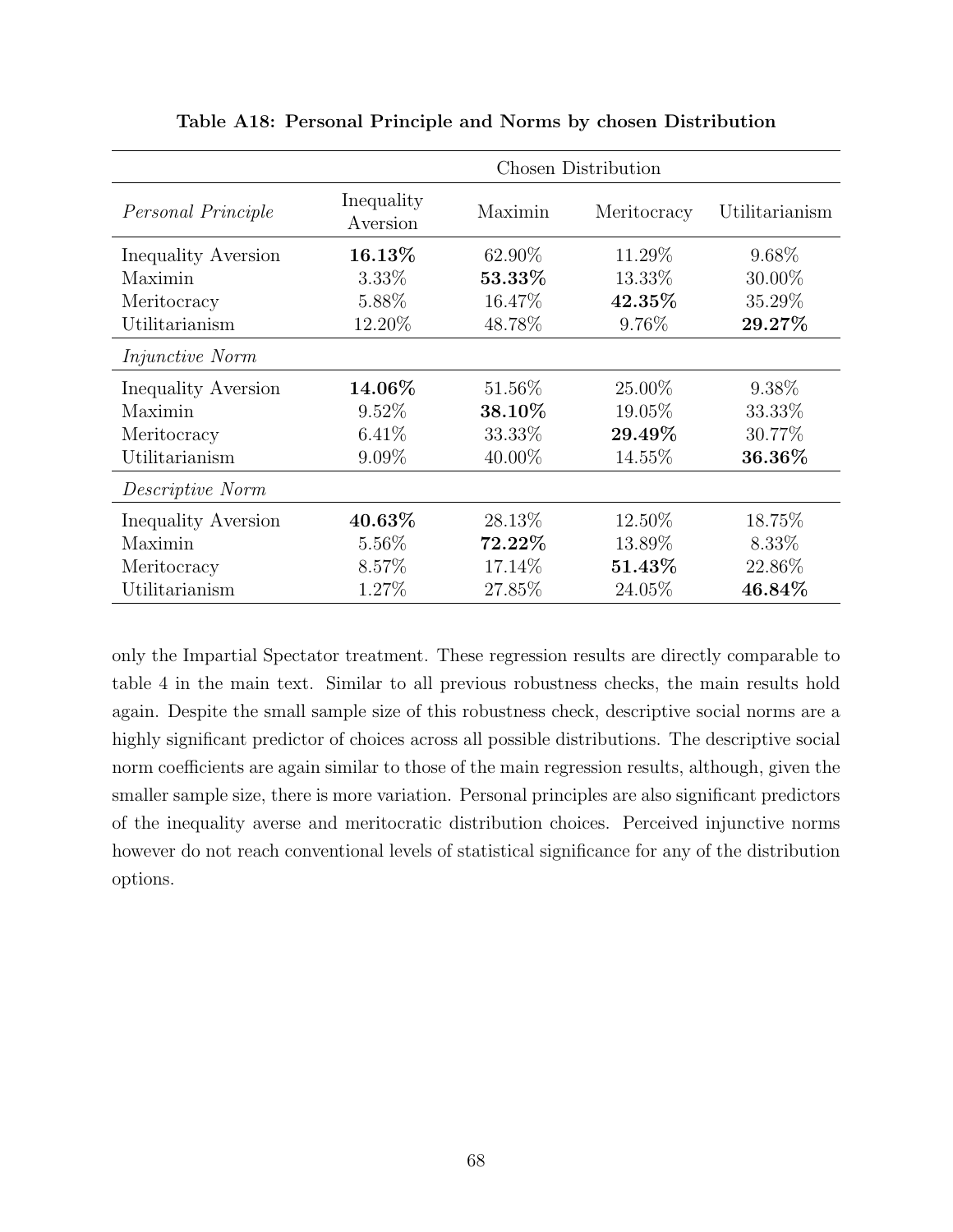|                       | Impartial Spectator Treatment |                                          |            |            |  |  |  |
|-----------------------|-------------------------------|------------------------------------------|------------|------------|--|--|--|
|                       | Choice of Distribution        |                                          |            |            |  |  |  |
|                       | Inequality Aversion           | Utilitarianism<br>Maximin<br>Meritocracy |            |            |  |  |  |
| Personal Principle    | $1.415**$                     | 0.672                                    | $2.159***$ | 0.137      |  |  |  |
|                       | (0.576)                       | (0.461)                                  | (0.441)    | (0.436)    |  |  |  |
| Injunctive Norm       | 0.959                         | $-0.187$                                 | $0.714*$   | 0.724      |  |  |  |
|                       | (0.592)                       | (0.559)                                  | (0.364)    | (0.377)    |  |  |  |
| Descriptive Norm      | $3.738***$                    | $2.236***$                               | $1.900***$ | $1.873***$ |  |  |  |
|                       | (0.773)                       | (0.362)                                  | (0.460)    | (0.382)    |  |  |  |
| Individual Controls   |                               |                                          |            |            |  |  |  |
| Session Fixed Effects |                               |                                          |            |            |  |  |  |
| Observations          | 196                           | 196                                      | 196        | 196        |  |  |  |

### Table A19: Logistic regressions of distributive choices for Order Test

Notes: Estimates come from individual logistic regressions. Personal Principle, Injunctive Norm, and Descriptive Norm are binary variables equal to 1 if the subject's respective choice of principle or norm matched the distribution choice. Robust standard errors are presented in parentheses. \*\*\*  $p<0.01$ , \*\*  $p<0.05$ , \*  $p<0.1$ .

# D DESCRIPTION OF VARIABLES

Principle. Categorical variable capturing the principle selected by subject i.

- 1: Utilitarianism
- 2: Meritocracy
- 3: Maximin
- 4: Inequalty Aversion.

Distribution. Categorical variable capturing the distribution selected by subject i.

- 1: Utilitarianism
- 2: Meritocracy
- 3: Maximin
- 4: Inequalty Aversion.

Principle Norm. Categorical variable capturing the perceived social norm for the principle choice selected by subject i.

- 1: Utilitarianism
- 2: Meritocracy
- 3: Maximin
- 4: Inequalty Aversion.

Distribution Norm. Categorical variable capturing the perceived social norm for the distribution choice selected by subject i.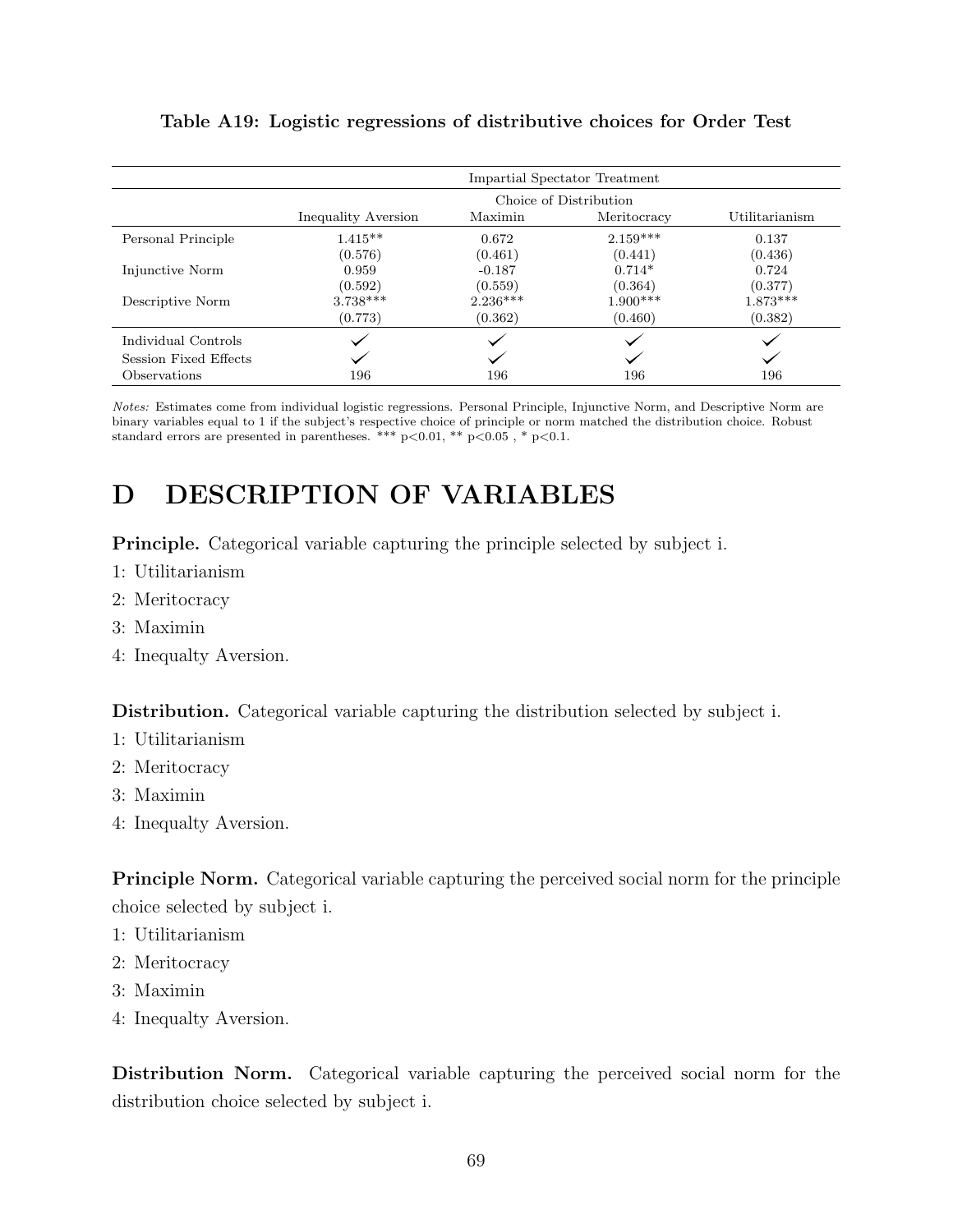- 1: Utilitarianism
- 2: Meritocracy
- 3: Maximin
- 4: Inequalty Aversion.

Treatment. Categorical variable capturing the treatment subject i is assigned to.

- 1: Impartial Spectator
- 2: Non-Veil of Ignorance
- 3: Veil of Ignorance

Gender. Binary variable coded as 1 if subject i indicated to be female, 0 if subject i indicated to be male. Subjects who indicated "other" or "prefer not to say" were coded as missing values  $(n=22)$ .

Age. Categorical variable capturing the age bracket of subject i.

- 1: 18-20 years old
- 2: 21-29 years old
- 3: 30-39 years old
- 4: 40-49 years old
- 5: 50-59 years old
- 6: 60 years or older

Student. Binary variable coded as 1 if subject i is currently in full-time education, 0 otherwise.

Economics. Binary variable coded as 1 if subject i indicated that they have taken a module in economics or a related subject at University. A value of 0 indicates that subject i either has not taken a module in economics or has never attended higher education.

Left-Right. Categorical variable capturing how much subject i agrees with the statement: "On economic policy matters, there is a role for the government".

- 1: Strongly Disagree
- 2: Disagree
- 3: Neither Agree nor Disagree
- 4: Agree
- 5: Strongly agree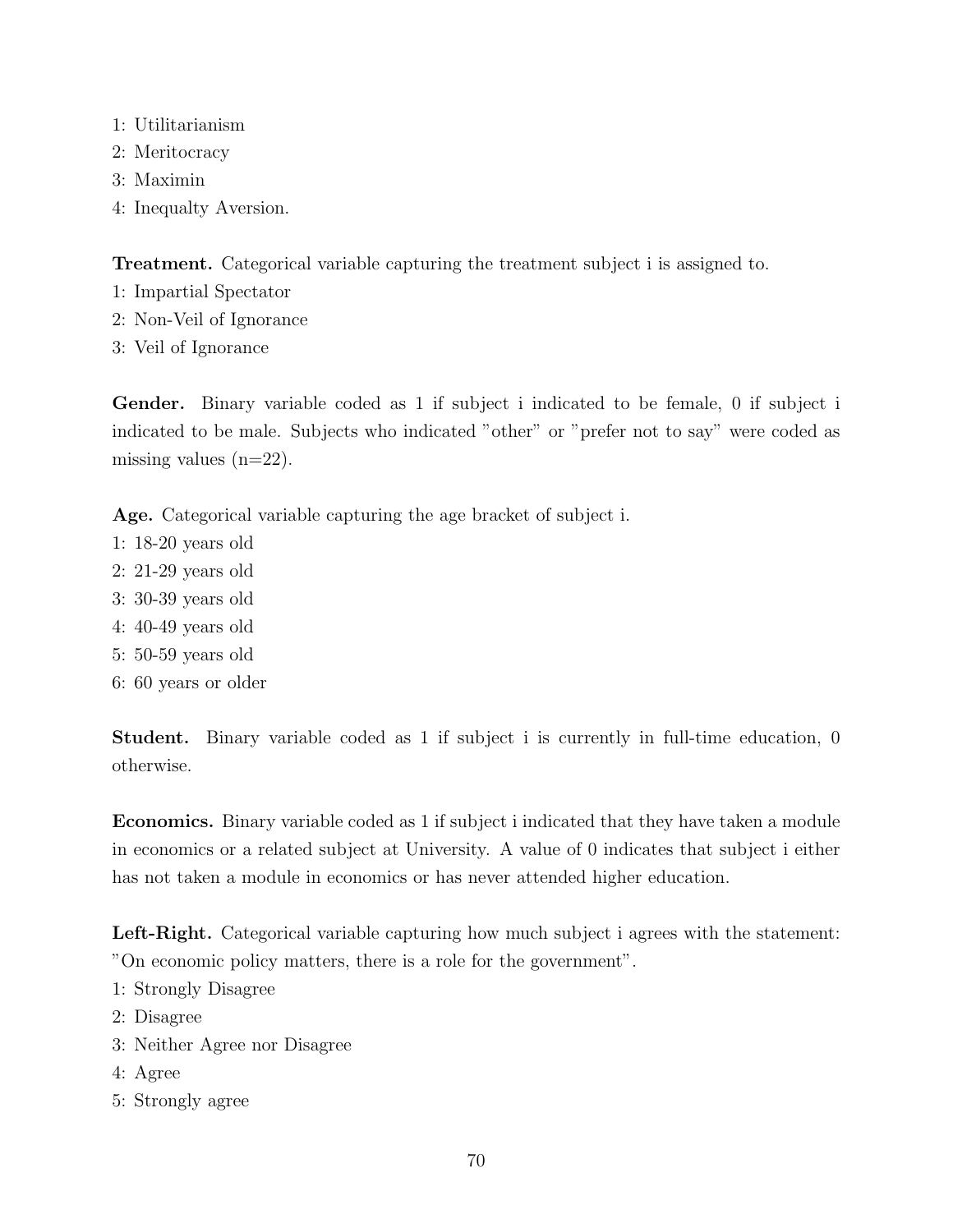Risk preferences. Variable capturing subject i's willingness to take risks on a scale from 0 to 10, where 0 means "completely unwilling to take risks" and a 10 means "very willing to take risks".

Income. Categorical variable capturing the income bracket of subject i. Values are stated in Pound Sterling  $(\mathcal{L})$  for subjects from the UK, in US Dollars  $(\mathcal{L})$  for subjects from the US and in Euros  $(\epsilon)$  for subjects from Western Europe.

- 1: Less than 20,000
- 2: 20,000 to 34,999
- 3: 35,000 to 49,999
- 4: 50,000 to 74,999
- 5: 75,000 to 99,999
- 6: Over 100,000

Sample. Categorical variable indicating whether subject i is a resident in the US, UK or Western Europe.

- 1: Europe
- 2: United Kingdom
- 3: United States

Quiz Performance. Variable ranging from 0 to 5, capturing the number of questions subject i correctly answered in the main Quiz.

Example Quiz Performance. Variable ranging from 0 to 2, capturing the number of questions subject i correctly answered in the example quiz of the Non-Veil of Ignorance treatment.

Study. Variable indicating whether subject i was part of the first wave of the main study in November 2019 or the second wave in December 2019.

Principle Following. Binary variable coded as 1 if subject i's chosen distribution is equal to their chosen principle.

Norm Following. Binary variable coded as 1 if subject i's chosen distribution is equal to their perceived social norm in the distribution choice.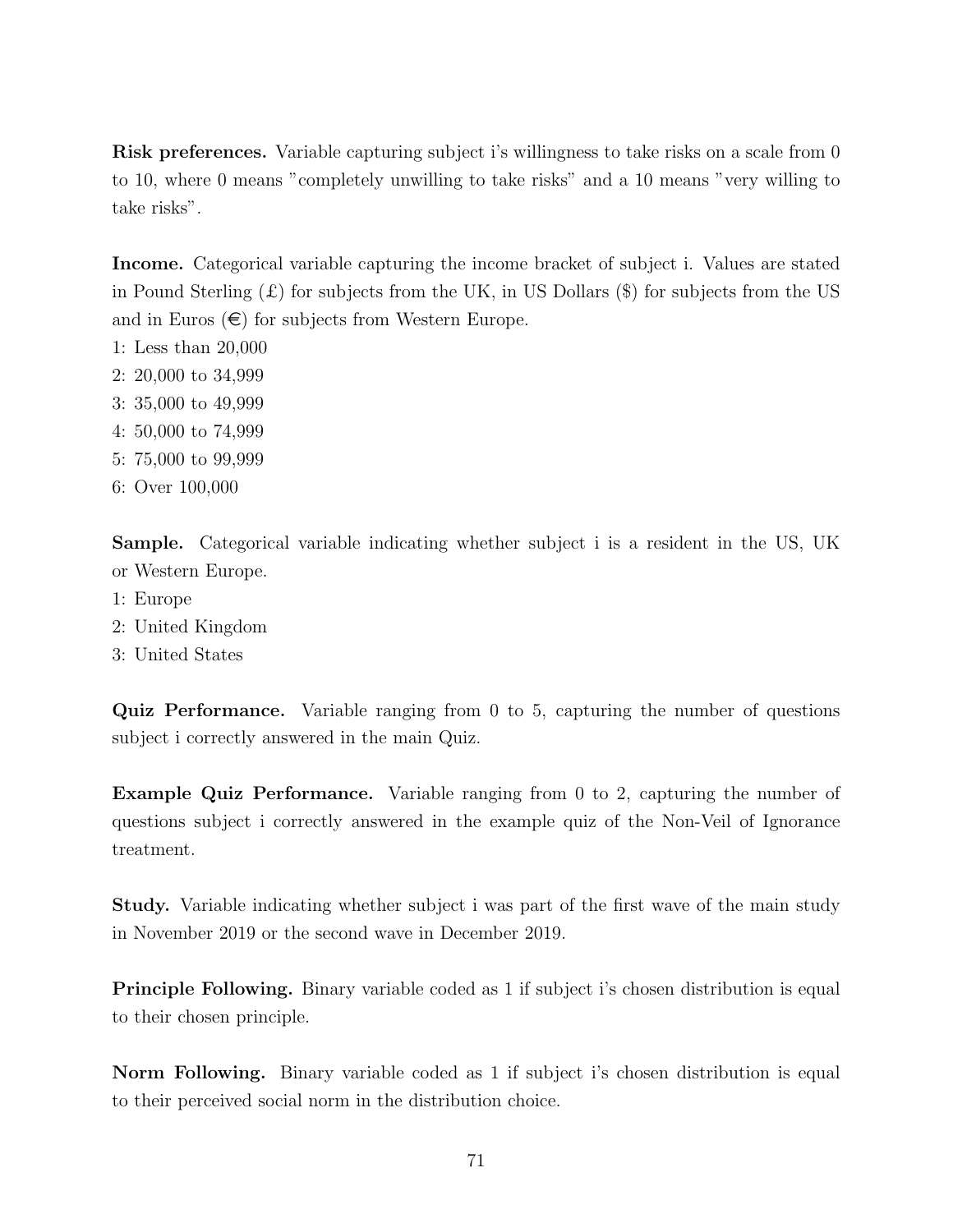Principle Following in perceived Social Norm. Binary variable coded as 1 if subject i's perceived social norm in the distribution choice is equal to their chosen principle.

Norm Following in Principle. Binary variable coded as 1 if subject i's chosen principle is equal to their perceived social norm in the principle choice.

Selfish. Binary variable coded as 1 if subject i's chosen distribution is the distribution which maximises the income of their predicted quintile position from the example quiz in the Non-Veil of Ignorance treatment.

Decision Group. Categorical variable indicating whether subject i is a norm-follower, principle-follower or selfish in the Non-Veil of Ignorance treatment. Subjects that are both, norm- and principle-followers, are coded as principle-followers. Subjects that are both, normfollowers and selfish, are coded as selfish. Subjects that are both, principle-followers and selfish, are coded as selfish. This coding is used to ensure the most robust test of our hypotheses.

- 1: Norm-Following
- 2: Principle-Following
- 3: Selfish

Confidence in Principle. Variable capturing subject i's confidence in their chosen principle on a scale from 0 to 10, where 0 means "not confident at all" and a 10 means "Very confident".

Identity. Variable capturing subject i's social identification with a self-defined reference group, ranging from 1 to 4 with 1 indicating "Not strong at all" and 4 indicating "Very strong" social identity.

Identity Group. Categorical variable capturing the group subject i most identifies with. This variable is also used as the reference group for the Identity variable.

- 1: Your ethnicity
- 2: Your nationality
- 3: Your occupation
- 4: Your race
- 5: Your religion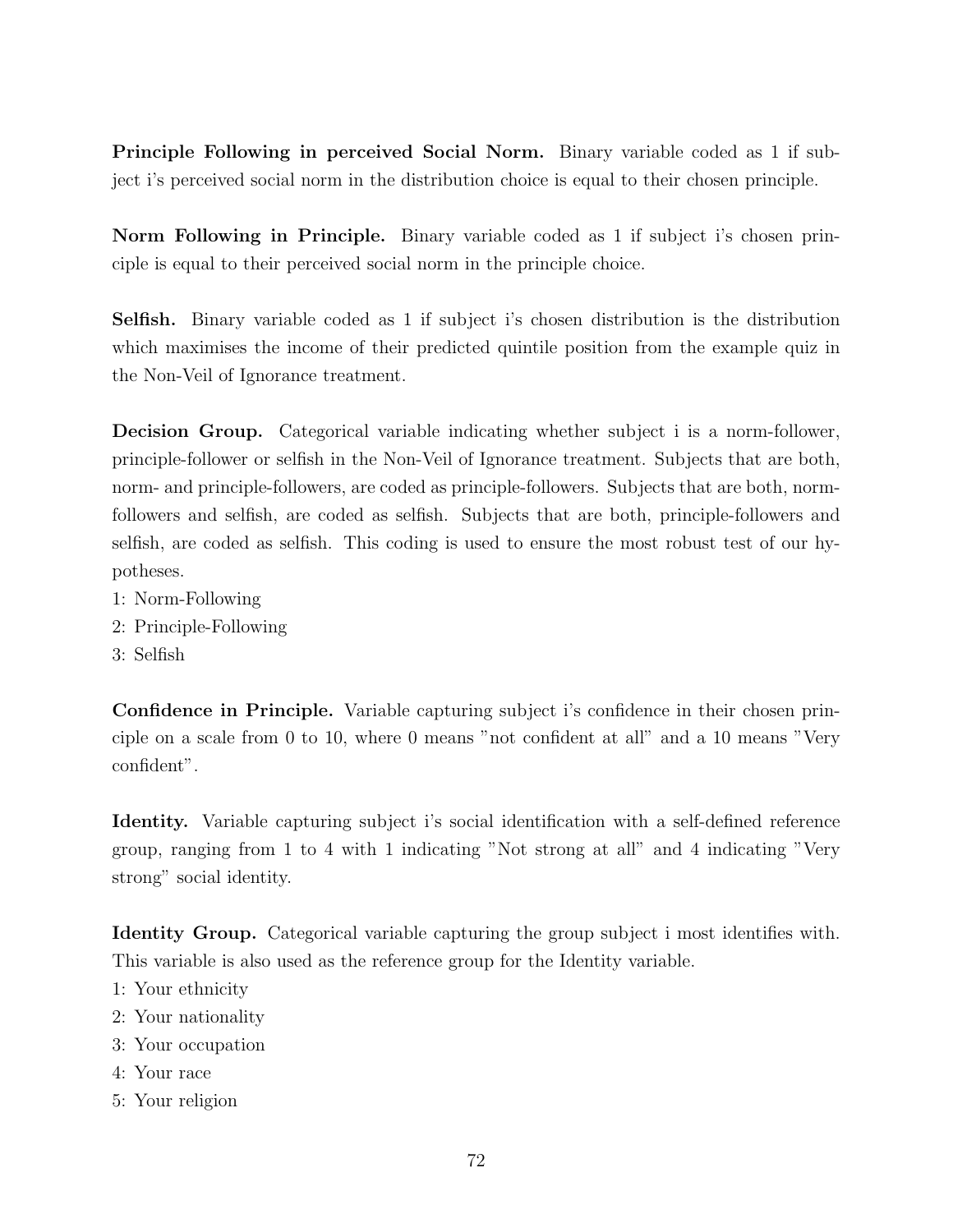#### 6: Other

Self-Deception 1. Variable capturing subject i's self-deception measured as the level of agreement with the statement "It is okay to lie sometimes", ranging from 1 to 7 whereby 1 means "Strongly agree" and 7 means "Strongly disagree".

Self-Deception 2. Variable capturing subject i's self-deception measured as their response to the statement "There is a big debate in psychology over whether deception in experiments should be permitted. What do you think?", ranging from 1 to 7 whereby 1 means "Never" and 7 means "Whenever it helps science".

Ambiguity preference. Variable capturing subject i's preference for ambiguity ranging from 0 to 7 with 0 indicating ambiguity aversion and 7 ambiguity seeking preferences.

# E SURVEY INSTRUMENT

All values below are given in Pound Sterling  $(\mathcal{L})$ . This was changed to US Dollars  $(\mathcal{S})$ and Euros  $(\epsilon)$  depending on respondents' country of residence. All options in decisions 1-4 were presented in randomized order during the survey experiment. Distribution options in decisions 3 and 4 were presented as separate tables.

## E.1 Impartial Spectator Treatment

#### Background

A group of people are asked to do a quiz and their answers generate income. We rank their performance from the bottom 20% of performers to the top 20% in the table below and give the average income generated for a person in each 20% performance band. For example, this shows someone who performs in the middle band (the 3rd 20%) generates an income of £40 on average. Please click on the arrow below to proceed.

| <i>Performance Level</i> | <i>Average Income</i> |
|--------------------------|-----------------------|
| Bottom 20% of performers | £20                   |
| 2nd $20\%$               | £30                   |
| 3rd $20\%$               | £40                   |
| 4th $20\%$               | £70                   |
| 5th 20%                  | £110                  |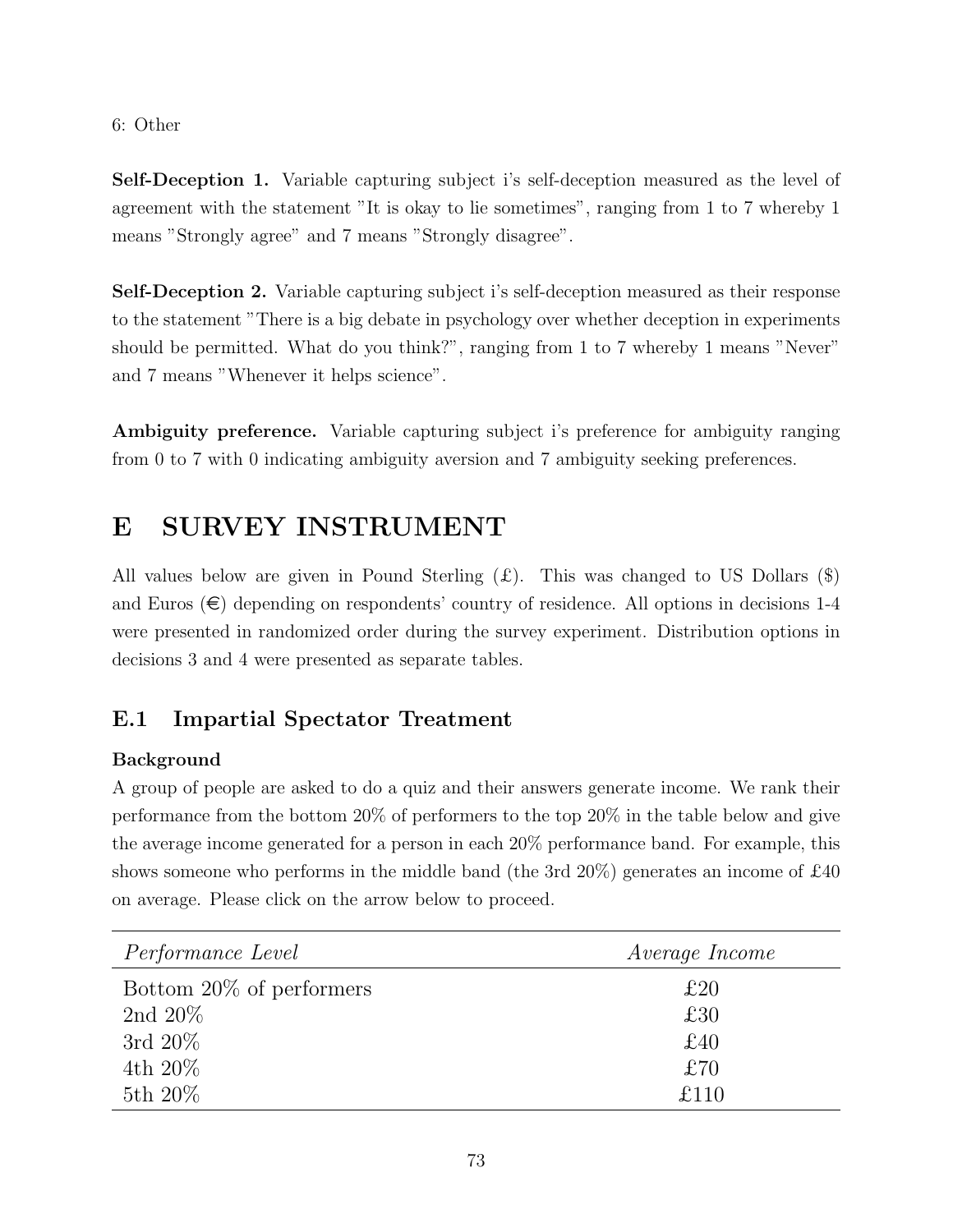Which of the following statements best describes how you think income should be distributed in this group? Please note, you are not part of this group.

- Inequalities are only justifiable if they improve the position of the least well-off group in society.
- Inequalities should be minimized.
- Individual income should be based exclusively on his/her ability and talents.
- Income should be distributed to maximize the average income in society.

### Decision 2

All the participants of the study are now asked to select a statement. Each of you will be rewarded with a bonus payment of 50p if you select the statement chosen by most of the participants.

- Inequalities are only justifiable if they improve the position of the least well-off group in society.
- Inequalities should be minimized.
- Individual income should be based exclusively on his/her ability and talents.
- Income should be distributed to maximize the average income in society.

### Decision 3

Below you can see four options for distributing the income generated by the quiz. It shows for each option how much a performer in each 20% band will receive. For example, a performer in the bottom 20% can either receive £20, £30 or £40 depending on the distribution. As mentioned earlier, performance on the quiz generates income for this group on average as in the table below:

| <i>Performance Level</i> | <i>Average Income</i> |
|--------------------------|-----------------------|
| Bottom 20% of performers | £20                   |
| 2nd $20\%$               | £30                   |
| 3rd $20\%$               | £40                   |
| 4th 20%                  | £70                   |
| 5th 20%                  | £110                  |

Which distribution option would you choose for this group? Please note, you are not part of this group.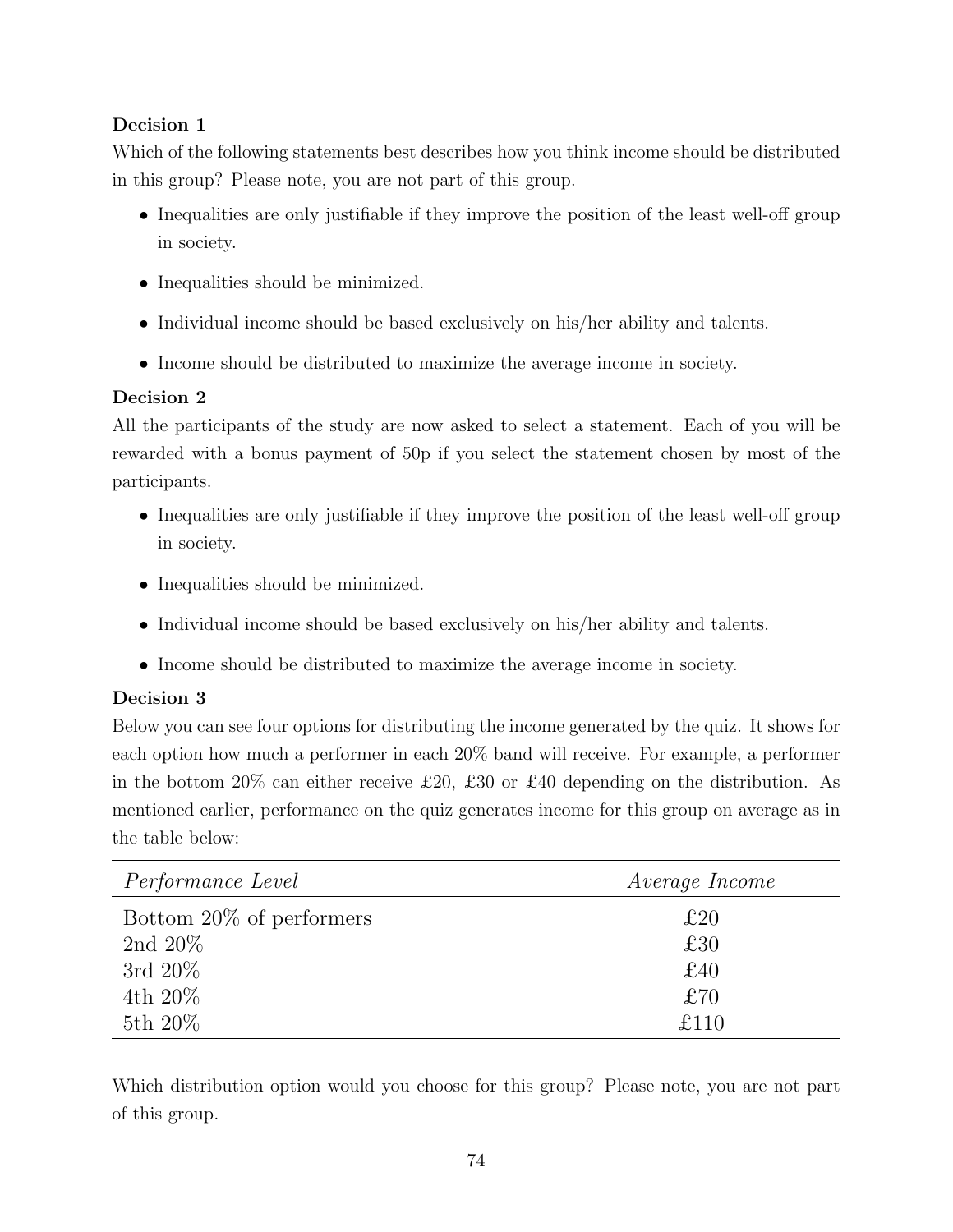|                      | Average Income         |         |             |                |
|----------------------|------------------------|---------|-------------|----------------|
| Performance<br>Level | Inequality<br>Aversion | Maximin | Meritocracy | Utilitarianism |
| Bottom $20\%$        | £30                    | £40     | £20         | £20            |
| 2nd $20\%$           | £60                    | £40     | £30         | £30            |
| 3rd $20\%$           | £60                    | £50     | £40         | £50            |
| 4th 20%              | £60                    | £60     | £70         | £70            |
| 5th 20%              | £60                    | £80     | £110        | £110           |
| Total                | £270                   | £270    | £270        | $\pounds280$   |

All the participants of the study are now asked to select a distribution. Each of you will be rewarded with a bonus payment of 50p if you select the distribution chosen by most of the participants.

| Performance<br>Level | Inequality<br>Aversion | Maximin | Meritocracy | Utilitarianism |
|----------------------|------------------------|---------|-------------|----------------|
| Bottom $20\%$        | £30                    | £40     | £20         | £20            |
| 2nd $20\%$           | £60                    | £40     | £30         | £30            |
| 3rd $20\%$           | £60                    | £50     | £40         | £50            |
| 4th $20\%$           | £60                    | £60     | £70         | £70            |
| 5th 20%              | £60                    | £80     | £110        | £110           |
| Total                | £270                   | £270    | £270        | $\pounds280$   |

### Quiz Introduction

You will now take part in the previously mentioned quiz which is the final part of this study. You will have 30 seconds to answer as many questions as possible. For your participation in the quiz you will receive an additional bonus payment of 50ct after completing the study. However, how well you perform on the quiz does not influence the size of this bonus payment.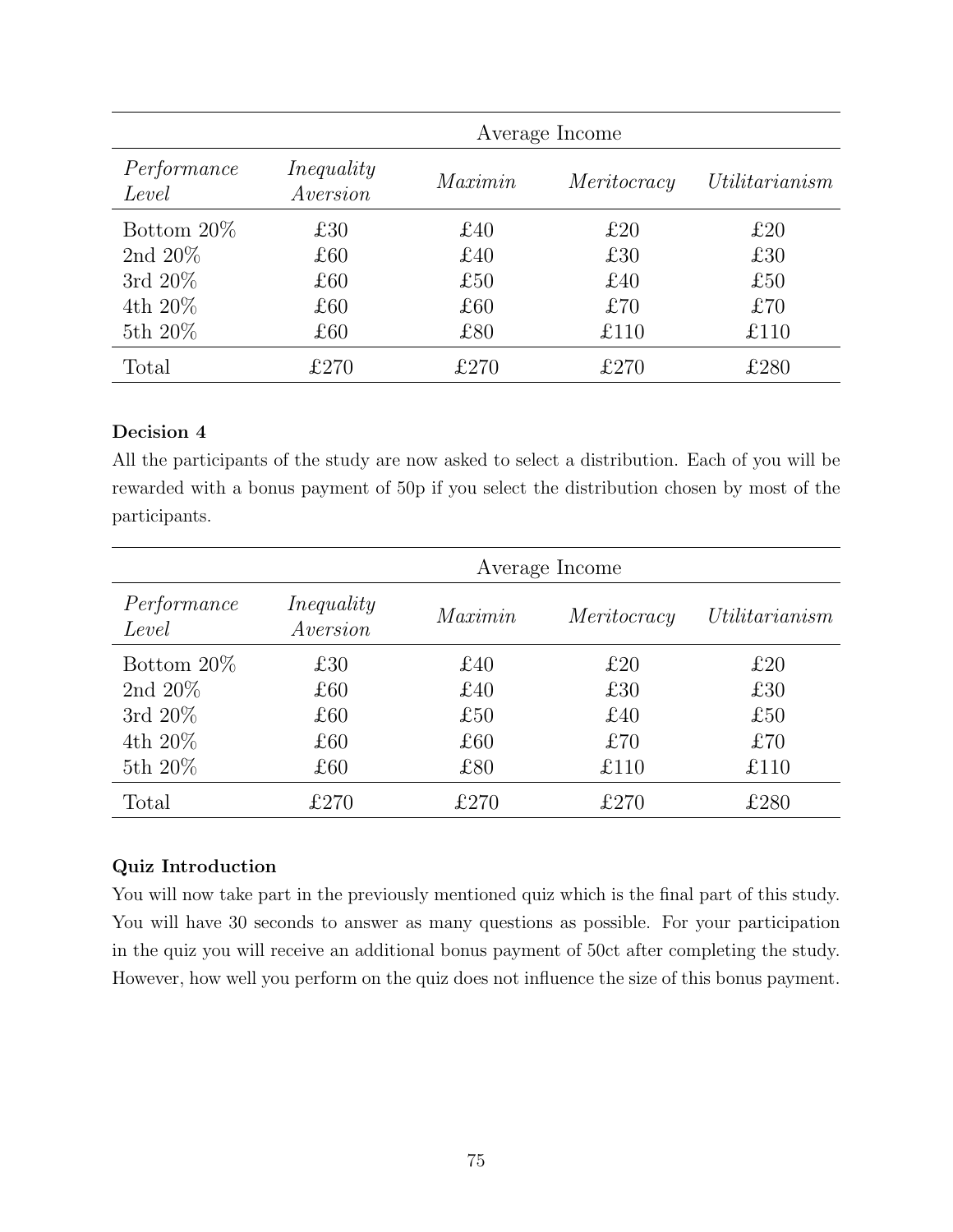# E.2 Veil of Ignorance Treatment

### Background

People in a group that you belong to are asked to do a quiz and their answers generate income. We rank performance from the bottom 20% of performers to the top 20% in the table below and give the average income generated for a person in each 20% performance band. For example, the table below shows someone who performs in the middle band (the 3rd 20%) generates an income of £40 on average. In the following, you will participate in the above mentioned quiz and your performance will affect the bonus payment you will receive after completing the study. Please click on the arrow below to continue.

| <i>Performance Level</i> | <i>Average Income</i> |
|--------------------------|-----------------------|
| Bottom 20% of performers | £20                   |
| 2nd 20%                  | £30                   |
| 3rd $20\%$               | £40                   |
| 4th $20\%$               | £70                   |
| 5th $20\%$               | £110                  |

### Decision 1

Which of the following statements best describes how you think income should be distributed in your group?

- Inequalities are only justifiable if they improve the position of the least well-off group in society.
- Inequalities should be minimized.
- Individual income should be based exclusively on his/her ability and talents.
- Income should be distributed to maximize the average income in society.

### Decision 2

All the participants in your group are now asked to select a statement. Each of you will be rewarded with a bonus payment of 50p if you select the statement chosen by most of the members of your group.

- Inequalities are only justifiable if they improve the position of the least well-off group in society.
- Inequalities should be minimized.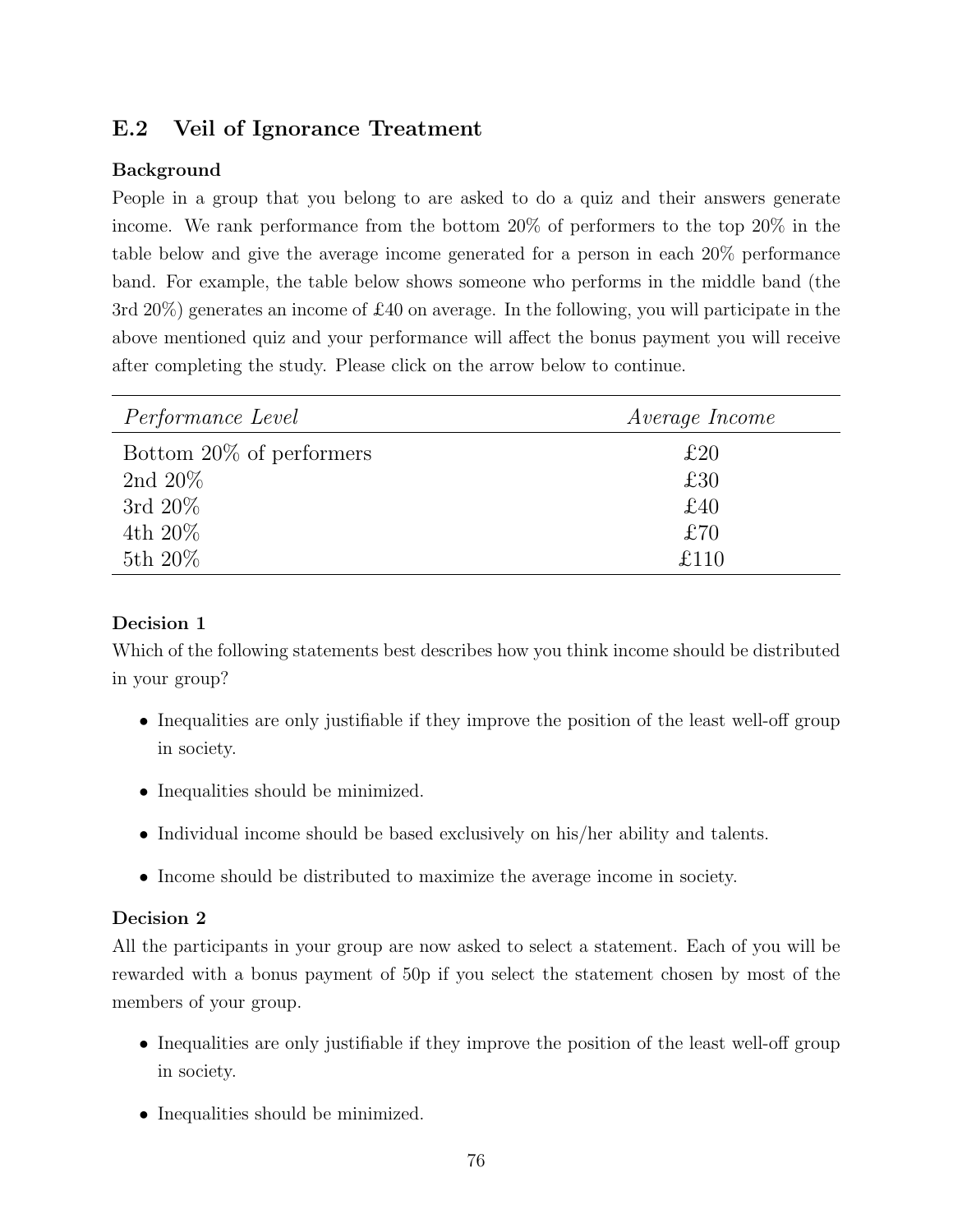- Individual income should be based exclusively on his/her ability and talents.
- Income should be distributed to maximize the average income in society.

Below you can see four options for distributing the income generated by the quiz. It shows for each option how much a performer in each 20% band will receive. For example, a performer in the bottom 20% can either receive £20, £30 or £40 depending on the distribution. As mentioned earlier, performance on the quiz generates income for your group on average as in the table below:

| <i>Performance Level</i> | <i>Average Income</i> |
|--------------------------|-----------------------|
| Bottom 20% of performers | £20                   |
| 2nd $20\%$               | £30                   |
| 3rd $20\%$               | £40                   |
| 4th $20\%$               | £70                   |
| 5th 20%                  | f110                  |

Which distribution option would you like to choose for your group? The distribution you choose will be implemented and affect the bonus payment you can earn through your performance on the quiz. The conversion rate for the bonus payment is  $\pounds1=1p$  so if your performance puts you into the top 20% you can receive a bonus payment of 60p-110p depending on the distribution you have chosen.

|                      | Average Income         |         |             |                |
|----------------------|------------------------|---------|-------------|----------------|
| Performance<br>Level | Inequality<br>Aversion | Maximin | Meritocracy | Utilitarianism |
| Bottom $20\%$        | £30                    | £40     | £20         | £20            |
| 2nd $20\%$           | £60                    | £40     | £30         | £30            |
| 3rd $20\%$           | £60                    | £50     | £40         | £50            |
| 4th 20%              | £60                    | £60     | £70         | £70            |
| 5th 20%              | £60                    | £80     | £110        | £110           |
| Total                | £270                   | £270    | £270        | £280           |

#### Decision 4

All the participants in your group are now asked to select a distribution. Each of you will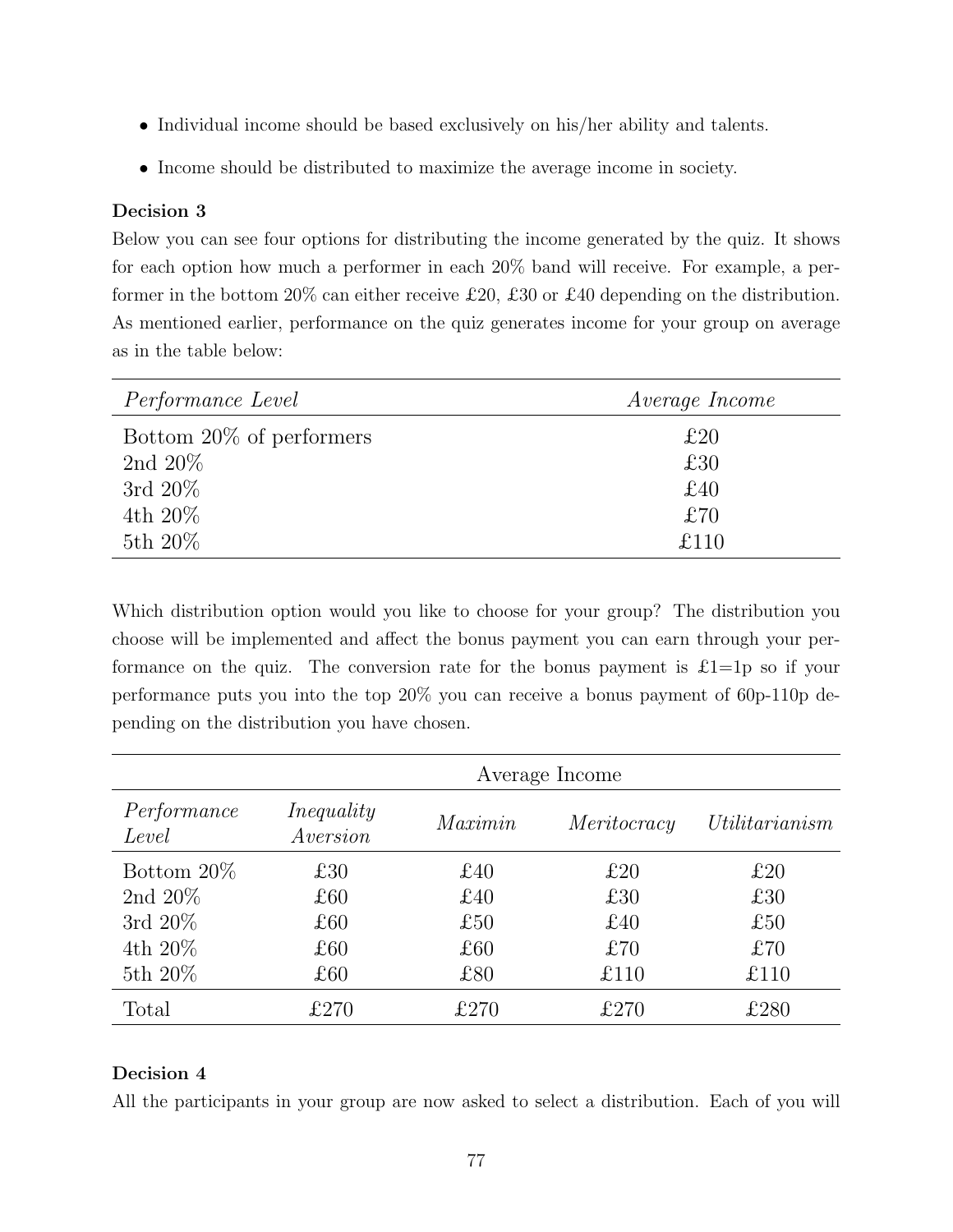|                      | Average Income         |         |               |                |
|----------------------|------------------------|---------|---------------|----------------|
| Performance<br>Level | Inequality<br>Aversion | Maximin | Meritocracy   | Utilitarianism |
| Bottom $20\%$        | £30                    | £40     | £20           | £20            |
| 2nd $20\%$           | £60                    | £40     | £30           | £30            |
| 3rd $20\%$           | £60                    | £50     | £40           | £50            |
| 4th $20\%$           | £60                    | £60     | £70           | £70            |
| 5th 20%              | £60                    | £80     | £110          | £110           |
| Total                | £270                   | £270    | $\pounds 270$ | $\pounds280$   |

be rewarded with a bonus payment of 50p if you select the distribution chosen by most of the members of your group.

### Quiz Introduction

You will now take part in the previously mentioned quiz which is the final part of this study. You will have 30 seconds to answer as many questions as possible. How well you perform on this quiz compared to the other participants determines in which of the five performance quintiles you will be placed. Your previously chosen distribution and your performance on this quiz therefore influence the bonus payment you will receive after completing the study.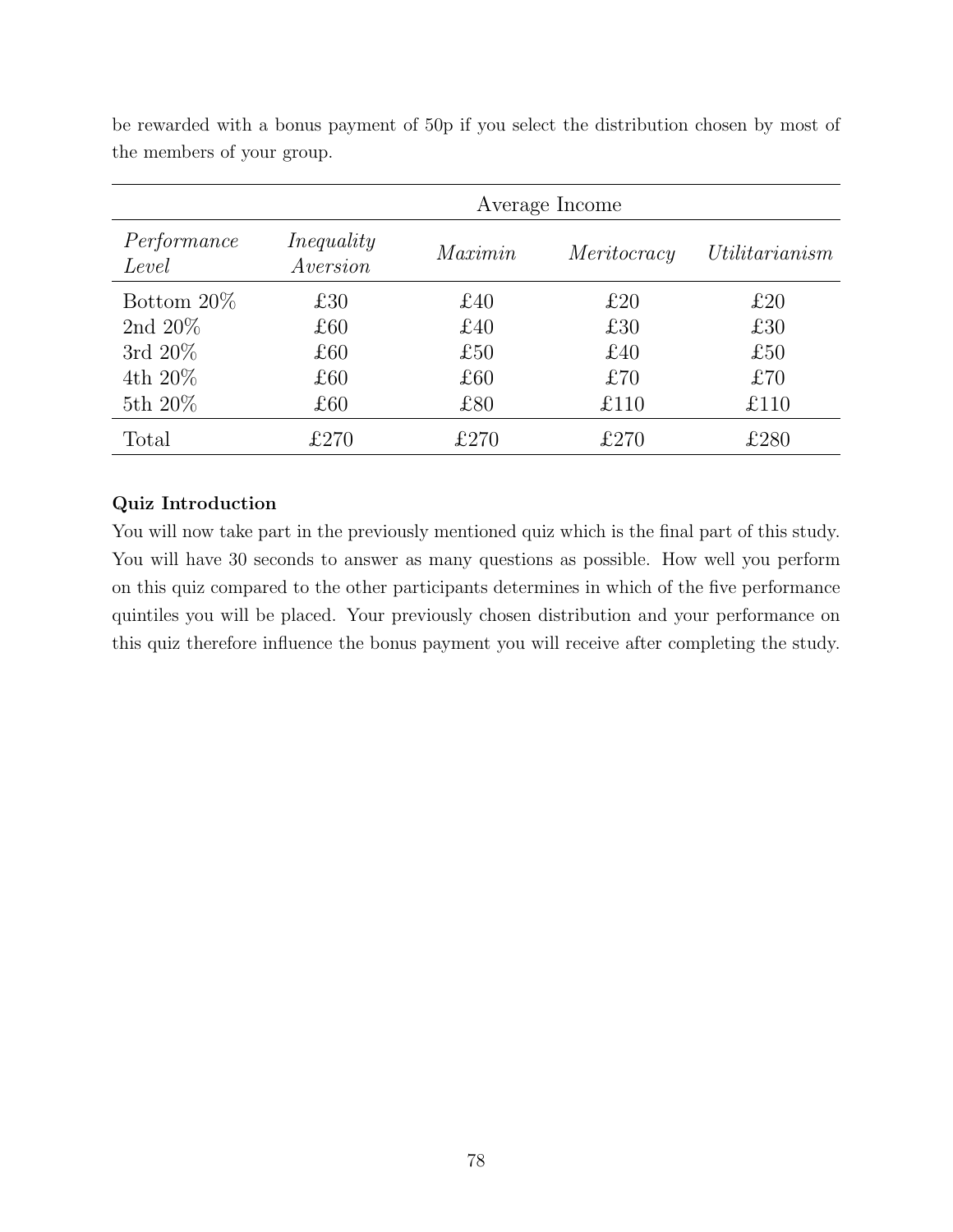# E.3 Non-veil of Ignorance Treatment

### Background

People in a group that you belong to are asked to do a quiz and their answers generate income. We rank performance from the bottom 20% of performers to the top 20% in the table below and give the average income generated for a person in each 20% performance band. For example, the table below shows someone who performs in the middle band (the 3rd 20%) generates an income of £40 on average. In the following, you will participate in the above mentioned quiz and your performance will affect the bonus payment you will receive after completing the study. Please click on the arrow below to continue.

| <i>Performance Level</i> | <i>Average Income</i> |
|--------------------------|-----------------------|
| Bottom 20% of performers | £20                   |
| 2nd 20%                  | £30                   |
| 3rd $20\%$               | £40                   |
| 4th $20\%$               | £70                   |
| 5th $20\%$               | £110                  |

### Example Quiz

Please answer the following two questions. Based on your answers to these two questions we will predict how well you will perform on the quiz. You have 15 seconds to answer the questions.

- $\bullet$   $9 \times 13 =$
- 80/2.5  $=$

On the basis of your answer to these questions we predict that you would belong to the top/middle/bottom 20% of performers in the full quiz.

### Decision 1

Which of the following statements best describes how you think income should be distributed in your group?

- Inequalities are only justifiable if they improve the position of the least well-off group in society.
- Inequalities should be minimized.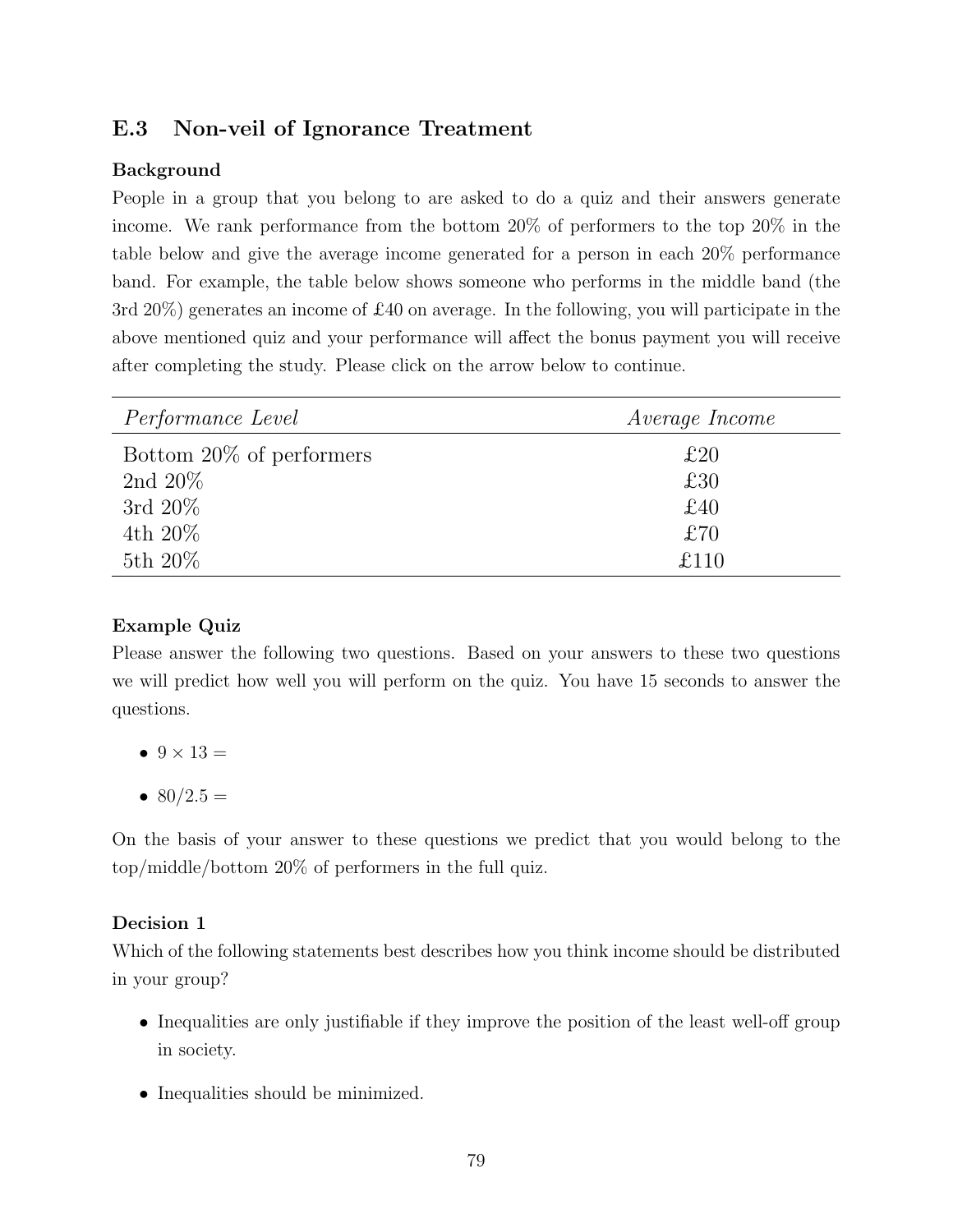- Individual income should be based exclusively on his/her ability and talents.
- Income should be distributed to maximize the average income in society.

All the participants in your group are now asked to select a statement. Each of you will be rewarded with a bonus payment of 50p if you select the statement chosen by most of the members of your group.

- Inequalities are only justifiable if they improve the position of the least well-off group in society.
- Inequalities should be minimized.
- Individual income should be based exclusively on his/her ability and talents.
- Income should be distributed to maximize the average income in society.

### Decision 3

Below you can see four options for distributing the income generated by the quiz. It shows for each option how much a performer in each 20% band will receive. For example, a performer in the bottom 20% can either receive £20, £30 or £40 depending on the distribution. As mentioned earlier, performance on the quiz generates income for your group on average as in the table below:

| <i>Performance Level</i> | <i>Average Income</i> |
|--------------------------|-----------------------|
| Bottom 20% of performers | £20                   |
| 2nd 20%                  | £30                   |
| 3rd $20\%$               | £40                   |
| 4th $20\%$               | £70                   |
| 5th 20%                  | £110                  |

Which distribution option would you like to choose for your group? The distribution you choose will be implemented and affect the bonus payment you can earn through your performance on the quiz. The conversion rate for the bonus payment is  $\pounds1=1p$  so if your performance puts you into the top 20% you can receive a bonus payment of 60p-110p depending on the distribution you have chosen.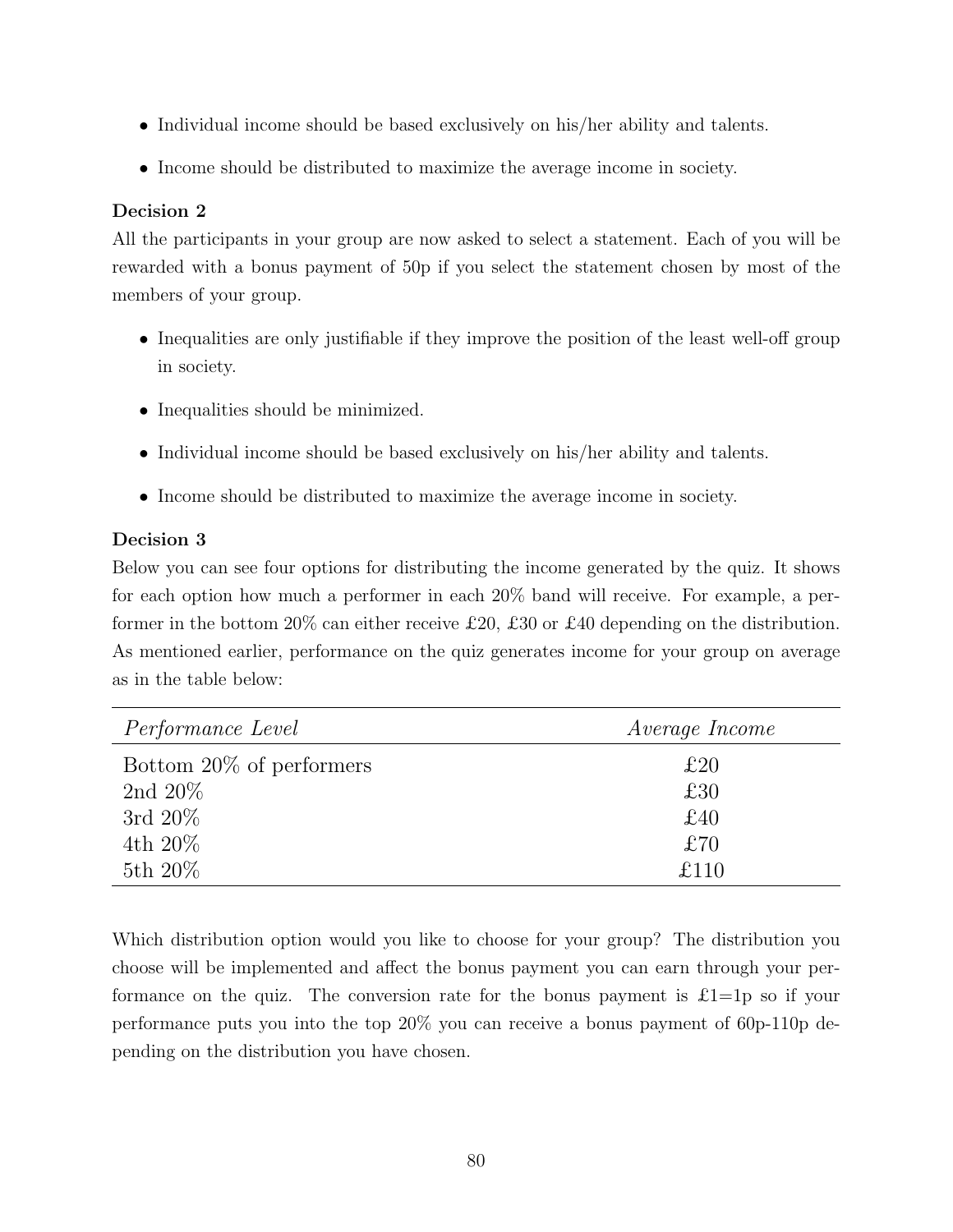|                      |                        |         | Average Income |                |
|----------------------|------------------------|---------|----------------|----------------|
| Performance<br>Level | Inequality<br>Aversion | Maximin | Meritocracy    | Utilitarianism |
| Bottom $20\%$        | £30                    | £40     | £20            | £20            |
| 2nd $20\%$           | £60                    | £40     | £30            | £30            |
| 3rd $20\%$           | £60                    | £50     | £40            | £50            |
| $4th 20\%$           | £60                    | £60     | £70            | £70            |
| 5th 20%              | £60                    | £80     | £110           | £110           |
| Total                | £270                   | £270    | £270           | £280           |

All the participants in your group are now asked to select a distribution. Each of you will be rewarded with a bonus payment of 50p if you select the distribution chosen by most of the members of your group.

|                      | Average Income         |         |             |                |
|----------------------|------------------------|---------|-------------|----------------|
| Performance<br>Level | Inequality<br>Aversion | Maximin | Meritocracy | Utilitarianism |
| Bottom $20\%$        | £30                    | £40     | £20         | £20            |
| 2nd $20\%$           | £60                    | £40     | £30         | £30            |
| 3rd $20\%$           | £60                    | £50     | £40         | £50            |
| 4th $20\%$           | £60                    | £60     | £70         | £70            |
| 5th 20%              | £60                    | £80     | £110        | £110           |
| Total                | £270                   | £270    | £270        | $\pounds280$   |

#### Quiz Introduction

You will now take part in the previously mentioned quiz which is the final part of this study. You will have 30 seconds to answer as many questions as possible. How well you perform on this quiz compared to the other participants determines in which of the five performance quintiles you will be placed. Your previously chosen distribution and your performance on this quiz therefore influence the bonus payment you will receive after completing the study.

## E.4 Quiz

Please answer as many of the below questions as possible.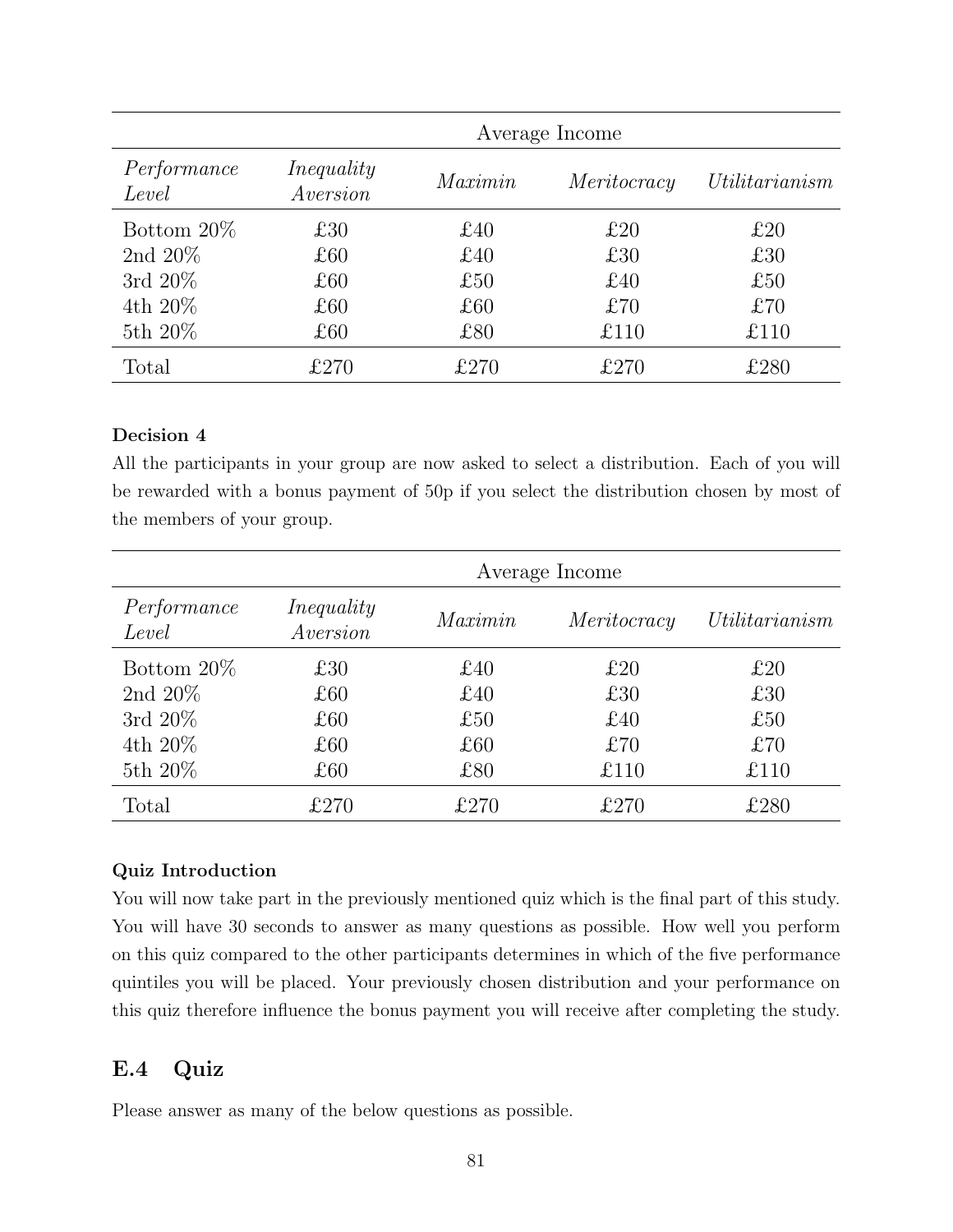- $3 + 5 =$
- $\bullet$  8  $\times$  16  $=$
- $(5 \times 8) 12.2 =$
- $100 \times 10/5 =$
- $40/2.5 =$

# E.5 Demographics

Nationality. What is your country of birth? Gender. What is your gender?

- Female
- Male
- Other
- Prefer not to say

Age. How old are you?

- 18-20
- 21-29
- 30-39
- 40-49
- 50-59
- 60 or older
- $\bullet\,$  Prefer not to say

### Student. Are you currently studying towards a degree at University?

- Yes
- No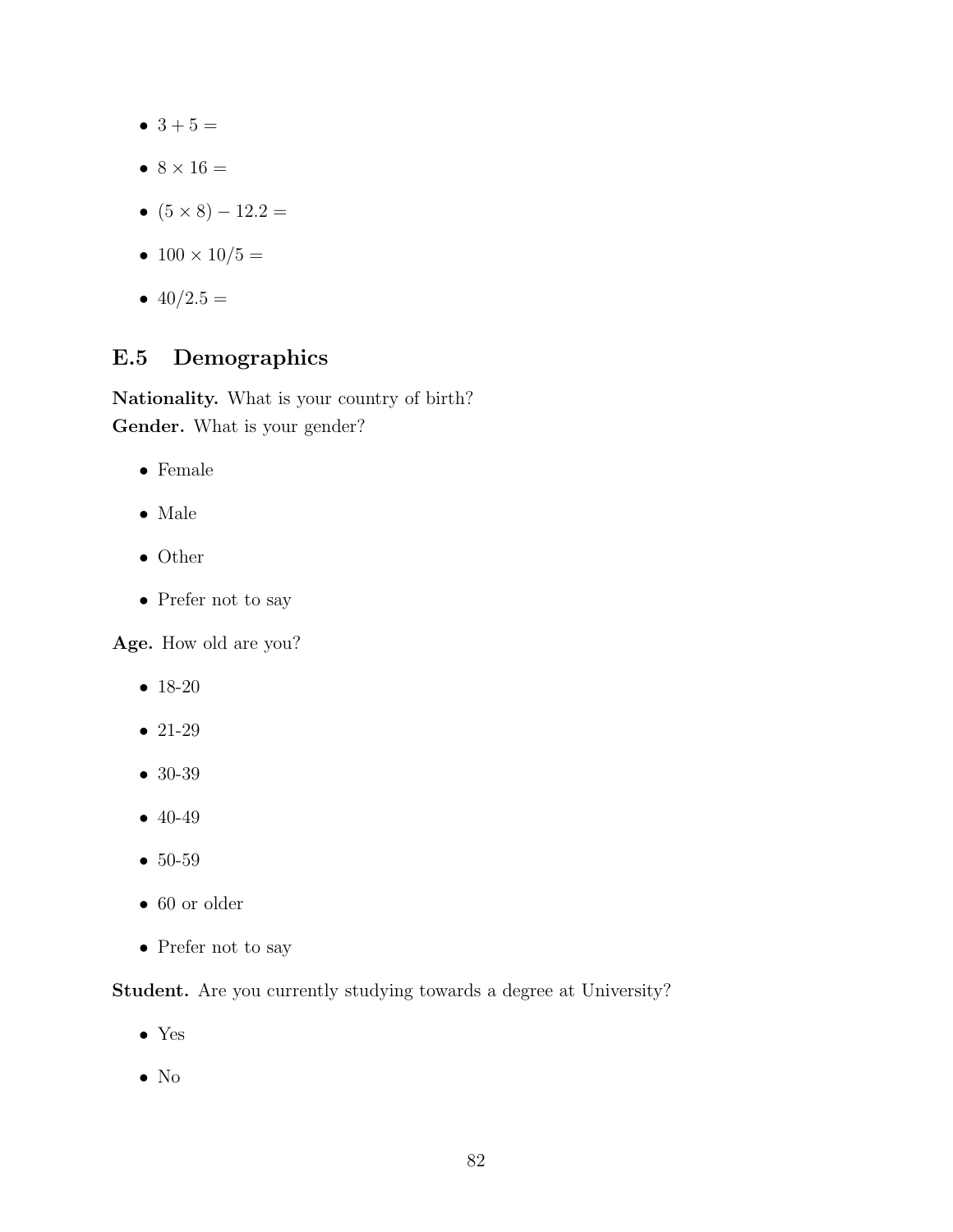Economics. Have you ever taken a module on economics or a related subject area at University?

- Yes
- No
- I have never attended higher education

Income. What is your total personal income per year?

- Less than  $£20,000$
- £20,000 to £34,999
- £35,000 to £49,999
- £50,000 to £74,999
- £75,000 to £99,999
- Over  $£100,000$
- Prefer not to say

Risk preferences. Please tell us, in general, how willing or unwilling you are to take risks. Please use a scale from 0 to 10, where 0 means "completely unwilling to take risks" and a 10 means you are "very willing to take risks". You can also use any numbers between 0 and 10 to indicate where you fall on the scale.

Left-Right. How much do you agree or disagree with the following statement: "On economic policy matters, there is a role for the government"?

- Strongly agree
- Agree
- Neither Agree nor Disagree
- Disagree
- Strongly Disagree